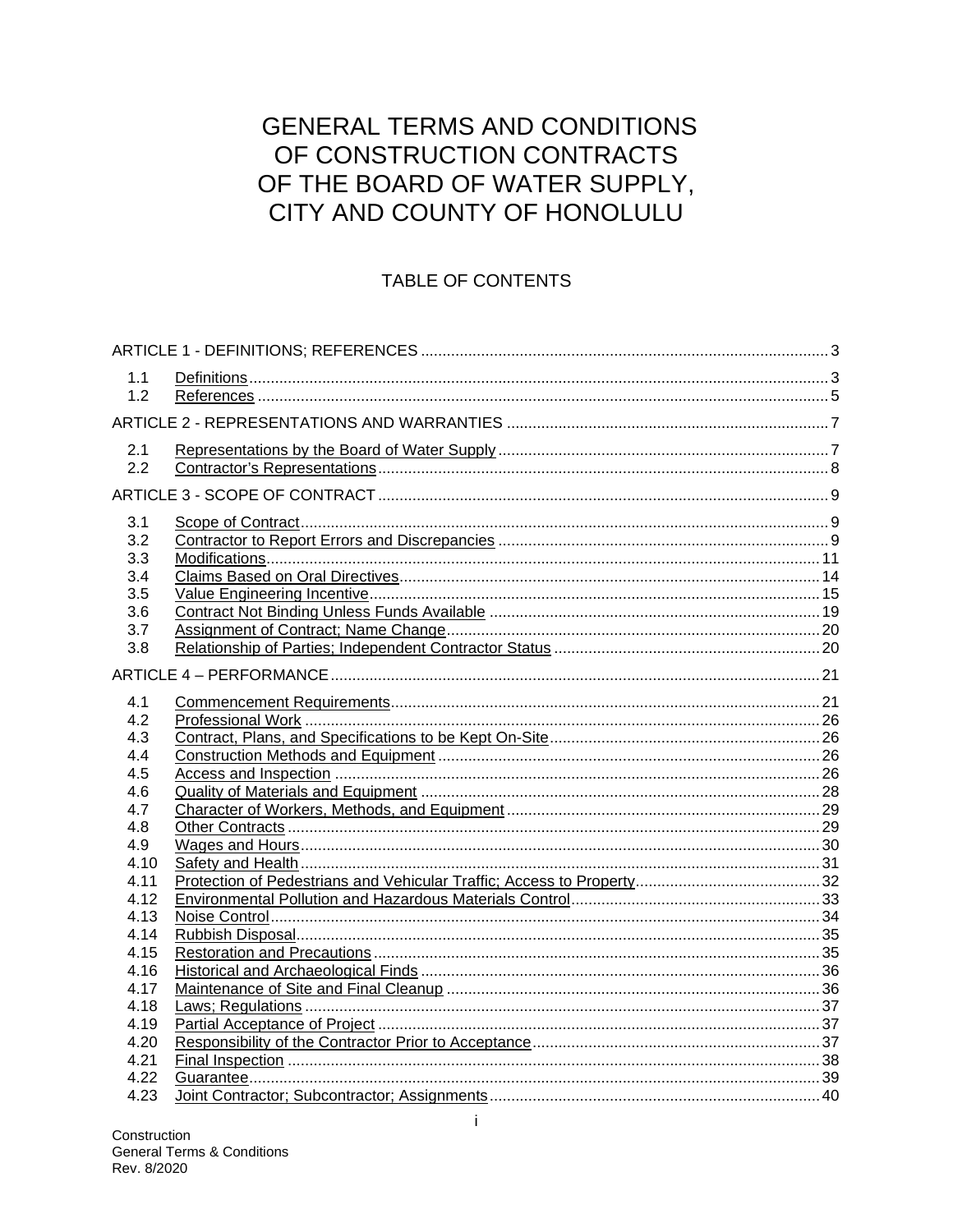# 4.24 EMPLOYMENT OF STATE RESIDENTS ON CONSTRUCTION PROCUREMENT CONTRACTS 41

| 5.1  |                                                                            |  |  |  |
|------|----------------------------------------------------------------------------|--|--|--|
| 5.2  |                                                                            |  |  |  |
| 5.3  |                                                                            |  |  |  |
|      |                                                                            |  |  |  |
| 6.1  |                                                                            |  |  |  |
| 6.2  |                                                                            |  |  |  |
| 6.3  |                                                                            |  |  |  |
| 6.4  |                                                                            |  |  |  |
| 6.5  |                                                                            |  |  |  |
| 6.6  |                                                                            |  |  |  |
| 6.7  |                                                                            |  |  |  |
|      |                                                                            |  |  |  |
| 7.1  |                                                                            |  |  |  |
| 7.2  |                                                                            |  |  |  |
| 7.3  |                                                                            |  |  |  |
| 7.4  |                                                                            |  |  |  |
|      |                                                                            |  |  |  |
| 8.1  |                                                                            |  |  |  |
| 8.2  | Termination for Default for Nonperformance or Delay; Damages for Delay  63 |  |  |  |
| 8.3  |                                                                            |  |  |  |
| 8.4  |                                                                            |  |  |  |
| 8.5  |                                                                            |  |  |  |
| 8.6  |                                                                            |  |  |  |
|      |                                                                            |  |  |  |
| 9.1  |                                                                            |  |  |  |
| 9.2  |                                                                            |  |  |  |
| 9.3  |                                                                            |  |  |  |
| 9.4  |                                                                            |  |  |  |
|      |                                                                            |  |  |  |
| 10.1 |                                                                            |  |  |  |
| 10.2 |                                                                            |  |  |  |
| 10.3 |                                                                            |  |  |  |
| 10.4 |                                                                            |  |  |  |
| 10.5 |                                                                            |  |  |  |
| 10.6 |                                                                            |  |  |  |
| 10.7 |                                                                            |  |  |  |
| 10.8 |                                                                            |  |  |  |
| 10.9 |                                                                            |  |  |  |
|      |                                                                            |  |  |  |
|      |                                                                            |  |  |  |
|      |                                                                            |  |  |  |
|      |                                                                            |  |  |  |
|      |                                                                            |  |  |  |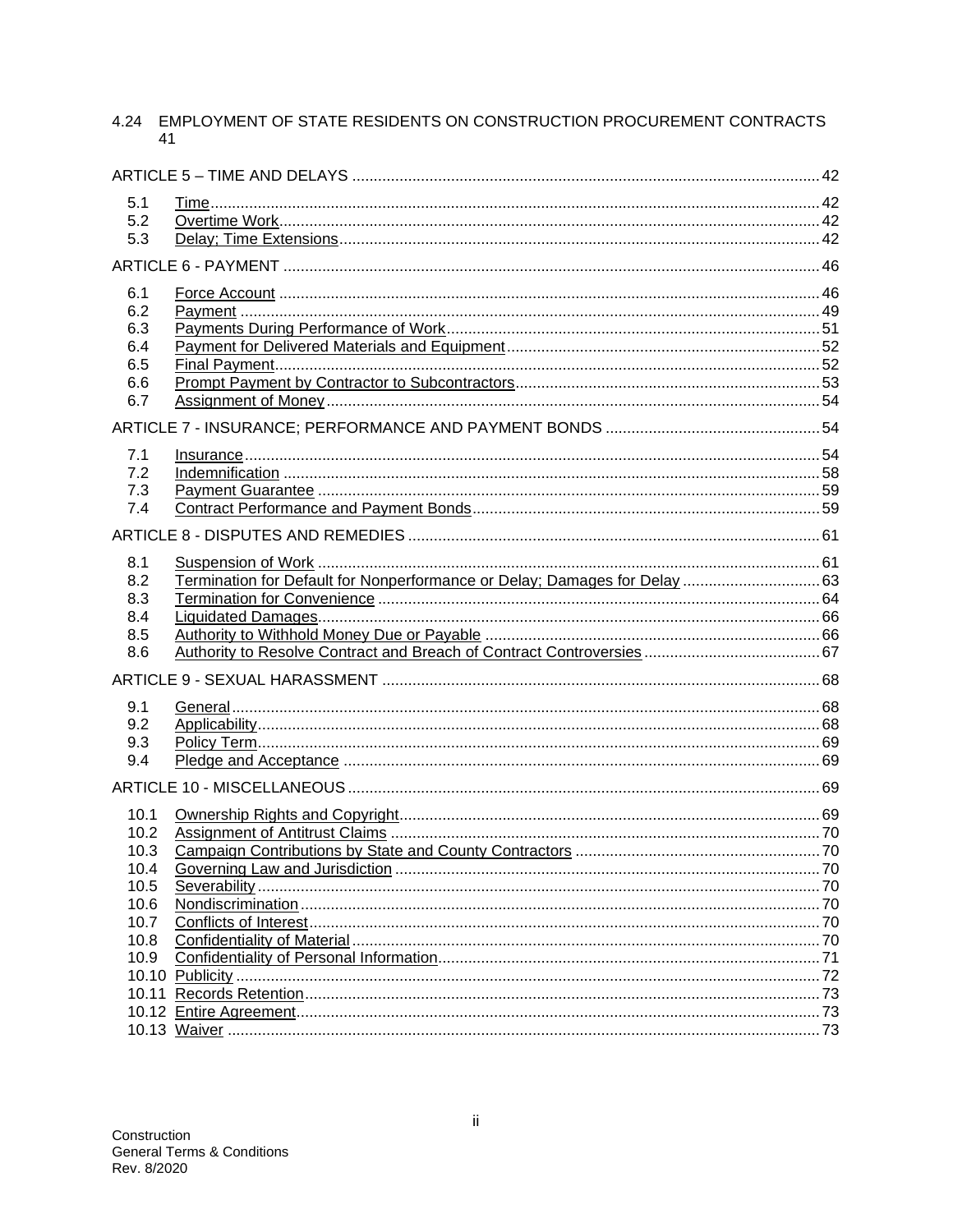#### **GENERAL TERMS AND CONDITIONS OF CONSTRUCTION CONTRACTS OF THE BOARD OF WATER SUPPLY, CITY AND COUNTY OF HONOLULU**

These General Terms and Conditions of Construction Contracts of the Board of Water Supply, City and County of Honolulu (General Conditions) represent the policy of the BWS, as this term is defined below, relating to construction projects.

Additional copies of the General Conditions are available upon request at the Office of Procurement, 630 S. Beretania Street, Room 201, Honolulu, Hawaii, 96843 or on the BWS website, [www.boardofwatersupply.com.](http://www.boardofwatersupply.com/)

The separate parts of the invitation for bids, as defined below, including the plans and specifications, are intended to complement each other. Unless the contract documents provide a different order of precedence, addenda shall govern over all other previously issued addenda, and other contract documents; plans shall govern over the BWS standards and specifications and these general conditions; special provisions shall govern over plans, the BWS standards and specifications, and these general conditions. Where there is a discrepancy between the bid proposal and other parts of the invitation for bids, the bid proposal shall govern.

#### **ARTICLE 1 - DEFINITIONS; REFERENCES**

#### **1.1 Definitions**

**"Addendum"** means a written document issued by the Contracting Officer or, for Informal Bids, the Officer-in-Charge during the bidding period, involving changes to the Invitation for Bids which shall be considered and made a part of the Invitation for Bids and the Contract.

**"Agreement"** means that certain "Contract for Construction Services entered into by the BWS and the Contractor in connection with the work that is the subject matter of the Invitation for Bids.

**"Bid"** means the executed document submitted by a bidder in response to an Invitation for Bids.

**"Bidder"** means any individual, partnership, firm, corporation, joint venture, or other legal entity submitting either directly or through a duly authorized representative or agent, a bid for the construction contemplated.

**"BWS"** means the Board of Water Supply, City and County of Honolulu, State of Hawaii

**"Change Order"** means a written order signed by the Contracting Officer or, when delegated by the Contracting Officer, by the Officer-in-Charge directing the Contractor to make changes with or without the consent of the Contractor.

**"City and County of Honolulu"** or the **"City"** means the City and County of Honolulu.

**"Construction"** means the process of building, altering, repairing, improving, or demolishing any public structure or building, or other public improvements of any kind to any public real property. The term includes the routine operation, routine repair, or routine maintenance of existing structures, buildings, or real property.

**"Contract"** means all documents covering the construction of the project and services in connection therewith for which award is made to the Contractor, including the furnishing of labor, materials, and equipment in connection therewith. It shall include the Agreement, the notice to contractors, the Bid, the list of subcontractors, the wage schedule, the Invitation for Bids, general instructions to bidders, special provisions, special notice to bidder or special instructions to bidder, the bonds, the bid specifications, the plans, the general conditions, and any documents or publications, addenda, amendments, and change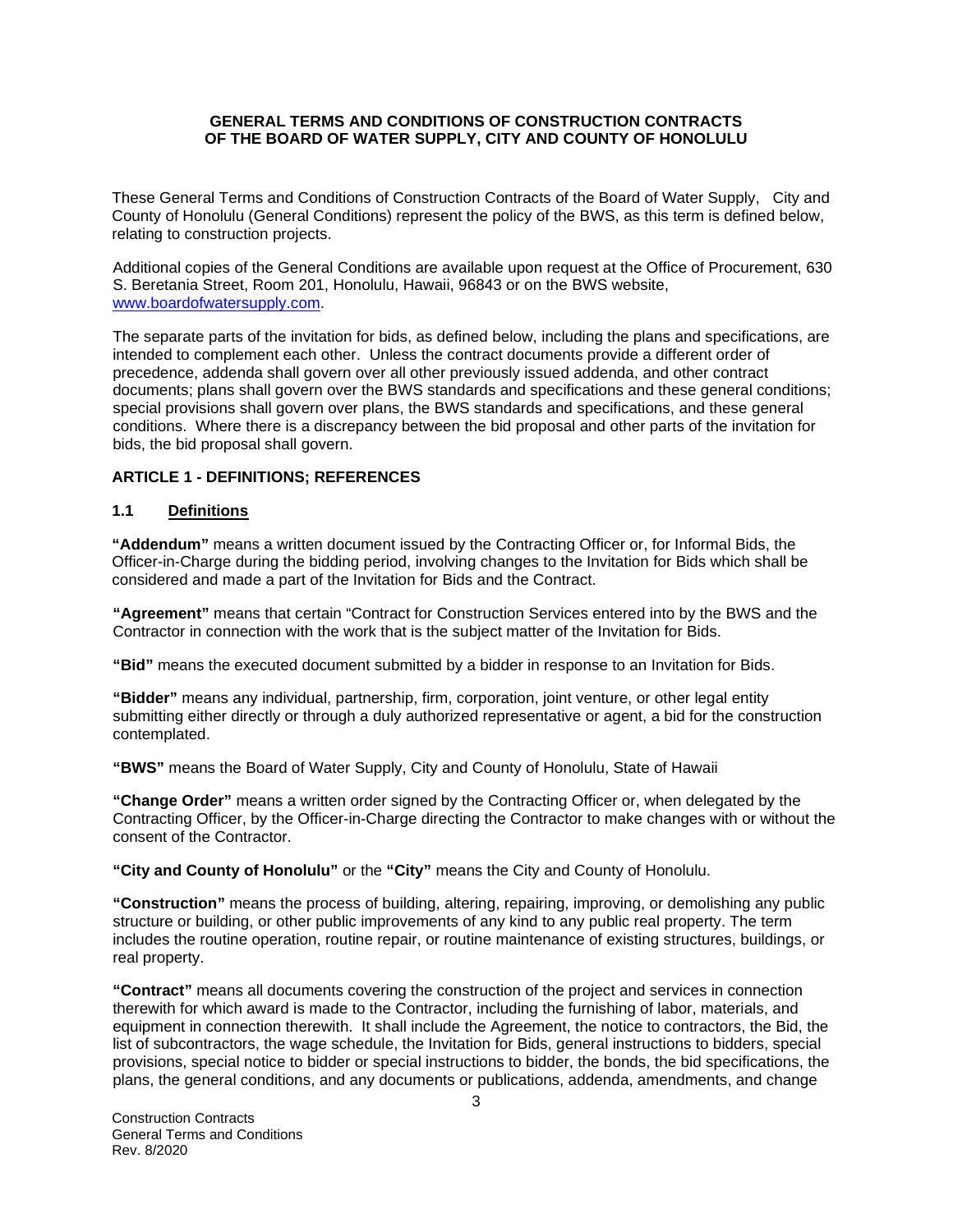orders, whether attached thereto or incorporated by reference.

**"Contracting Officer"** means the Manager and Chief Engineer (Manager) of the BWS.

**"Contractor"** means any individual, partnership, firm, corporation, joint venture, or other legal entity undertaking the execution of the work under the terms of the contract with the BWS, and acting directly or through its agents or employees.

**"Days"** means consecutive calendar days unless otherwise specified.

**"Designee"** means a person appointed by the Contracting Officer or the Officer-in-Charge to act on his/her behalf with delegated authority.

**"Guarantee"** means a written agreement or assurance of the quality of and/or the length of use to be expected from equipment, material, device, or system offered, or work performed.

**"Hazardous Materials"** mean and include any and all radioactive materials, asbestos, organic compounds known as polychlorinated biphenyls, chemicals known to cause cancer or reproductive toxicity, hazardous wastes, toxic substances, and any and all other substances or materials defined as "hazardous materials", "extremely hazardous materials", "hazardous wastes", or "toxic substances" under or for the purposes of hazardous materials laws.

"**Hazardous Materials Laws"** mean and include all federal, State, and City laws, ordinances, rules, regulations or codes, now or hereafter in effect, relating to environmental conditions, human health or industrial hygiene, including but not limited to the Resource Conservation and Recovery Act (42 U.S.C. § 6901 et seq.), as amended, the Comprehensive Environmental Response, Compensation, and Liability Act of 1980 (42 U.S.C. §9601 set seq.), as amended, the Clean Water Act (33 U.S.C. § 1251 et seq.), as amended, the Hazardous Materials Transportation Act (49 U.S.C. § 1801 et seq.) as amended, the Clean Air Act (42 U.S.C.§ 7401 et seq.), as amended, the Toxic Substances Control Act (15 U.S.C. Sections 2601 through 2629), as amended, the Safe Drinking Water Act (42 U.S.C. Sections 300f through 300j), as amended, the Federal Insecticide, Fungicide and Rodenticide Act (7 U.S.C. Section 136 et seq.), as amended, the Occupational Safety and Health Act (29 U.S.C. Section 651, et seq.), as amended, Hawaii Revised Statutes, Chapters 128D, 342B, 342D, 342F, 342H, 342I, 342J, 342L 342N, 342P as amended, or any other federal, State, or City environmental law, regulation, ordinance, rule, or by-law, whether existing as of the date hereof, previously enforced, or subsequently enacted.

**"Improvement District Project"** means a project constructed pursuant to Chapter 14, Revised Ordinances of Honolulu (ROH), entitled "Public Works Infrastructure Requirements Including Fees and Services."

**"Informal Bid"** means small purchase construction estimated at less than \$25,000, procured by telephone quotations or written bids, and awarded by purchase order.

"**Intellectual Property**" shall mean: (1) all inventions (whether patentable or unpatentable and whether or not reduced to practice), all improvements thereto, and all patents, including patent applications, and patent disclosures, together with all reissuances, continuations, continuations-in-part, revisions, extensions, and reexaminations thereof; (2) all marks, whether protected under any law, including trademarks, service marks, trade dress, logos, slogans, trade names, and corporate names, together with all translations, adaptations, derivations, and combinations thereof and including all goodwill associated therewith, and all applications, registrations, and renewals in connection therewith; (3) all writings and other works subject to copyright protection under the federal Copyright Act, including all copyrighted works, copyrightable works, all copyrights, and all applications, registrations, and renewals in connection therewith; (4) all mask works and all applications, registrations, and renewals in connection therewith; (5) all trade secrets and confidential business information (including ideas, research and development, knowhow, formulas, compositions, manufacturing, distribution, and production processes and techniques, technical data, designs, drawings, specifications, customer information and lists, and supplier information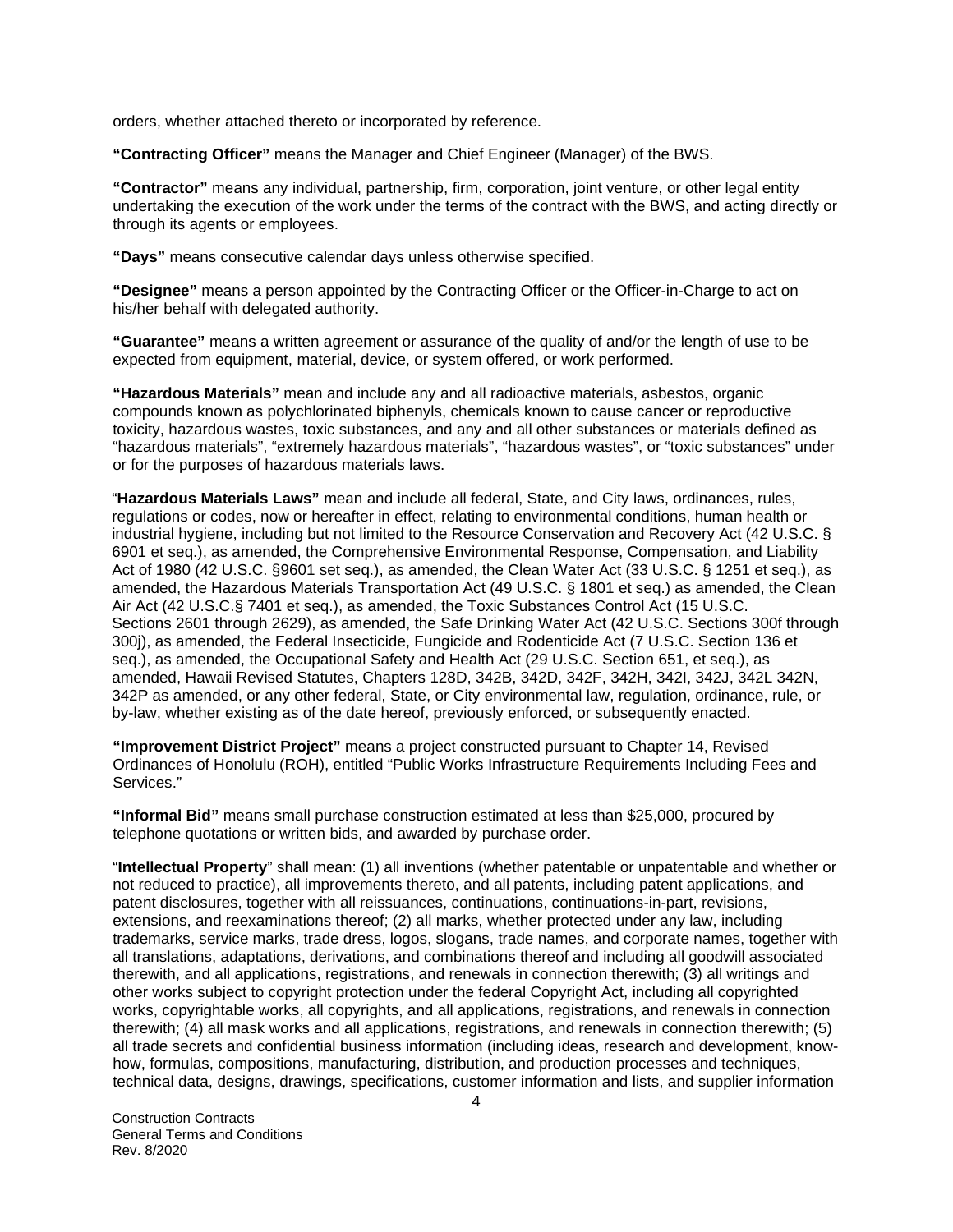and lists, current and potential client information and lists, current and potential travel industry businesses information and lists, pricing and cost information, business and marketing plans and proposals, and financial information and forecasts); (6) all computer software (including data, disks, licenses and related documentation); (7) all other proprietary and intangible rights and assets, whether actual or potential; and (8) all copies and tangible embodiments of any of the foregoing (in whatever form or medium).

**"Invitation for Bids"** means a request for quotation issued by the BWS for the purpose of soliciting bids to perform construction.

**"Manager and Chief Engineer" or "Manager"** means the Manager and Chief Engineer of the BWS.

**"Notice to Contractors"** or **"Notice to Bidders,"** means the publication or the notice of a solicitation for bids.

**"Notice to Proceed"** means the document issued to the Contractor designating the official commencement date of the performance under the Contract.

**"Office of Procurement"** means the office within the BWS with delegated authority to solicit bids and award contracts.

**"Officer-in-Charge"** means the Manager and Chief Engineer (Manager) of the BWS or the delegated designee.

**"Procurement"** means buying, purchasing, renting, leasing, or otherwise acquiring any good, service, or construction. The term also includes all functions that pertain to the obtaining of any good, service, or construction, including description of requirements, selection and solicitation of sources, preparation, and award of contracts, and all phases of contract administration.

**"Purchasing Agency"** means the BWS.

**"Quotation"** means a statement of price, terms of sale, and description of construction offered by a prospective bidder, usually for informal bids.

**"Solicitation"** means an Invitation for Bids or a request for quotation issued by the BWS for the purpose of soliciting bids to perform construction.

"**State"** means State of Hawaii.

**"Subcontractor"** means any person who enters into an agreement with the Contractor to perform a portion of the work for the Contractor.

"**Work Product**" shall mean all materials, work product, works of authorship, studies, data, charts, diagrams, methodologies, processes, descriptions, reports, layouts, videotapes, computer programs, work papers, projections, ideas, inventions and Intellectual Property of any kind that are developed, prepared, assembled, or conceived, in whole or in part, by Contractor and/or its employees, subcontractors, representatives, consultants or agents in the course of providing services pursuant to the Contract or otherwise in connection with the Contract.

**"Working Day"** means any day on the calendar, exclusive of holidays, Saturdays, and Sundays. Unless another meaning is intended, "Working Days" shall mean consecutive working days.

# **1.2 References**

A. When reference is made to known standards and specifications, the most recently adopted and published edition of such standards and specifications on the date of the notice to contractors is contemplated, unless otherwise specified.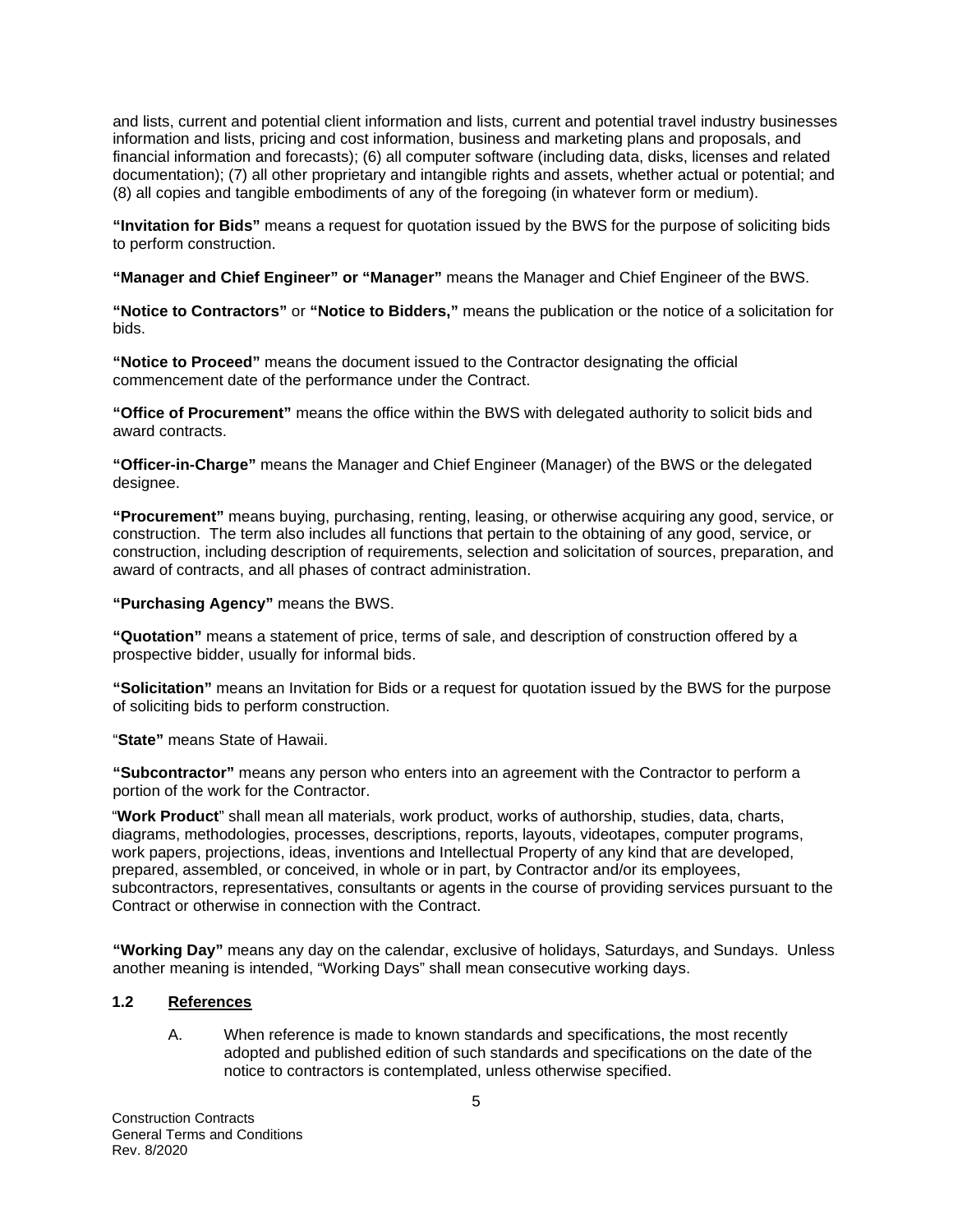| В.              | Abbreviations. The following abbreviations shall refer to the technical society,<br>organization, body, code, rules, or standards listed opposite each abbreviation:                                                                    |
|-----------------|-----------------------------------------------------------------------------------------------------------------------------------------------------------------------------------------------------------------------------------------|
| <b>AASHTO</b>   | American Association of State Highway and Transportation Officials                                                                                                                                                                      |
| ACI             | American Concrete Institute                                                                                                                                                                                                             |
| ADAAG           | Americans with Disabilities Accessibility Act Guidelines                                                                                                                                                                                |
| <b>AISC</b>     | American Institute of Steel Construction                                                                                                                                                                                                |
| <b>AITC</b>     | American Institute of Timber Construction                                                                                                                                                                                               |
| <b>ANSI</b>     | American National Standard Institute                                                                                                                                                                                                    |
| <b>ASTM</b>     | American Society for Testing and Materials                                                                                                                                                                                              |
| <b>AWWA</b>     | American Water Works Association                                                                                                                                                                                                        |
| AWS             | <b>American Welding Society</b>                                                                                                                                                                                                         |
| <b>FHWA</b>     | Federal Highway Administration, U.S. Department of Transportation                                                                                                                                                                       |
| FS              | <b>Federal Specifications</b>                                                                                                                                                                                                           |
| GO <sub>6</sub> | General Order No. 6 of the Public Utilities Commission, Rules for Overhead<br><b>Electric Line Construction</b>                                                                                                                         |
| GRJP            | <b>General Rules for Joint Use of Poles</b>                                                                                                                                                                                             |
| <b>HAR</b>      | Hawaii Administrative Rules                                                                                                                                                                                                             |
| <b>HRS</b>      | <b>Hawaii Revised Statutes</b>                                                                                                                                                                                                          |
| <b>IES</b>      | <b>Illuminating Engineering Society</b>                                                                                                                                                                                                 |
| <b>NEC</b>      | <b>National Electric Code</b>                                                                                                                                                                                                           |
| <b>ROH</b>      | Revised Ordinances of the City & County of Honolulu                                                                                                                                                                                     |
| <b>UBC</b>      | <b>Uniform Building Code</b>                                                                                                                                                                                                            |
| UL              | Underwriters' Laboratories, Inc.                                                                                                                                                                                                        |
| <b>UPC</b>      | <b>Uniform Plumbing Code</b>                                                                                                                                                                                                            |
| <b>WCLA</b>     | West Coast Lumberman's Association                                                                                                                                                                                                      |
| С.              | <b>BWS and City and County of Honolulu Standards and Specifications.</b> The following are<br>incorporated by reference and are commonly referred to as standards and specifications<br>of the BWS and the City and County of Honolulu: |

- 1. Standard Details for Public Works Construction, September 1984, or its most recent version, commonly referred to, and hereinafter in these General Conditions referred to, as the "Standard Details";
- 2. Standard Specifications for Public Works Construction, September 1986, or its most recent version, commonly referred to, and hereinafter in these General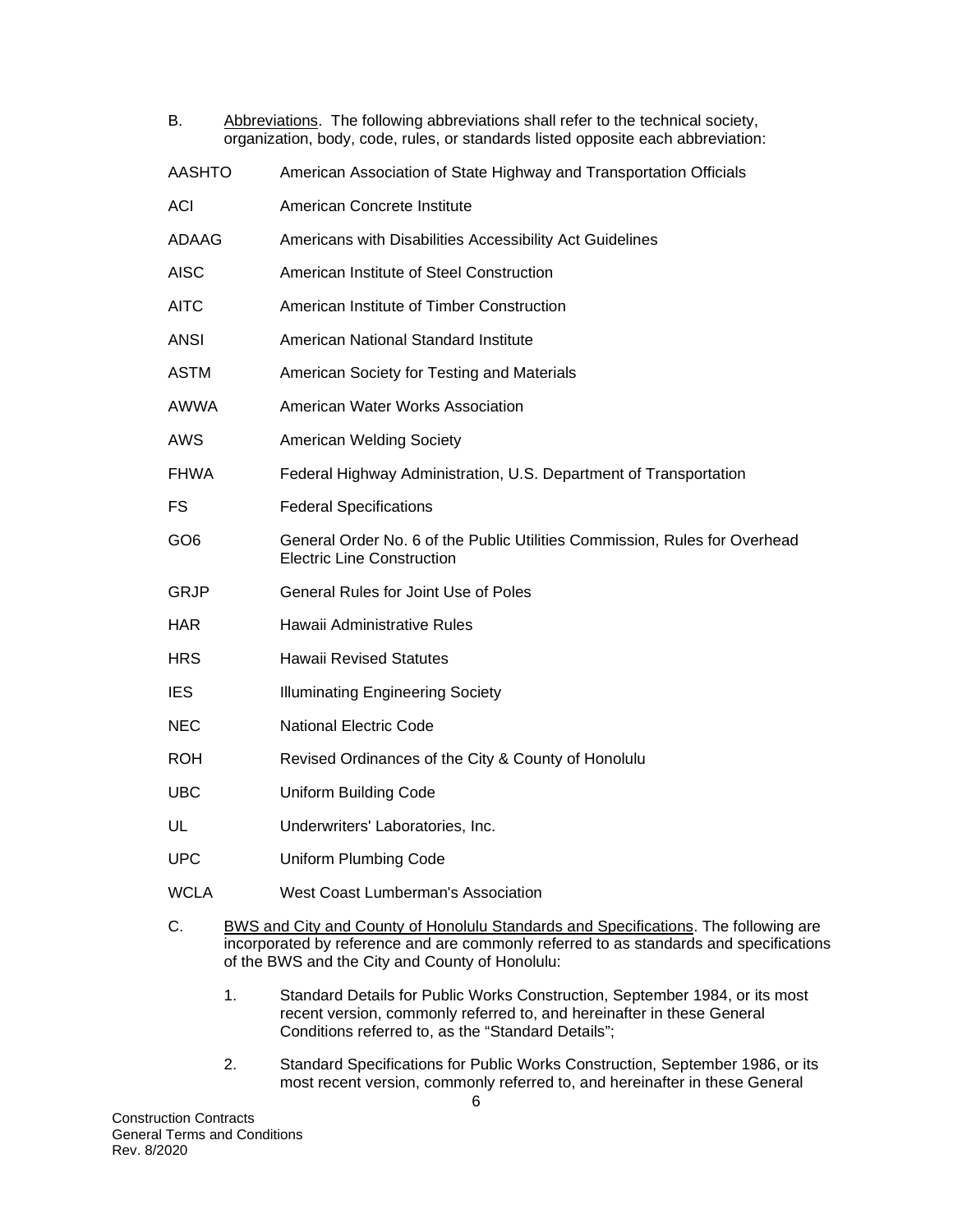Conditions referred to, as the "Standard Specifications";

- 3. Standard Details for Parks and Recreation Construction, May 1990, or its most recent version; and
- 4. Water System Standards, Volume I, Approved Material List and Standard Details for Water System Construction, Volume II, dated 2002, and Water System External Corrosion Control Standards, Volume III, dated 1991, or the most recent versions, of the Board of Water Supply, commonly referred to, and hereinafter in these General Conditions referred to, as the "Water System Standards".

#### **ARTICLE 2 - REPRESENTATIONS AND WARRANTIES**

#### **2.1 Representations by the Board of Water Supply**

A. Surface and Subsurface Conditions. Where the BWS and/or the City in respect to foundation or other design have made investigation of subsurface conditions, the Contractor may inspect the records of the BWS and/or the City as to such investigation and examine any sample that may be available. Where such information is shown in the plans, said information represents only the statement by the BWS and/or the City as to the character of material that has been actually encountered by the BWS and/or the City in its investigation and is included only for the convenience of the Contractor and other bidders.

Any subsurface information or hydrologic survey data furnished are for the Contractor and other bidders' convenience only. The information and data furnished are the product of the Officer-in-Charge's interpretation of the facts gathered in investigations made at the specific locations indicated to aid in the design of the project, and the BWS assumes no responsibility whatsoever in respect to the sufficiency or accuracy of borings or of the log of test borings or other preliminary investigations, or of the interpretation thereof, and there is no guaranty, either expressed or implied, that the conditions indicated are representative of those existing throughout the work. In addition, no assurance is given that conditions found at the time of the subsurface explorations, such as the presence or absence of water, will be the conditions that prevail at the time of construction. The Contractor shall be solely responsible for all assumptions, deductions, or conclusions the Contractor may make or derive from the subsurface information or data furnished.

Making information concerning subsurface conditions available to Contractor and other bidders is not to be construed in any way as a waiver of the Contractor's responsibility to examine the Invitation for Bids and site. Contractor must satisfy itself through its own investigation as to conditions to be encountered.

- B. Utilities, Underground. All underground water, gas, oil, telephone, electric, storm drain, sewer, and other pipes or conduits shown on the plans are only approximate in their locations. The Contractor shall make a personal investigation and inspection of the records and drawings possessed by owners of the utilities. The Contractor shall make satisfactory arrangements with the owners of the utilities for the relocation, maintenance and protection of existing utilities.
- C. Materials and Equipment. The BWS does not assume any responsibility for the availability of any materials or equipment required under this contract. Unless otherwise specified in the Invitation for Bids, the bidder shall be considered as having taken into account when submitting a bid the availability of materials or equipment required under the contract, except as provided for in Section 5.3 of these General Conditions.
- D. Estimated Quantities. All quantities appearing in the Invitation for Bids are approximate.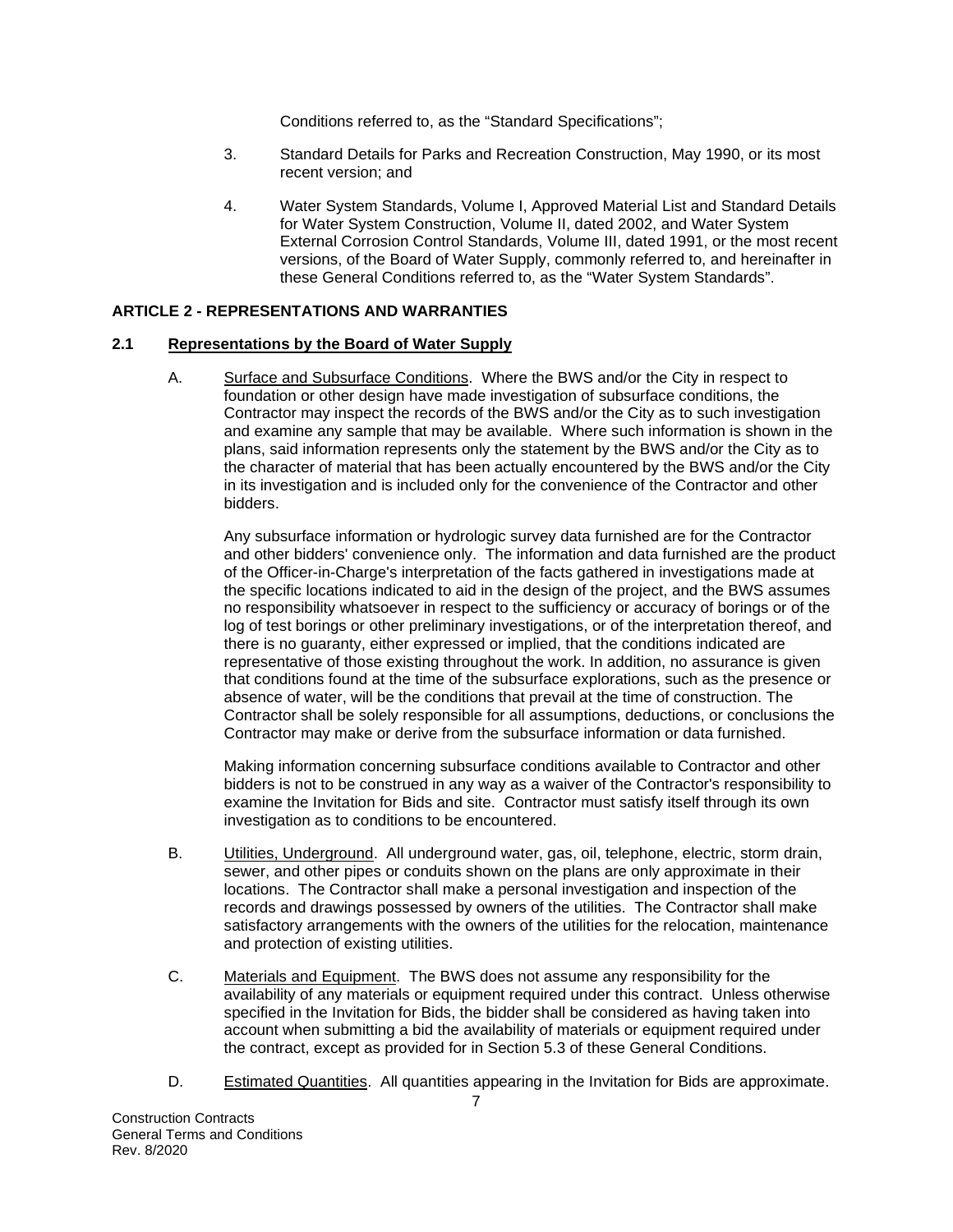The BWS does not, expressly or by implication, warrant that the actual quantities will correspond therewith. Contractor understands and has included in its bid prices, the entire cost of the performance of the Contract, and it is understood and agreed that there is included in each lump sum or unit priced bid item, the entire cost of any and all items incidental to the performance of the Contract covered by such lump sum or unit priced bid item. By submittal of its bid, the Contractor certifies that it has verified these quantities in a manner deemed necessary or expedient.

#### **2.2 Contractor's Representations**

- A. License. Contractor represents that Contractor is a business entity that is experienced and skilled in the construction of projects of the type described in the contract and that Contractor is licensed by the State of Hawaii to engage in the type of construction required by the contract and is in compliance with all applicable laws and regulations precedent thereto.
- B. Contractor's Warranty. By the act of submitting its bid for the proposed contract, the Contractor warrants that:
	- 1. Contractor is validly authorized to do business under and by virtue of the laws of the State of Hawaii, and is currently in good standing thereunder;
	- 2. The Contractor and all subcontractors intended to be used by the Contractor have carefully and thoroughly reviewed the Invitation for Bids and have found it complete and free from ambiguities and sufficient for the purpose intended;
	- 3. The Contractor has investigated and examined carefully the site and the Invitation for Bids and understands the nature, location, and character of the project and the site;
	- 4. The Contractor will perform, with its own organization, work amounting to not less than twenty percent (20%) of the total contract cost, exclusive of costs for materials and equipment the Contractor purchases for installation by its subcontractors, except that any items designated by the Board of Water Supply in the contract as "specialty work" may be performed by a subcontract and the cost of such specialty work so performed by the subcontract may be deducted from the total contract before computing the amount of work required to be performed by the Contractor with its own organization;
	- 5. The Contractor and all workers, employees, and subcontractors intended to be used are skilled and experienced in the type of construction represented by the construction contract documents bid upon;
	- 6. Neither the Contractor nor any of the Contractor's employees, agents, suppliers, or subcontractors has relied upon any verbal representations from the BWS, its employees, or agents, including architects, engineers, or consultants, in assembling the bid figure;
	- 7. The Contractor's bid price is based solely upon the Invitation for Bids and properly issued written addenda and not upon any other written or verbal representation, and based upon the Contractor's own examination and investigation of surface and subsurface conditions and availability of materials and equipment; and
	- 8. The cautious delivery and performance by Contractor of the Contract will not: (1) violate the provisions of any law; (2) constitute a default under Contractor's Certificate of Incorporation or By-Laws; or (3) result in a conflict with, violation of, or default under any judgment, order, decree, indenture, or other instrument or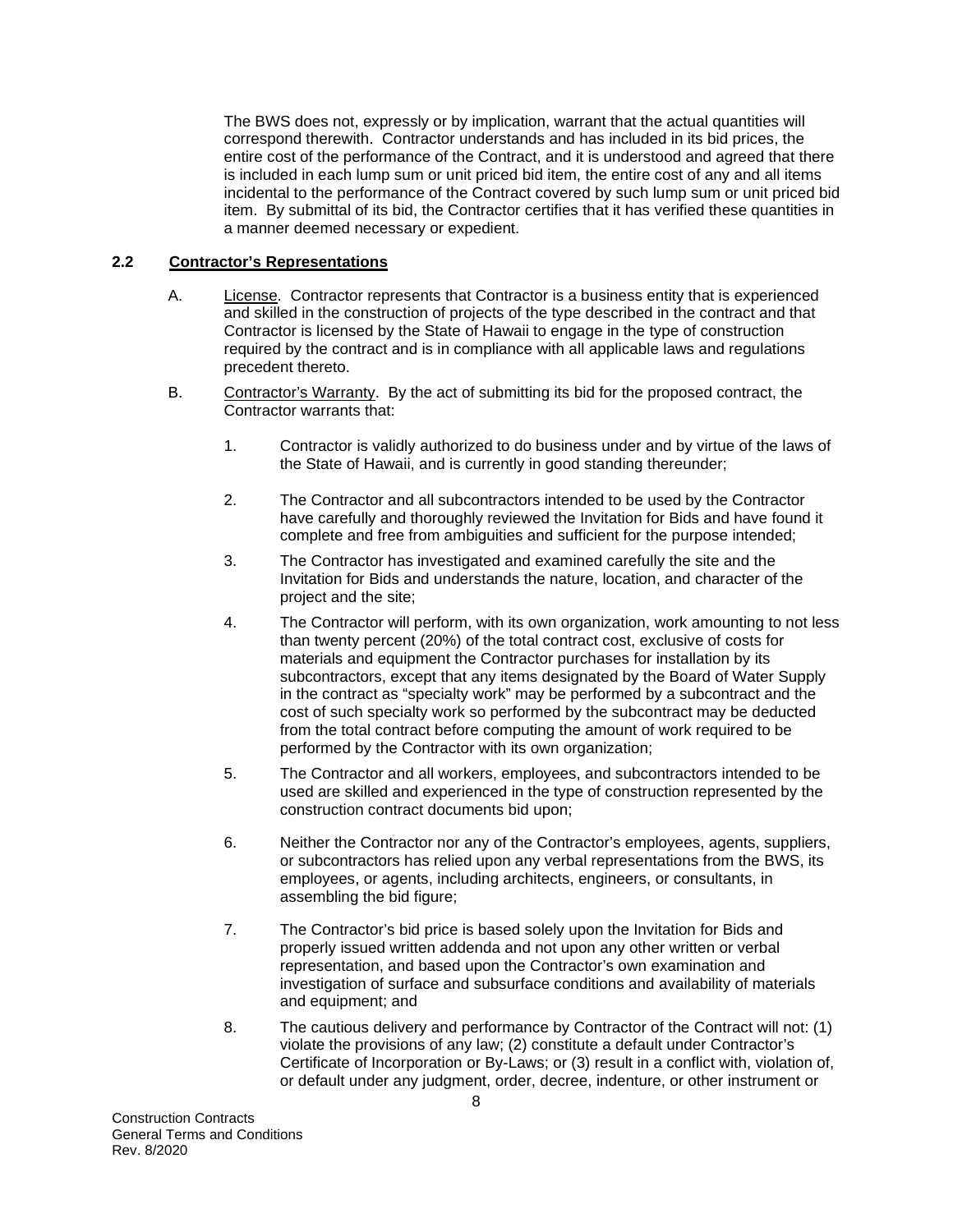document to which Contractor is a party.

- C. Independent Price Determination. By submitting a bid, the bidder certifies that the price submitted was independently arrived at without collusion.
- D. Contractor represents that Contractor has no obligations, commitments, or impediments of any kind that will limit or prevent performance of work as required by the Contract.
- E. Contractor represents that, to the extent required by law, the execution, delivery, and performance of this Contract, and Contractor's directors, shareholders, and officers have, duly approved all transactions related thereto by Contractor, and Contractor has the authority to take all necessary actions to fully perform this Contract.
- F. Differing Site Conditions Contractor's Responsibility. The Contractor accepts the conditions at the construction site as they eventually may be found to exist and warrants and represents that the contract can and will be performed under such conditions, and that all materials, equipment, labor, and other facilities required because of any unforeseen conditions (physical or otherwise) shall be wholly at the Contractor's own expense, anything in this contract to the contrary notwithstanding.
- G. Contractor will pay, when due, all taxes relating in any way to moneys received by Contractor under or in connection with the Contract.

# **ARTICLE 3 - SCOPE OF CONTRACT**

#### **3.1 Scope of Contract**

- A. The scope of the contract encompasses the construction of the project described in the Invitation for Bids and related services and the furnishing of, and the payment for, all materials, tools, equipment, labor and incidentals necessary for the proper and complete performance of such construction and services by the Contractor.
- B. Additional plans and specifications to be furnished by Officer-in-Charge. The Officer-in-Charge may furnish by written order such additional plans and specifications during the performance of the contract, as may be necessary, to clarify the contract or define it in greater detail, and the Contractor shall comply with such additional plans and specifications. Such additional plans and specifications shall become a part of the Contract.
- C. Omission in Contract. Work incidental to the contract although not specifically referred to in the contract shall be furnished and performed by the Contractor without change in the contract price. Labor, materials and equipment directly or indirectly necessary to complete the construction of the project, whether or not the same may have been expressly provided for in the contract, shall be furnished and performed by the Contractor without change in the contract price.

#### **3.2 Contractor to Report Errors and Discrepancies**

- A. The Contractor shall notify the Officer-in-Charge upon discovering any error, omission, or discrepancy:
	- 1. Between the plans and/or specifications and conditions on the site;
	- 2. In the layout given by stakes;
	- 3. In points or instructions furnished by the Officer-in-Charge; or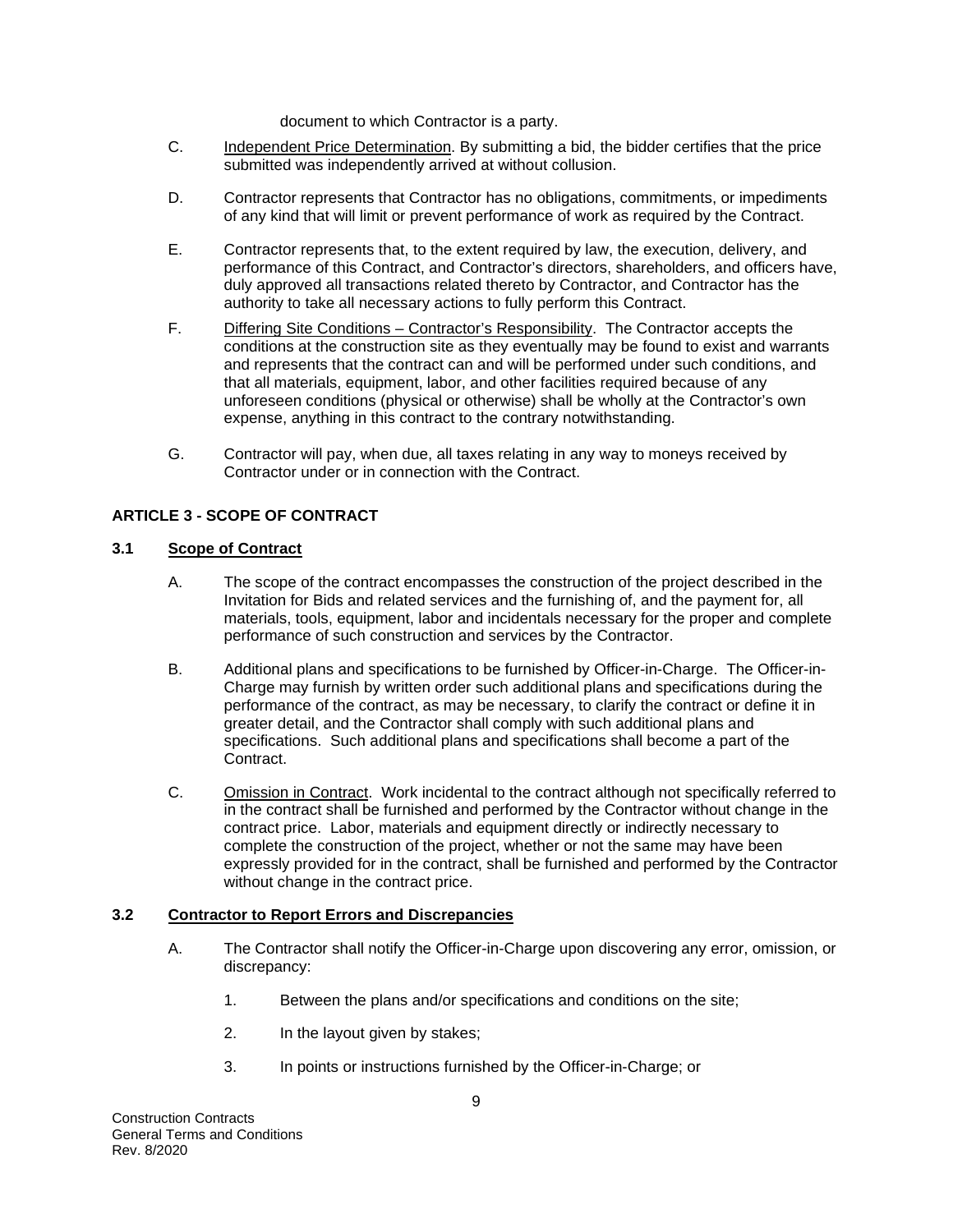4. Within the contract or any part thereof.

Such notice shall be: (1) in writing; (2) made as soon as possible but in no event later than one business day after the Contractor discovers the error, omission, or discrepancy; and (3) shall be sent to the Officer-in-Charge in accordance with the notice provisions of the Agreement.

After notifying the Officer-in-Charge about an error, omission, or discrepancy as described in this section, the Contractor shall proceed with the performance of the contract only after receiving written approval or instructions from the Contracting Officer.

#### B. Utilities

- 1. In the event any utilities are damaged or disturbed by the Contractor in the course of or in connection with performing under this Contract, the Contractor shall immediately notify the Officer-in-Charge.
- 2. The Contractor shall be held liable for the damaged or disturbed utilities under any of the following conditions:
	- a. Utilities were shown on the plan;
	- b. Utilities were located and exposed on the job as it progressed;
	- c. Utilities were pointed out to the Contractor in the field;
	- d. The Contractor should have been made aware of the utilities through the Contractor's diligent personal investigation and inspection of the records and drawings of owners of the utilities, supplemented by probing, actual digging, or by other means in the field if necessary, to have determined the actual locations of utilities with all their branch and services lines; or
	- e. The Contractor failed to exercise reasonable care in the performance of the work, whether or not shown on the plans.
- 3. If utilities, which were not shown on the plans, not located or exposed on the job as the work progressed, not pointed out in the field, or not discovered through the Contractor's investigation and inspection of the records and drawings of owners of the utilities, supplemented by probing, actual digging, or by other means in the field if necessary, are damaged or disturbed by the Contractor, the Contractor shall not be held liable, but shall notify the Officer-in-Charge immediately.
- 4. The Contractor shall, upon receiving instructions from the Officer-in-Charge, repair and restore the damaged or disturbed utilities to the preexisting condition. If the Contractor is liable under Section 3.2(B)(2) above, then the Contractor shall bear all costs associated with such repair and restoration. If the Contractor is not liable under Section 3.2(B)(3) above, then such repair and restoration shall be considered extra work.
- 5. If the Contractor is liable under Section 3.2(B)(2) above, then any damage claims due to the disruption of service caused by the utilities being damaged shall be paid by the Contractor, who shall hold the BWS harmless from all suits, actions, and claims of any character brought on account of such damage.
- 6. Utilities that must be relocated due to construction and are not so indicated in the Invitation for Bids shall be considered extra work.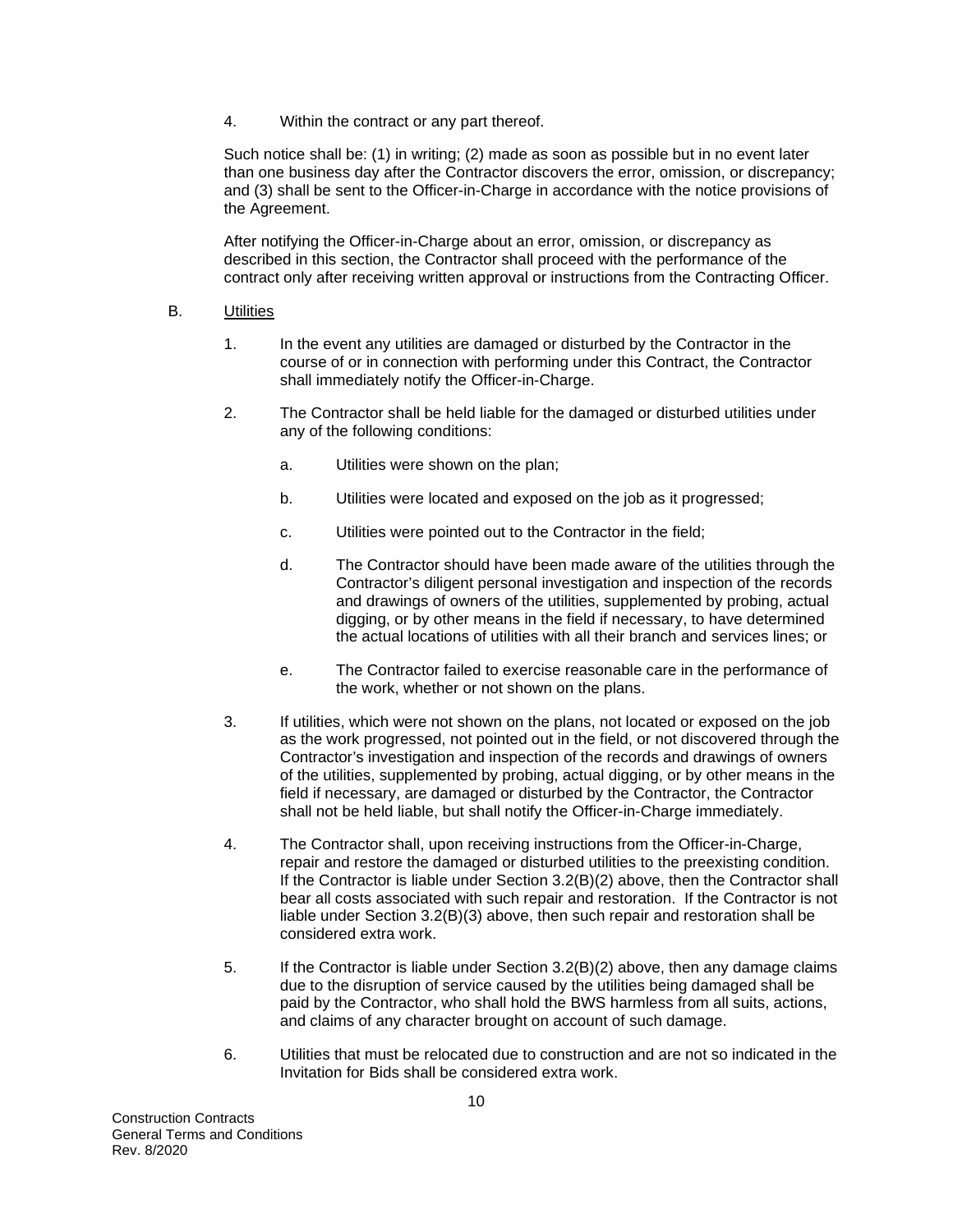- C. Timeliness of Claim. No claim of the Contractor shall be allowed unless the Contractor has given all notices required by this Section 3.2; provided, however, that the time prescribed therefore may be extended by the Officer-in-Charge in writing. No claim shall be allowed if asserted after final payment under the Contract.
- D. Knowledge. Nothing contained in this Section 3.2 shall be grounds for an adjustment in compensation if the Contractor had actual knowledge or should have had knowledge of the existence of such conditions prior to the submission of bids.

#### **3.3 Modifications**

- A. In Writing. Any modification, alteration, amendment, change, or extension of any term, provision, or condition of the Contract permitted by the Contract shall be made by written amendment signed by the Contractor and the BWS, provided that change orders shall be made in accordance with Section 3.3(C) of these General Conditions.
- B. No Oral Modification. No oral modification, alteration, amendment, change, or extension of any term, provision, or condition of the Contract shall be permitted except as set forth in Section 3.4 of these General Conditions.
- C. Change Orders. The Officer-in-Charge may at any time, without notice to any surety, issue a change order to make changes in the work within the scope of the Contract as may be found to be necessary or desirable. Such changes shall not invalidate the Contract or release the sureties, and the Contractor will perform the work as changed, as though it had been part of the original contract. Minor changes in the work may be directed by the Officer-in-Charge at no change in contract price or time.

Any change will be set forth in a change order or written order. Where such additional work is ordered in a written order other than a change order, the Officer-in-Charge will, as soon as practicable, issue a change order, provided that the Officer-in-Charge promptly and duly makes such provisional adjustments in payments or time for the direct costs of the work as changed as the Officer-in-Charge deems reasonable. In the absence of a change order or written order, the Contractor will not be entitled to payment for any such extra work.

D. Adjustments of Price or Time for Performance. If any change order increases or decreases the Contractor's cost of, or the time required for, performance of any part of the work under the Contract, whether or not changed by the order, an adjustment may be made and the Contract modified in writing accordingly. Any adjustment in contract price made pursuant to this section shall be determined in accordance with Section 3.3(F) of these General Conditions pursuant to Section 3-125-4 HAR.

Failure of the parties to agree to an adjustment in time shall not excuse a Contractor from proceeding with the contract as changed, provided that the Officer-in-Charge, within fourteen (14) days after the changed work commences, makes such provisional adjustments in time as the Officer-in-Charge deems reasonable.

On any price adjustment, Contractor shall submit detailed cost breakdowns for material, equipment and labor, including additional or reduction in time, for the Officer-in-Charge's approval, **within three working days** or within such further time as the Officer-in-Charge may allow, from the time the Contractor is informed of the work to be performed or of any changes. The substantiation shall include the Contractor's and subcontractor's cost breakdown to a level of detail acceptable to the Officer-in-Charge.

Should the Contractor delay or refuse to submit detailed cost breakdown for the changed work, the Officer-in-Charge may pay the Contractor in accordance with Section 3.3(E) of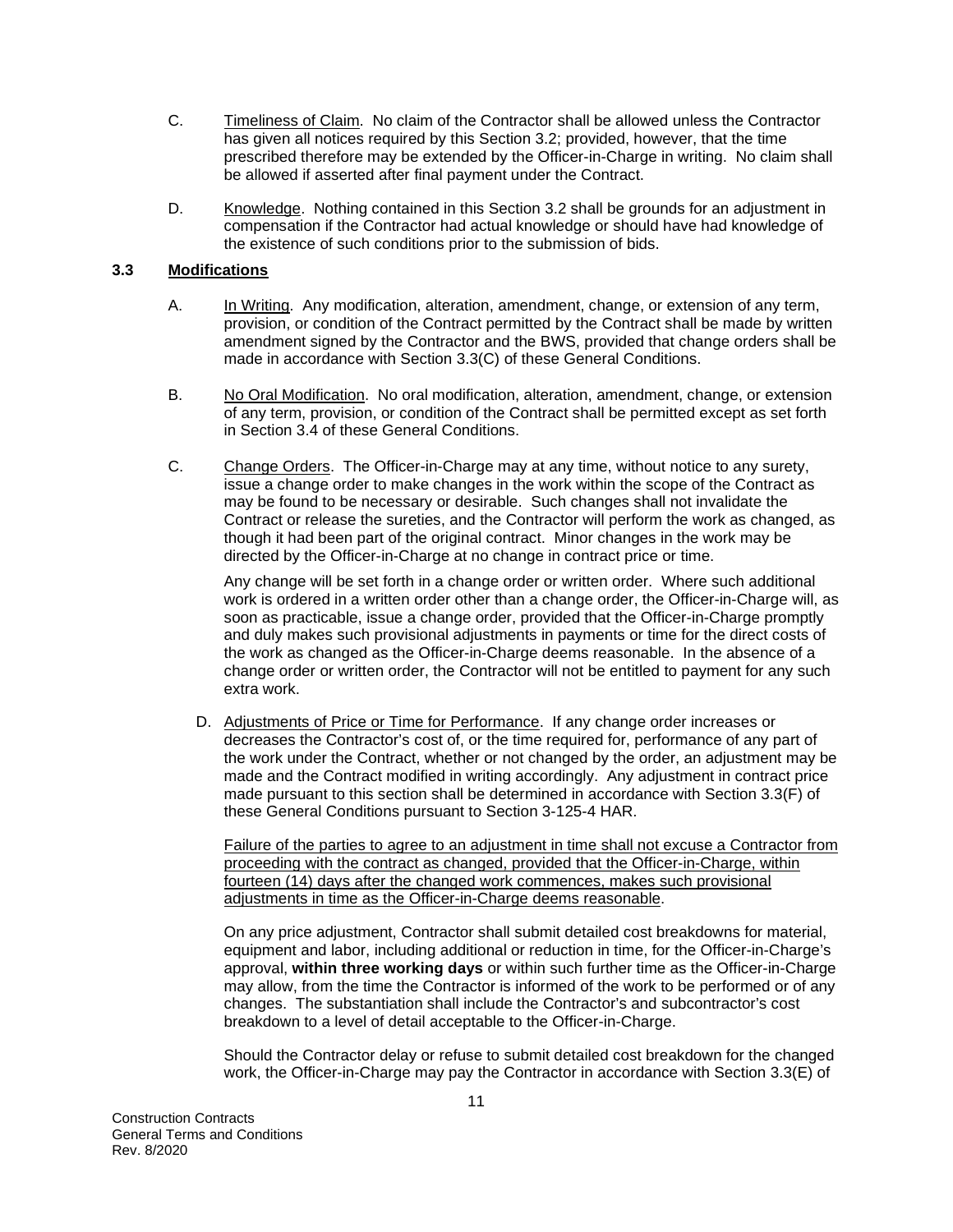these General Conditions.

- E. Price Adjustment. Any adjustment in contract price made pursuant to the Contract shall be determined in one or more of the following ways:
	- 1. By agreement on a fixed price adjustment before commencement of the pertinent performance ;
	- 2. By unit prices specified in the contract or subsequently agreed upon before commencement of the pertinent performance;
	- 3. At the sole option of the Officer-in-Charge, by the costs attributable to the event or situation covered by the change, plus appropriate profit or fee as specified in the contract or subsequently agreed upon before commencement of the pertinent performance;
	- 4. Whenever there is a variation in quantity for any work covered by a line item in breakdown costs provided by the Contractor pursuant to contractual pre-work submittal requirements, by the Officer-in-Charge, at the Officer-in-Charge's discretion, adjusting the lump sum price proportionately;
	- 5. In such other manner as the parties may mutually agree before commencement of the pertinent performance;
	- 6. In the absence of agreement between the parties, in accordance with the provisions of Section 103D-501(b)(5), HRS, and applicable sections of Chapters 3-122, 125, and 126, HAR.
- F. In determining the cost or credit to the BWS resulting from a change, the allowances for all overhead, extended overhead resulting from adjustments to contract time (including home office and field overhead) and profit combined, shall not exceed the percentages set forth below:
	- 1. For the Contractor, for any work performed by its own labor forces, twenty (20) percent of the cost;
	- 2. For each subcontractor involved, for any work performed by its own forces, twenty (20) percent of the cost;
	- 3. For the Contractor or any subcontractor, for work performed by their subcontractors, ten (10) percent of the amount due the performing subcontractor.
	- 4. Not more than three (3) line item percentages for fee and overhead, not to exceed the maximum percentages shown above, will be allowed regardless of the number of tier subcontractors.
	- 5. The BWS in determining an adjustment in price using any of the methods listed in Section E paragraphs (1) through (5) above may not mandate that the contractor submit its proposal for a price adjustment at a specified percentage that it unilaterally considers to be acceptable.
	- 6. The provisions in this section shall not be construed to impair the right of a contractor and BWS from mutually agreeing to a price adjustment under any method listed in paragraphs (1) through (5) of Section E above.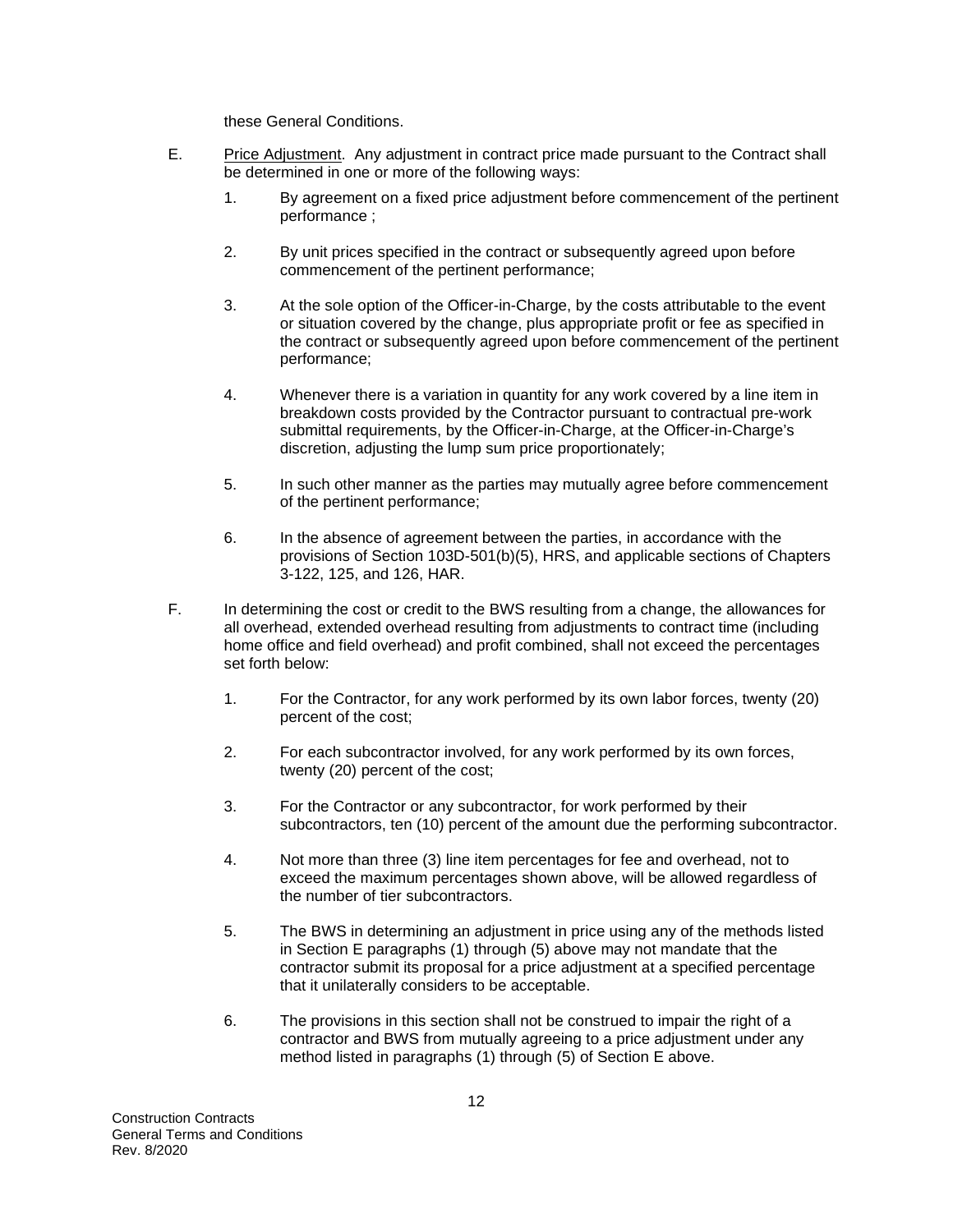G. Variations in Estimated Quantities. Where the quantity of a pay item in the Contract is an estimated quantity and where the actual quantity of such pay item varies more than fifteen percent (15%) above or below the estimated quantity stated in the contract, an adjustment in the contract price shall be made upon demand of either party. The adjustment shall be based upon any increase or decrease in costs due solely to the variation above one hundred fifteen percent (115%) or below eighty-five percent (85%) of the estimated quantity. If the quantity variation is such as to cause an increase in the time necessary for completion, the Officer-in-Charge shall, upon receipt of a timely written request for an extension of time, prior to final payment of the contract, ascertain the facts and make such adjustment for extending the completion date as in the judgment of the Officer-in-Charge the findings justify. Any adjustment in the contract price shall be in accordance with Section 3.3(F) of these General Conditions.

#### H. Cost or Pricing Data

Contractor shall provide cost or pricing data for any price adjustments subject to the provisions of Section 103D-312, HRS, and Chapter 3-122, subchapter 15, HAR.

- 1. Application. For any adjustment exceeding \$100,000, the Contractor shall submit cost or pricing data and certification of that data except as provided for in Section 3.3(H)(3) of these General Conditions. For adjustments less than \$100,000, the Officer-in-Charge may, upon written determination that the circumstances warrant submission of cost or pricing data, require cost or pricing data.
- 2. Cost or Pricing Data Defined. Cost or pricing data mean all facts as of the date of price agreement that prudent buyers and sellers would reasonably expect to affect price negotiations significantly. Such data are factual, not judgmental, and are therefore verifiable. While they do not indicate the accuracy of a prospective contractor's judgment about future costs or projections, they do include the data forming the basis for that judgment. Cost or pricing data are more than historical accounting data; they are facts that can reasonably be expected to contribute to the soundness of estimates of future costs and to the validity of determinations of costs already incurred including such factors as:
	- a. Vendor quotations;
	- b. Nonrecurring costs;
	- c. Information on changes in production methods and in production or purchasing volume;
	- d. Data supporting projections of business prospects and objectives and related operations costs;
	- e. Unit cost trends such as those associated with labor efficiency;
	- f. Make or buy decisions;
	- g. Labor union contract negotiations; and
	- h. Information on management decisions that could have a significant bearing on costs.
- 3. Exceptions. Cost or pricing data are not required if the price is based on: (1) contract unit prices; (2) adequate competition, as in receiving bids or quotations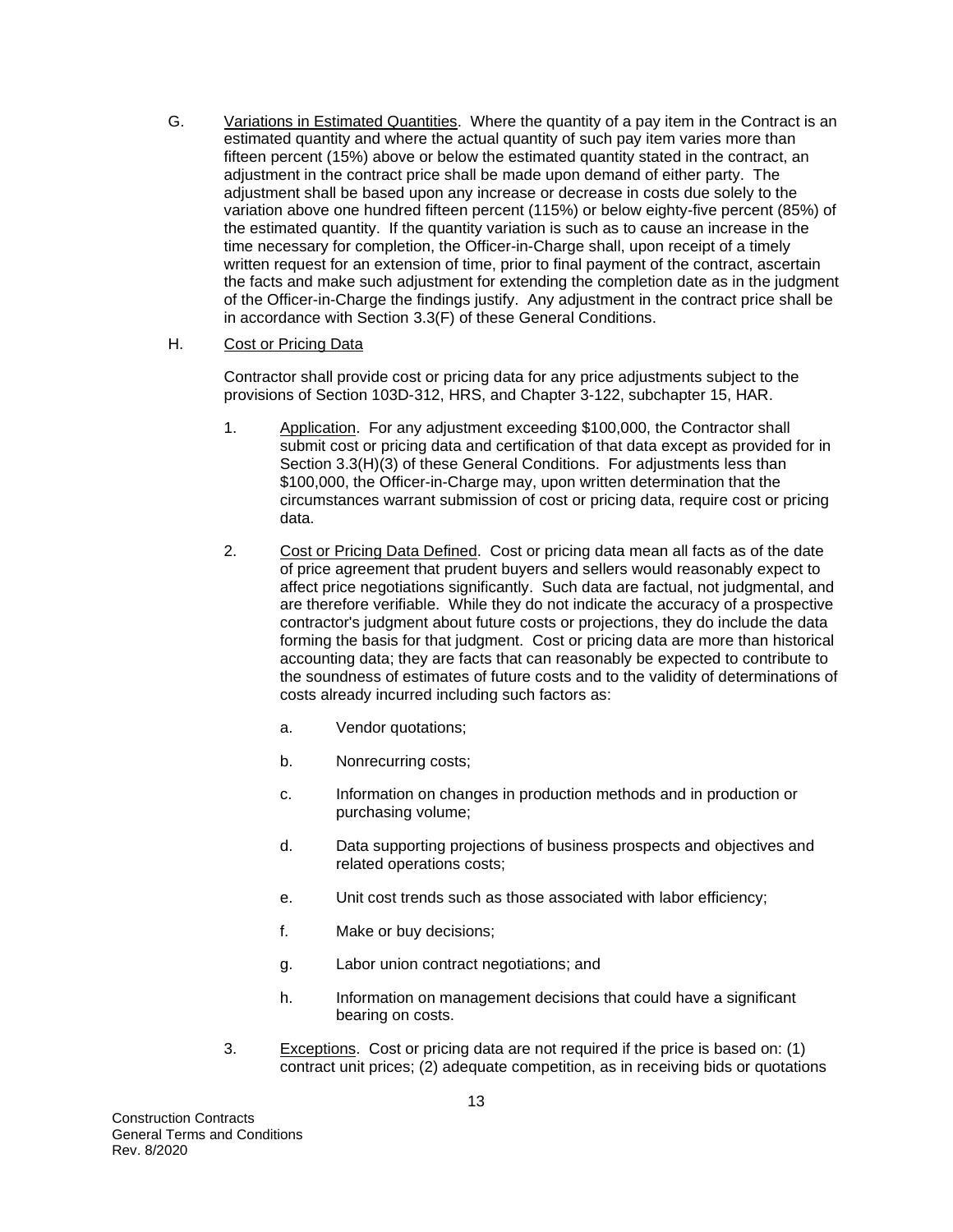from various subcontractors or suppliers for changed work; (3) established catalogue prices or market prices; or (4) prices set by law or regulation. However, the Officer-in-Charge may request cost or pricing data if the Officer-in-Charge considers that such price is not reasonable.

- 4. Submission of Cost or Pricing Data and Certification. Cost or pricing data shall be submitted to the Officer-in-Charge prior to beginning price negotiations. The Contractor shall submit certification of that as soon as practicable after agreement is reached on price that the cost or pricing data submitted are accurate, complete, and current as of the date of reaching agreement on price. Certification constitutes a representation as to the accuracy of the data upon which the Contractor's judgment is based. A certificate of current cost or pricing data shall not substitute for examination and analysis of the Contractor's proposal.
- 5. Defective Cost or Pricing Data. If certified cost or pricing data are subsequently found to have been inaccurate, incomplete, or not current as of the date stated in the certificate, the BWS is entitled to an adjustment of the contract price, including profit or fee, to exclude any significant sum by which the price, including profit or fee, was increased because of the defective data.

If the Contractor and the Officer-in-Charge cannot agree as to the existence of defective cost or pricing data or amount of adjustment due to defective cost or pricing data, the Officer-in-Charge shall set an amount in accordance with the provisions of subchapter 15, chapter 3-122, HAR, and the Contractor may appeal this decision as a contract controversy under chapter 3-126, HAR.

- I. Modification of Bonds. For any single modification to the Contract in the amount of \$50,000 or more, or modifications involving lesser amounts that exceed \$50,000 in the aggregate, the Contractor shall certify to the BWS that all applicable bonds have been amended to reflect this modification to the Contract.
- J. Claims. Upon receipt of a written order or change order, the Contractor shall proceed with the work. Failure of the parties to agree to an adjustment shall not excuse a Contractor from proceeding with the contract as changed. The right of the Contractor to dispute the contract price or time or both shall not be waived by its performing the work, provided however, that the Contractor follows the notice requirements for disputes and claims established by these General Conditions.

If the Contractor does not agree with any of the terms or cost of the change order work, the Contractor shall, **within thirty (30) days** after receipt of a written change order, unless such period is extended by the Officer-in-Charge in writing, file notice of intent to assert a claim for an adjustment. The requirement for filing a timely written notice cannot be waived and shall be a condition precedent to the assertion of a claim for change order work. No claim by the Contractor for an adjustment hereunder shall be allowed if written notice is not given prior to final payment under the contract, provided that in the absence of a change order, nothing herein shall restrict the Contractor's right to pursue a claim arising under the contract or for breach of contract.

No claim shall be made by the Contractor for any loss of anticipated profits because of any alterations, or by reason of any variation between the approximate quantities and the quantities of work as done.

#### **3.4 Claims Based on Oral Directives**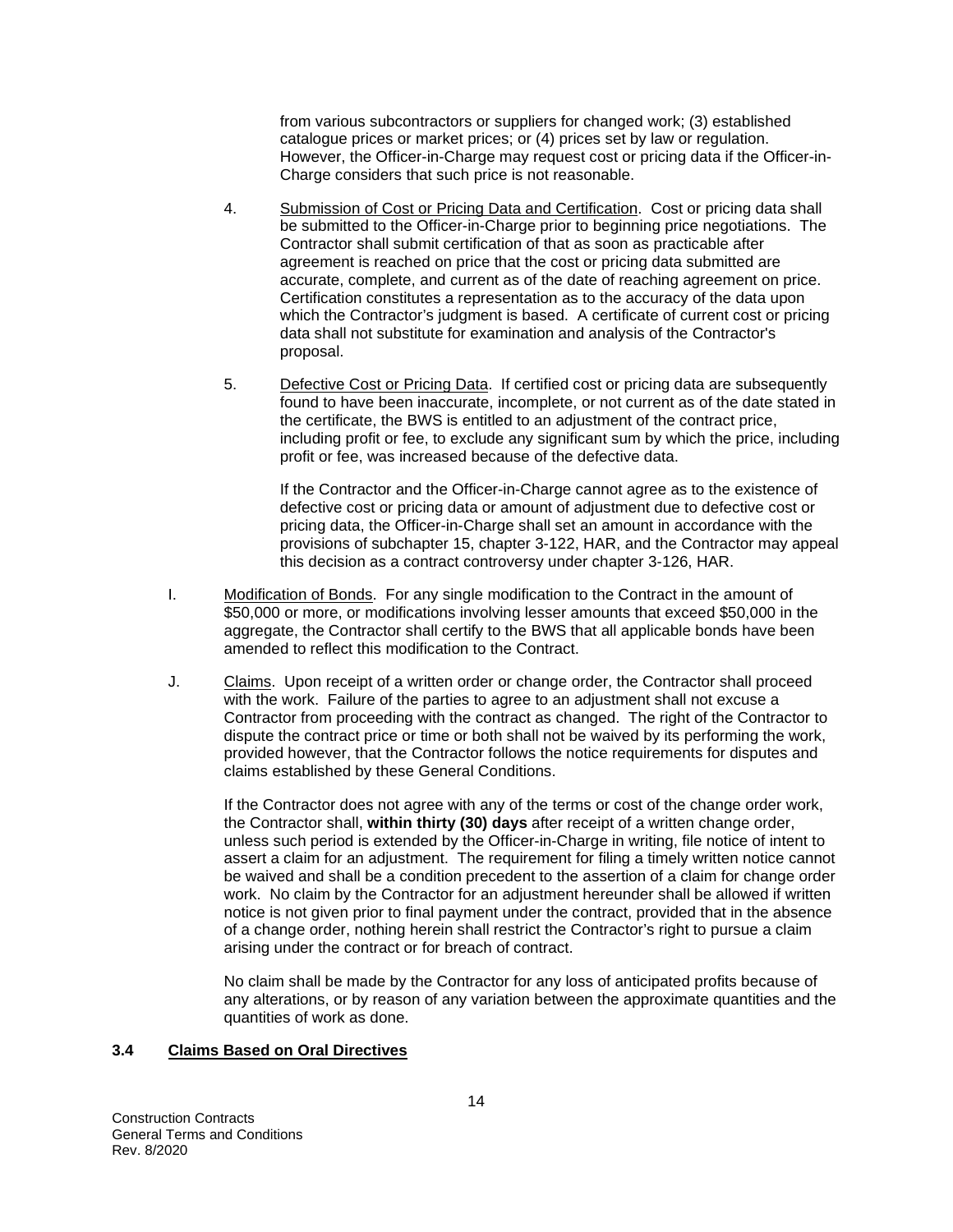- A. Oral Directives. Any oral order, direction, instruction, interpretation or determination from the Officer-in-Charge which, in the opinion of the Contractor, causes any change, can be considered as a change only if the Contractor gives the Officer-in-Charge written notice of its intent to treat the oral order, direction, instruction, interpretation or determination as a change directive. The written notice must be delivered to the Officer-in-Charge before the Contractor acts in conformity with the oral order, direction, instruction, interpretation or determination, but **not more than five (5) days after** delivery of the oral order to the Contractor. The written notice shall state the date, circumstances, whether a time extension will be requested, and source of the order that the Contractor regards as a change. The written notice may not be waived and shall be a condition precedent to the filing of a claim by the Contractor. Unless the Contractor acts in accordance with this procedure, any oral order shall not be treated as a change and the Contractor waives any claim for an increase in the contract time or contract price related to the work.
- B. Acknowledgment of Oral Directive. **Not more than five (5) days after** receipt of the written notice from the Contractor, the Officer-in-Charge shall issue a change order for the subject work if the Officer-in-Charge agrees that it constitutes a change. If no change order is issued in the time established, it shall be deemed a rejection of Contractor's claim for a change. If the Contractor objects to the Officer-in-Charge's refusal to issue a change order, it shall file a written protest with the Officer-in-Charge **within thirty (30) days after** delivery to the Officer-in-Charge of the Contractor's written notice of its intention to treat the oral order as a change. In all cases the Contractor shall proceed with the work. The protest shall be determined in accordance with the disputes provisions under Section 8.6 of these General Conditions.

#### **3.5 Value Engineering Incentive**

- A. Definitions. As used in this section, the following terms have the following meanings:
	- 1. **"Net savings"** means those savings in project costs realized by the BWS as the result of a value engineering change proposal after deducting the contractor's share of the cost savings.
	- 2. **"Single contract"** means the single construction for which the cost savings is proposed.
	- 3. **"Value engineering"** means an analysis of the requirements for the systems, equipment and supplies of the single contract for the purpose of achieving a net savings by providing less costly items than those specified without impairing any essential functions and characteristics as service life, reliability, substitutability, economy of operations, ease of maintenance, and necessary standing functions.
	- 4. **"Value Engineering Change Proposal"** means a cost reduction proposal based on Value Engineering submitted by the contractor pursuant to this section and particularly identified as such.
- B. Applicability. The provisions of this section shall apply to any BWS construction contract in excess of \$100,000. The application of value engineering incentives shall not be construed to have an effect on the solicitation or the selection of a Contractor.

The Contractor may develop and submit value engineering change proposals for drawings, designs, specifications, or other requirements of the contract. If any proposal is accepted and approved, in whole or in part, by the Officer-in-Charge, the contract shall be modified and shall include an equitable adjustment of the contract price in accordance with this section.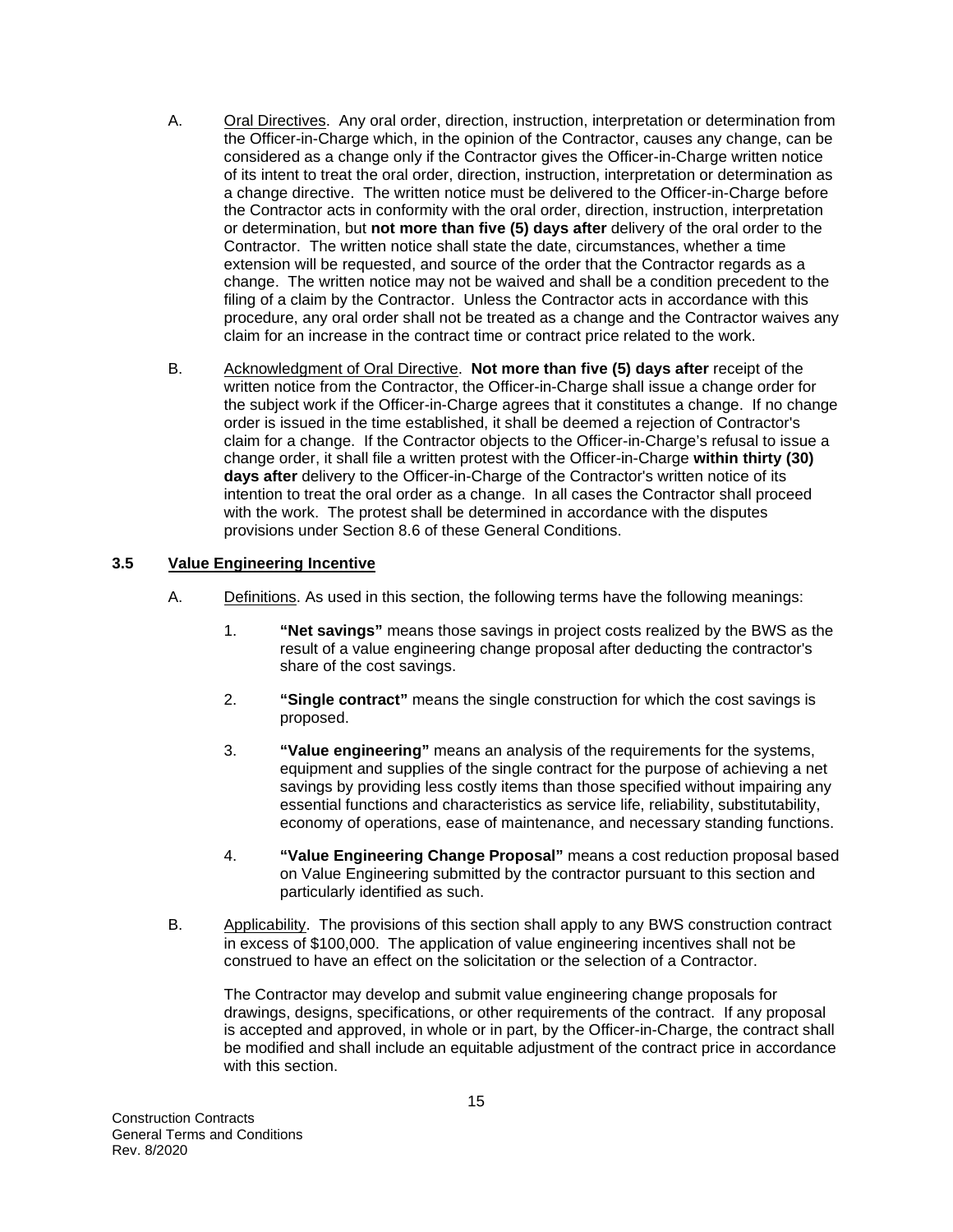This section shall not apply to any cost reduction proposal that is not identified as a value engineering change proposal by the contractor at the time of its submission to the Officer-in-Charge.

- C. General Provisions
	- 1. The processing of a Value Engineering Change Proposal shall be similar to that for any proposed contract change order and shall be considered only after the construction contract is awarded.
	- 2. Nothing herein shall be construed to mean that the BWS must accept or approve any or all Value Engineering Change Proposals submitted in accordance with this section. The Officer-in-Charge's interpretation and findings relative to the impairment of the functions or characteristics of the item or items covered by the Value Engineering Change Proposal shall be final.
	- 3. Adjustment in contract prices and allowances for implementation costs shall be in accordance with this section and shall only be considered if and when the Contracting Officer approves the Value Engineering Change Proposal. The receipt of the Value Engineering Change Proposal by the BWS or a verbal acceptance of a Value Engineering Change Proposal by any employee of the BWS will not obligate the BWS to accept the Value Engineering Change Proposal.
	- 4. The Officer-in-Charge may impose, as a condition of acceptance of any Value Engineering Change Proposal, a requirement that the Contractor warrant the statements, claims and other information contained in the Value Engineering Change Proposal. In addition, the contractor's responsibility under any such warranty shall be in addition to the liability imposed by the "guarantee of work" requirement as included in the contract.
	- 5. The Contractor shall be responsible for the new design of the facility or a portion of the facility submitted as a Value Engineering Change Proposal, including errors and omissions and, if the Value Engineering Change Proposal is for a portion of the facility, for any adverse impacts the new design may have on the unchanged portions of the facility.
	- D. Conditions for a Value Engineering Change Proposal. A Value Engineering Change Proposal to a contract shall:
	- 1. Result in an estimated net savings to the BWS in the project cost of at least four thousand dollars (\$4,000) by providing less costly items than or using different construction methods from those specified in the contract without impairing any essential functions and characteristics as service life, reliability, substitutability, economy of operation, ease of maintenance, and necessary standardized features of the completed work;
	- 2. Require a change order to the Contract;
	- 3. Not adversely impact the performance schedule or the contract completion date;
	- 4. At a minimum, provide the following information:
		- a. A description of the difference between the existing contract requirements and the value engineering change proposal and the comparative advantages and disadvantages of each including durability,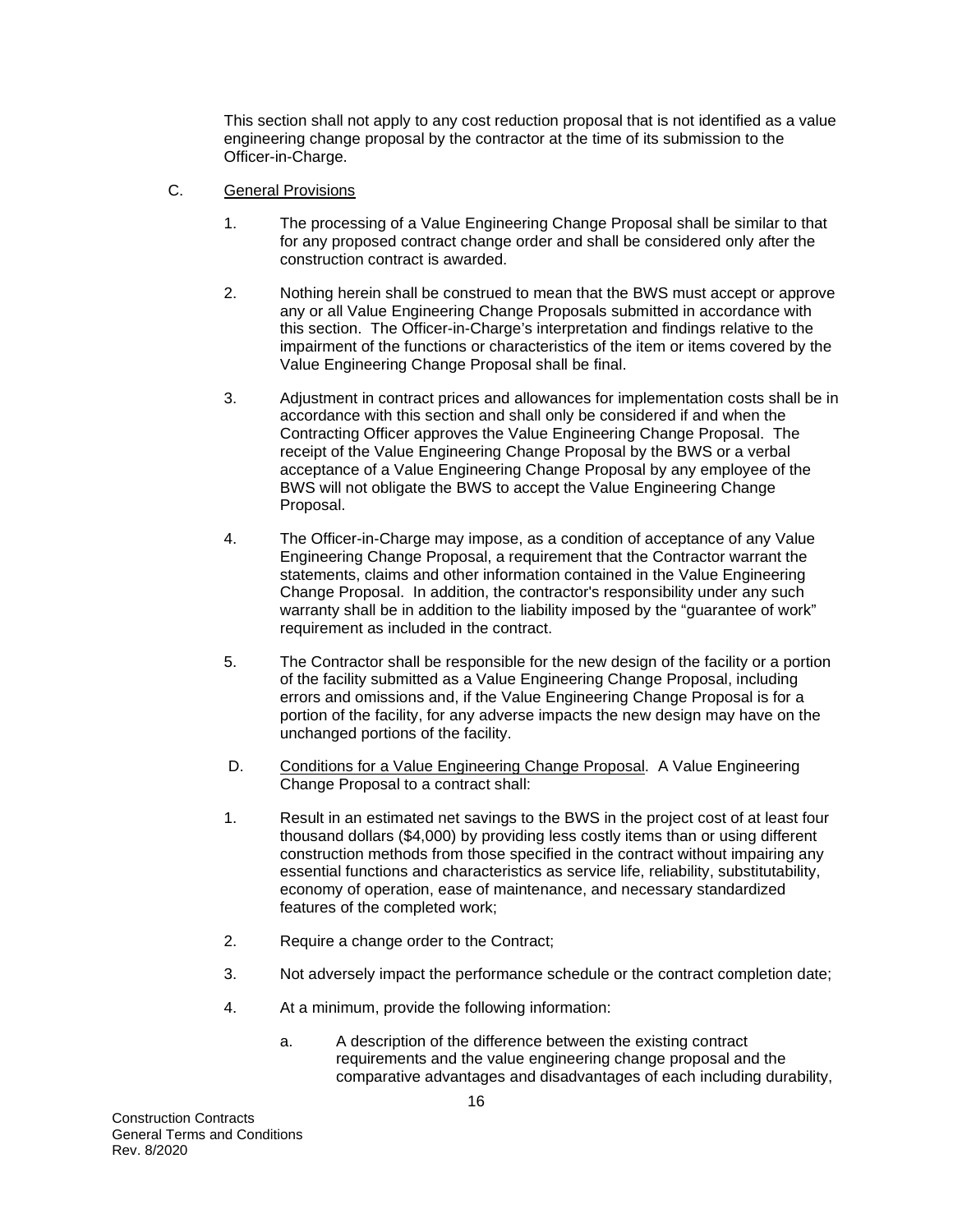service life, reliability, substitutability, economy of operation, ease of maintenance, desired appearance, design, safety standards, impacts due to construction, and other essential or desirable functions and characteristics as appropriate;

- b. An itemization of the requirements of the contract which must be changed if the value engineering change proposal is adopted and a recommendation as to how to make each change;
- c. An itemized estimate of the reduction in performance costs that will result from adoption of the value engineering change proposal or parts thereof taking into account the costs of implementation by the contractor, including any amounts attributable to subcontractors, and the basis for the estimate;
- d. A prediction of any effects and impacts the value engineering change proposal would have on: (1) other costs to the BWS as the costs of BWS-furnished property, related items, and maintenance and operation over the anticipated life of the material, equipment, or facilities as appropriate; (2) the construction schedule, sequence and time; and (3) bid item totals used for evaluation and payment purposes;
- e. A statement of the time by which a change order adopting the value engineering change proposal must be issued so as to obtain the maximum cost reduction during the remainder of the contract, noting any effect on the contract time; and
- f. If previously submitted, the dates of any previous submissions, the contract numbers of those contracts for which it was submitted and the previous actions by the BWS, if known.

# E. Preparation, Evaluation, and Acceptance of Value Engineering Change Proposal.

- 1. The Contractor shall submit with each Value Engineering Change Proposal the information as required by this section and provide all additional information as may be required by the Officer-in-Charge to evaluate and implement the Value Engineering Change Proposal. The cost for preparing the Value Engineering Change Proposal shall be the Contractor's responsibility and will be part of the Contractor's cost for implementing the change, and compensation shall be made only when the proposal is accepted by the BWS and the adjustment in contract price is made as provided for in this section.
- 2. When in the judgment of the Officer-in-Charge, a Value Engineering Change Proposal alters the design prepared by a registered professional architect or engineer, the Contractor shall ensure the proposed changes are prepared by or under the supervision of a registered professional architect or engineer, and stamped and so certified.
- 3. If the services of the BWS's architect, engineer, or consultant are necessary to review and evaluate a Value Engineering Change Proposal, the cost therefore shall be paid for by the Contractor.
- 4. The evaluation and acceptance of all Value Engineering Change Proposals shall be in accordance with the requirements as listed in this section. Each Value Engineering Change Proposal shall be evaluated as applicable to the particular project, and past acceptance on another BWS project of a similar item shall not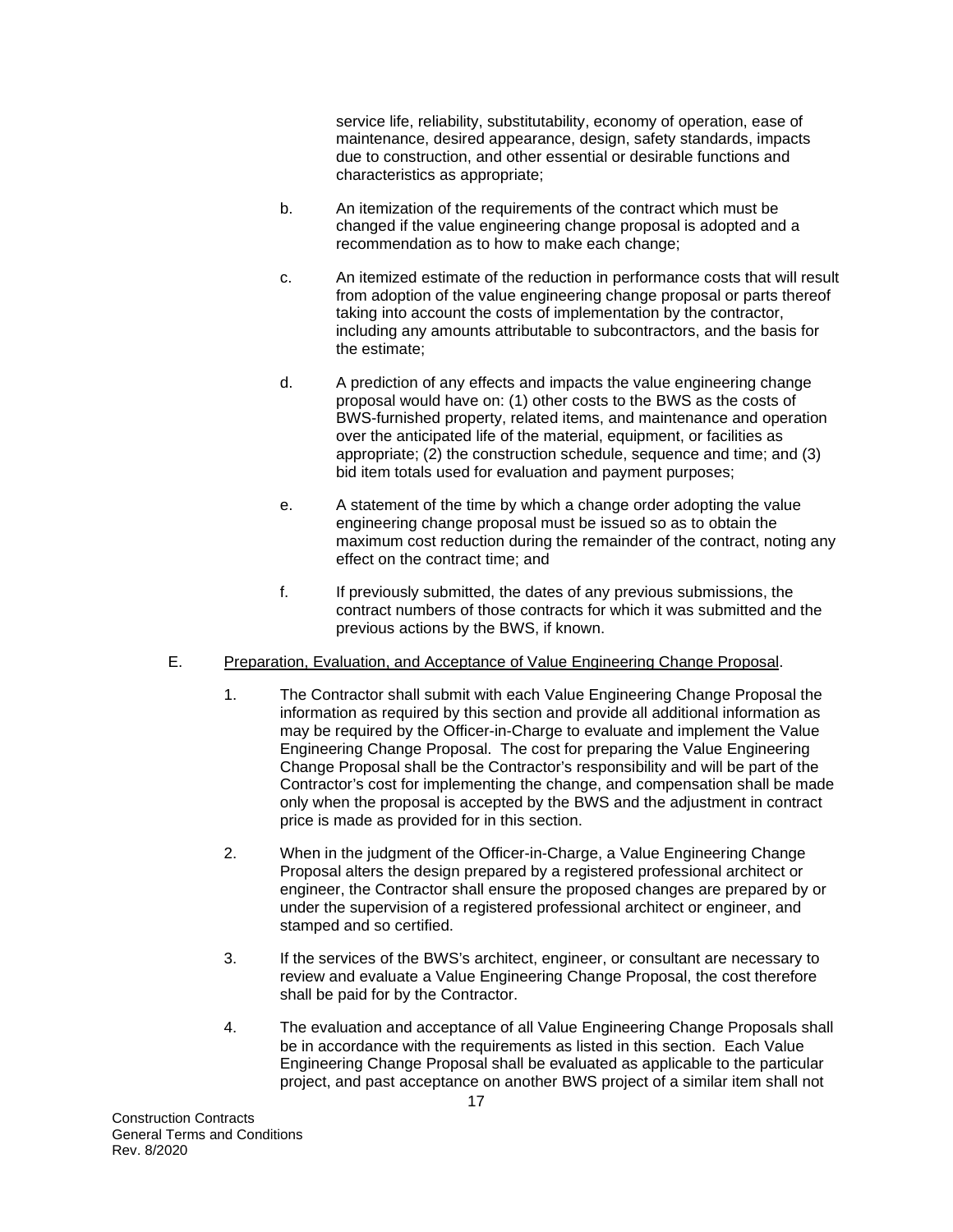be automatic grounds for approval.

- 5. A Value Engineering Change Proposal will be processed expeditiously and in the same manner as prescribed for any other proposal that would likewise necessitate issuance of a Change Order to the Contract. Unless and until a Change Order applies a Value Engineering Proposal to a contract, the contractor shall remain obligated to perform in accordance with the terms of the Contract and the BWS shall not be liable for delays incurred by the Contractor resulting from the time required for the BWS's determination of the acceptability of the Value Engineering Change Proposal. The determination of the Officer-in-Charge as to the acceptance of any Value Engineering Change Proposal under the Contract shall be final.
- 6. The Officer-in-Charge may accept in whole or in part any Value Engineering Change Proposal submitted pursuant to this section by issuing a Change Order to the Contract. Prior to issuance of the Change Order, the Contractor shall submit complete final contract documents similar to those of the original contract showing the accepted changes and the new design and features as well as the following:
	- i. Design calculations;
	- ii. The design criteria used; and
	- iii. A detailed breakdown of costs and expenses to construct or implement such revisions. The change order will identify the final value engineering change proposal on which it is based.
- 7. When a Value Engineering Change Proposal submitted pursuant to this section is accepted under the Contract, an equitable adjustment in the contract price and in any other affected provisions of the contract shall be made in accordance with this section and Section 3.3 of the General Conditions. The equitable adjustment shall first be established by determining the effect on the Contractor's cost of implementing the change, including any amount attributable to subcontractors and to the BWS's charges to the Contractor for architectural, engineering, or other consultant services and the staff time required to examine and review the proposal. The contract price shall then be reduced by fifty percent (50%) of the net estimated decrease in the cost of performance.
- 8. The Contractor may restrict the BWS's right to use the data or information or both on any sheet of a Value Engineering Change Proposal or of the supporting data, submitted pursuant to this subsection, if it is stated on that sheet as follows: "This data or information or both shall not be disclosed outside the BWS, or be duplicated, used, or disclosed, in whole or in part, for any purpose other than to evaluate this value engineering change proposal. This restriction does not limit the BWS's right to use this data or information or both if obtained from another source, or if otherwise available, without limitations. If this proposal is accepted by the BWS by issuance of a change order to the contract after the use of this data or information or both in such an evaluation, the BWS shall have the right to duplicate, use and disclose any data or information or both pertinent to the proposal as accepted, in any manner and for any purpose whatsoever, and have others so do."

In the event of acceptance of a Value Engineering Proposal, the BWS shall have all rights to use, duplicate, or disclose, in whole or in part, in any manner and for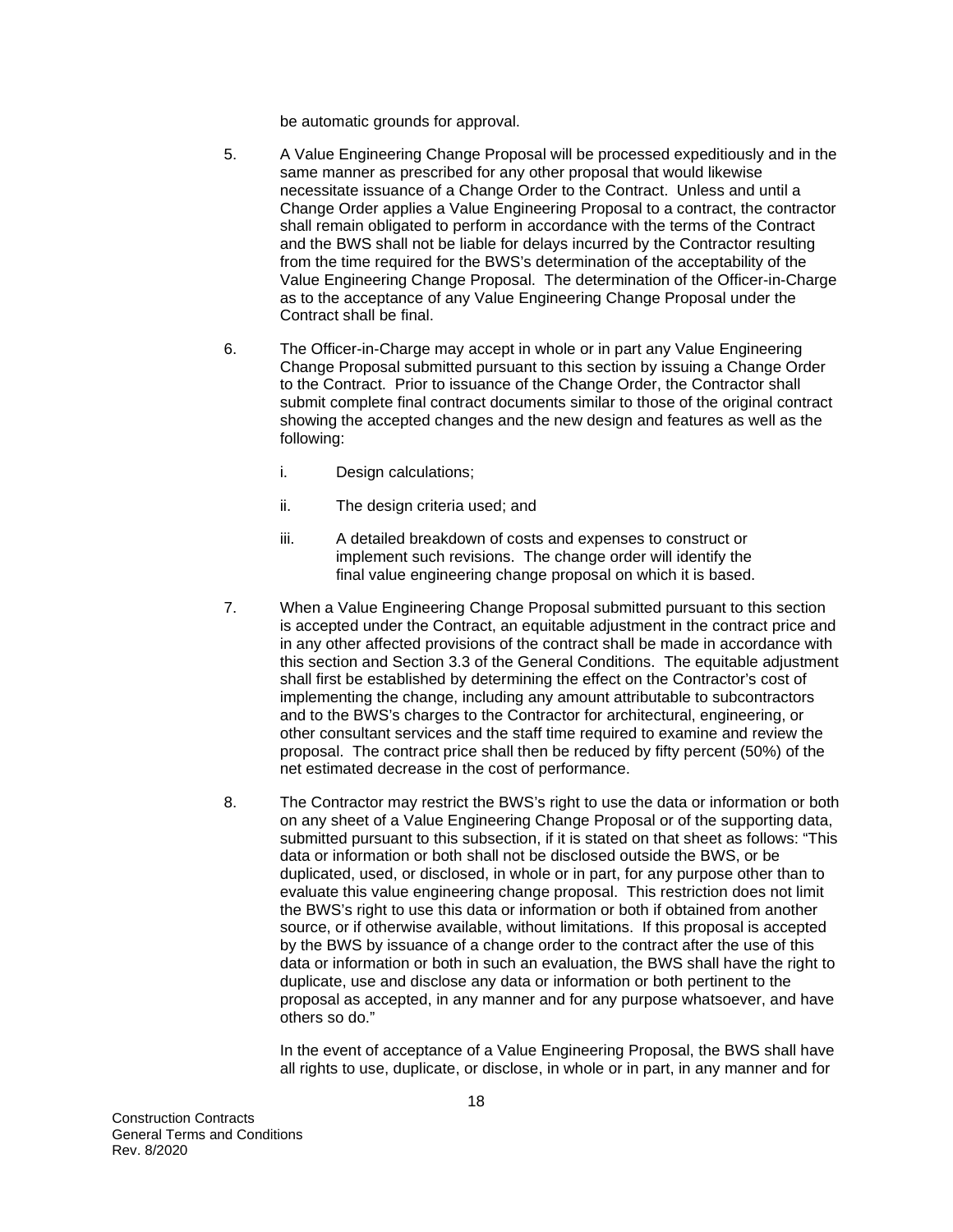any purpose whatsoever, and to have or permit others to do so, any data or information or both reasonably necessary to fully utilize such proposal.

- 9. Notwithstanding the provisions of this section, for any construction contract, the Contractor shall not be precluded from making substitution requests in accordance with Section 1.13 of the General Instructions to Bidders. The Officer-in-Charge shall be the sole judge of whether a proposal is a Value Engineering Change proposal or a substitution request.
- F. Value Engineering Sharing Method. The method by which the Contractor will share a portion of the cost savings from an accepted Value Engineering Change Proposal shall be in accordance with Section 3.5(E) of these General Conditions and the following:
	- 1. The Contractor's share in cost savings shall be for the single contract only, and no consideration shall be made for future acquisition, royalty type payment, or collateral savings.
	- 2. The BWS may accept the Value Engineering Change Proposal, in whole or in part. The Officer-in-Charge shall issue a Change Order to the Contract or otherwise modify the Contract to identify and describe the accepted Value Engineering Change Proposal.

# **3.6 Contract Not Binding Unless Funds Available**

- A. No Contract or Change Order shall be binding or of any force and effect without an endorsement by the Manager that there is an appropriation or balance of an appropriation over and above all outstanding contracts sufficient to cover the amount required by the Contract or the Change Order.
- B. Certification of a Portion of Funds. Notwithstanding the requirement for endorsement above, certification of a portion of the total funds required for a Contract or Change Order may be permitted when an immediate solicitation or amendment to a Contract will result in significantly more favorable contract terms and conditions to the BWS than a solicitation or amendment made at a later date; provided that certification for partial funding shall be permitted only if the Manager states in the certificate that the availability of funds in excess of the amount certified as available shall be contingent upon future appropriations or special fund revenues. All Contracts and Change Orders partially funded shall be enforceable only to the extent to which funds have been certified as available.
- C. Contracts Involving Federal Funds
	- 1. In any contract involving not only State, City, or BWS funds but also supplemental funds from the Federal government, or involving one hundred percent (100%) Federal funds, this section shall be applicable only to that portion of the contract amount obligated and payable out of State, City, or BWS funds; however, this provision shall be liberally construed so as not to hinder or impede the BWS in contracting for any project involving financial aid from the Federal government.
	- 2. Unless otherwise specified, the Contractor, by submittal of a bid and acceptance of an award, agrees that payment of that portion of the contract amount that is supplemented or funded entirely by Federal funds shall be payable upon receipt of those Federal funds.
- D. In the event that any contract modification, change order, or adjustment results in an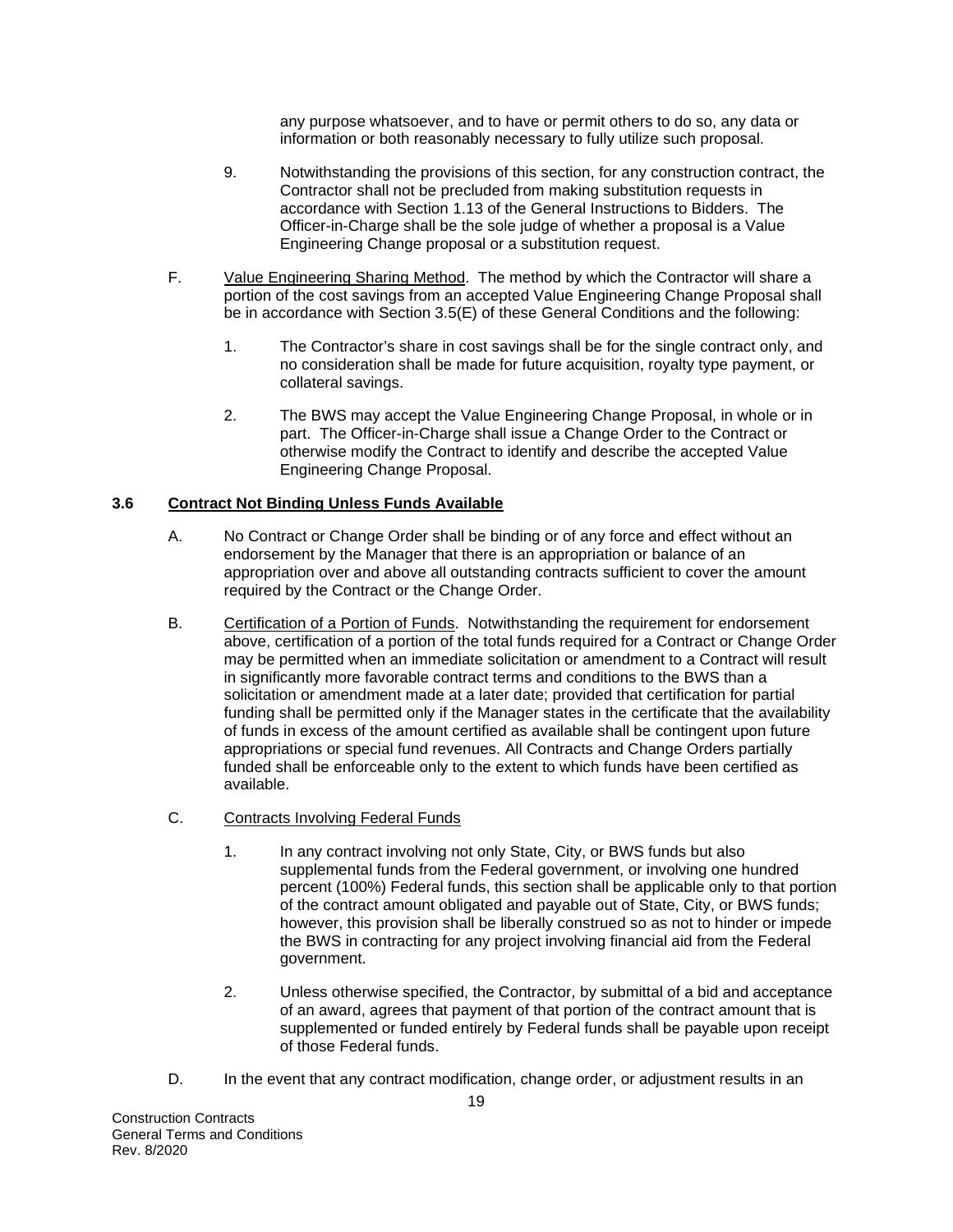increase in the total project budget or total contract budget, the Officer-in-Charge shall not execute or make any contract modification, change order, or adjustment in contract price unless sufficient funds are made available therefor, or the scope of the project or contract is adjusted so as to permit the degree of completion that is feasible within the existing project budget or contract project; provided, that with respect to the validity, as to the contractor, of any executed contract modification, or adjustment in contract price which the contractor has reasonably relied upon, it shall be presumed that there has been compliance with the section.

#### **3.7 Assignment of Contract; Name Change**

- A. Assignment of Contract Generally. Subject to Sections 3.7(B) and 3.7(C) of these General Conditions, the Contractor shall not assign any of the Contractor's duties, obligations, or interests under this Agreement without the prior written consent of the BWS.
- B. Assignment of Contract to Successor in Interest. When in the best interest of the BWS and upon written consent by the Contracting Officer, a successor in interest may be recognized in an assignment agreement in which the assignor, the assignee, and the BWS agree that:
	- 1. The assignee assumes all of the assignor's obligations under the Contract;
	- 2. The assignor remains liable for all obligations under the Contract but waives all rights under the Contract as against the BWS; and
	- 3. The assignor shall continue to furnish, and the assignee shall also furnish, all required bonds.
- C. Name Change. When a Contractor requests to change the name in which it holds a contract with the BWS, the Contracting Officer shall, upon receipt of a document indicating such change of name (for example an amendment to the articles of incorporation of the corporation), enter into an agreement with the requesting Contractor to effect such a change of name. The agreement changing the name specifically indicates that no other terms and conditions of the contract are thereby changed.

#### **3.8 Relationship of Parties; Independent Contractor Status**

- A. In the performance of services required under the Contract, the Contractor is an "independent contractor", with the authority and responsibility to control and direct the performance and details of the work and services required under the Contract; provided, however, that the BWS shall have a general right to inspect work in progress and to determine whether, in the BWS's opinion, the services are being performed by the Contractor in compliance with the Contract.
- B. The Contractor and its employees and agents are not by reason of this Contract, agents or employees of the BWS for any purpose, and the Contractor and its employees and agents shall not be entitled to claim or receive from the BWS any vacation, sick leave, retirement, workers' compensation, unemployment insurance, or other benefits provided to BWS employees.
- C. The Contractor shall be responsible for the accuracy, completeness, and adequacy of the Contractor's performance under the Contract. Furthermore, the Contractor intentionally, voluntarily, and knowingly assumes the sole and entire liability to the Contractor's employees and agents, and to any individual not a party to this Agreement, for all loss, damage, or injury caused by the Contractor, or the Contractor's employees, agents or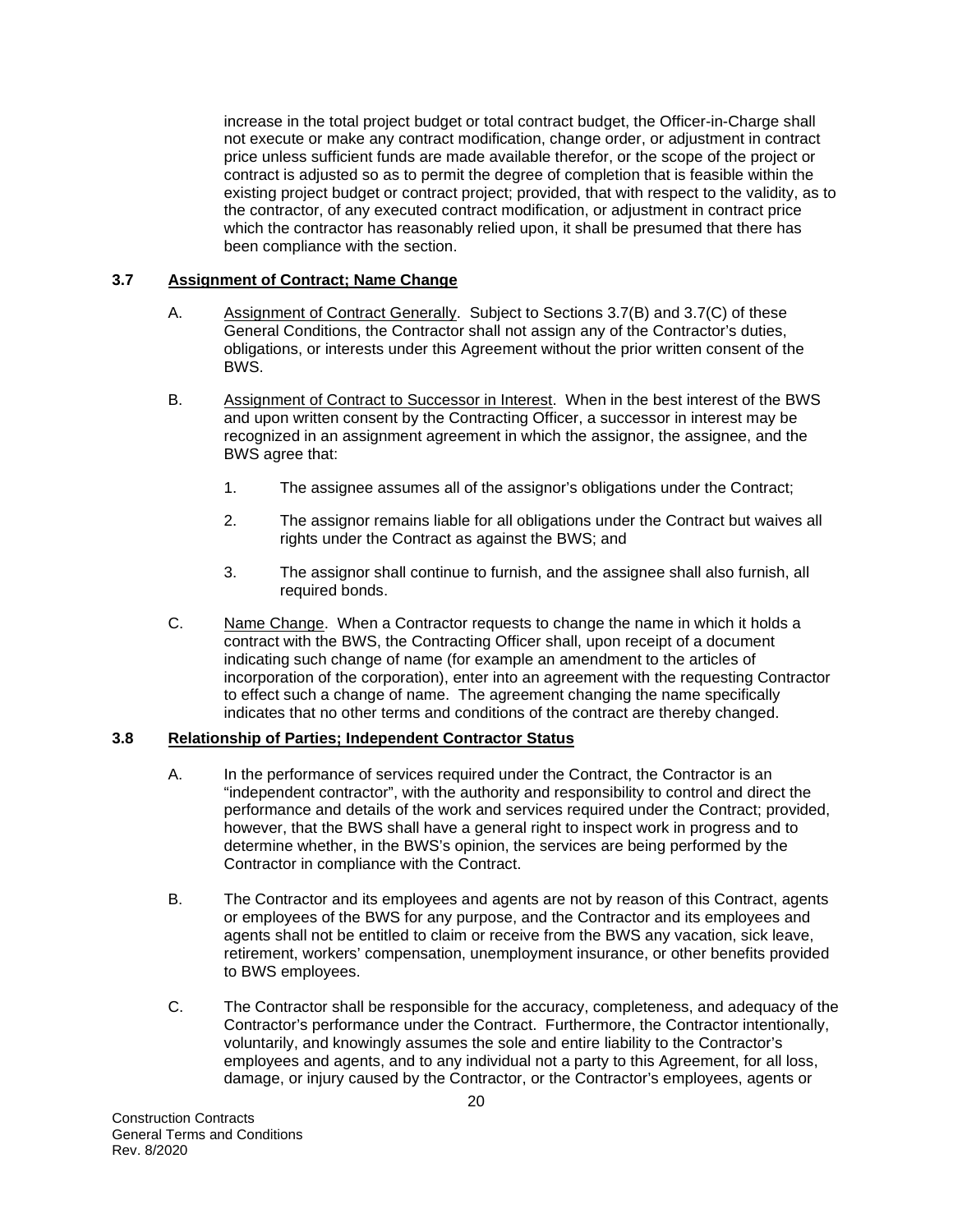subcontractors in the course of their employment.

- D. The Contractor shall be responsible for payment of all applicable federal, state, and county taxes and fees that may become due and owing by the Contractor by reason of this Agreement, including but not limited to: (i) income taxes; (ii) employment related fees, assessments, and taxes; and (iii) general excise taxes. The Contractor is also responsible for obtaining all licenses, permits, and certificates that may be required in order to perform the services required by this Contract.
- E. The Contractor shall obtain a general excise tax license from the Department of Taxation of the State of Hawaii in accordance with section 237-9, HRS, and shall comply with all requirements thereof. The Contractor shall obtain a tax clearance certificate from the Director of Taxation of the State of Hawaii, showing that all delinquent taxes, if any, levied or accrued under State law against the Contractor have been paid and submit the same to the BWS prior to commencing any performance under this Agreement. The Contractor shall also be solely responsible for meeting all requirements necessary to obtain the tax clearance certificate required for final payment under section 103-53, HRS.
- F. The Contractor is responsible for securing all employee-related insurance coverage for the Contractor and the Contractor's employees and agents that is or may be required by law, and for payment of all premiums, costs, and other liabilities associated with securing the insurance coverage.

# **ARTICLE 4 – PERFORMANCE**

#### **4.1 Commencement Requirements**

- A. Notice to Proceed
	- 1. Upon execution of the contract by the Contracting Officer, the Officer-in-Charge may schedule a preconstruction conference or issue a Notice to Proceed to the Contractor designating the official commencement date for performance of the Contract.
	- 2. Unless otherwise specified in the Invitation for Bids, the notice to proceed shall be issued **within sixty (60) days** after execution of the contract by the Contracting Officer unless a later date is agreed to by mutual agreement. In the event that the notice to proceed is delayed beyond the sixty (60) days or the time mutually agreed to, the contract amount may be adjusted in accordance with Section 8.1 of these General Conditions, or the Contracting Officer may, upon recommendation by the Officer-in-Charge, terminate the contract for convenience.

#### B. Commencement of Work

- 1. Unless otherwise specified by the Officer-in-Charge, the Contractor shall begin work **within ten (10) working days** from the official commencement date and shall diligently prosecute the same to completion within the contract time allowed. The Contractor shall notify the Officer-in-Charge at least **three (3) working days before** beginning work. At any subsequent suspension and resumption of work, the Contractor shall notify the Officer-in-Charge at **least twenty-four (24) hours before** beginning actual operations.
- 2. Unless otherwise specified in the Contract or in any written order, the Contractor shall not proceed with any part of the Contract such as ordering of any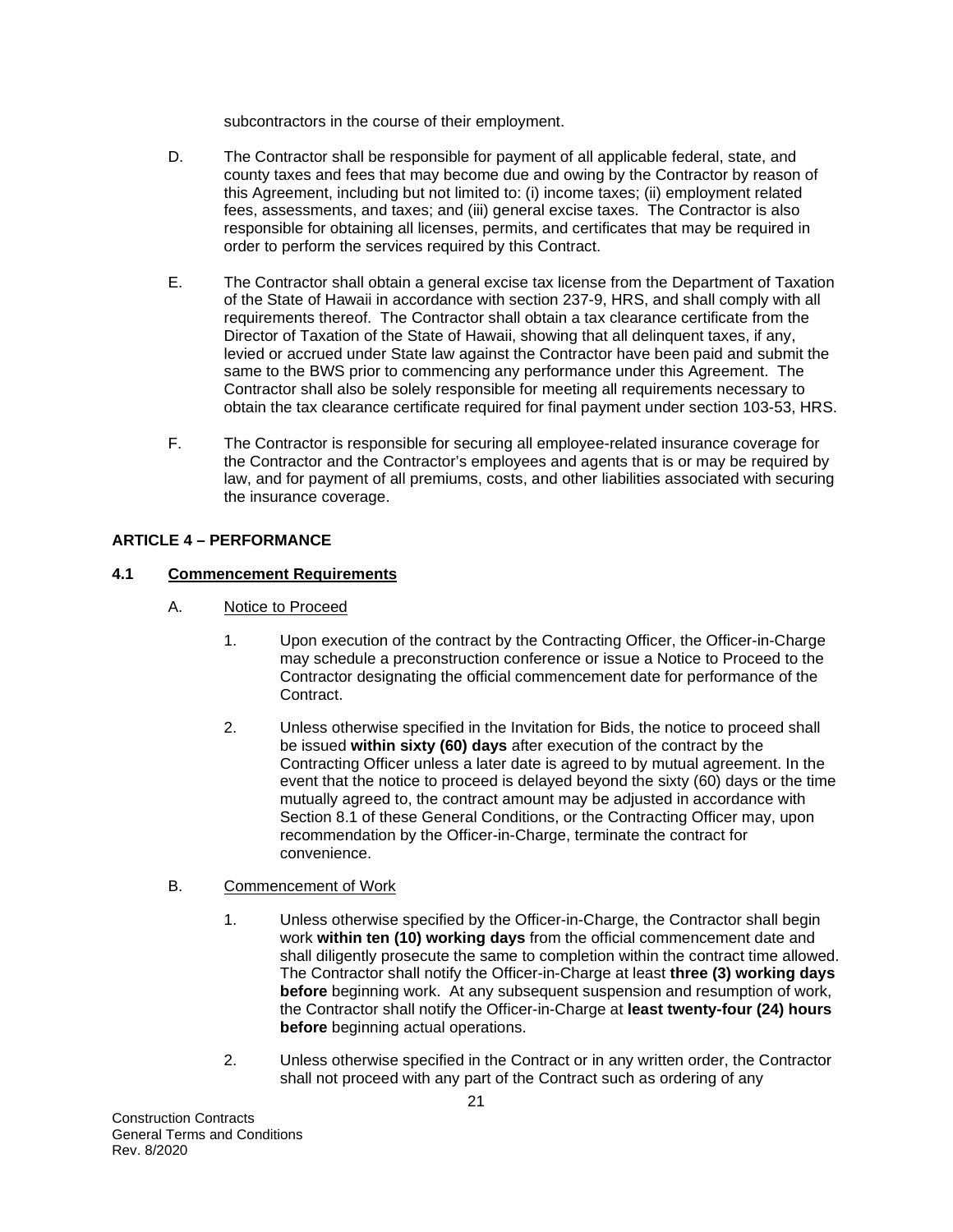equipment or materials, or performing any work, prior to the official commencement date.

- 3. Unless otherwise provided for in these provisions or in the Invitation for Bids, the requirements in this section shall be considered incidental to the Contractor's performance of the Contract.
- C. Shop Drawings and Other Submittals
	- 1. Shop Drawings. After receipt of the notice to proceed or other written order, the Contractor shall prepare and submit for acceptance in writing by the Officer-in-Charge, six prints of the shop drawings required by the contract, including fabricated materials, in the manner directed by the Officer-in-Charge. Shop drawings shall be finished plans, and shall be neat, legible, and drawn to scale. Delays caused by the failure of the Contractor to submit shop drawings in a timely manner will not be considered as justifiable cause for extension of time. The Officer-in-Charge shall respond in writing **within thirty (30) days** after receipt of any submittal, or resubmittal if corrections are required.

It shall be expressly understood that acceptance or approval by the Officer-in-Charge of the Contractor's shop drawings does not relieve the Contractor of any responsibility for accuracy of dimensions and details and for agreement and conformity of the shop drawings with the contract plans and specifications and that acceptance by the Officer-in-Charge is a general acceptance relating only to their sufficiency and compliance with the intention of the contract. The Contractor shall clearly identify and inform the Officer-in-Charge of any deviations from the contract documents at the time of submission and shall obtain the Officer-in-Charge's written acceptance of the specified deviation prior to proceeding with any work.

- 2. The Contractor shall screen, stamp, and sign all submittals before submitting them to the Officer-in-Charge for acceptance in writing. Submittals shall be identified by project title and appropriate specification section numbers or construction plan sheet numbers or both, and shall indicate all data necessary for evaluation. All non-applicable data shall be blocked out and deviations from specifications shall be clearly marked and justified.
- 3. Unless otherwise specified, the Contractor shall submit six (6) prints of working or shop drawings to the Officer-in-Charge for acceptance as to method of construction and design prior to the commencement of the work under contract or the delivery to the project site of any equipment or material covered by the drawings, whichever is later. The Officer-in-Charge may require the drawings to be resubmitted as often as necessary to render them complete, legible, and free from extensive corrections. If a re-submittal is required, the Officer-in-Charge shall return one print to the Contractor who shall make all the corrections or additions shown thereon. The Contractor shall then resubmit six (6) prints of the corrected drawings for written acceptance by the Officer-in-Charge.
- 4. No working or shop drawings that have been approved shall be changed without the written approval of the Officer-in-Charge and the Contracting Officer. After acceptance, the Contractor may proceed with the parts of the project called for in such drawings.
- 5. The Contractor shall submit for the acceptance of the Officer-in-Charge other submittals as required by the Contract.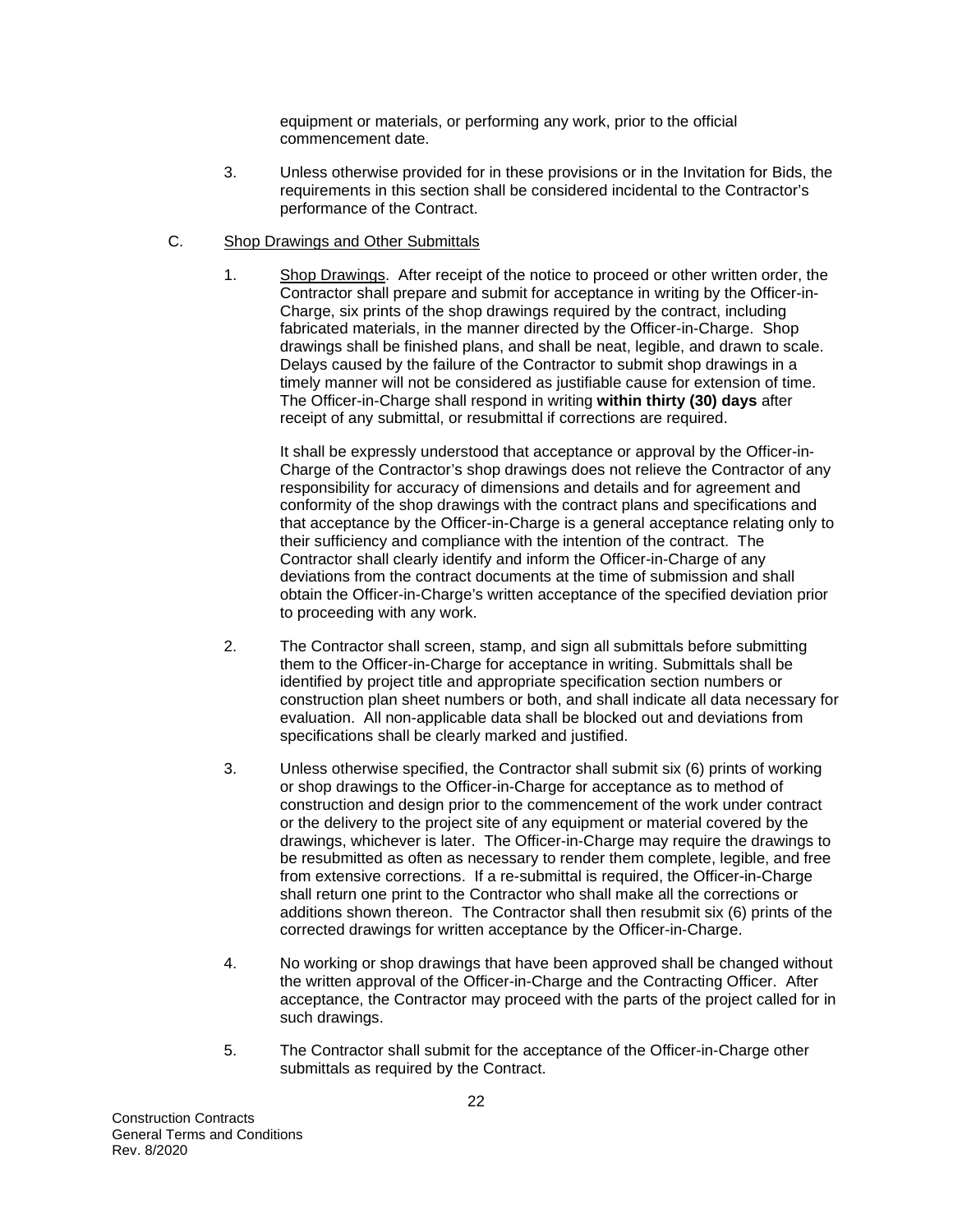- D. Payment and Performance Schedules. **Within seven (7) days** of the official commencement date or within such further time as the Officer-in-Charge may allow, the Contractor shall submit for acceptance in writing of the Officer-in-Charge:
	- 1. Unless otherwise specified by the Contract, the performance schedule shall be of the critical path method (CPM) type or approved equal, in the form of a network diagram and activity listing. The schedule shall show in sufficient detail and in orderly sequence all activities, their description, duration, relationship, and dependencies necessary to the completion of the contract. It shall contain, but not be limited to, the sequence of all operations including procurement and mobilization of equipment, plant, and materials to complete the work within the contract period. If the schedule is not accepted, it shall be revised as directed by the Officer-in- Charge. Changes in the schedule shall be made only with the written acceptance of the Officer-in-Charge. The schedule shall be used as a basis for establishing major construction operations and as a check on the progress of the work performed under the contract. Claims by the Contractor for delays including related time extensions may be considered only if the initial performance schedule has been accepted by the Officer-in-Charge.

**Within seven (7) days** after receipt of recommended revisions to the performance schedule, the Contractor shall submit a revised schedule to the Officer-in-Charge for acceptance. Progress payments will be withheld until final approval of the schedule. At all times the schedule shall represent the Contractor's plan for orderly completion of the work. Any changes to the schedule shall require the written acceptance of the Officer-in-Charge. The Contractor shall update the schedule within fifteen (15) days of acceptance of any change to the schedule or deviation of thirty (30) days between the Contractor's performance and the accepted schedule.

- 2. The Contractor's work week schedule, in days and hours that the Contractor intends to work. Changes to the schedule shall not be made without written acceptance by the Officer-in-Charge.
- 3. Payment Schedule. Together with the performance schedule, the Contractor shall submit for the Officer-in-Charge's acceptance an estimated payment schedule which coincides with the performance schedule. The schedule shall include an itemized breakdown of lump sum items. The schedule shall list the anticipated monthly payment and shall be used by the BWS for project budgeting purposes. Revised payment schedules shall be submitted for acceptance by the Officer-in-Charge immediately on acceptance of revised performance schedules.
- E. Personal Supervision. The Contractor, at all times, shall be present in person, or be represented by the Contractor's superintendent with authority to act for the Contractor in connection with the contract during the performance of the contract. Prior to the start of work, the Contractor shall submit to the Officer-in-Charge the name of the person charged with the responsibility of all work. Pursuant to Section 8.1 of these General Conditions, failure of the Contractor or its superintendent to be present at the job site may result in suspension of the work by the Officer-in-Charge.
- F. Contractor's Place of Business. The Contractor shall maintain, for the duration of the contract, a permanent place of business within the State where the Contractor may be served notice and legal process. Written notice may also be served on the Contractor or its superintendent on the project site personally, or via facsimile machine if the Contractor has one, or via mail to the local post office address or post office box.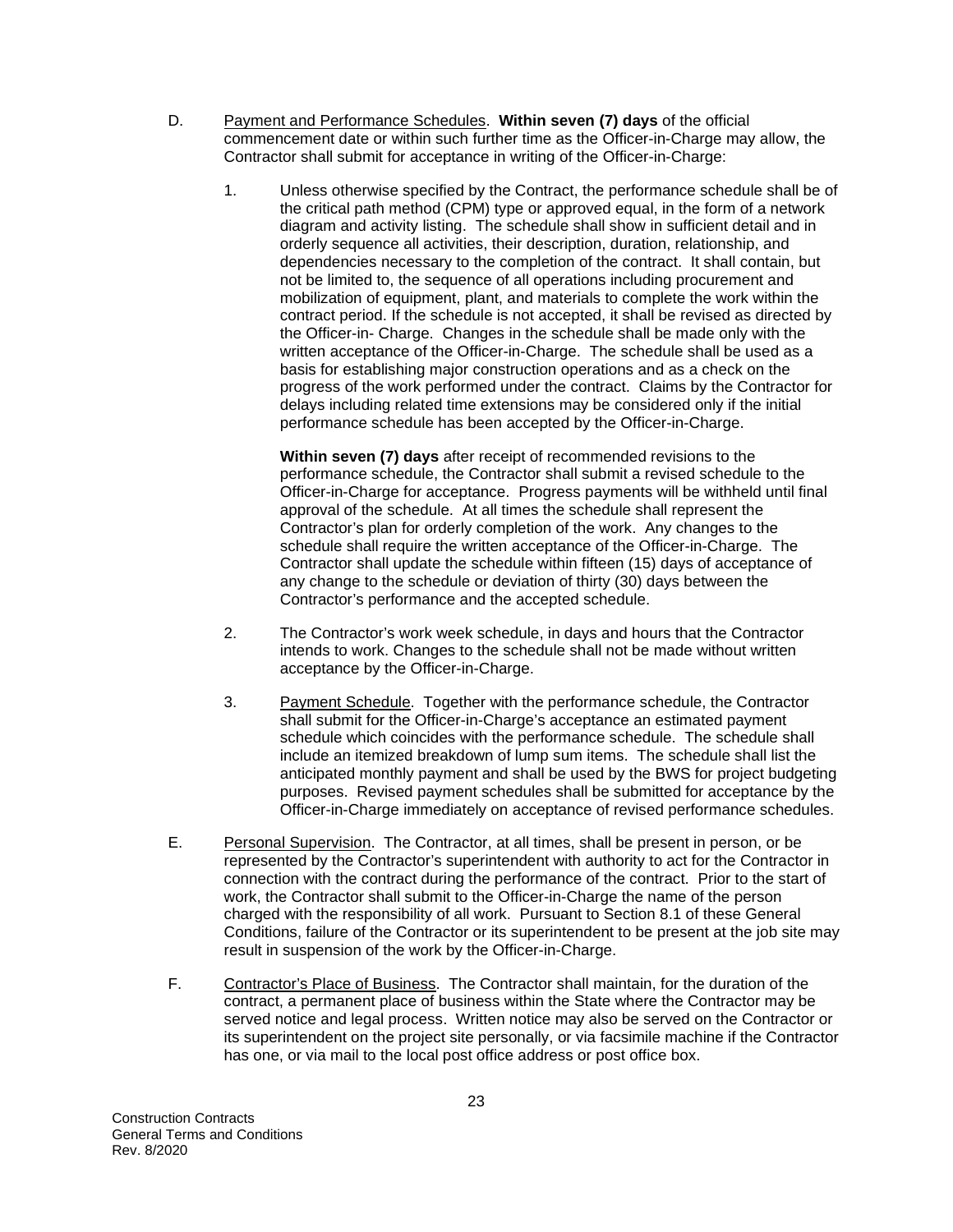# G. Field Office; Field Telephone

- 1. Field Office. If required in the Invitation for Bids, the Contractor shall provide a field office for the Officer-in-Charge at a location approved by the Officer-in-Charge. It shall be available **within seven (7) days after** the commencement of the work under the contract. Unless otherwise specified in the invitation for bids, the field office shall be weatherproof and not less than one hundred twenty (120) square feet in gross floor area. The aggregate window areas of the office shall not be less than ten percent (10%) of the floor area, and one exterior door shall be provided with a keyed cylinder-type lock. The office shall be furnished with one drafting table having a dimension of not less than 3' x 6' and a stool, adequate plan racks and hangers, one (1) desk, two (2) chairs, shelves, a broom, telephone service, electric outlets, electric lighting, paper towels, paper cups, soap, toilet paper, and potable water and shall be maintained in good repair and in a clean and sanitary condition by the Contractor. If the office is not equipped with a water closet and lavatory, the Contractor shall make other arrangements to provide such facilities for the Officer-in-Charge. The Contractor shall comply with the requirements of the Land Use Ordinance of the City and County of Honolulu, relating to Special Permit Use and ADAAG. Payment for the field office shall be as specified in the Invitation for Bids.
- 2. Field Telephone. If required in the Invitation for Bids, the Contractor shall provide a field telephone for the Officer-in-Charge. Such field telephone shall be placed at a convenient and accessible location and housed in a box provided with a door, which may be secured by a keyed cylinder-type lock. Payment for field telephone shall be as specified in the Invitation for Bids.
- H. Project Sign. If required in the Invitation for Bids, the Contractor shall provide signs to identify the project. The signs shall be erected at locations approved by the Officer-in-Charge at the site of the project **upon commencement** of the work under the contract. Signs shall be properly erected and kept clean and legible. After completion of the work under the contract and final acceptance thereof, the Contractor shall remove the signs as the Contractor's property. Payment for the project signs will be as specified in the Invitation for Bids.
- I. Permits; Licenses. The Contractor shall obtain all permits and licenses, pay all charges, fees, and taxes, give all notices and comply with all laws, ordinances, rules and regulations bearing on the conduct of the work as drawn and specified. These may include but not be limited to demolition permit, building permit, dumping charges, grading permit, excavation permit, traffic permit, community noise permit, City park right-of-entry permit, National Pollutant Discharge Elimination System (NPDES) permit and compliance with Rodent Control Requirements on Demolition of Structures and Clearing of Sites and Vacant Lots. All City building and grading permit fees are waived for the contract. All cost and work under this subsection shall not be paid for directly but shall be considered incidental and included in the bidder's bid prices for the various items of work.
- J. Surveys and Construction Stakes, Lines, and Grades
	- 1. All lines, levels and elevations are to be laid out and checked by a surveyor or civil engineer licensed in the State at the Contractor's expense. The Contractor shall furnish all land surveys and construction stakeout necessary for the completion and acceptance of the project. All survey work shall be laid out and checked by a surveyor or civil engineer licensed in the State at the Contractor's own expense. The Contractor shall furnish a certificate or document signed by the surveyor or civil engineer certifying that the completed lines, levels, and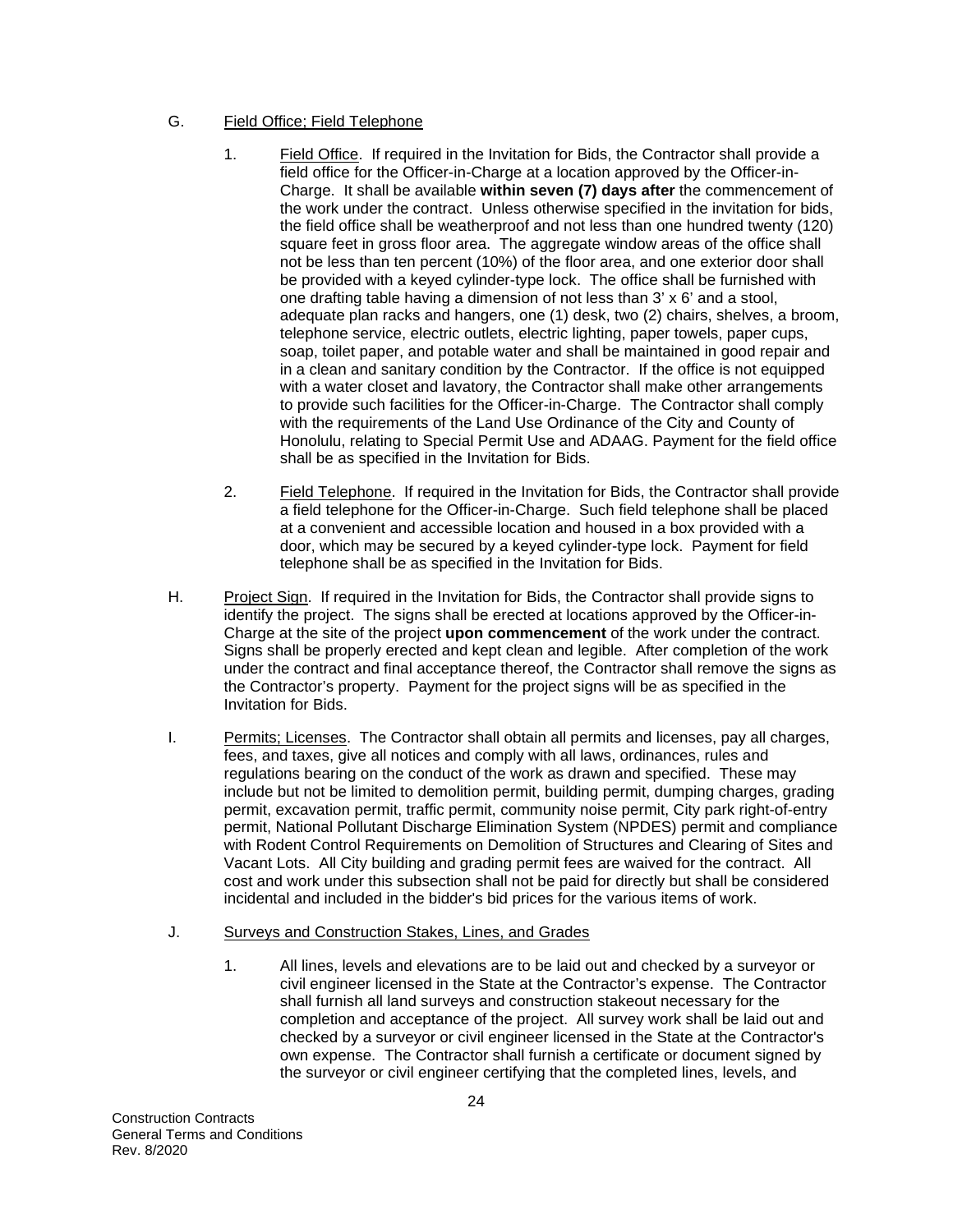elevations are in conformity with the contract. The Contractor shall verify all lines, levels, and elevations indicated in the contract before any excavation or construction begins.

- 2. Any discrepancy shall be immediately brought to the attention of the Officer-in-Charge and any change shall be made in accordance with the Officer-in-Charge's instructions. The Contractor shall not be entitled to any additional payment if the Contractor fails to report the discrepancies before proceeding with work within the area affected by the discrepancies.
- K. Water Removal. The Contractor shall examine the site of the project and make all necessary arrangements with affected property owners for removal of water from the site. The Contractor shall provide a bridge or other means to prevent water from flowing into adjacent streets and from interfering with the traffic on such streets as a result of the Contractor's activities. The Contractor shall be responsible for all permits which may be required for removal of water from the site, including but not limited to the National Pollutant Discharge Elimination System (NPDES) permit. All costs under this subsection shall be considered incidental and shall be included in the bidder's bid prices for the various items of work.
- L. Electrical and Water Services. Unless otherwise specified in the Invitation for Bids, the Contractor, at its own expense, shall make arrangements for electrical and water services required for the performance of the Contract.
- M. Traffic Control
	- 1. The Contractor shall obtain the necessary permits from the City's Department of Transportation Services **prior to commencing operations.** The Contractor shall notify the Honolulu Police Department and the Honolulu Fire Department of the construction work in progress and the blocking of any street during construction. Warning signs of adequate size, wording, and construction shall be located and installed as directed by the City's Department of Transportation Services, and the Contractor shall abide by other directives that may be issued by the City's Department of Transportation Services to eliminate other traffic problems and hazards.
	- 2. Work on any City street or in any area adjacent to a City street where traffic is impeded shall be performed between the hours of 8:30 a.m. to 3:30 p.m., unless otherwise permitted by the City's Department of Transportation Services.
	- 3. Whenever possible, the Contractor shall maintain roadways suitable for two lanes of traffic while construction is in progress. The Contractor shall provide adequate traffic control as required by the approved permit during working hours.
	- 4. When material excavated for substructure construction is placed adjacent to the trench or excavation, it shall be placed in such a manner as to economize space and minimize interference with traffic. If necessary, such material shall be confined by suitable bulkheads or other devices. If the street is not of sufficient width to hold excavated material without using part of an adjacent walkway, a passageway in compliance with the requirements of the ADA shall be provided and kept open at all times.
	- 5. When substructure excavations cross street intersections, safe crossings for vehicles and pedestrians shall be provided and maintained. Pedestrian crossings shall be of a safe non-slip material, be separate from vehicle crossing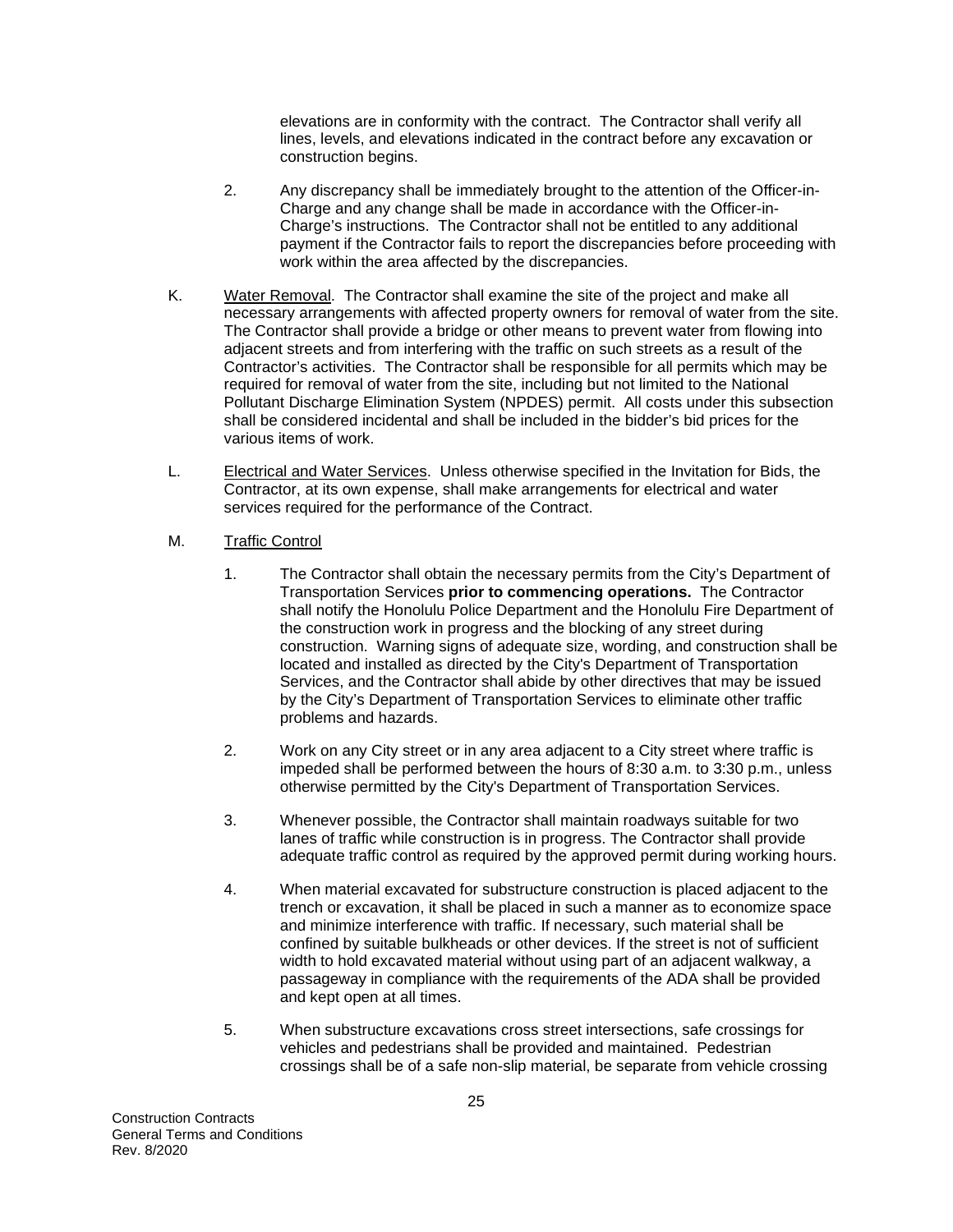and be provided with handrails except in areas opened for vehicular traffic.

- 6. During nonworking hours, all excavations on the roadway shall be covered with a safe nonskid bridging material and all excavations in the sidewalk area shall be covered with a safe, non-slip surface.
- 7. The Contractor shall provide paved detours as necessary.
- 8. A roadway may be closed only with the express permission of the City's Department of Transportation Services.
- 9. The Contractor shall cooperate with the Officer-in-Charge, the City's Department of Transportation Services and other authorized persons in locating all warning signs, lights, walkways and detours required under this subsection. If the Contractor fails to promptly provide adequate warning signs, lights, walkways and detours, the Officer-in-Charge may provide them at the Contractor's expense. The Contractor shall pay the cost of such work to the BWS, or the BWS may deduct the cost from any moneys due the Contractor from the BWS.
- 10. All costs under this subsection shall be considered incidental and shall be included in the bidder's bid prices for the various items of work.
- N. Locate and Protect Utilities. The Contractor shall make a personal investigation and inspection of the records and drawings possessed by owners of the utilities, and supplement such information by probing, actual digging, or by other means in the field if necessary to determine the actual locations of underground utilities and all branch and service lines. The Contractor shall make satisfactory arrangements with the owners of the utilities for the relocation, maintenance and protection of existing utilities and shall furnish the Officer-in-Charge with evidence in writing that satisfactory arrangements have been made, **not less than ten (10) days** before the commencement of the parts of the project under the contract affecting such utilities.

# **4.2 Professional Work**

The Contract shall be performed in an orderly and professional manner in accordance with currently acceptable practice in Hawaii and shall be of the best quality, except as clearly specified otherwise in the Contract.

#### **4.3 Contract, Plans, and Specifications to be Kept On-Site**

The Contractor shall keep a copy of the most current plans and specifications, contract and accepted shop drawings on the site of the project readily accessible for reference.

#### **4.4 Construction Methods and Equipment**

The Contractor shall use proper and efficient methods and equipment for the performance of the contract. All equipment furnished by the Contractor and used on the work shall be of such size and of such mechanical condition that the work can be prosecuted in an acceptable manner at a satisfactory rate of progress and the quality of work produced will be satisfactory.

#### **4.5 Access and Inspection**

A. The BWS may perform inspections of any site related to the project, including but not limited to the Contractor's plant, the plant of one or more of the Contractor's subcontractors, and the plant of one or more of the Contractor's suppliers, in order to determine: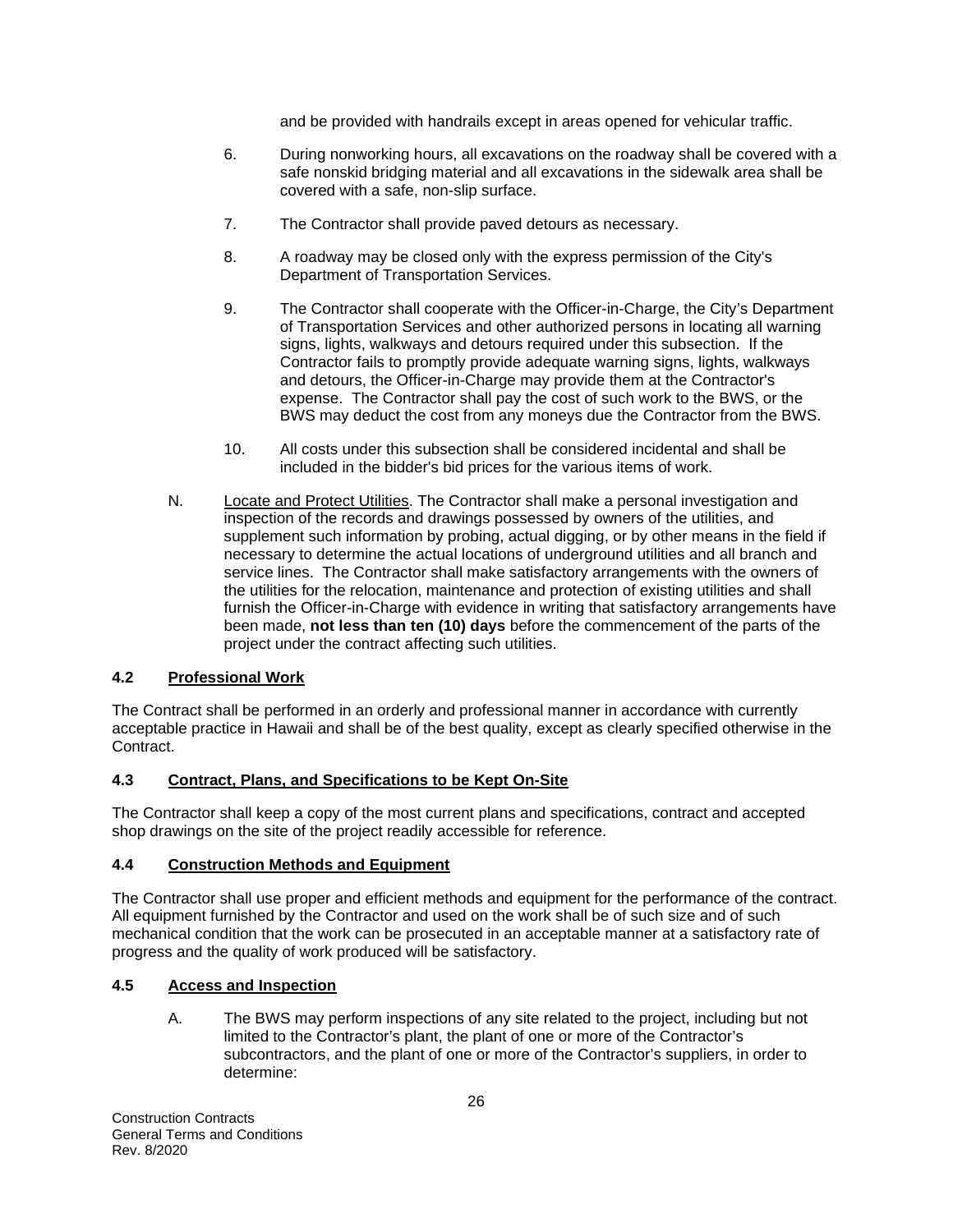- 1. Whether the standards set forth in Section 1.1 of the General Instructions to Bidders have been met or are capable of being met;
- 2. Whether the Contract is being performed in accordance with its terms;
- 3. Whether the goods or services are acceptable by inspection of the goods or services;
- 4. The accuracy of cost or pricing data by audit of its books and records in accordance with Section 3-122-175, HAR; or
- 5. Whether to debar or suspend a person from consideration for award of contracts pursuant to sections 3-126-11 through 3-126-18, HAR.
- B. During the performance of the Contract, the Contractor shall provide the Officer-in-Charge with proper and safe facilities for access to the site of the project and the shops of the Contractor, its subcontractors or suppliers. The Contractor, its subcontractor, or supplier shall provide without charge all reasonable facilities and assistance for the safety and convenience of the person performing the inspection or testing. Such assistance may include but not be limited to installation of hoists and ladders necessary to inspect the plant or the site of the project.
- C. The presence or absence of an inspector shall not result in the waiver of any requirements of the contract, nor shall any act, statement or omission by an inspector constitute or be deemed a change unless the procedure for changes is followed.
- D. Other contractors of the BWS shall be permitted access to the site of the project when it is required for performance of their respective contracts.
- E. Audit of the Contractor's Books and Records. The BWS may, at reasonable times and places, audit the books and records of the Contractor and subcontractors that are related to the work performed under the Contract.
- F. Covered Work
	- 1. If a portion of the work is covered contrary to the request of the Officer-in-Charge or to requirements specifically expressed in the contract, it must, if required in writing by the Officer-in-Charge, be uncovered for the inspection and be replaced at the Contractor's expense without change in the contract time.
	- 2. If a portion of the work has been covered which the Officer-in-Charge has not specifically requested to inspect prior to its being covered or is not expressly required by the contract to remain uncovered for inspection, the Officer-in-Charge may request to see such work and it shall be uncovered by the Contractor. If such work is in accordance with the contract, costs of uncovering and replacement shall, by appropriate change order, be charged to the BWS. If such work is not in accordance with the contract, the Contractor shall pay such costs unless the BWS or a separate contractor in which event the BWS shall be responsible for payment of such costs caused the condition.
	- 3. The Contractor shall promptly correct work rejected by the Officer-in-Charge or failing to conform to the requirements of the contract, whether or not fabricated, installed, or completed. The Contractor shall bear all costs of correcting such rejected work, including additional testing and inspections and compensation for any consultant services and expenses incurred by the BWS made necessary thereby.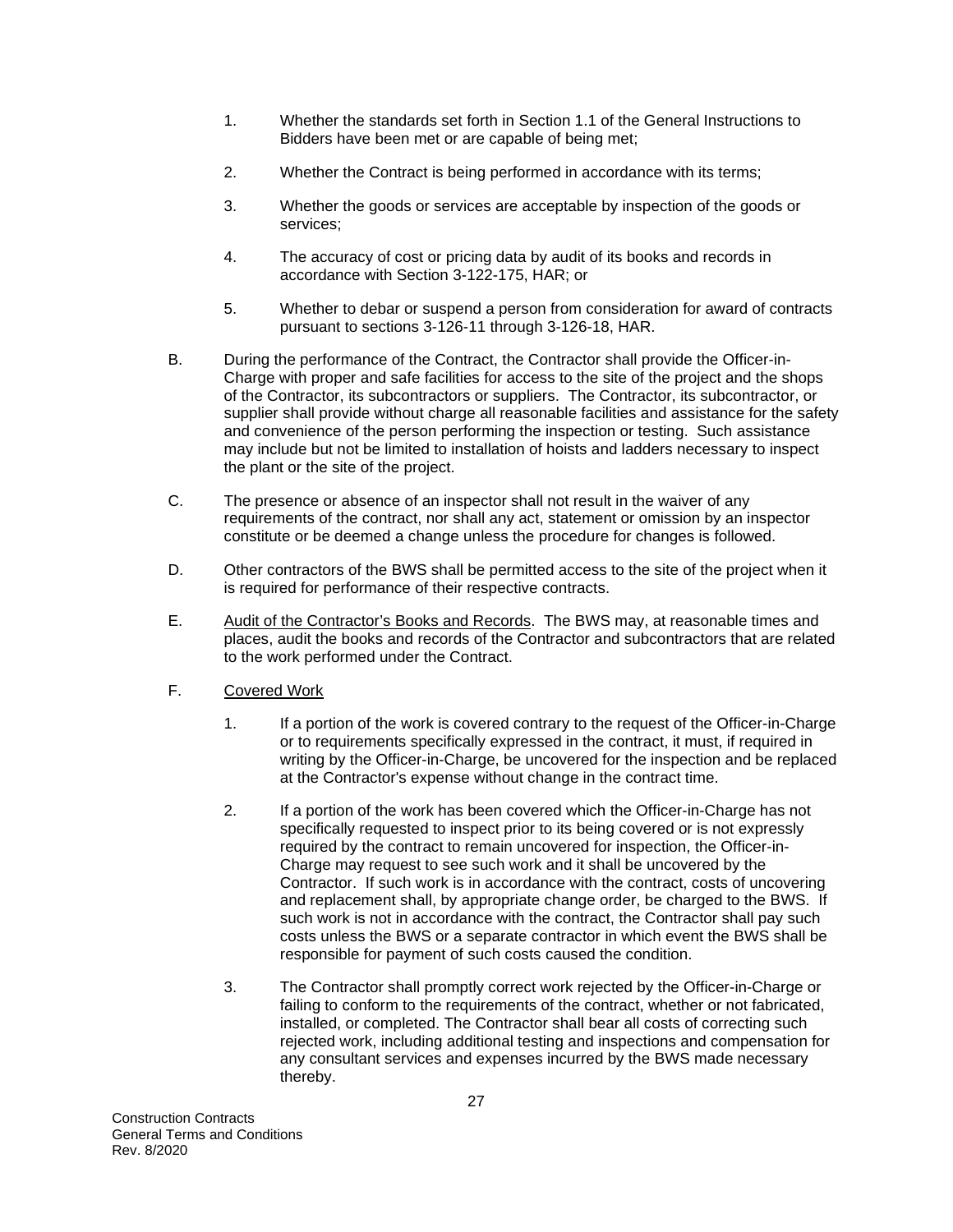- 4. The Contractor shall remove from the site portions of the work that are not in accordance with the requirements of the Contract Documents and are neither corrected by the Contractor nor accepted by the Owner.
- 5. If the Contractor fails to correct nonconforming work **within seven (7) days** of receipt of written notice**,** or within the time specified in the written notice, the Officer-in-Charge may correct it in accordance with Section 8.2 of these General Conditions. If the Contractor does not proceed with correction of such nonconforming work within the time fixed by written notice from the Officer-in-Charge, the BWS may, at its option, remove the nonconforming work or structure and store the salvable materials or equipment at the Contractor's expense. If the Contractor does not pay the costs of such removal and storage **within ten (10) days after** written notice, the BWS may upon ten (10) additional days' written notice sell such materials and equipment at auction or at private sale and shall account for the proceeds thereof, after deducting costs and damages that should have been borne by the Contractor, including compensation for the any consultant services and expenses made necessary thereby. If such proceeds of sale do not cover costs that the Contractor should have borne, the contract shall be reduced by the deficiency. If payments then or thereafter due the Contractor are not sufficient to cover such amount, the Contractor shall pay the difference to the BWS.
- 6. The Contractor shall bear the cost of correcting destroyed or damaged construction, whether completed or partially completed, of the BWS or other contractors caused by the Contractor's correction or removal of work which is not in accordance with the requirements of the Contract.
- 7. Nothing contained in this subsection shall be construed to establish a period of limitation with respect to other obligations that the Contractor might have under the Contract. Establishment of the time period of one year as described in Section 4.22 of these General Conditions relates only to the specific obligation of the Contractor to correct work and has no relationship to the time within which the obligation to comply with the contract may be sought to be enforced, nor to the time within which proceedings may be commenced to establish the Contractor's liability with respect to the Contractor's obligations other than specifically to correct work.

# **4.6 Quality of Materials and Equipment**

- A. Materials and equipment installed as part of any permanent construction shall be new, unless otherwise specified. The Contract contemplates the use of first-class materials and equipment throughout the performance of the contract, and it is agreed that any material for which no particular specification is given shall be of the highest quality of its class or kind. For the purpose of this subsection, "new" shall mean purchased specifically for the project for which award was made.
- B. Samples. Whenever requested by the Officer-in-Charge, the Contractor shall furnish samples of materials to be used in the performance of the contract. Said samples, if accepted, will be retained by the Officer-in-Charge and shall be used as the standard with which all alike materials furnished under the contract must conform. The acceptance of any sample tested by the Officer-in-Charge or the failure of the Officer-in-Charge to require the furnishing of samples shall not relieve the Contractor from performing the work in accordance with the Contract.
- C. Samples and Test Specimens. When required by the Officer-in-Charge, test specimens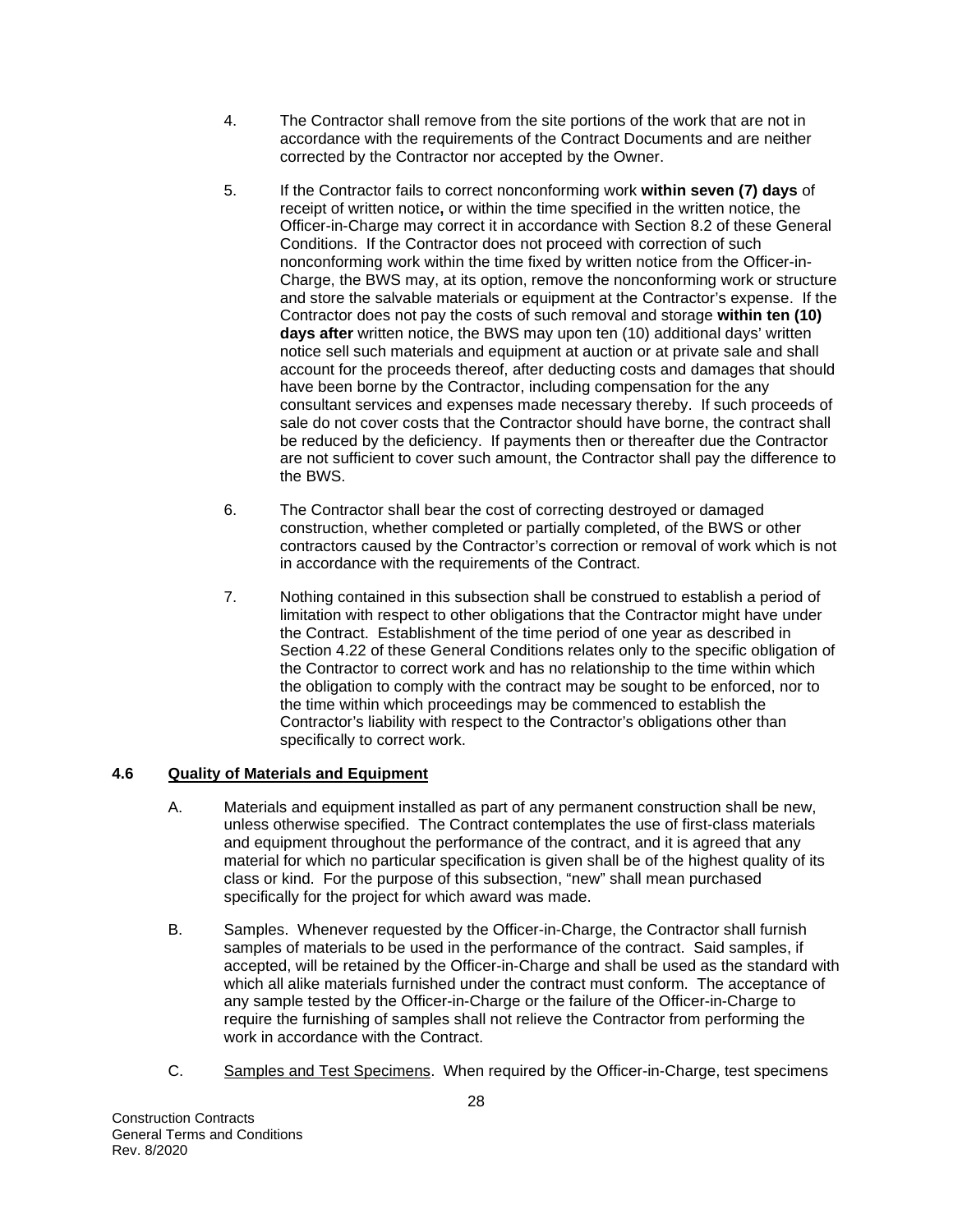or samples of materials, appliances, and fittings to be used or offered for use in the performance of the Contract shall be prepared and furnished by the Contractor in such quantities and sizes as may be required for proper examination and tests, with information as to their sources. The Contractor shall furnish additional test specimens and samples as directed. Unless the Invitation for Bids specifies otherwise, samples, test specimens, and tests shall be considered incidental to the Contractor's performance of the Contract.

- (1) Test specimens and samples shall be submitted in ample time to enable the Officer-in-Charge to make such tests or examinations as may be necessary. Laboratory tests and examinations made in a laboratory other than that of the BWS shall be at the expense of the Contractor.
- (2) Tests. Tests specified by the Contract, statute, regulation, or ordinance shall be made and the costs thereof shall be borne by the Contractor unless otherwise provided for in such contract, statute, regulation, or ordinance. Such tests shall be conducted under the direction of the Officer-in-Charge and the Contractor shall repair any damage resulting therefrom.
- (3) In addition, the Officer-in-Charge may require such tests as deemed necessary to carry out the Officer-in-Charge's duties during the performance of the work under the Contract. When a test is required by the Officer-in-Charge, the Contractor under the direction of the Officer-in-Charge shall conduct such test and shall bear all of the costs, including the cost of tools, labor, and materials necessary therefor.

#### **4.7 Character of Workers, Methods, and Equipment**

- A. Skilled Workers. The Contractor shall employ, at the Contractor's own expense, all personnel needed to perform the services required under the Contract. These personnel must possess the skill required to properly perform the work under the Contract. The Contractor shall ensure that the Contractor's employees and agents are experienced and fully qualified to engage in the activities and perform the services required under the Contract, and that all applicable licensing and operating requirements imposed or required under federal, state, or county law, and all applicable accreditation and other standards of quality generally accepted in the field of the activities of such employees and agents are complied with and satisfied. All workers shall make due and proper effort to execute the work in the manner prescribed in the Invitation for Bids.
- B. When required by the Officer-in-Charge, whose decision shall be final, the Contractor shall replace any employee who lacks the skill to perform the work assigned to the employee or is discourteous or disorderly while performing such work. If acceptable to the Officer-in-Charge, a person who has been so replaced may be assigned other work on the project. Any such acceptance by the Officer-in-Charge shall not relieve the Contractor from performing the work in accordance with the contract.

#### **4.8 Other Contracts**

The Contractor shall coordinate its operations with those of other contractors who may be employed on adjacent or related projects of the BWS, shall avoid interference therewith, and shall cooperate with the other contractors so as to avoid unnecessary delay or hindrance in the performance of their respective contracts. Any difference or conflict, which may arise between the Contractor and the other contractors of the BWS in regard to their projects, shall be resolved by the Officer-in-Charge, whose decision shall be final and binding.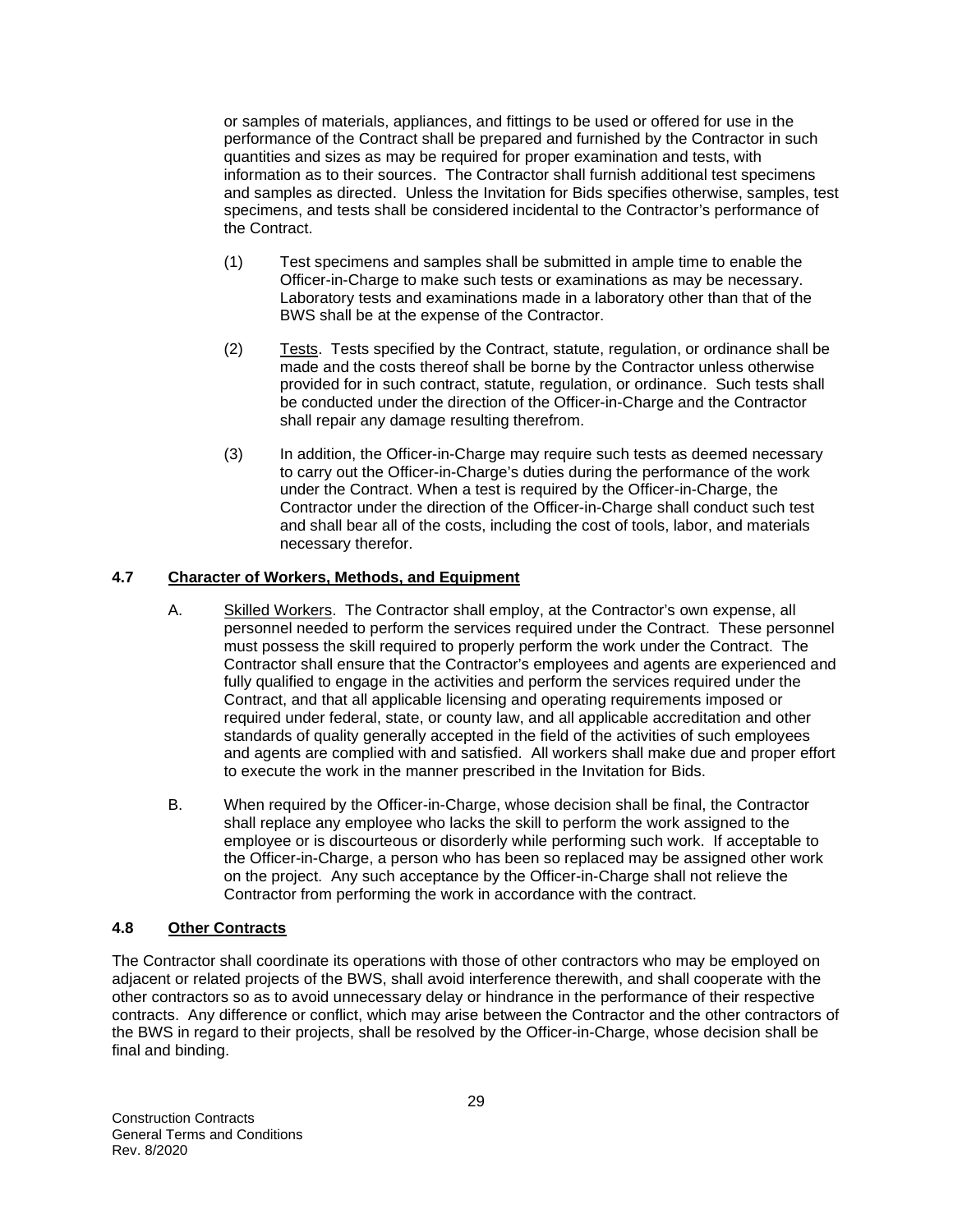#### **4.9 Wages and Hours**

- A. Contractor shall observe and comply with all the provisions of Chapter 104, HRS, relating to wages and hours of employees on public works. The Contractor shall pay all employees on any contract with the BWS the minimum basic wage rate in conformance with applicable Federal and State laws.
- B. Minimum Wages. The minimum wage shall be periodically increased during the performance of the contract in an amount equal to the increase in the prevailing wages for those kinds of work as periodically determined by the State Director of Labor and Industrial Relations. Notwithstanding the provisions of the original contract entered into, if the Director of Labor and Industrial Relations determines that the prevailing wage has increased, the rate of pay of laborers and mechanics on the contract shall be raised accordingly. No additional compensation shall be made to the Contractor for such increases during the duration of the contract.
- C. Overtime Work. No laborer or mechanic employed on the job site shall be permitted or required to work on a Saturday, Sunday, or a legal holiday of the State or in excess of eight hours on any other day unless the laborer or mechanic receives overtime compensation for all hours worked on a Saturday, Sunday, and a legal holiday of the State or in excess of eight hours on any other day. For purposes of determining overtime compensation under this subsection, the basic hourly rate of any laborer or mechanic shall not be less than the basic hourly rate determined by the Director of Labor and Industrial Relations to be the prevailing basic hourly rate for corresponding classes of laborer and mechanics on projects of similar character in the State.
- D. Certified Payrolls and Fringe Benefits. Two (2) certified copies of all payrolls and fringe benefits shall be submitted weekly to the Officer-in-Charge. The Contractor shall be responsible for the submission of certified copies of the payrolls and fringe benefits of all subcontractors. The certification shall affirm that the payrolls are correct and complete, that the wage rates contained therein are not less than the applicable rates contained in the wage determination decision of the Director of Labor and Industrial Relations and that the classifications set forth for each laborer or mechanic conform with the work the laborer or mechanic performed. The payrolls shall contain the name of each employee, the employee's correct classification, rate of pay, daily and weekly numbers of hours worked on this project as well as hours performed on other projects, deductions made and actual wages paid. The schedule of wages issued by the State Director of Labor and Industrial Relations is incorporated in the Invitation for Bids by reference only. The Manager shall have the authority to withhold payments due or to become due if certified payrolls are not submitted in a timely manner.
- E. Maintain Payroll Records. Payroll and fringe benefit records for all laborers and mechanics working at the site of the work shall be maintained by the Contractor and its subcontractors during the course of the work and preserved for a period of three (3) years thereafter. The records shall contain the name of each employee, the employee's correct classification, rate of pay, daily and weekly numbers of hours worked, deductions made, and actual wages paid.
- F. Availability of Payrolls and Fringe Benefits. The Contractor shall make payroll and fringe benefit records available for examination within ten (10) days from the date of a written request by the BWS, a governmental agency, or any authorized representative thereof. As provided in HRS § 104-22(b), a penalty will be assessed against any Contractor who: (1) fails to make payroll records accessible within ten (10) days; (2) fails to provide information requested for the proper enforcement of this chapter within ten (10) days; or (3) fails to keep or falsifies any record required under this chapter.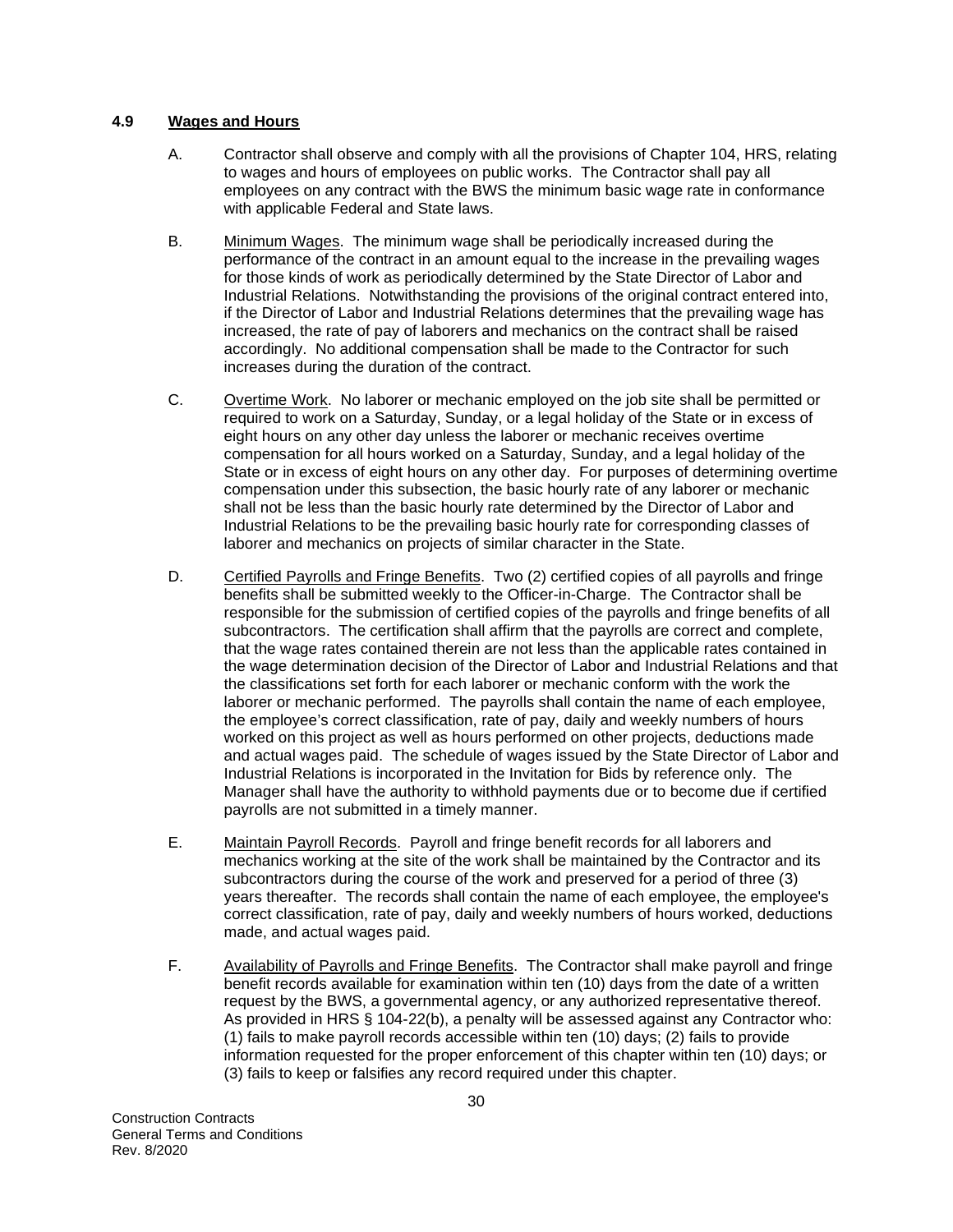- G. Violations. If the Officer-in-Charge finds that any laborer or mechanic employed on the job site by the Contractor or any subcontractor has been or is being paid wages at a rate less than the required rate, or has not received the laborer's or mechanic's full overtime compensation, the Officer-in-Charge may take appropriate action in accordance with HRS 104-21, or the Contracting Officer may, upon recommendation of the Officer-in-Charge, by written notice to the Contractor, terminate the Contractor's right, or the right of any subcontractor, to proceed with the work or with the part of the work in which the required wages or overtime compensation have not been paid and may complete such or part by contract or otherwise, and the Contractor and its sureties shall be liable to the BWS for any excess costs occasioned thereby.
- H. Post Wage Schedule. The Contractor is required to post the applicable wage schedule in a prominent and easily accessible place at the job site. The Contractor shall give to each laborer and mechanic employed under the contract a copy of the rates of wages required to be posted.
- I. Federally Funded or Federally Assisted Projects. On federally funded or federally assisted projects, the current federal wage rate determination in effect at the time of advertising for bids is incorporated as part of the contract, and both Federal and State wage rates shall apply. Where rates for any class of laborers and mechanics differ, the higher rates shall prevail. The minimum federal wage rates shall be those in the U. S. Department of Labor Wage Determination Decision and Modifications in effect ten (10) days prior to the bid opening date.

A copy of the wage rate determination, (including any additional classification and wage rate conformed under 29 CFR 5.5a(1)(ii) and Davis-Bacon poster (WH-1321)) shall be posted at all times at the site of work in a prominent and accessible place where it can be easily seen by the workers.

- J. Employee Interviews. The Officer-in-Charge and the State of Hawaii Department of Labor and Industrial Relations may interview employees during working hours on the job. Failure to allow employees to be interviewed may result in the Contractor being assessed penalties described under HRS § 104-22(b).
- K. Failure to Comply. Failure to comply with the requirements of this section may result in disqualification from bidding on future projects.
- L. Inclusion in Subcontract. The Contractor shall include this section in every subcontract for work under this Contract.

# **4.10 Safety and Health**

- A. The Contractor shall give notices and comply with applicable laws, ordinances, rules, regulations, and lawful orders of public authorities bearing on safety of persons or property or their protection from damage, injury, or loss.
- B. Safety Program. The Contractor shall comply with chapter 396, HRS, relating to the standards of occupational safety and health and all applicable Federal, State, and City laws and regulations, including but not limited to section 396-18, HRS, relating to safety and health programs for contractors for BWS construction projects where the bid amount is in excess of \$100,000.
- C. Responsibility. The Contractor shall be responsible for initiating, maintaining, and supervising all safety precautions and programs in connection with the performance of the Contract. The Contractor shall designate a responsible member of its organization at the site whose duty shall be the prevention of accidents. This person shall be the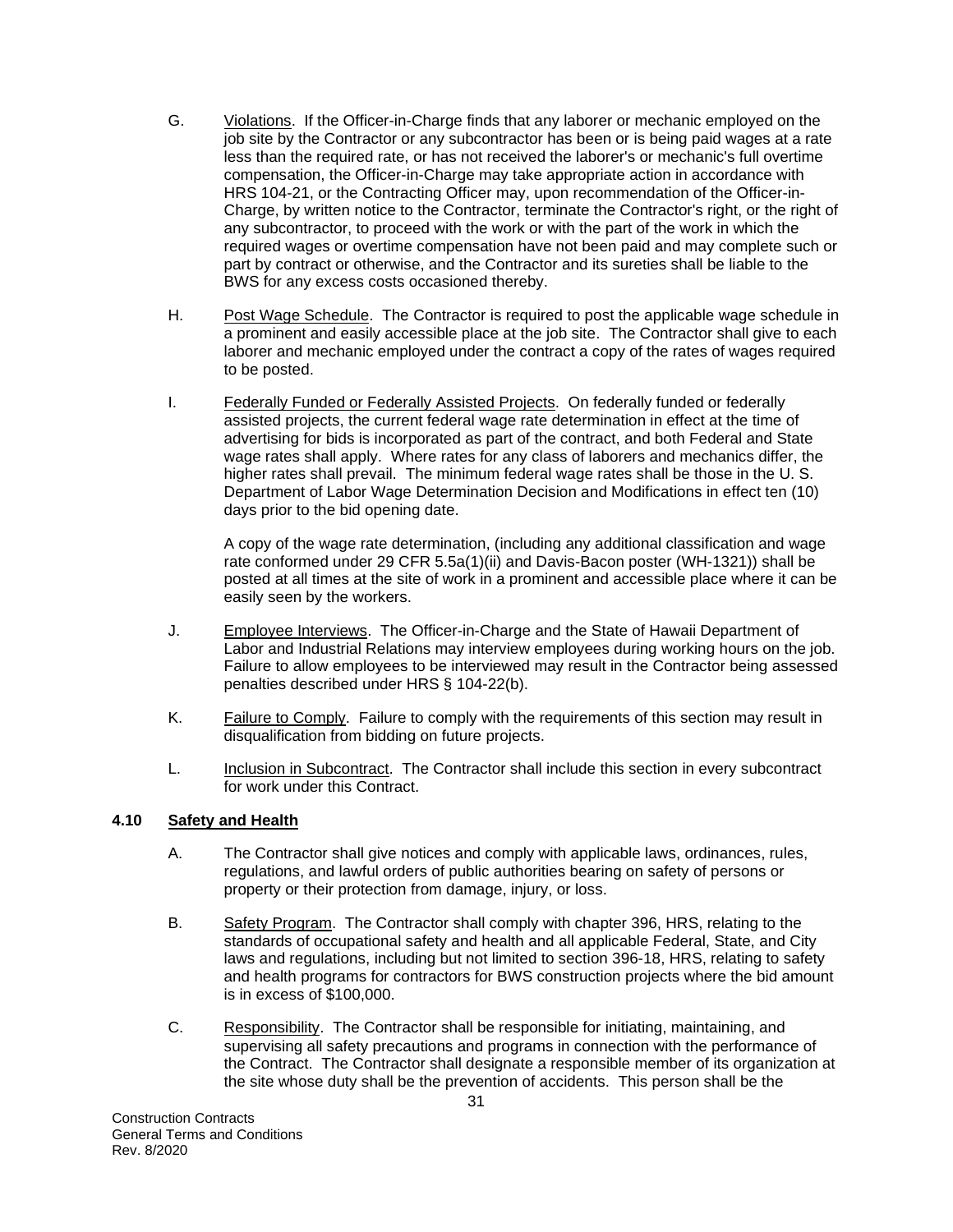Contractor's superintendent unless otherwise designated by the Contractor in writing to the Officer-in-Charge.

- D. Safeguards; Signs. The Contractor shall erect and maintain, as required by existing conditions and performance of the Contract, reasonable safeguards for safety and protection, including but not limited to posting danger signs and other warnings against hazards, promulgating safety regulations, and notifying owners and users of adjacent sites and utilities.
- E. No Loading. The Contractor shall not load or permit any part of the construction or site to be loaded so as to endanger its safety.
- F. Emergency. In an emergency affecting safety of persons or property, the Contractor shall act, at its discretion, to prevent threatened damage, injury, or loss. The Contractor shall notify the Officer-in-Charge in writing of such emergency and remedial steps taken as soon as reasonably feasible. Additional compensation or extension of time claimed by the Contractor on account of an emergency shall be determined as provided in Section 3.3(C) and Section 5.3 of these General Conditions.

#### **4.11 Protection of Pedestrians and Vehicular Traffic; Access to Property**

- A. Unless otherwise specified in the Invitation for Bids, the requirements in this section shall be considered incidental to the Contractor's performance of the contract.
- B. Safe Passage and Access to Site. The Contractor shall employ such methods in the performance of the contract and provide such barriers, guards, temporary bridges, detours, notices, lights, warnings, and other safeguards as may be necessary to prevent injury to persons and property, and to provide safe access to property. The Contractor shall define the line of safe passage with suitable lights, wherever the public may have access to the site of the project, during the hours from one-half hour before sunset to one-half hour after sunrise. All passages and accesses shall be in conformance with the Americans with Disabilities Act and related regulations and guidelines. All traffic controls shall conform to the requirements of the Administrative Rules of Hawaii Governing the Use of Traffic Control Devices at Work Sites On or Adjacent to Public Streets and Highways adopted by the City Director of Transportation Services, Manual of Uniform Traffic Control Devices, U.S. Department of Transportation, Federal Highway Administration, and the current Traffic Code of the City.
- C. Traffic Bridges. The Contractor shall provide proper traffic bridges where necessary so that all streets, roads, lanes, alleys, driveways, and garages will be accessible to traffic at all times. These bridges shall be constructed so that their decks are flush with the pavement, and maintained free from projecting nails, splinters, or rough edges. In lieu of the traffic bridges, the Contractor may use suitable steel plates. The bridges or steel plates shall be able to support all legal highway loads permitted by law and shall have a non-skid surface. Any steel plate edges shall be in conformance with accessibility requirements pursuant to the Americans with Disabilities Act and related regulations and guidelines.
- D. Public and Private Right-of-Way. The Contractor shall provide safe access to property abutting the site of the project when the usual means of access are obstructed by the performance of the contract. The Contractor shall provide free access to water meters, water valves, and abutting public and private property. No material or obstruction of any sort shall be placed within twenty-five (25) feet of any fire hydrant. Fire hydrants must be readily accessible to the fire department at all times. Special attention is called to private and public rights-of-way. Driveways shall be kept open unless the owners of the property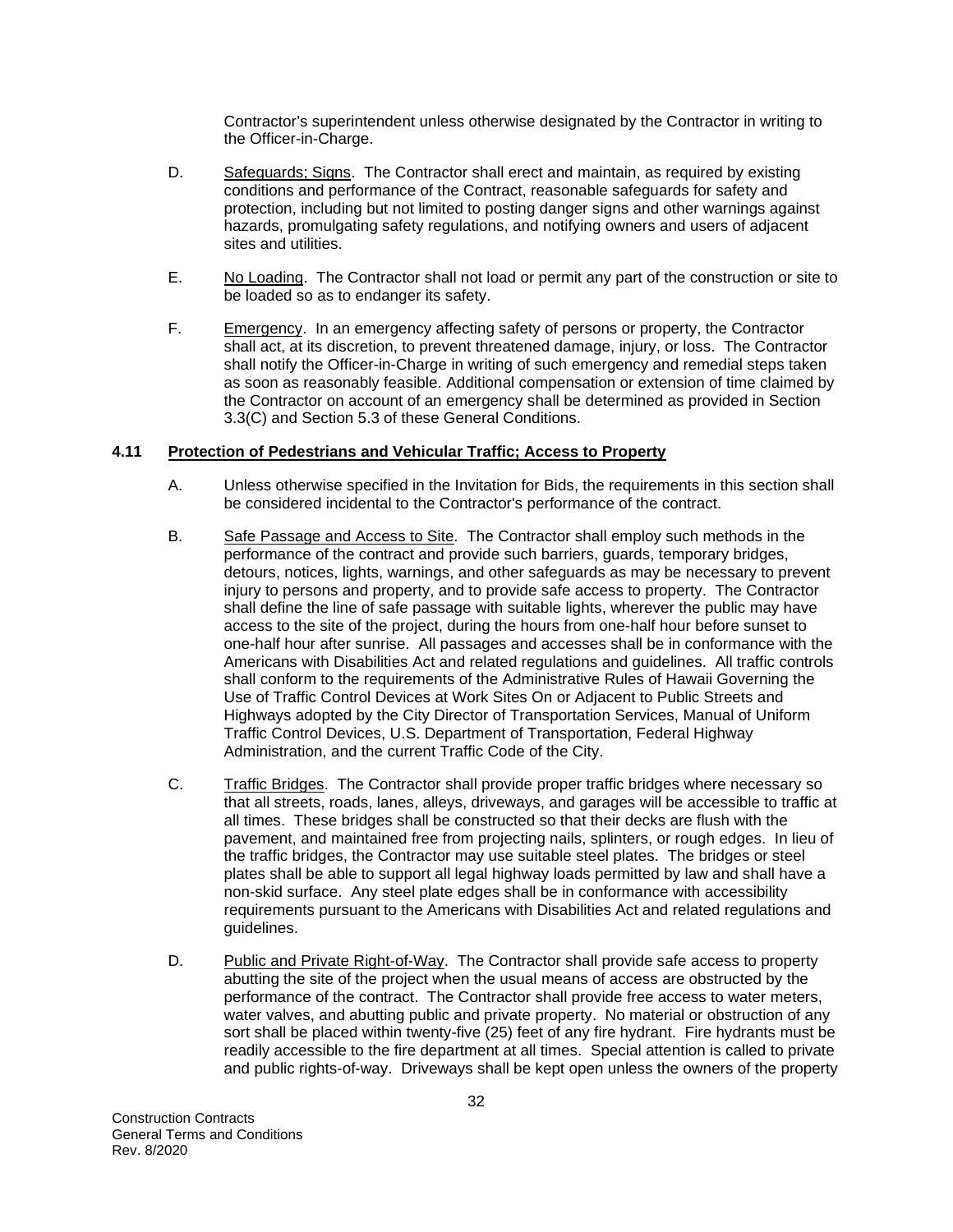using these rights-of-way are otherwise provided for satisfactorily. During the construction of driveways and driveway ramps, satisfactory access shall be provided by the Contractor for each driveway and driveway ramp. The accesses provided by Contractor shall conform with any and all accessibility requirements pursuant to the Americans with Disabilities Act and related regulations and guidelines.

#### **4.12 Environmental Pollution and Hazardous Materials Control**

- A. Environmental pollution prevention and Hazardous Materials control shall consist of the protection of humans and the environment from pollution during and as a result of construction operations under the contract. The control of environmental pollution and Hazardous Materials requires the consideration of air, water, and land and involves noise, dust, and solid waste management as well as other pollutants. It is the responsibility of the Contractor to investigate and comply with all environmental pollution and Hazardous Materials Laws, including but not limited to those relating to control and abatement. Unless otherwise specified in the Invitation for Bids, the requirements in this section shall be considered incidental to and part of the Contractor's performance of the Contract.
- B. Explosives; Hazardous Materials. When use or storage of explosives or Hazardous Materials or equipment or unusual methods are necessary to perform work, before doing so, the Contractor shall notify the Officer-in-Charge in writing of the nature of the Hazardous Material, its intended use, the intended duration of its presence on the premises, and the method of maintenance on the premises. The Contractor shall exercise utmost care in maintaining and using the explosive or Hazardous Material and carry on such activities under supervision of properly qualified personnel.
- C. Protection of Land Resources. Land resources within the project area and outside the limits of work performed under the Contract shall be preserved in their present condition or be restored to a natural condition that will not detract from the appearance of the surrounding area. Except in areas marked on the drawings to be cleared, the Contractor shall maintain and water trees in the construction area. Except in areas marked on the drawings to be cleared, the Contractor shall not deface, injure or destroy trees or shrubs nor remove or cut them without approval. Any tree or other landscape features scarred or damaged by the Contractor's equipment or operations shall be restored as nearly as possible to its original condition at the Contractor's expense.
- D. Water Pollution. The Contractor shall comply with the provisions of Chapter 54, Water Quality Standards and Chapter 55, Water Pollution Control, of Title 11, Administrative Rules of the State Department of Health during all phases of work. The Contractor shall not pollute water resources including streams and drainage systems with fuel, oils, bituminous materials, calcium chloride, acids, construction wastes, wash waters, or other harmful materials. Surface drainage from cuts and fills, whether or not completed, and from borrow and waste disposal areas shall, if turbidity producing materials are present, be held in suitable sedimentation ponds or shall be graded to control erosion to meet acceptable limits. Objectionable construction discharges shall be processed, filtered, ponded, or otherwise treated prior to their discharge into a waterway or drainage system. Disposal of any material, garbage, oil, grease, chemicals, trash, and other similar materials on areas adjacent to streams or drainage systems shall be subject to the acceptance of the Officer-in-Charge. Such acceptance shall not relieve the Contractor from obtaining permits and meeting any requirements under applicable statutes, ordinances, rules, regulations, or guidelines.
- E. Protection of Fish and Wildlife. The Contractor shall at all times perform all work in such a manner as to prevent any interference with or disturbance to fish and wildlife.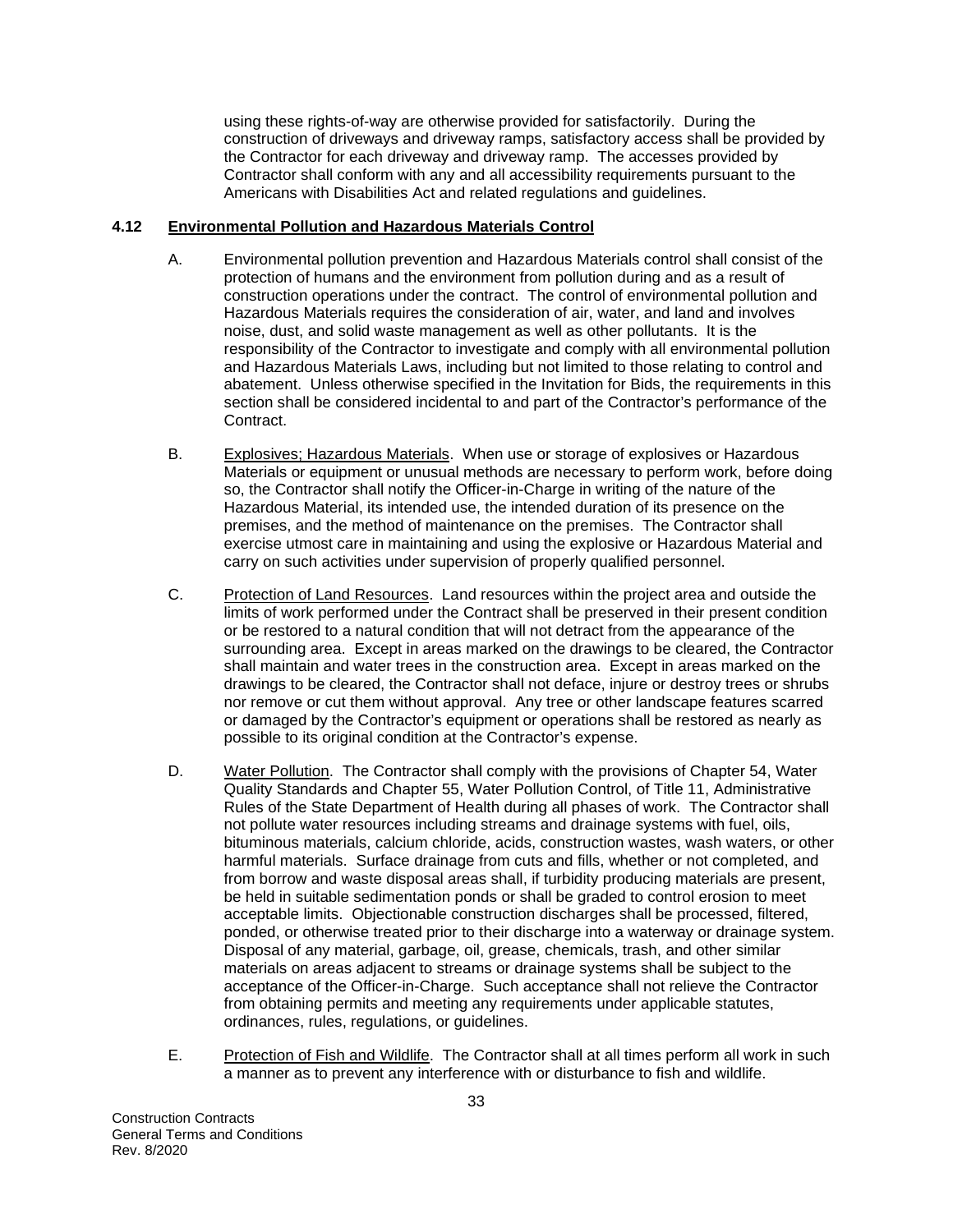- F. Dust Control. The Contractor shall maintain all excavation, embankment, stockpile, and all other work within or adjoining the project site free from dust that would cause a hazard or nuisance. Sprinkling, chemical treatment, bituminous treatment, or similar methods will be permitted to control dust upon acceptance by the Officer-in-Charge. Sprinkling must be repeated at such intervals as to keep all pavements and disturbed areas at least damp enough to prevent dust nuisance at all times, and the Contractor shall have sufficient sprinkling equipment on the job. Wet cutting shall be required for cement masonry blocks, concrete, and asphaltic concrete pavements unless attachments are used with dry cutting equipment to capture the dust created thereby. All grinding work shall be wet. No dry powder brooming will be permitted in unconfined areas. Vacuuming, wet mopping, wet sweeping, or wet power brooming may be used upon acceptance by the Officer-in-Charge.
- G. Stop Work Hazardous Materials. In the event the Contractor encounters on the site material or substances reasonably believed to be Hazardous Materials that have not been rendered harmless, the Contractor shall immediately stop work in the area affected and report the condition to the Officer-in-Charge in writing. The work in the affected area shall not thereafter be resumed except by written agreement of the BWS and the Contractor if in fact the material is a Hazardous Material and has not been rendered harmless. The work in the affected area shall be resumed in the absence of any Hazardous Material or when it has been rendered harmless by written agreement by the Board of Water Supply and the Contractor."
- H. Damages and Loss. Other than damage or loss insured under property insurance required by the Contract, the Contractor shall promptly remedy damage and loss to property caused in whole or in part by the Contractor, a subcontractor, a subsubcontractor, or anyone directly or indirectly employed by any of them, or by anyone for whose acts they may be liable and for which the Contractor is responsible under this section, except damage or loss attributable to acts or omissions of the BWS and not attributable to the fault or negligence of the Contractor. The foregoing obligations of the Contractor are in addition to the Contractor's obligations under Section 7.2 of these General Conditions.

#### **4.13 Noise Control**

- A. The Contractor shall comply with the provisions of Chapter 46, Community Noise Control for Oahu, of the State Department of Health, Administrative Rules. When required, the Contractor shall obtain a community noise permit.
- B. Construction activities shall not create "excessive noise" when measured at or beyond the property line of the construction site for the hours before 7:00 a.m. and after 6:00 p.m. of the same day.
- C. Construction activities, which emit noise in excess of 95 dBA at or beyond the property line of the construction site, shall be restricted to the hours between 9:00 a.m. and 5:30 p.m. of the same day.
- D. Construction activities, which exceed 95 dBA at or beyond the property line of the construction site, shall be prohibited on Saturdays.
- E. Construction activities that exceed the allowable noise levels at or beyond the property line of the construction site shall be prohibited on Sundays and on the following holidays: New Year's Day, Dr. Martin Luther King, Jr. Day, President's Day, Memorial Day, Kamehameha Day, Independence Day, Labor Day, Veteran's Day, Thanksgiving Day, and Christmas Day.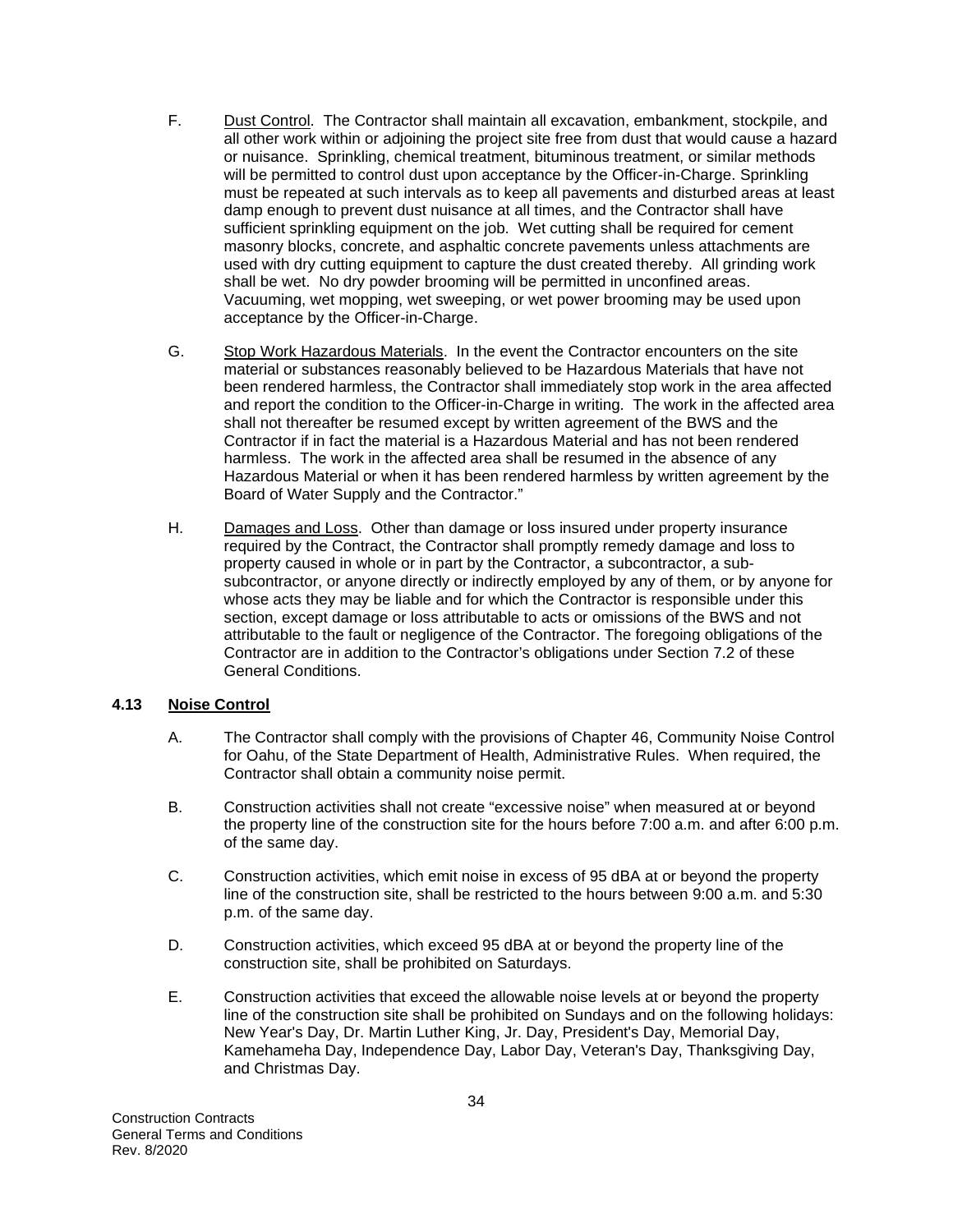#### **4.14 Rubbish Disposal**

All unusable debris and waste materials shall be hauled away to an appropriate off-site dump area. However, with prior approval of the State Department of Health, burning may be permitted.

#### **4.15 Restoration and Precautions**

- A. The Contractor shall protect property adjacent to the site of the project from damage and shall immediately restore property damaged by the Contractor to the condition it was in prior to the damage. Unless otherwise specified in the invitation to bids, the requirements in this section shall be considered incidental to the Contractor's performance of the Contract.
- B. Buildings and Other Structures. If the site of the project passes close to or under buildings and other structures, the Contractor shall protect all such buildings and structures by suitable means from any and all damages.
- C. Dewatering
	- 1. The Contractor shall be responsible for the water and its control and disposal during the construction of all work covered by the contract. Dewatering shall be accomplished by suitable means. The Contractor shall repair any and all damages to property including buildings, retaining walls, etc., resulting from such dewatering operation to the satisfaction of the owners of such property. Dewatering shall be prohibited in areas subject to substantial damages to adjacent buildings and properties resulting from settlement due to dewatering.
	- 2. All concrete pours shall be dewatered in accordance with applicable sections of the standard specifications.
	- 3. The Contractor shall construct and maintain all cofferdams, drains, sumps, temporary diversions, and protective works; and shall furnish, install, maintain and operate all necessary pumping and other equipment for dewatering the various parts of the work, regardless of the source of water. The Contractor shall maintain a water-free foundation to properly perform the items of work and as directed by the Officer-in-Charge. The Contractor shall maintain the work free from water for at least six hours following the placement of each unit of concrete, concrete unit masonry, or concrete rubble masonry. All temporary protective works shall be removed in a manner satisfactory to the Officer-in-Charge.
- D. Pavement, Curb, and Gutter. The Contractor shall replace, restore, and repair, in accordance with the City & County of Honolulu's standard specifications, pavements, gutters, and curbings damaged or removed by the Contractor.
- E. Fences. The Contractor shall replace fences removed by the Contractor. Precautions shall be taken to prevent livestock from escaping when fences enclosing them are removed.
- F. Grass. When trenching disturbs lawns, the area over the trench shall be carefully graded and replanted with similar grass spaced over the trench substantially similar to the condition it was in prior to the excavation.
- G. Trees and Shrubbery. Trees and shrubbery, which must be disturbed, shall be transplanted under the direction of the owner or lessee of the property to some other site and, upon completion of the backfill, shall be replanted on the original site, to the satisfaction of the said owner or lessee.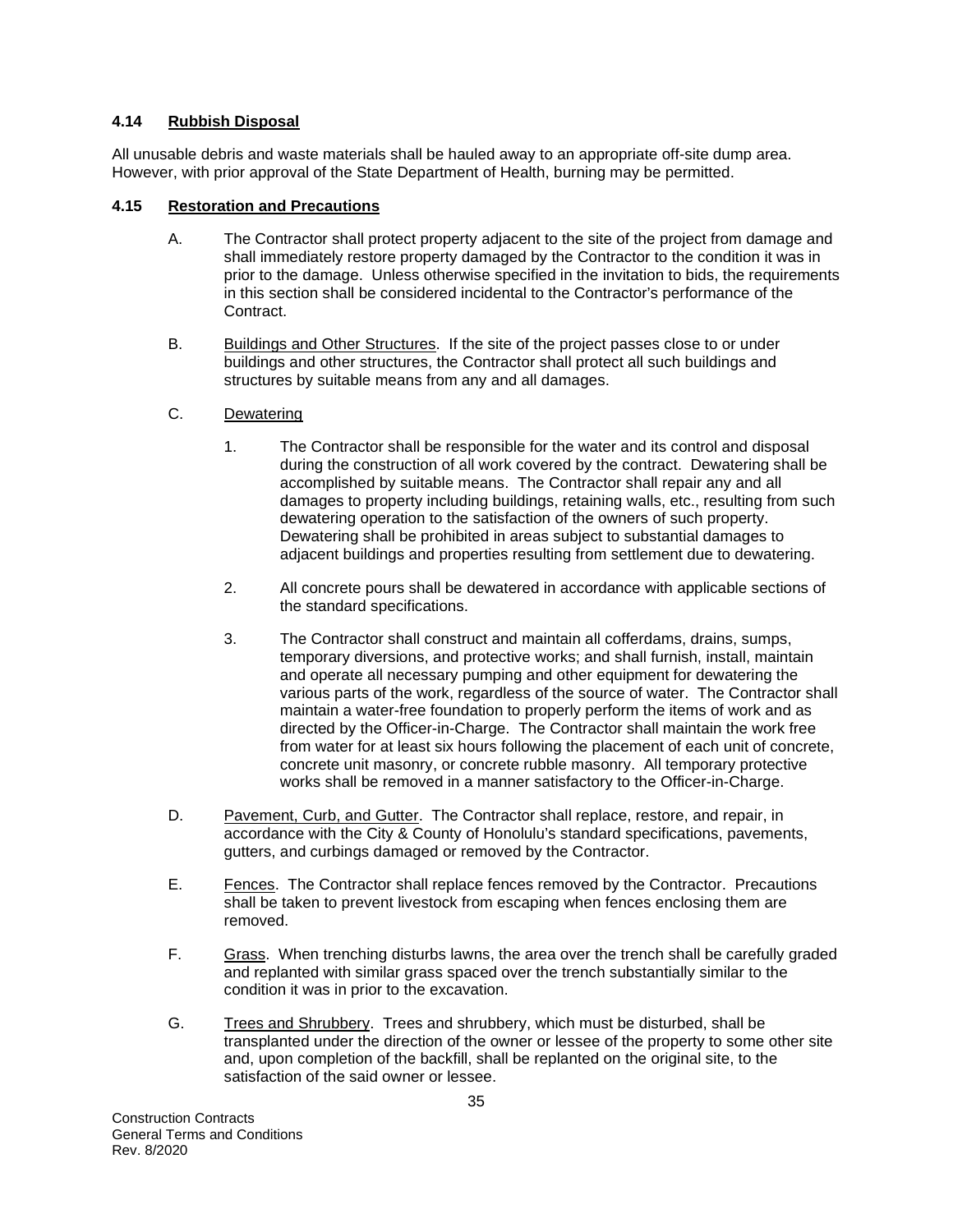- H. Property Marks. The Contractor shall reference and replace marks, stakes, pipes, monuments of the property line, and similar objects that may be disturbed by the Contractor while performing the contract. A surveyor licensed by the State of Hawaii shall certify any such replacements.
- I. Sidewalks, Patios, Driveways, and Other Like Concrete Construction. When trenches are to be made across concrete sidewalks, patios, driveways, and other like concrete construction, the Contractor shall make neat cuts in the concrete with pavement saws, or other means acceptable to the Officer-in-Charge, and shall thoroughly compact the backfill and reconstruct such construction with concrete similar to the existing construction.
- J. Topsoil. Where private land under cultivation is disturbed, the Contractor shall place the upper twelve inches of topsoil to one side, which shall not be mixed with the general excavated material. After backfill has been made to within twelve inches of the surface, the topsoil shall be replaced.
- K. Excavated Material. Unless otherwise specified, all excavated material shall become the property of the Contractor and shall be hauled from the jobsite to a disposal site acceptable to the Officer-in-Charge. Hauling of wet, dripping material over public streets is not permitted.
- L. Walls, Rock, and Masonry. The Contractor shall replace rock and masonry walls removed by the Contractor.

# **4.16 Historical and Archaeological Finds**

All items having any apparent historical or archaeological interest discovered in the course of construction activities shall be preserved. The Contractor shall immediately stop all work, leave the archaeological find undisturbed, and immediately report the find to the Officer-in-Charge so that the proper authorities may be notified.

#### **4.17 Maintenance of Site and Final Cleanup**

- A. The requirements in this section shall be considered incidental to the Contractor's performance of the Contract.
- B. Maintenance of Site. The Contractor shall maintain the site of the project in an orderly and clean condition and shall, at suitable intervals and upon completion of each phase of the project, remove accumulations of rubbish or refuse materials, surplus concrete, mortar, and excavated materials not required or suitable for backfill. Washings from concrete mixers or mixing boxes shall not be deposited in the drainage or sewer system of the City or on paved streets. The Contractor shall keep the project and surrounding area neat and free of dirt and dust by periodic blading, power brooming, watering, or other approved means.
- C. Removal. Upon completion and before final acceptance by the Officer-in-Charge of the work performed under the contract, the Contractor shall remove rubbish, surplus or discarded materials, falsework, forms, temporary structures, field offices, project signs, signs not a part of the project, and Contractor's equipment and machinery, and shall leave the site and ground occupied by the Contractor in connection with the performance of the contract in an orderly and clean condition. Buildings constructed, altered, or worked in by the Contractor in the performance of the contract shall be left "broom clean", and stains and other blemishes resulting from the Contractor's operations, such as dropped or splattered concrete or mortar and paint, shall be removed from floors, walls, ceilings, windows, and all other exposed surfaces.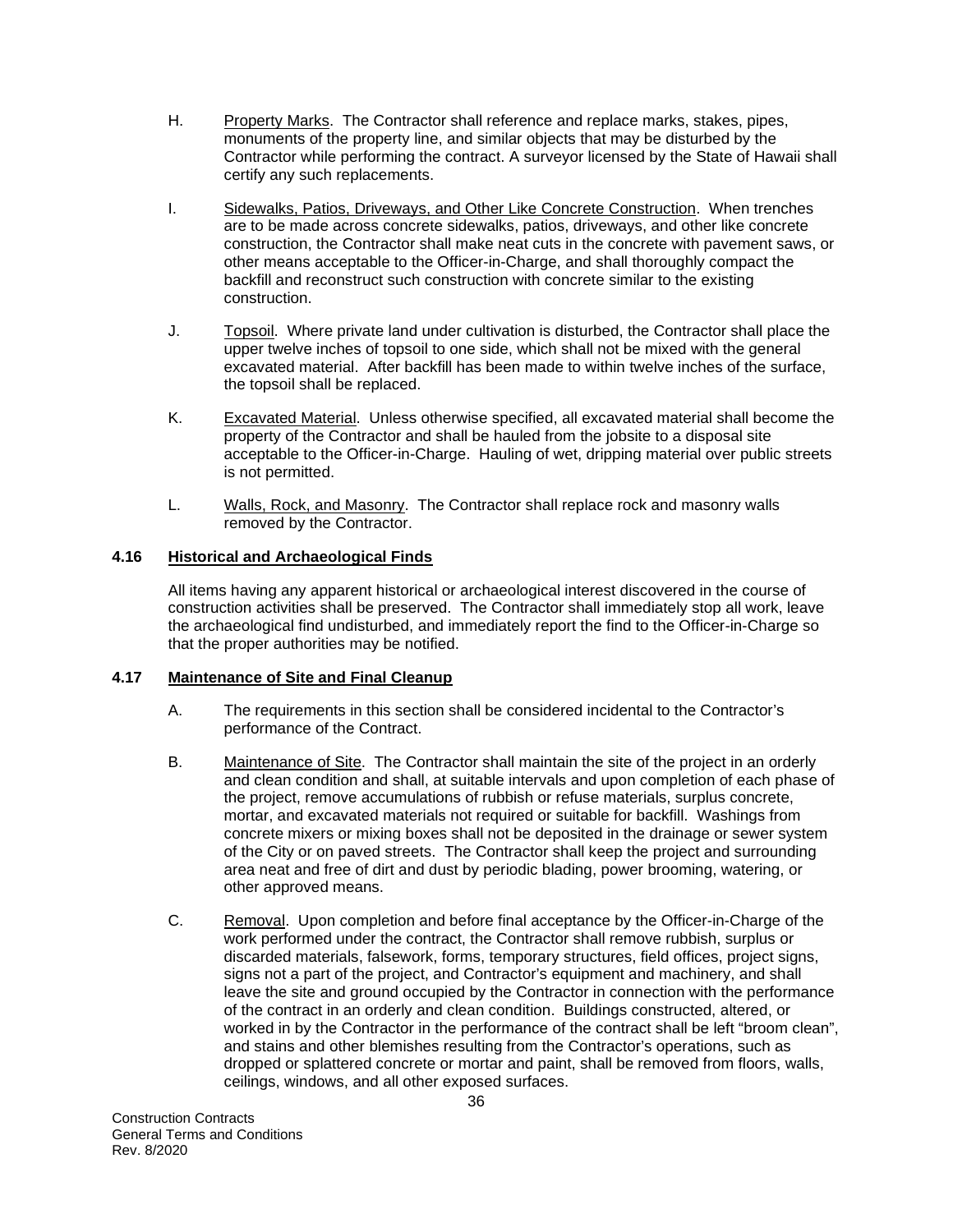## **4.18 Laws; Regulations**

- A. Contractor shall keep itself fully informed of all laws, ordinances, codes, rules and regulations, governmental general and development plans, setback limitations, rights-ofway, and all changes thereto, that in any manner affect the Contract and the performance thereof. Contractor shall comply with all such laws, ordinances, codes, rules and regulations, governmental general and development plans, setback limitations, rights-ofway, including the giving of all notices necessary and incident to the proper and lawful prosecution of the work, and all changes thereto. If any discrepancy or inconsistency is discovered between the Contract and any such law, ordinance, code, rule, regulation, design standard, design criterion, governmental general and development plans, setback limitation, or rights-of-way, Contractor shall forthwith report the same in writing to the Officer-in-Charge. Laws, regulations, and ordinances that affect the Contract and the performance thereof, include but are not limited to:
	- 1. Chapter 103, HRS, relating to expenditure of public money;
	- 2. Chapter 103D, HRS, relating to Hawaii procurement code;
	- 3. Chapter 104, HRS, relating to wages and hours of employees on public works;
	- 4. Chapter 378, HRS, relating to fair employment practices;
	- 5. Chapter 386, HRS, relating to worker's compensation;
	- 6. Chapter 396, HRS, relating to occupational safety and health; and
	- 7. Chapter 444, HRS, relating to licensing of contractors.
- B. The Contractor shall comply with all such present and new laws, regulations, and ordinances, including the giving of all notices necessary and incident to the performance of the contract. If any discrepancy or inconsistency is discovered between the contract and any such law, regulation, or ordinance, the Contractor shall forthwith report the same in writing to the Contracting Officer or the Officer-in-Charge.

## **4.19 Partial Acceptance of Project**

- A. The Officer-in-Charge may accept and place parts of the project in service as completed and the Contractor shall give proper access to such portions for this purpose.
- B. Use by the public without permission of the Officer-in-Charge shall not in any way be construed as an acceptance of the work under the contract and shall not in any way relieve the Contractor from the Contractor's obligations under the Contract.

## **4.20 Responsibility of the Contractor Prior to Acceptance**

- A. The Contractor shall repair, reconstruct, restore, and replace the work or any part thereof that is injured, damaged, or vandalized prior to acceptance of the work by the Officer-in-Charge, by any cause whatsoever, except damage to the work due to unforeseeable causes beyond the control of and without the fault or negligence of the Contractor, including but not restricted to acts of God, such as earthquakes, tsunamis, lava flows, and acts of the public enemy or governmental authorities.
- B. Occupancy Prior to Acceptance. The BWS may occupy or use any completed or partially completed portion of the work at any stage prior to acceptance when such portion is designated by separate agreement with the Contractor, provided such occupancy or use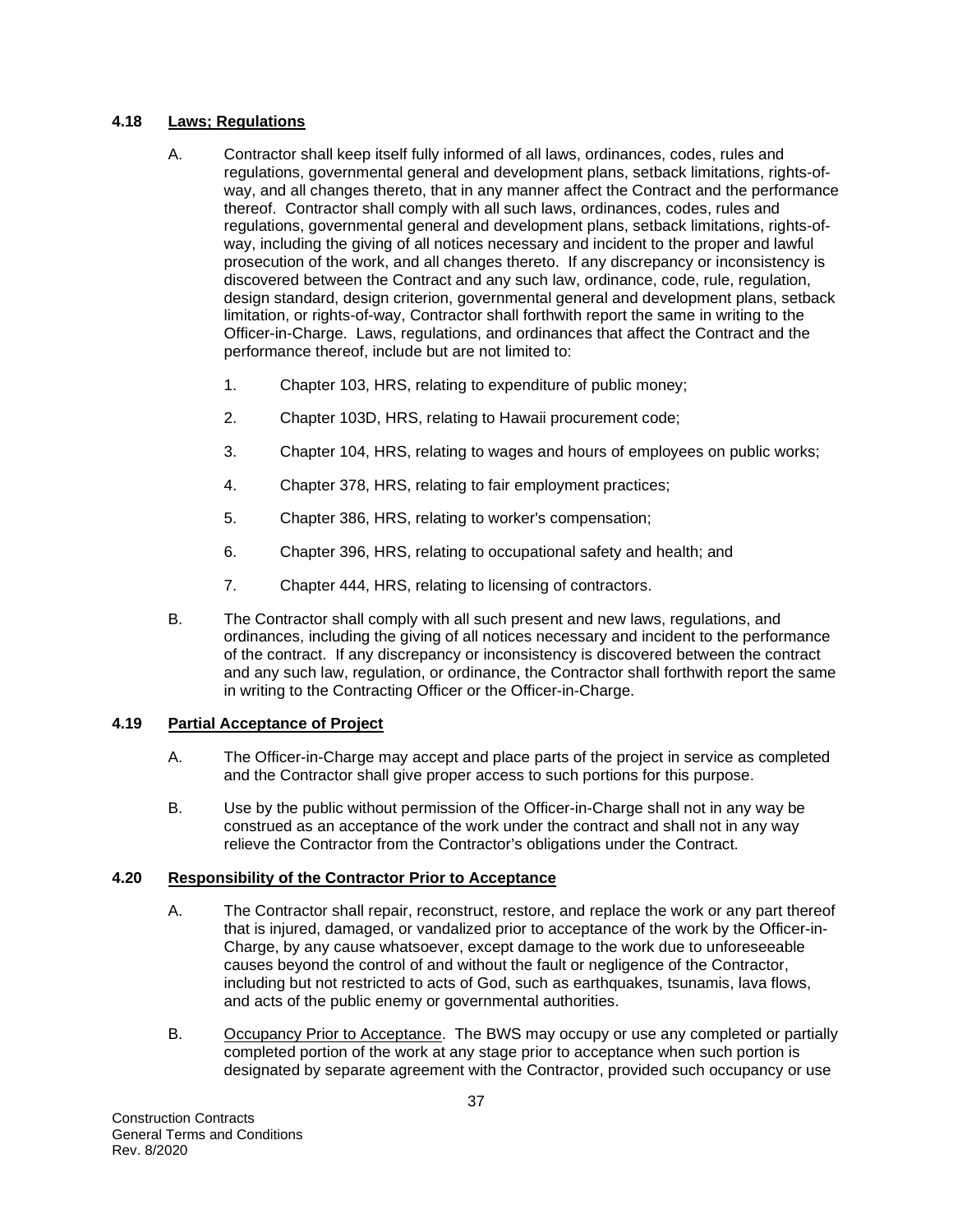is consented to by the Contractor's insurer. Such partial occupancy or use may commence whether or not the portion is substantially complete, provided the BWS and the Contractor have accepted in writing the responsibilities assigned to each of them for payments, retainage if any, security, maintenance, air conditioning, utilities, damage to the project, and insurance, and have agreed in writing concerning the period for correction of work and commencement of the guarantee required by the contract. Consent of the Contractor to partial occupancy or use shall not be unreasonably withheld.

- C. Inspection. Immediately prior to such partial occupancy or use, the Officer-in-Charge and Contractor shall jointly inspect the area to be occupied or used in order to determine and record the condition of the area.
- D. No Acceptance of Non-Complying Work. Unless otherwise agreed upon, partial occupancy or use of a portion or portions of the project shall not constitute acceptance of work not complying with the requirements of the Contract.

## **4.21 Final Inspection**

- A. Before notifying the Officer-in-Charge that the project is substantially complete, including compliance with Section 4.17 of these General Conditions, the Contractor shall inspect the project and test all equipment with all of its subcontractors. The Contractor shall also proceed to obtain the documents required under the Contract, including but not limited to:
	- 1. All written warranties and guarantees;
	- 2. All "as-built" drawings;
	- 3. All certified payroll affidavits if not submitted earlier;
	- 4. Certificate of plumbing and electrical inspection;
	- 5. Certificate of building occupancy (if required);
	- 6. Certificate of soil and wood treatments (if required);
	- 7. Certificate of water system chlorination (if required);
	- 8. Maintenance service contract (if required);
	- 9. Two (2) copies of a list of all equipment installed; and
	- 10. All operating and maintenance manuals for equipment installed.
- B. "Substantial completion" and "substantially complete" mean:
	- 1. All utilities are connected and in working condition;
	- 2. All air conditioning and other major equipment are in acceptable working condition; and
	- 3. The building, structure, improvement, or site can be used for its intended purpose.
- C. After finding everything in order, the Contractor shall notify the Officer-in-Charge in writing that the project is substantially complete and ready for inspection.
- D. The Officer-in-Charge shall then make a determination as to whether the project is ready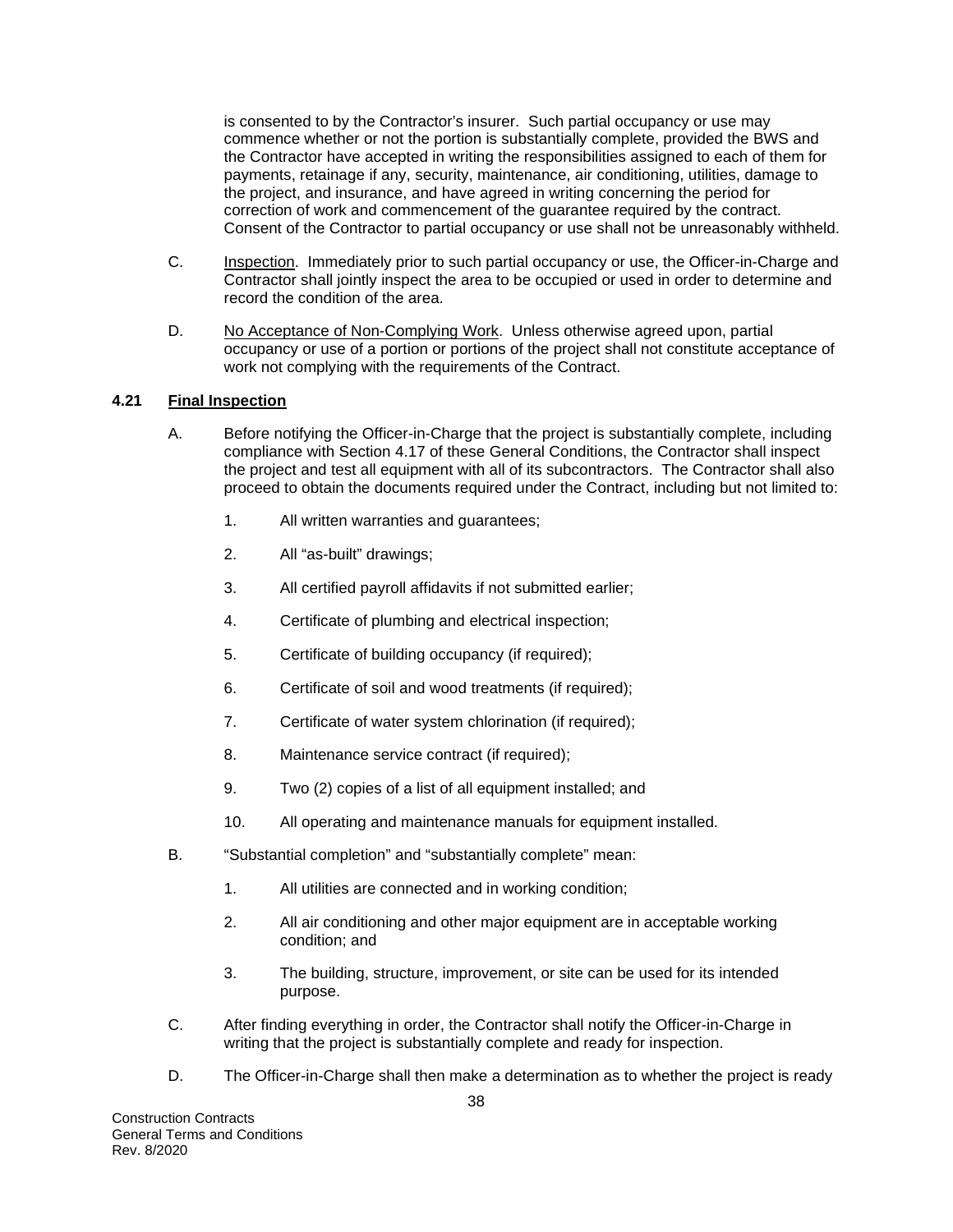for inspection. If the Officer-in-Charge is not satisfied, the Contractor will be notified in writing of the items that require completion prior to inspection. After the Contractor complies with the Officer-in-Charge's instructions, the Contractor shall again submit, in writing, a request for inspection.

- E. When the Officer-in-Charge determines that the project is substantially complete, a prefinal inspection will be conducted by the Officer-in-Charge along with representatives of other City agencies interested in the project, within seven (7) days of receipt of the request from the Contractor.
- F. If the pre-final inspection discloses only minor discrepancies, the Officer-in-Charge shall accept the project as substantially complete and issue in writing a list of the discrepancies that need to be corrected, including all documents required by the Contract, hereinafter referred to as the "Punch List," and the time in which the Contractor must complete the Punch List. The date of acceptance of the project as substantially complete shall signify the end of the contract completion time.
- G. The Contractor shall, **within seven days (7)** after receipt of the Punch List, proceed to complete the items on the Punch List. Upon completion, the Contractor shall submit a written request for a final inspection, after which, if the Officer-in-Charge finds that all discrepancies are satisfactorily corrected, the Officer-in-Charge will accept the project as completed, hereinafter referred to as "final acceptance".
- H. Noncompliance. If the Contractor fails to complete the Punch List within the specified times, the Officer-in-Charge may proceed to have such work performed at the Contractor's expense, and the Contractor's sureties will be liable therefor. The BWS shall be entitled to reasonable attorneys' fees, consultants' fees, and costs necessarily incurred by the Contractor's refusal to complete the Contract and to pay such costs of corrective work.
- I. Upon final acceptance, the Contractor shall be relieved of its responsibility to maintain and protect the work and site and for injury to persons or property. Release of final payment shall be as specified in Section 6.5 of these General Conditions.
- J. Prior to release of final payment, the Contractor shall submit, **within thirty (30) days after** final acceptance, or within such time as the Officer-in-Charge may allow, all remaining documents required by the Contract.

## **4.22 Guarantee**

- A. This guarantee shall be deemed supplemental to any guarantee or warranty provisions provided in other sections of the Contract or of the specifications for the individual units and systems of units so specified.
- B. Performance. The Contractor guarantees its performance and the performance of its subcontractors under the Contract.
- C. Materials and Equipment. The Contractor also guarantees all materials and equipment furnished or installed under the Contract against defects and poor workmanship and to be in operable condition upon final acceptance of the work or portions of the work, and that all such materials and equipment conform to the requirements of this contract and are fit for the use intended.
- D. Design. When the Contractor is responsible for the design, the Contractor guarantees the design to meet the criteria and operating requirements specified and against failure to perform in accordance with such criteria and operating requirements.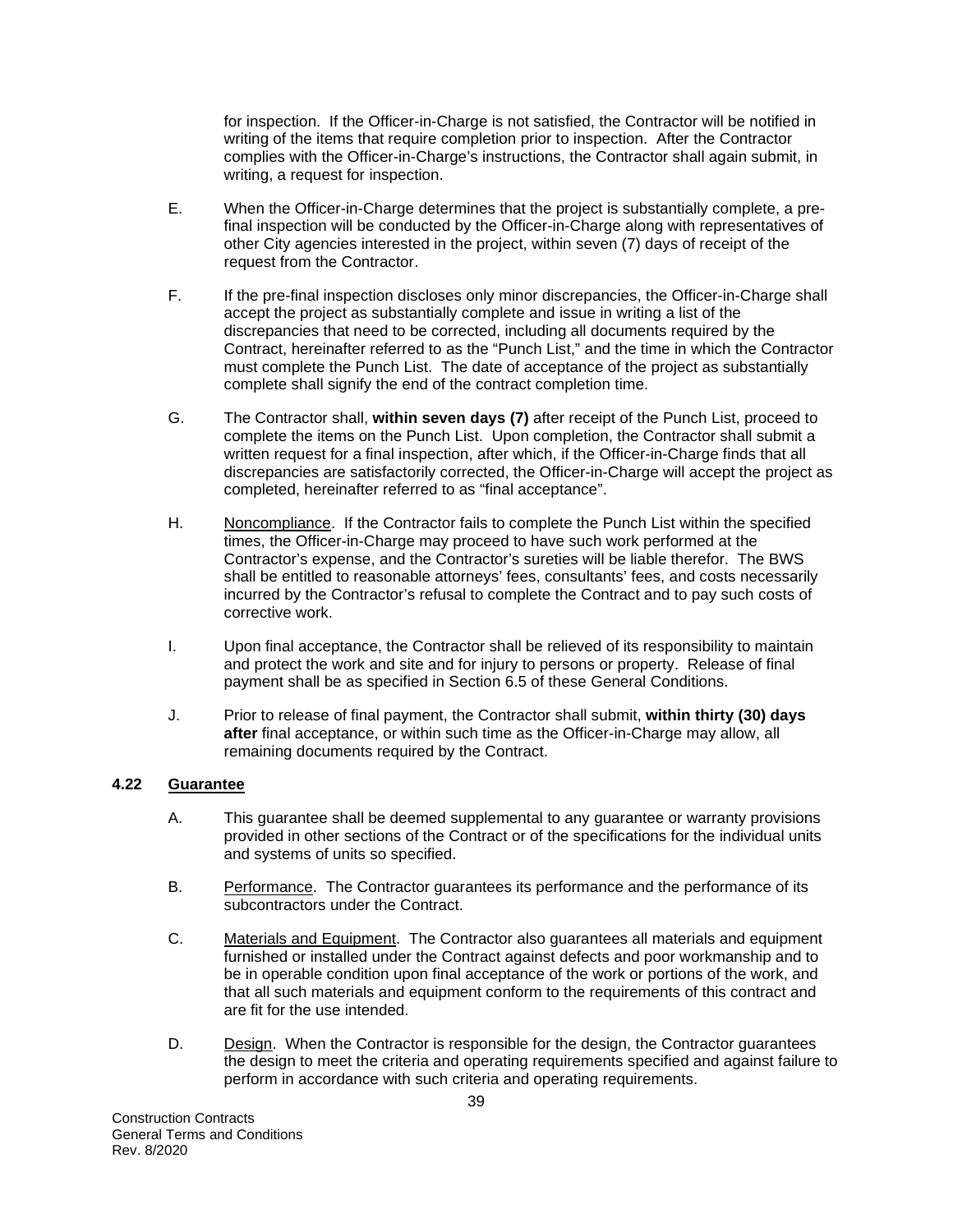- E. Guarantee Period. Unless otherwise specifically stated in the Invitation for Bids that a longer period is intended, the guarantee shall commence upon final acceptance of the work by the Officer-in-Charge and shall extend for a period of one year. The warranty period for all aspects of trench restoration shall be for two (2) years. The Officer-in-Charge may also determine that the guarantee period commences upon acceptance of the material or equipment installed or work performed. Furthermore, this period shall be extended from the time of correction of any defect or failure, corrected under the terms of this guarantee, for a like period of one year. The Contractor shall provide a new certificate of guarantee for the extended one (1) year period.
- F. Correction. The Contractor shall correct all defects or failures discovered within the guarantee period. The BWS will give the Contractor prompt written notice of such defects or failures following their discovery. The Contractor shall commence corrective work **within seven (7) calendar days** following notification and shall diligently prosecute such work to completion. The Contractor shall bear all costs of corrective work, which shall include necessary disassembly, transportation, reassembly and retesting, as well as repair or replacement of the defective materials or equipment and any necessary disassembly and reassembly of adjacent work.
- G. Noncompliance. If the Contractor fails to perform corrective work in the manner and within the time stated, the BWS may proceed to have such work performed at the Contractor's expense, and the Contractor's sureties will be liable therefor. The BWS shall be entitled to reasonable attorneys' fees, consultants' fees, and costs necessarily incurred by the Contractor's refusal to complete the contract and to pay such costs of corrective work.
- H. Performance Bond. Unless otherwise specifically stated in the Invitation for Bids that a longer period is intended, the performance bond shall be in full force and effect for the duration of the contract and for a period of one year after final acceptance of the contract by the Officer-in-Charge.
- I. Rights and Remedies. The rights and remedies of the BWS under this provision do not preclude the exercise of any other rights or remedies provided by this Contract or by law with respect to unsatisfactory work performed by the Contractor.

## **4.23 Joint Contractor; Subcontractor; Assignments**

- A. The Contractor shall comply with HRS 103D-302, relating to the listing of joint contractors or subcontractors.
- B. Specialty Work. Joint contractors and subcontractors may perform only the specialty work for which they are listed.
- C Changes. The Contracting Officer, upon recommendation by the Officer-in-Charge, or for informal bids, the Officer-in-Charge alone, may allow changes to the original listing of joint contractors and subcontractors only if justified by the Contractor based on one of the following reasons:
	- 1. The joint contractor or subcontractor files a petition in bankruptcy or is the subject of an involuntary petition in bankruptcy that is not dismissed within ten (10) days of filing;
	- 2. The joint contractor or subcontractor is not performing in accordance with the subject contract;
	- 3. The joint contractor or subcontractor is to perform additional work for which a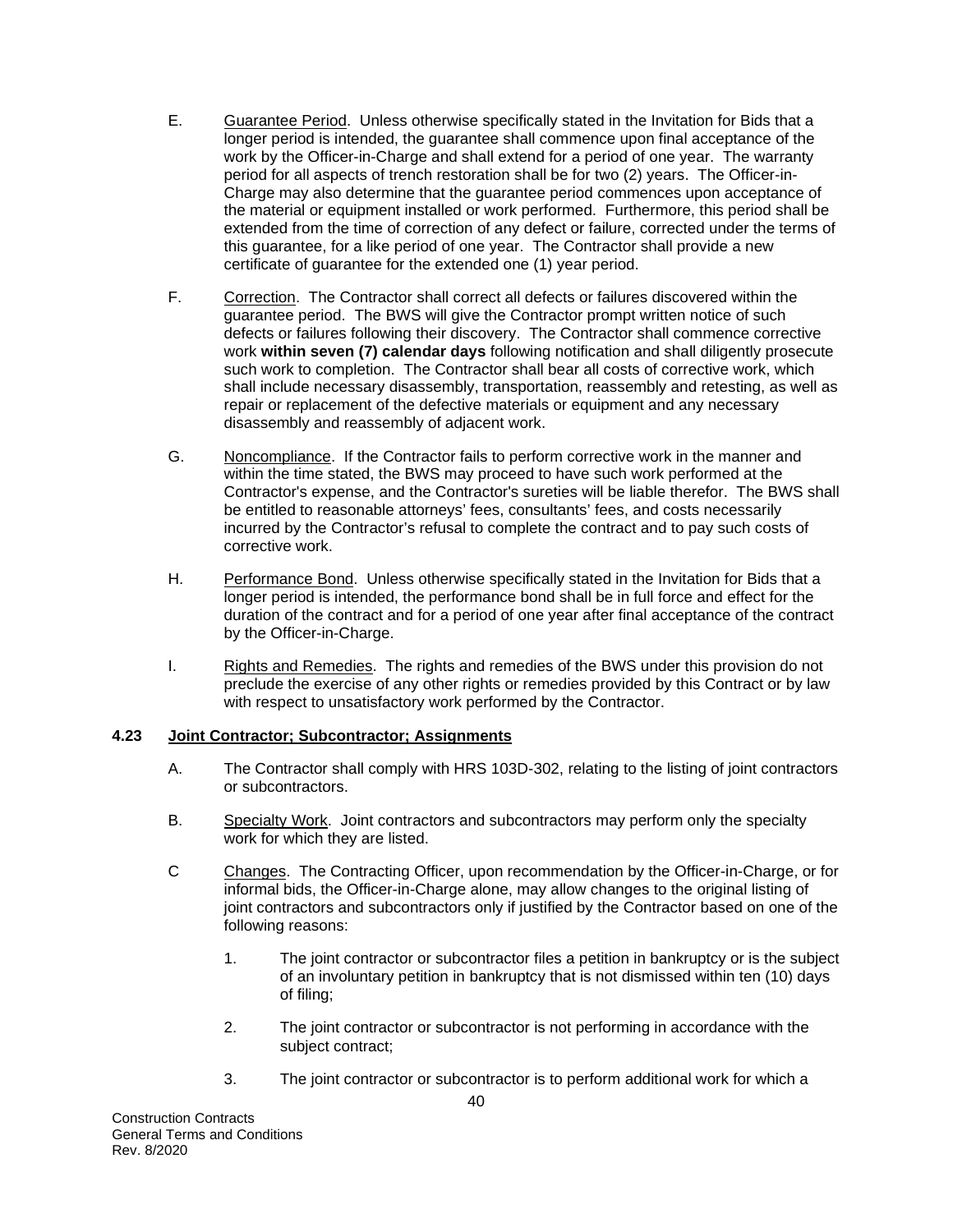joint contractor or subcontractor was not required to be listed in the bid proposal; or

- 4. Any other reason that the Contracting Officer or the Officer-in-Charge may consider justified.
- D. Subcontractual Relations. The Contractor shall be responsible under the Contract for the acts and omissions of the subcontractors, suppliers, and persons either directly or indirectly employed by them, as fully as the Contractor is for acts and omissions of its own employees. Nothing in the Contract shall create any contractual relation between any subcontractor or supplier and the BWS, or any obligation on the part of the BWS to pay any money to, or cause to be paid any money from, any subcontractor or supplier.

# **4.24 Employment of State Residents on Construction Procurement Contracts**

- A. Contractors are advised of the applicability of Chapter 103B, HRS, as amended by Act 192, SLH 2011, Employment of State Residents on Construction Procurement Contracts, ("HRS Chapter 103B"). HRS Chapter 103B requires the awarded Contractor to ensure that Hawaii Residents (as defined in the statute) compose not less than eighty percent of the workforce employed to perform the contract. This requirement shall apply to subcontracts of \$50,000 or more in connection with any construction contract procured under HRS Chapter 103D, but does not apply to procurements made pursuant to HRS §103D-304 (professional services), Section 103D-305, HRS (small purchases), or if there is a conflict with any federal law.
- B. Definitions for terms used in HRS 103B
	- 1. "Resident" means a person who is physically present in the state at the time the person claims to have established the person's domicile in the state and shows the person's intent is to make Hawaii the person's primary residence.
	- 2. "Shortage trade" means a construction trade in which there is a shortage of Hawaii residents qualified to work in the trade.
- C Requirements of Contractor. The Contractor awarded this contract shall ensure that Hawaii Residents compose not less than eighty per cent of the workforce employed to perform this Contract, calculated as follows:
	- 1. The eighty per cent requirement shall be determined by dividing the total number of hours worked on a contract by Residents by the total number of hours worked by all employees of the Contractor in the performance of the Contract. Hours worked for any subcontractor of the contractor shall count towards the calculation for purposes of this subsection. The hours worked by employees within shortage trades, as determined by the Department of Labor and Industrial Relations, shall not be included in the calculations for purposes of this subsection.2. A notarized Certification for Employment of State Residents on Construction Procurement Contracts shall be submitted with the notice of completion of the contract.
	- 3. Prior to award of a contract, an Offeror/Bidder may withdraw an offer/bid without penalty if the Offeror/Bidder finds that it is unable to comply with HRS Chapter 103B.
- D. Penalties. Failure to comply with this requirement shall be subject to any of the following sanctions: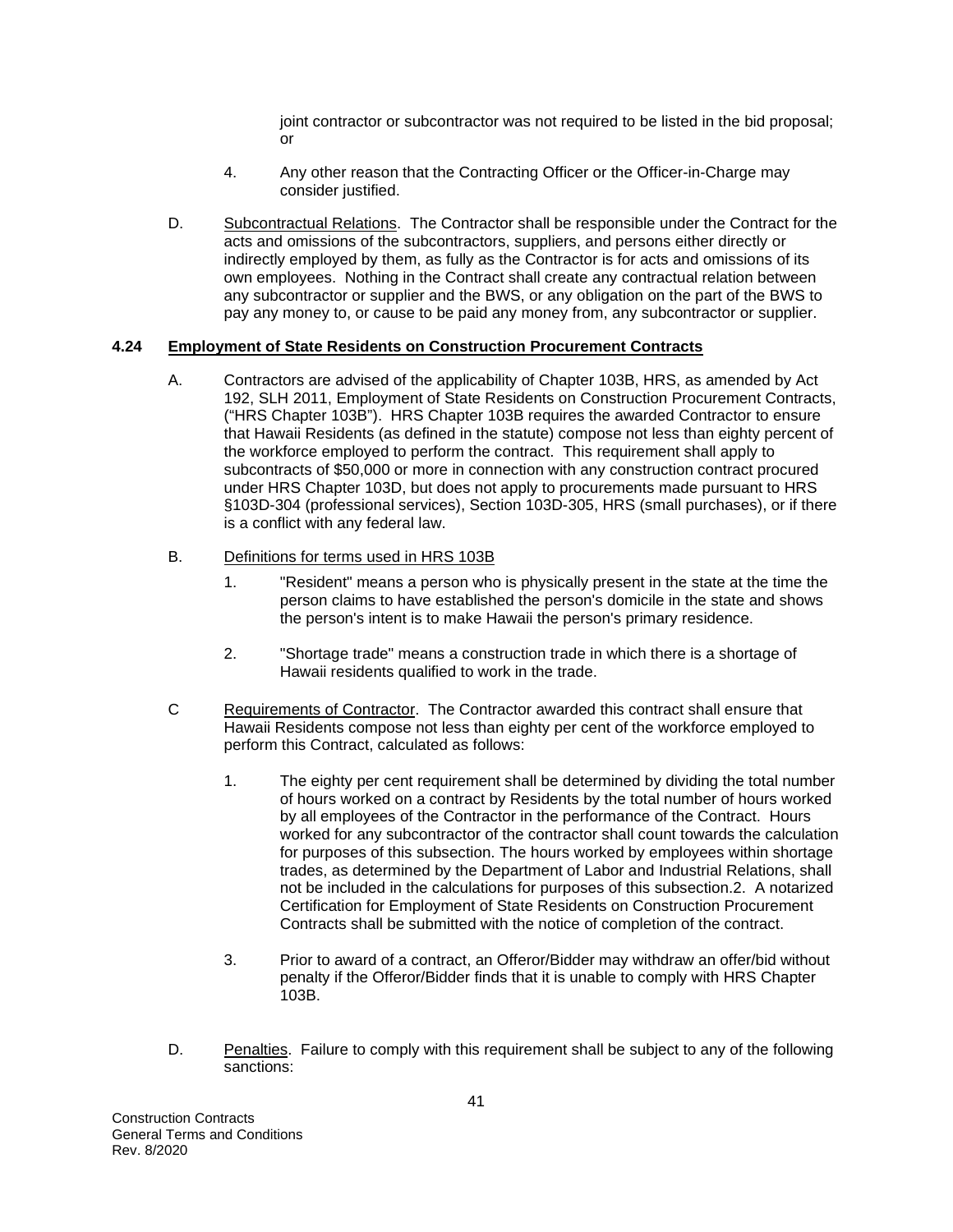- 1. Withholding of final payment on the Contract or subcontract, as applicable, until the Contractor or subcontractor complies with Section 103B-3(a), HRS;
- 2. Proceedings for debarment or suspension of the Contractor or subcontractor under Section 103D-702, HRS.
- E. Conflict with federal law. HRS Chapter 103B shall not apply if the application of the chapter is in conflict with any federal law, or if application of the chapter will disqualify the City from receiving federal funds or aid.

## **ARTICLE 5 – TIME AND DELAYS**

# **5.1 Time**

Time is of the essence of the contract. Performance of the Contract shall be commenced on the commencement date designated in the notice to proceed and shall be completed within the number of days specified in the Contract.

### **5.2 Overtime Work**

- A. Written Request. If the Contractor wishes to work at such time of the day that is during the period other than the regular business hours of BWS, or on a Saturday, Sunday, or legal State holiday, the Contractor shall make a written request for inspection services during such period.
- B. Notice. If such a request is made and granted, the Contractor shall notify the Officer-in-Charge not less than twenty-four (24) hours in advance of the time when such inspection services are required. The Contractor shall pay the BWS in accordance with section 41- 20.1 Revised Ordinances of Honolulu 1990, as amended, at the rate for the current year set by the Director, Department of Budget and Fiscal Services, or in the event the BWS has retained a private construction manager, the Contractor shall pay the rate established by the private construction manager.
- C. Invoice.
	- 1. BWS inspector. The BWS shall invoice the Contractor for overtime inspection services rendered by BWS inspectors.
	- 2. Private construction manager. The private construction manager will invoice the Contractor at the construction manager's established rate for overtime inspection. A copy of the invoice shall be provided to BWS.

## **5.3 Delay; Time Extensions**

- A. Permits. For delays in obtaining the necessary building and/or grading permits which are extraordinary and beyond the control of the Contractor and will result in a delay of the commencement of work, the Contractor may be granted a reasonable extension of time for the performance of the contract corresponding to the delay, provided the Contractor notifies the Officer-in-Charge **immediately** upon first encountering the delay. The Contractor shall keep the Officer-in-Charge informed as to the estimated length of the requested delay.
- B. Increases in Scope of Work. For increases in the scope of work caused by alterations and additional work under Section 3.3 of these General Conditions, the Contractor will be granted an extension of time only if the changes are on the critical path and affect the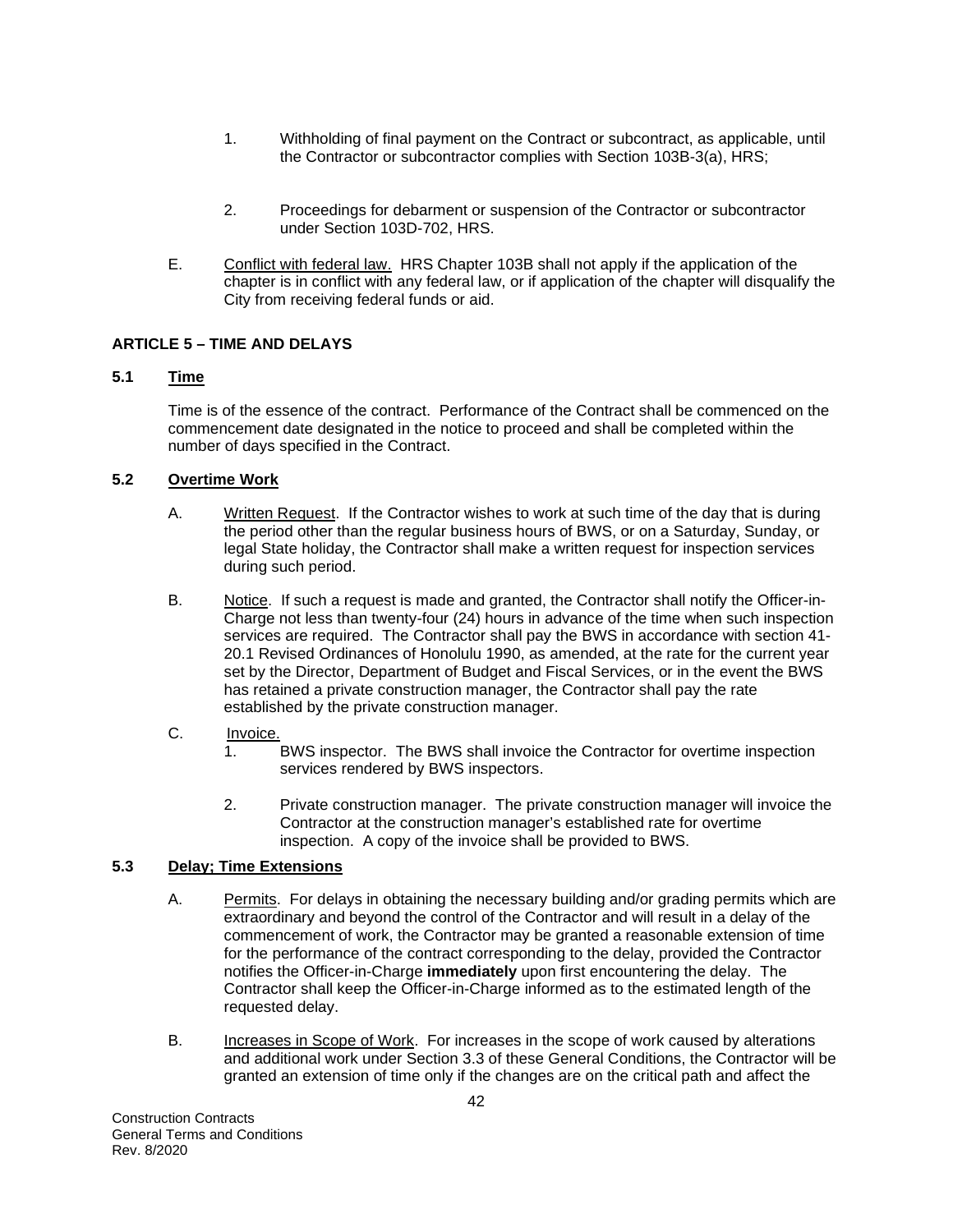final completion date of the contract. If the Contractor feels that an extension of time is justified, the Contractor must request it in writing when submitting the detailed cost breakdown for the change order. The Contractor must show how the final completion date will be affected based on the progress of the project and must also support the claim with schedules and statements from its subcontractors, suppliers, and/or manufacturers as to the extent of the delay.

- C. Delivery of Materials and Equipment
	- 1. For delays in delivery of materials and equipment, which occur as a result of unforeseeable causes beyond the control and without fault, or negligence of both the Contractor and subcontractors or suppliers, the Contractor may be granted a reasonable extension of time provided that the Contractor complies with the procedures herein. No extension of time will be considered unless the material and equipment were ordered at the earliest possible date.
	- 2. No extension of time shall be granted for a delay caused by a shortage of materials unless the Contractor, **within ten (10) days** from the beginning of the delay (unless the Officer-in-Charge grants a further period of time before the date of final payment under the contract), notifies the Officer-in-Charge in writing of the delay and submits proof that the Contractor has diligently made every effort to obtain the materials from all known sources, and further proof that the inability to obtain the materials when originally planned did in fact cause a delay in final completion of the entire work which could not be compensated for by revising the sequence of the Contractor's operations.
	- 3. The extent of delay must be substantiated as follows:
		- a. The Contractor must state specifically the reason or reasons for the delay. The Contractor must also explain, as necessary, the effect of this delay on the other trades and on the specified completion date of the project.
		- b. The Contractor must list and specify the dates of the pertinent chronological events for the project, which shall include, but not necessarily be limited to, the following:
			- i. Notice to proceed;
			- ii. Sample or shop drawing submittal;
			- iii. Sample or shop drawing return;
			- iv. Purchase order;
			- v. Factory shipment;
			- vi. Arrival of ship;
			- vii. Delivery to job site;
			- viii. Material installation;
			- ix. Specified completion of project;
			- x. Actual completion of project; and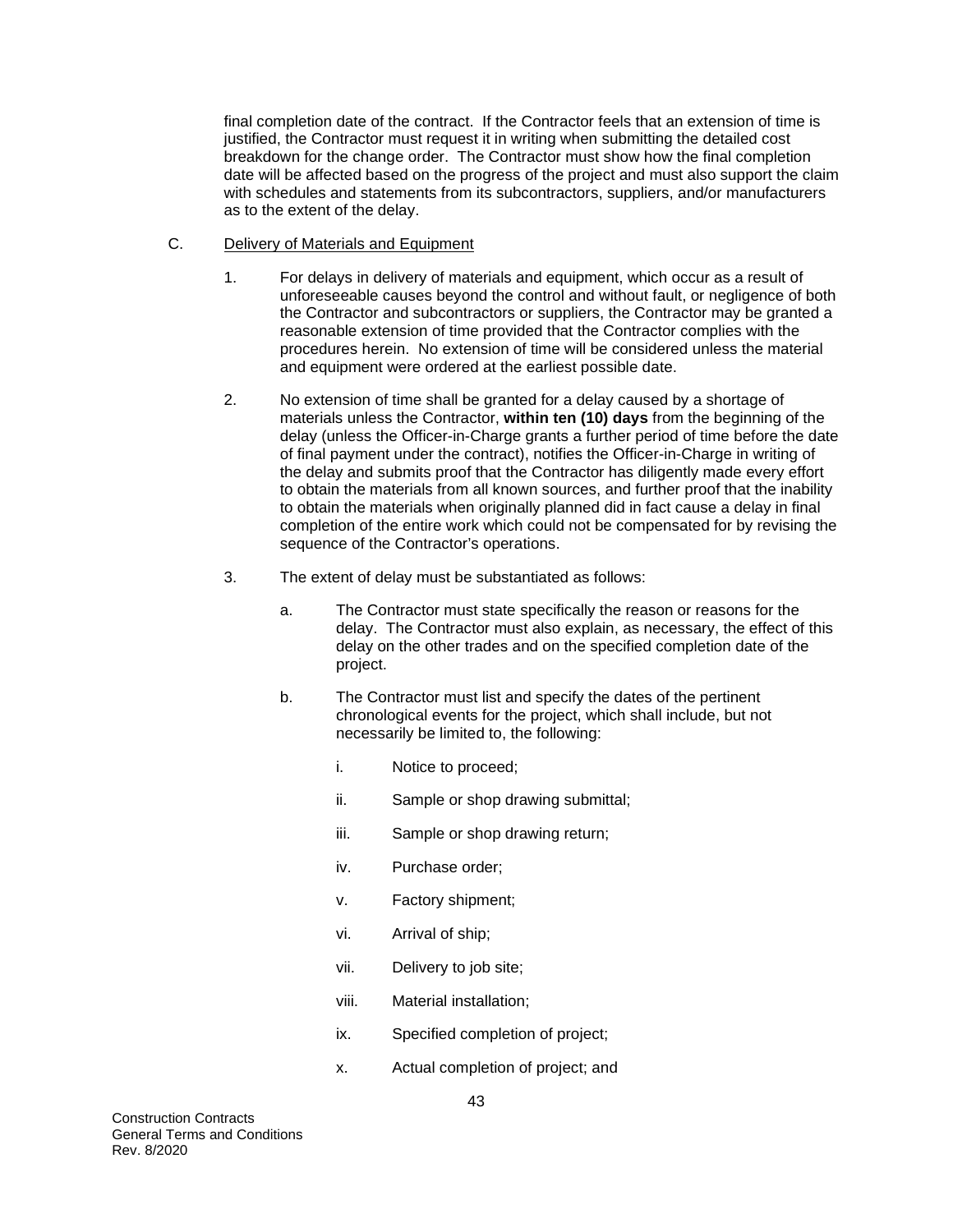- xi. Pertinent correspondence, telegrams, meetings, and telephone conversations.
- c. The Contractor must submit copies of purchase orders, factory invoices, bills of lading, shipping manifests, delivery tags, and any other pertinent correspondence as evidence to support the delay.
- d. The Contractor must cite the period of delay and the number of days requested therefor. The period of delay shall not exceed the difference between the originally scheduled delivery date at the job site versus the actual delivery date.
- D. Force Majeure. If any delay in the completion of the work arises from causes such as acts of God; acts of the public enemy; acts of the BWS, the City, or any other governmental entity in either a sovereign or contractual capacity; acts of another contractor (but not the Contractor's subcontractor) in the performance of a contract with the BWS; fires; floods; epidemics; quarantine restrictions; strikes or other labor disputes; freight embargoes; unusually severe weather; or delays of subcontractors due to causes similar to those set forth above, then the Contractor shall be granted a reasonable extension of time provided that:
	- 1. The Contractor shall notify the Officer-in-Charge in writing, **within ten (10) days**  from the commencement of the delay (unless the Officer-in-Charge grants a further period of time before the date of final payment under the contract), of the causes of the delay and the possible effects such circumstances may have on the completion date of the Contract. Upon becoming aware of the extent of any such delay, the Contractor shall immediately inform the Officer-in-Charge in writing.
	- 2. The extent of any delay must be substantiated as follows:
		- a. The Contractor must state specifically the reason or reasons for the delay. The Contractor must also explain, as necessary, the effect of this delay on the other trades and on the specified completion date of the project;
		- b. The Contractor must list and specify the dates of the pertinent chronological events for the project, which shall include, but not necessarily be limited to, the following:
			- i. Notice to proceed;
			- ii. Sample or shop drawing submittal;
			- iii. Sample or shop drawing return;
			- iv. Purchase order;
			- v. Factory shipment;
			- vi. Arrival of ship;
			- vii. Delivery to job site;
			- viii. Material installation;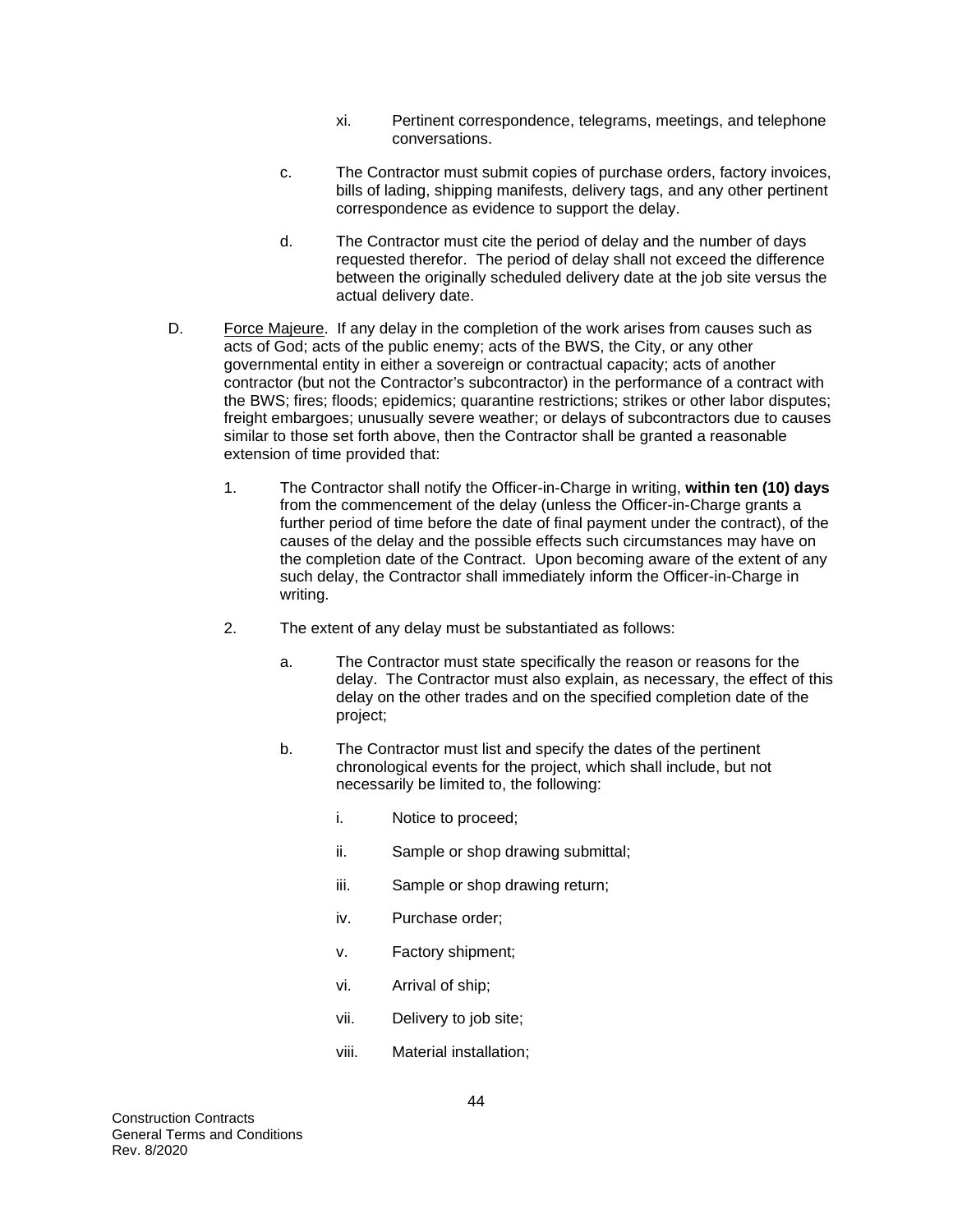- ix. Specified completion of project;
- x. Actual completion of project; and
- xi. Pertinent correspondence, telegrams, meetings, and telephone conversations.
- c. The Contractor must submit copies of purchase orders, delivery tags, and any other pertinent correspondence as evidence to support the delay;
- d. The Contractor must cite the period of delay and the number of days requested therefor; and
- e. The Contractor must submit a statement either that the above circumstances have been cleared and normal working conditions restored as of a certain day or that the above circumstances will continue to prevent completion of the project.
- E. Other Work. For Sections 8.1(B), 8.1(C), 8.1(D) of these General Conditions, the Officerin-Charge shall have the option of extending the contract time for only that portion of the work affected by the delay. If the Officer-in-Charge exercises this option, the Contractor shall defer work in the areas approved by the Officer-in-Charge and complete the remaining work within the time specified in the contract.
- F. Suspension
	- 1. When the performance of work is totally suspended by the Officer-in-Charge for one or more days in accordance with paragraphs (1), (3), (4), or (5), of Section 8.1(A) of these General Conditions, the contract completion date shall be revised accordingly.
	- 2. During periods of partial suspensions of the work, the Contractor will be granted an extension only if the partial suspension affects the final completion date of the contract. If the Contractor feels that an extension of time is justified, the Contractor must request it in writing **at least five (5) working days before** the partial suspension will affect the critical operations in progress. The Contractor must show how the final completion date will be affected based on the progress of the project and must also support his claim with statements from his subcontractors.
- G. Evaluation. The Officer-in-Charge shall evaluate all time extension requests and shall ascertain the facts and extent of the time involved and the Officer-in-Charge's findings of the facts thereof shall be final and conclusive.

No time extension will be considered for the following:

- 1. Delays or suspension of work due to the fault of the Contractor, including the causes listed in Section 8.1(A)(2) of these General Conditions;
- 2. Delays in arrival of materials and equipment due to the fault of the Contractor, its subcontractor, or supplier in ordering, fabricating, delivery, etc.;
- 3. Delays caused by changes which the Officer-in-Charge determines unjustifiable due to the lack of supporting evidence or because the change is of such nature that the final completion date will not be affected;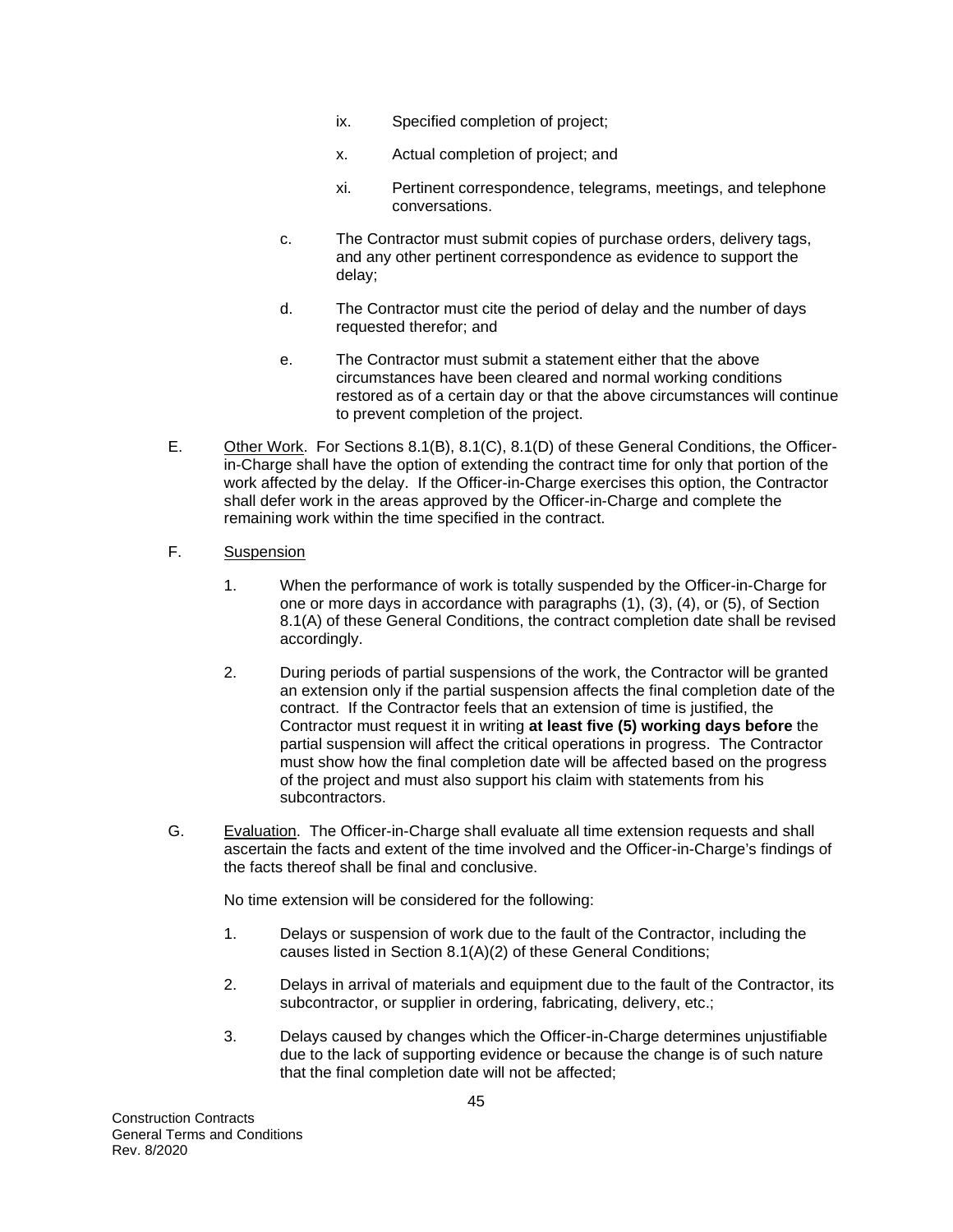- 4. Delays caused by the failure of the Contractor to submit, on a timely basis, for approval by the Officer-in-Charge, shop drawings descriptive sheets, material samples, color samples, etc. except as covered in Sections 5.3(C) or 5.3(D) of these General Conditions;
- 5. Failure to submit requests for clarification on a timely basis to avoid impacting the project schedule; and
- 6. Delays of weather unless unusually severe weather, or unless determined by the Officer-in-Charge to be justified.
- H. Additional Rights and Remedies. The rights and remedies of the BWS provided in the Contract are in addition to any other rights and remedies provided by law.

### **ARTICLE 6 - PAYMENT**

### **6.1 Force Account**

- A. When the Contractor and the Officer-in-Charge cannot agree to the price adjustment of any change in work, the Officer-in-Charge may, in accordance with Section 3.3(E)(6) of these General Conditions, require that the work be performed under force account until such time that an equitable adjustment can be agreed to by both parties, provided that the Officer-in-Charge promptly and duly makes such provisional adjustments in payment or time for performance as may be reasonable. Payment for work under force account shall be as set forth in this Section 6.1 of the General Conditions.
- B. Allowable Costs. In force account, cost shall be the sum of the costs of the following:
	- 1. Labor. The Contractor shall receive the current wage rate including subsistence, travel allowance, and fringe benefits for actual work engaged by the hourly worker and foreman in charge of the specific force account work. Subsistence, travel allowance, and fringe benefits are the required amounts established by the State Department of Labor and Industrial Relations, any collective bargaining agreement and other employment contract generally applicable to the classes of labor employed. The Contractor shall submit the subsistence, travel allowance, and fringe benefits for each class in writing to the Officer-in-Charge for acceptance before the force account work begins. The wages for labor shall not exceed the rate of wages paid for similar labor performed under the contract, as evidenced by the record of the Contractor's payroll on file with the Officer-in-Charge.

For salaried workers, the Officer-in-Charge will determine the hourly wage rate by dividing the monthly salary plus benefits by one hundred seventy-six hours. The Officer-in-Charge shall authorize salary workers to perform the work.

An amount not to exceed fifteen percent (15%) of the actual labor cost will be paid the Contractor.

For overtime work, payment will be for one and a half times the hourly wage rate times the actual hours of overtime plus any fringe benefits required by any collective bargaining agreement. For authorized salaried workers, payment will be for the hourly wage rate times the actual hours of overtime.

2. Insurance and Tax. The Contractor will receive the projected average rate for the required insurance including property damage (excluding builder's risk), liability, workers compensation insurance premiums, State unemployment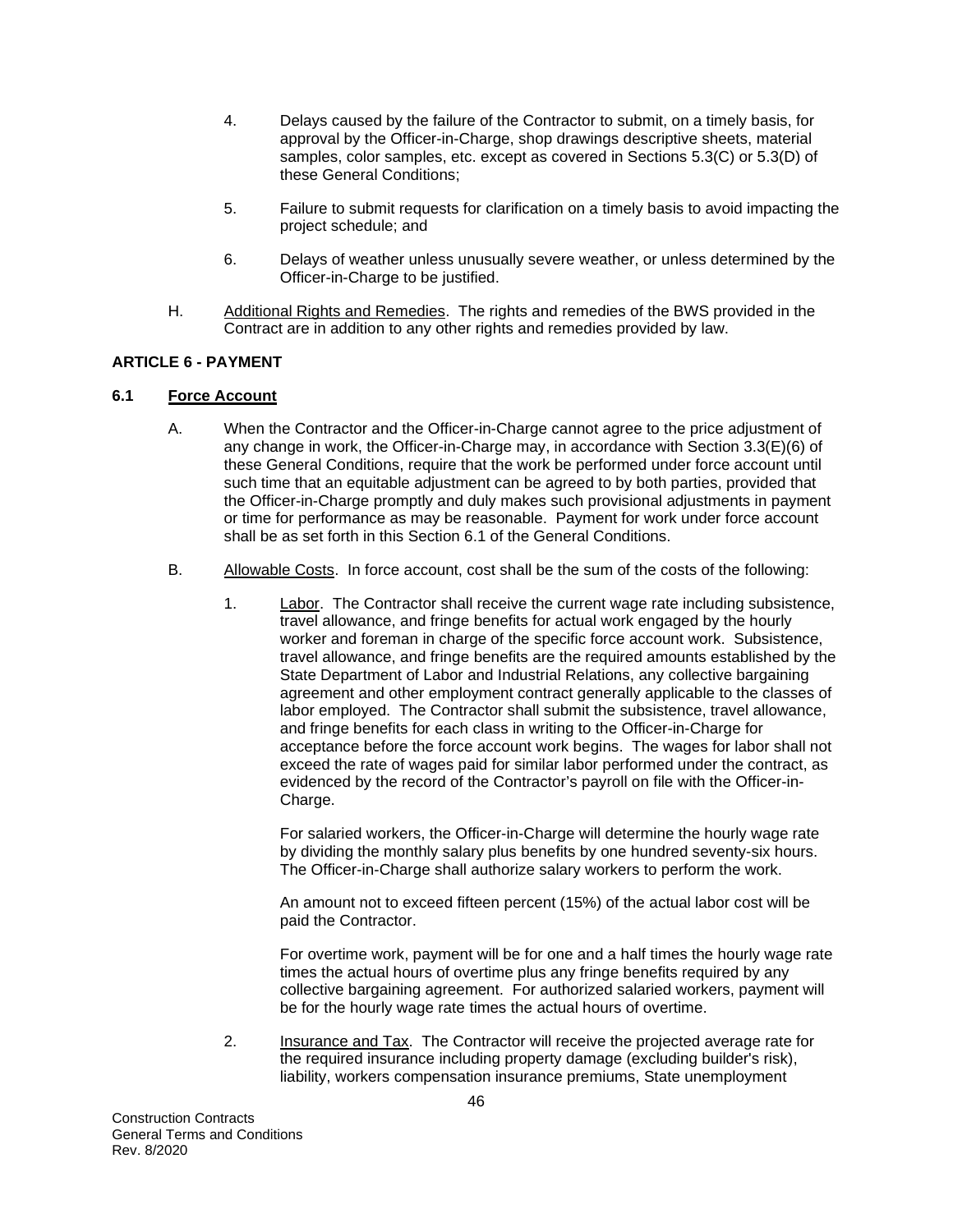contributions, Federal unemployment taxes, social security, and Medicare taxes to which six percent (6%) may be added. The Contractor shall submit the projected average rate for taxes and insurance premium for the applicable current year for acceptance by the Officer-in-Charge.

3. Materials. The Contractor will receive the actual cost of materials accepted by the Officer-in-Charge and entering permanently into the work under the contract including transportation charges as shown by the invoices submitted to the Officer-in-Charge.

For stock materials, used and incorporated into the work, the Contractor shall receive the actual cost as certified by the Contractor to be the cost paid by the Contractor. The Officer-in-Charge will include transportation charges and taxes paid by the Contractor.

An amount not to exceed fifteen percent (15%) of the total cost of materials will be paid the Contractor.

- 4. Machinery and Equipment, Other Than Small Tools and Minor Equipment, Which May be Necessary or Desirable to Perform the Work
	- a. The Officer-in-Charge may reject any machinery or equipment that the Officer-in-Charge deems unnecessary, inefficient, or inadequate for the work to be performed. The term "small tools and minor equipment" shall include individual equipment or tools having a replacement value of two hundred fifty dollars (\$250.00) or less, whether or not they are consumed in the use thereof.
	- b. The rate shall be the per-hour rental rate based on the monthly rate established for said machinery or equipment in the then-current edition of the Rental Blue Book for Construction Equipment, including the estimated operating cost per hour and regional correction provided therein. The hourly rate will be determined by dividing the monthly rate by one hundred and seventy-six. The rate includes the estimated operating cost per hour and the regional correction factor. If no rate is listed for a particular kind, type, or size of machinery or equipment, then the monthly, hourly rate shall be as agreed upon in writing by the Contractor and the Officer-in-Charge prior to the use of said machinery or equipment. The Contractor shall provide proof of the rental rates charged.
	- c. For trucks not owned by the Contractor, rental rates established under the Hawaii State Public Utilities Commission will be used to determine the cost and will be paid for as a material item under Section 6.1(B)(3) of these General Conditions.
	- d. For Contractor-owned trucks not listed in the Rental Rate Blue Book, the rates shall be as agreed upon in writing by the Contractor and the Officer-in-Charge prior to the use of said trucks.
	- e. Rental rates which are higher than those specified in the Rental Rate Blue Book may be allowed where such higher rate can be justified by job conditions such as work in water, on lava, etc. Request for higher rate shall be submitted in writing to the Officer-in-Charge for approval prior to the use of the machinery or equipment in question.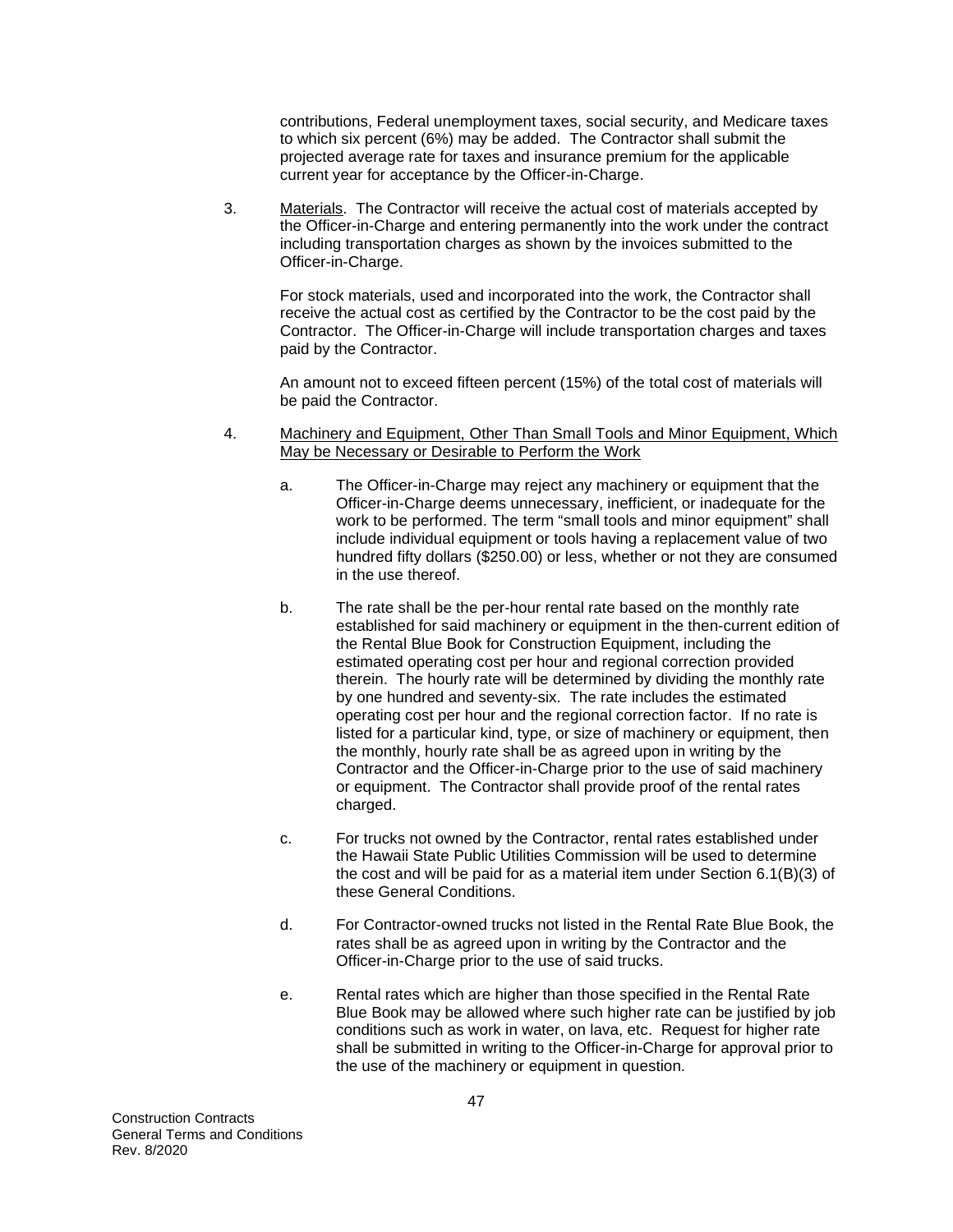f. All rental rates for machinery and equipment shall include the cost of fuel, oil, lubricants, supplies, small tools, necessary attachments, repairs, maintenance, tire wear, depreciation, storage, and all other incidentals.

# 5. Transportation and/or Mobilization

- a. The location from which the equipment is to be moved or transported shall be approved by the Officer-in-Charge.
- b. Payment will be made for mobilizing and transporting the equipment or machinery to the force account work site, including loading and unloading, and back to its original location or other site, whichever cost is less. The cost of transportation shall not exceed the rates established by the Hawaii State Public Utilities Commission. If rates are nonexistent, then the rates will be determined by the Officer-in-Charge based upon the prevailing rates charged by established haulers within the locale.
- c. Payment for self-propelled equipment or machinery will be for the cost of moving the equipment by its own power to the force account work site and back to the original location or other site, whichever cost is less.
- d. When transporting equipment or machinery by other than its own power, payment shall be made for the transporter, if owned by the Contractor, at the hourly rate including the estimated operational rate and the applicable regional correction factor. Payment for the transporter, if not owned by the Contractor, shall be by invoice cost and paid for as a material item. Payment for the equipment or machinery shall be at the rate of "idle time" under Section 6.1(B)(9) of these General Conditions.
- e. Payment for mobilization and transportation will not be made if the equipment or machinery is used on the work in any other way than upon extra work paid for under force account.
- 6. Bond. A bond allowance up to one percent (1%) will be added to the total sum of paragraphs (1) through (5).
- 7. State Excise Tax. State excise tax not to exceed 4.712% will be added to the total sum of paragraphs (1) through (6).
- 8. When work is performed by a subcontractor who has been approved pursuant to Section 4.23 of these General Conditions, the Contractor will receive an additional amount equal to seven percent (7%) of the total cost of paragraphs (1) through (6), to which there shall be added the State excise tax.
- 9. Rental Period
	- a. Idle Time. Idle time herein means the period in which the machinery or equipment designated for the specific force account work is not in use for the work. The time period shall be for a working day (8 hours). Payment shall be fifty percent (50%) of the hourly rate excluding the estimated operational cost per hour per working day.
	- b. Standby Time. Standby time herein means the period in which the machinery or equipment is standing by for the specific force account workday. A workday shall not exceed eight hours (standby time plus the operating time) unless the Officer-in-Charge authorizes the overtime.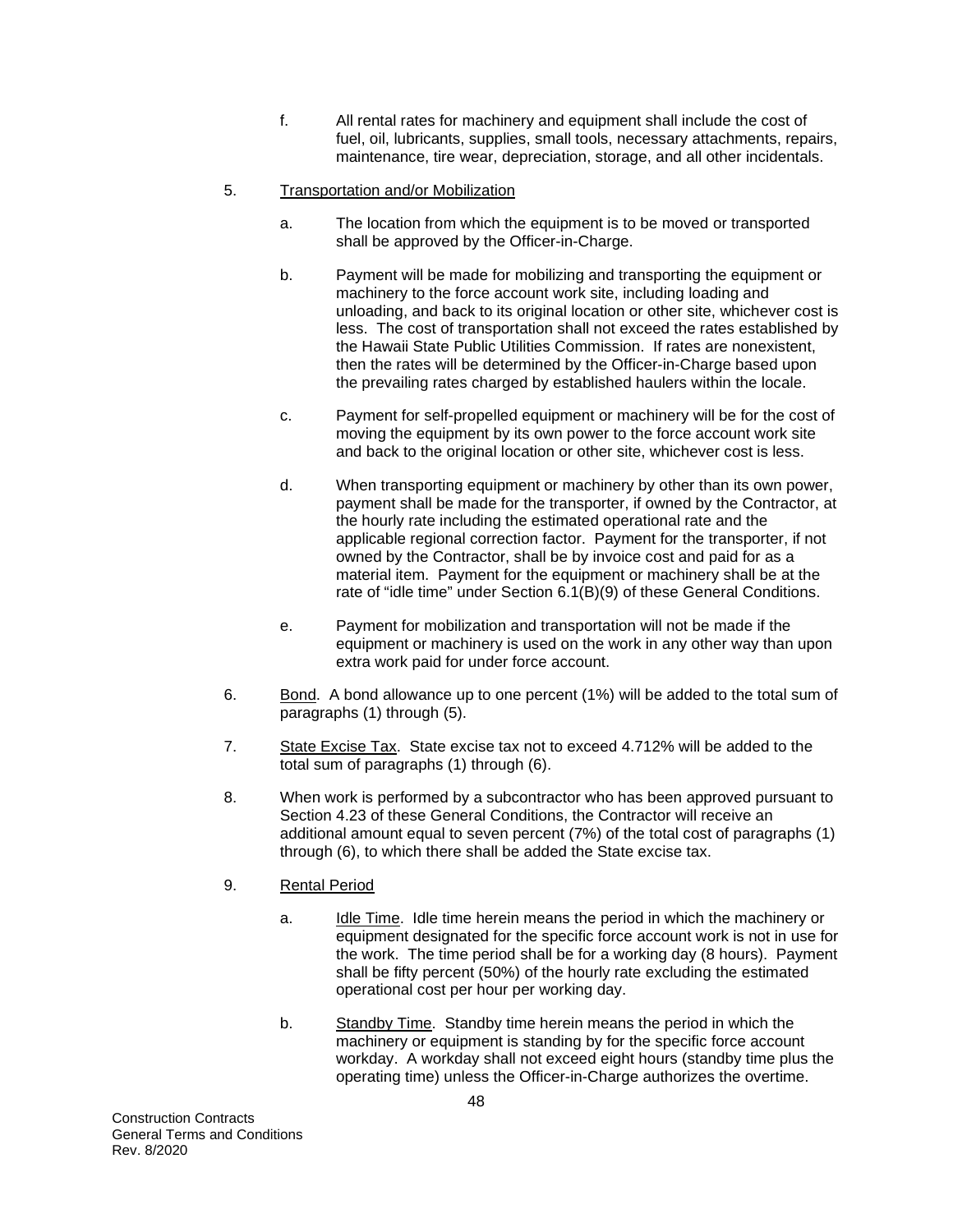Payment shall be at the hourly rate, including the estimated operational cost per hour per working day.

- c. The rental period shall begin at the time equipment reaches the site of work, shall include each day that the machinery or equipment is at the site of the work, and shall terminate at the end of the day on which the Officer-in-Charge directs the discontinuance of the use of the machinery or equipment.
- d. Less than thirty minutes of operation will be considered a half-hour of operation.
- e. Rental time will not be allowed or credited for any day on which machinery or equipment is inoperative due to its breakdown. On such days, the Contractor will be paid only for the actual hours that the machinery or equipment was in operation.
- f. When force account work is completed within less than 8 hours, payment shall be for 8 hours.
- g. For the purpose of determining the rental period, the continuous and consecutive days shall be the normal 8-hour shift work day, Monday through Friday excluding Saturday, Sunday, and legal holidays. Any workday to be paid less than 8 hours shall not be considered as continuous, except for equipment removed from rental for fuel and lubrication.
- h. Overtime shall be paid for each hour in excess of the normal 8-hour shift workday at the corresponding hourly rate for daily, weekly, and monthly rates.
- 10. Percentages for Fee and Overhead. Payment for actual costs for overhead and profit shall be made in accordance with the provisions of Section 103D-501(b)(5), HRS, and applicable sections of Chapters 3-122, 125, and 126, HAR.
- C. Payment for the above shall be deemed payment in full for work done under force account including superintendence, overhead, use of tools, machinery, and equipment for which no rental is allowed, profit, taxes, subcontracting, and other costs in connection therewith which are not provided for herein. **No payment will be made until itemized records along with receipted invoices and appropriate documents have been submitted and approved.**
- D. Records. The Contractor shall submit records of the above to the Officer-in-Charge at the end of each day on Daily Force Account Report sheets (Form DF-49) issued by the Officer-in-Charge. Such records submitted, shall be subject to the approval of the Officer-in-Charge as evidenced by the Officer-in-Charge's signature thereon. The Contractor shall submit a statement covering the cost of all of the above items not later than the tenth day of the month following the month in which the costs were incurred.

## **6.2 Payment**

A. Original Invoices Required. All payments under the Contract shall be made only upon submission by the Contractor of original invoices specifying the amount due and certifying that the services stated in the invoice have been performed by the Contractor in accordance with the Contract.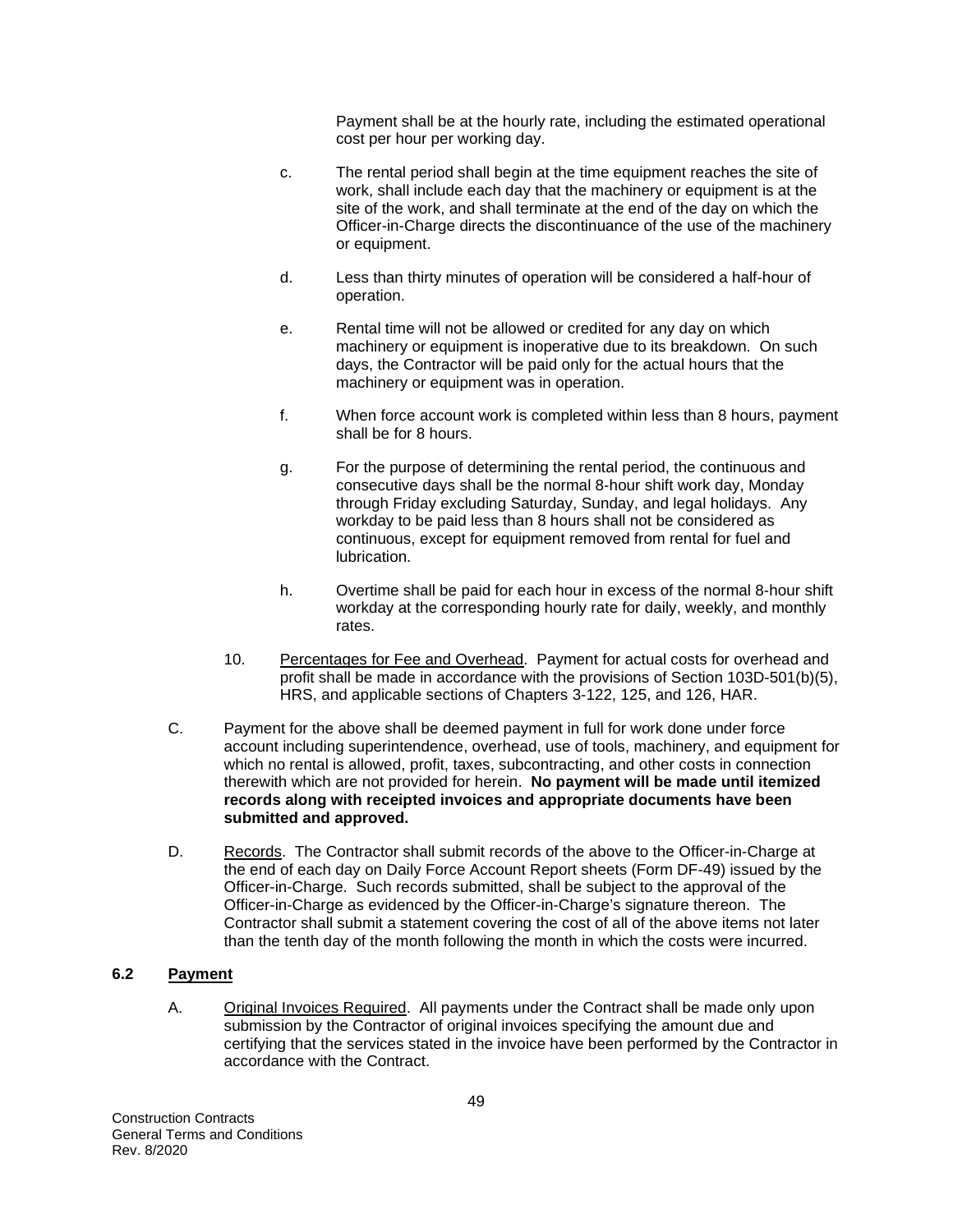- B. The Contractor shall be paid the contract price as full compensation for the performance of the Contract. Should there be a discrepancy between the basis of payment outlined in the standard specifications and that called for in the Contract, the Contract shall govern. If an error, omission, or misstatement shall be discovered in the quantities or measurements stated in the Contract, the same shall not vitiate the contract, or release the Contractor or his surety or sureties from performing the contract, or affect the price agreed to under the contract, or excuse the Contractor from any of the obligations or liabilities under the contract, or entitle him to damages or compensation, except as provided herein.
- C. Lump Sum Contracts. For lump sum contracts, the contract price shall be the result obtained by first reducing the amount designated as the total sum bid in the award by the amount included therein for allowances and contingencies, and adding thereto or deducting therefrom any extra cost or any reduction in cost, respectively, to the BWS as a result of supplemental agreements in writing and written orders.
- D. Unit Priced Items. Payment shall be made for the actual quantities of units incorporated into the contract multiplied by the unit prices of the contract items, provided that where the quantity of any item varies more than fifteen percent (15%) above or below the estimated quantity stated in the contract, payment shall be made at the adjusted unit price in accordance with Section 3.3(G) of these General Conditions.
- E. Allowance Items. Payment for allowance items shall be included in the monthly estimate for progress payment upon submittal of paid invoices. Payment requests for all reimbursable expenses shall be accompanied and supported by receipted invoices for all charges. The BWS must approve of all reimbursable expenses in writing. Payment for reimbursable items shall be made for allowable costs in accordance with the Hawaii Administrative Rules, Title 3, Department of Accounting and General Services, Chapter 3-122, Subchapter 15, cost or pricing data, and Chapter 3-123, cost principles.

Reimbursable amounts stated in the Contract shall not be exceeded without a contract amendment. Any balance remaining from the reimbursable expense funds at the completion of the Contract shall revert to the BWS. Unless otherwise specified in the Invitation for Bids, the Contractor shall be reimbursed from the allowance items as follows:

- 1. For utility allowance, no markup of any kind will be allowed.
- 2. For off-duty police officers, the reimbursement shall also include the administrative fees charged by the Honolulu Police Department, plus twenty percent (20%) inclusive of any administrative costs, overhead/profit, bond fee, and applicable taxes.
- F. Mobilization. Mobilization will be paid for on a lump sum basis. Partial payments will be made as follows:
	- 1. When five percent (5%) of the total sum bid is earned, fifty percent (50%) of the amount bid for mobilization will be paid;
	- 2. When ten percent (10%) of the total sum bid is earned, seventy-five percent (75%) of the amount bid for mobilization will be paid; and
	- 3. When twenty percent (20%) of the total sum bid is earned, one hundred percent of the amount bid for mobilization will be paid.

Nothing herein shall be construed to limit or preclude partial payments otherwise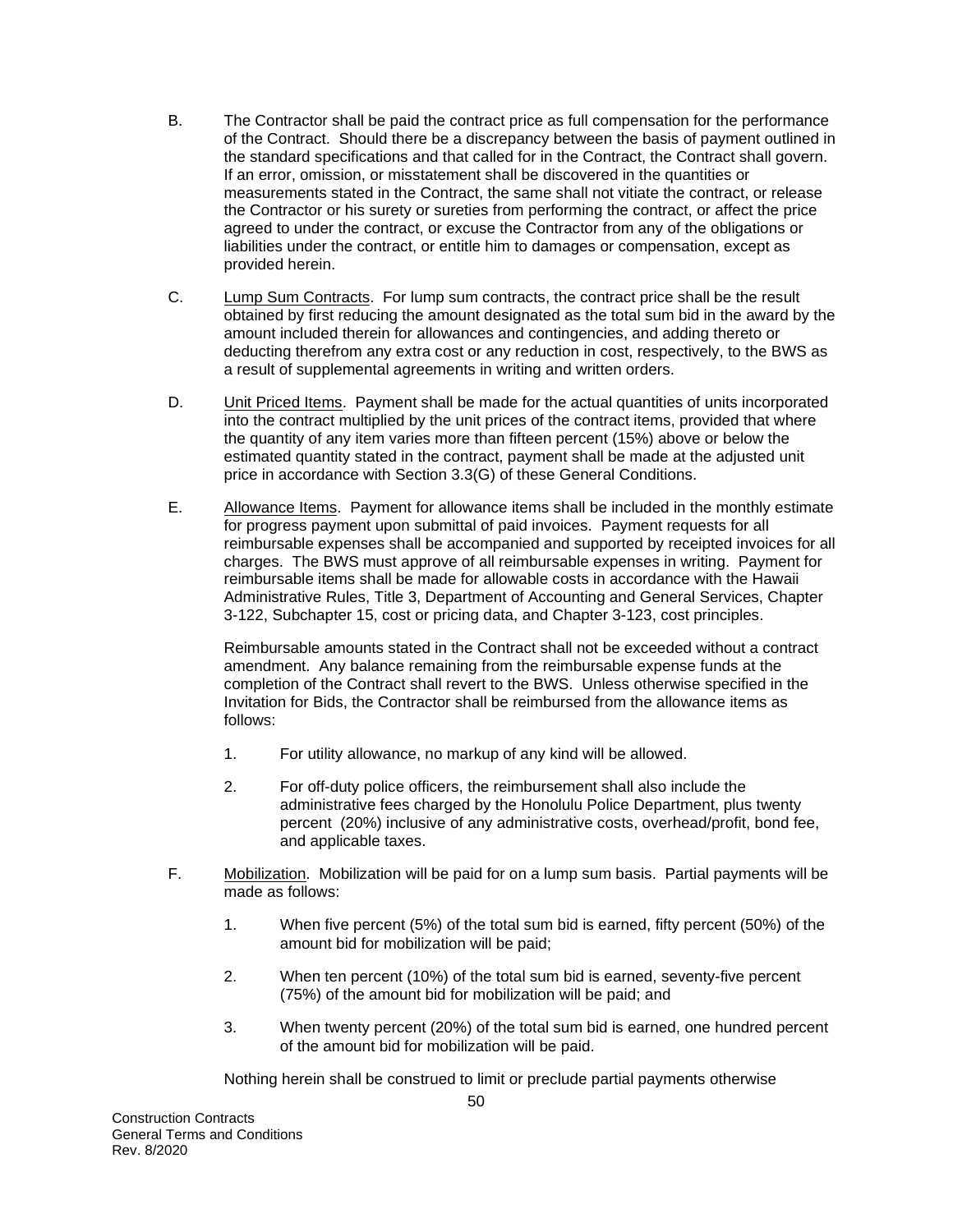provided for by the Contract.

## **6.3 Payments During Performance of Work**

- A. Monthly Estimate and Payment. The Officer-in-Charge shall, not later than the fifteenth day of each month during the performance of the Contract, make an estimate of the amount of work completed in accordance with the contract during the immediately preceding month for the construction items listed in the performance schedule described in Section 4.1(D) of these General Conditions. In arriving at an estimate of work completed during the month, the Officer-in-Charge shall deduct sufficient allowance for any incomplete or unprotected work or to provide for any contingencies for remedy of defects or damage to said work or for the necessity of performing any part of the work over again to cure defects or damage.
- B. Retention for Satisfactory Progress. Pursuant to HRS §103-32.1, if the Officer-in-Charge finds that satisfactory progress is being made:
	- 1. Prior to the first fifty percent (50%) of the work under the Contract having been performed in a satisfactory manner, progress payments to the Contractor for the work completed for the month shall be for a sum equal to ninety-five percent (95%) of the above estimate (after accounting for any deductions and contingencies), less previous payments and sums withheld by the BWS pursuant to Section 6.3(A) of these General Conditions.
	- 2. After the first fifty percent (50%) of the work to be performed under the Contract has been completed and progress is satisfactory, progress payments will be for one hundred percent of the above estimate less:
		- a. Five percent (5%) withheld from the previous payments to the Contractor during the performance of the first fifty percent (50%) of the work required under the Contract;
		- b. Other sums withheld by the BWS pursuant to the Contract; and
		- c. Previous payments.
	- 3. For federally funded contracts, the amount of retainage shall be the amount allowed by federal regulations.
- C. Unsatisfactory Progress. The Officer-in-Charge may continue to make progress payments to the Contractor for a sum equal to ninety-five percent (95%) of the above estimates, less previous payments and sums withheld by the BWS pursuant to the Contract until such time as the Contractor achieves satisfactory progress.
- D. Delay in Completion of Work. Upon written request from the Contractor, if the completion of the work under the contract is being delayed through no fault of the Contractor, the Contractor may request the release of all or part of the amount withheld. The Contracting Officer, upon recommendation of the Officer-in-Charge, may make additional payments from the amount withheld to the extent that such amount withheld is not required for the protection of the BWS. The Contracting Officer may require the Contractor to submit tax clearances from the State and Internal Revenue Service and surety clearance as a condition to the release of any retention.
- E. Substitution with General Obligation Bonds. The Contractor may request, and the Contracting Officer, upon recommendation of the Officer-in-Charge, may enter into, an agreement to allow the Contractor to withdraw from time to time the whole or any portion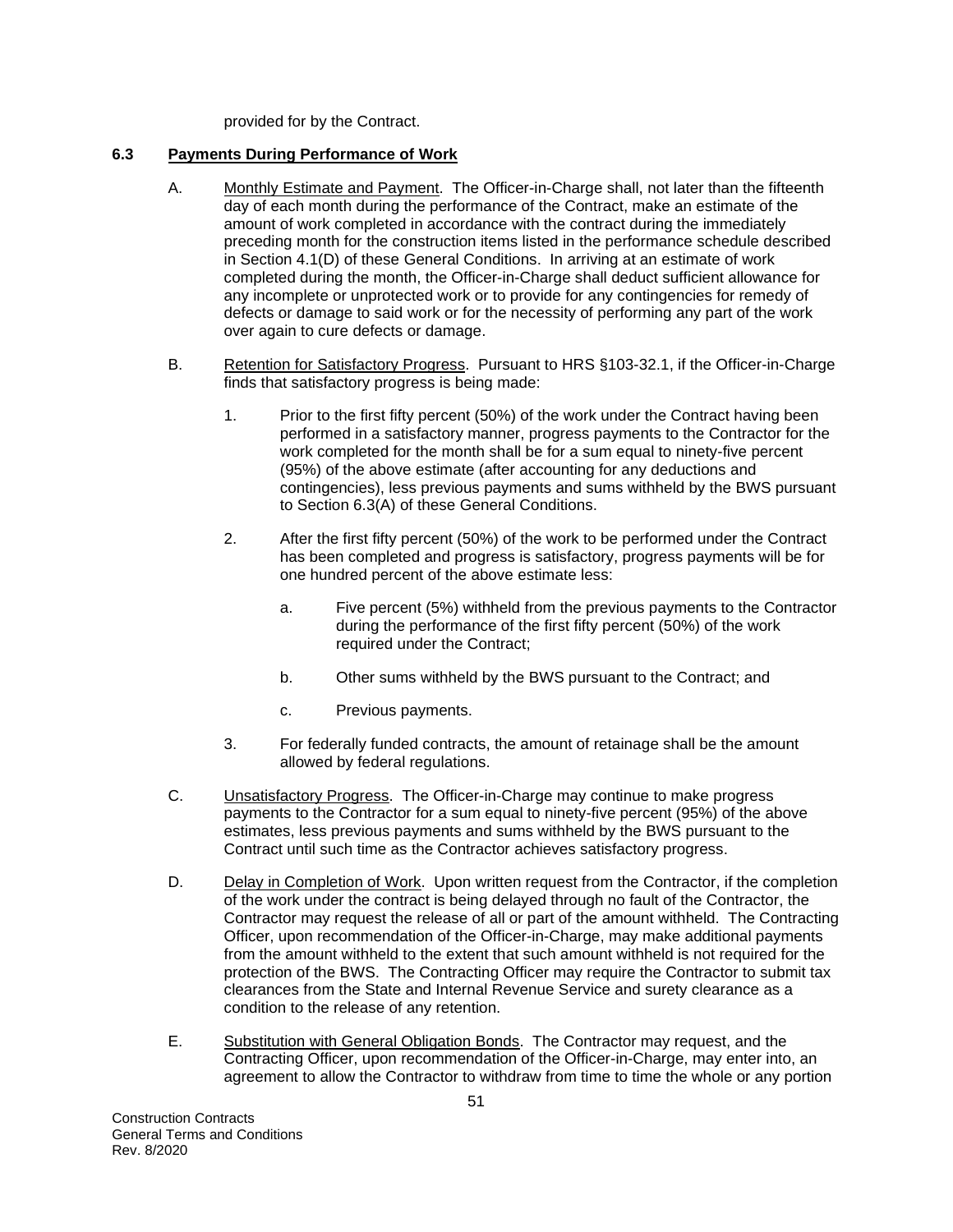of the sums retained as set forth above upon depositing with the Contracting Officer any general obligation bond of the State or its political subdivisions with a market value not less than the sum to be withdrawn; provided that the Contracting Officer may require that the total market value of such bond be greater than the sum to be withdrawn.

### **6.4 Payment for Delivered Materials and Equipment**

- A. No payment for any material or equipment that is affixed, movable or removable, delivered to the site of the work under the contract will be made until said material or equipment is incorporated into the parts of the project required to be constructed under the contract. Payment for the delivered material or equipment shall be included in the monthly progress payment under the appropriate cost item. Each progress payment shall include the completed "Report of Equipment Purchased with Construction Contracts". Whenever payment is requested for delivered equipment that is movable or removable, two copies of the list of such equipment must be attached to the report. The list shall include the equipment description, make, model, serial number, quantity, cost, an indication of whether or not the equipment is movable or removable, and the specific location of the equipment such as the room number. The amount included for payment under this subsection shall be subject to the retention requirement. Approval of progress payment shall be contingent upon the submission of the report and the equipment list.
- B. Specialized or Special Ordered Materials and Equipment. The Officer-in-Charge may, to the extent provided for in the contract, include in the monthly estimate for progress payment the delivered cost of specialized materials, special ordered materials, or equipment usable only for the contract. Such inclusion in the monthly estimate will be allowed only if all costs are substantiated by evidence of delivery and payment, and only for such materials or equipment as are specifically described or referred to in the contract as being the subject matter for such inclusion in the monthly estimate for progress payment. The progress payment shall include the "Report of Equipment Purchased with Construction Contracts" and a list of the movable and removable equipment as described in Section 6.4(A) of these General Conditions. Payment to the Contractor shall not terminate the Contractor's responsibility or ownership of such materials or equipment until incorporated in place and accepted by the Officer-in-Charge. The Contractor shall be responsible for the safekeeping of such specialized materials or equipment until incorporated into the work and accepted by the Officer-in-Charge. The amount included for payment under this subsection shall be subject to the retention requirement. The Contractor shall reimburse the BWS the "advanced payment" for materials and equipment not properly stored and which cannot be certified for use on the project.
- C. Equipment. Equipment as specified in Section 6.4(A) of these General Conditions is defined as any item such as a water heater that can be removed with a hand tool, or like an air conditioner, is capable of being moved or transferred to another location, and is accessible to tagging with an identification number such as a generator.

## **6.5 Final Payment**

- A. Final Payment. After final acceptance by the Officer-in-Charge, the Contractor will be paid the balance due in accordance with the Officer-in-Charge's final estimate of the construction actually performed and approved by the Contractor, provided that final payment will be made only with the approval of the Contracting Officer and upon submittal of the following to the Contracting Officer:
	- 1. Whenever the payment includes payment of movable or removable equipment, two (2) copies of the list of equipment installed or provided under the contract, listing the description, make, model, serial number, quantity, cost, an indication of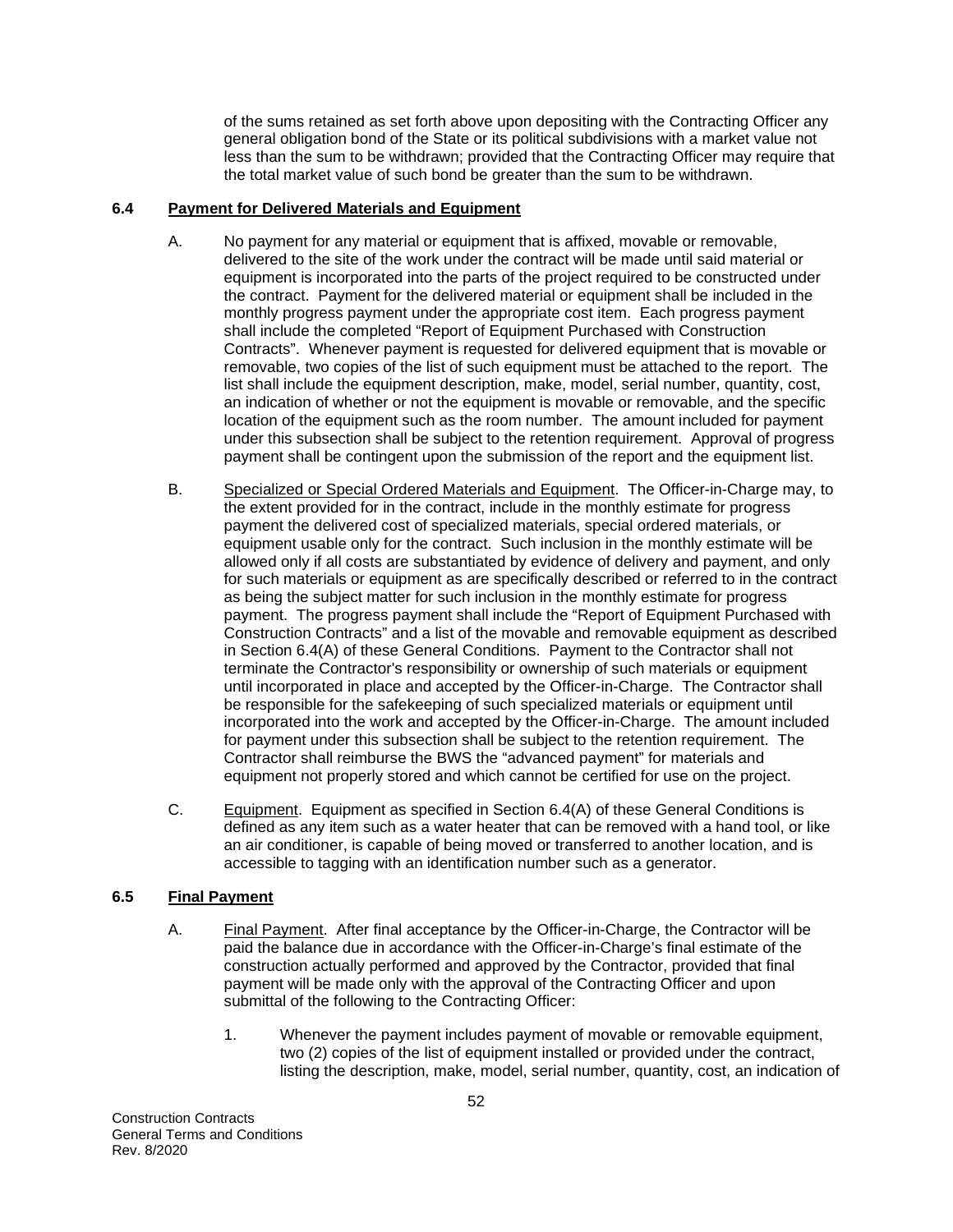whether or not the equipment is movable or removable, and the specific location of the equipment such as the room number in which it is located;

- 2. Written consent of the surety or sureties on the Contractor's bonds;
- 3. Tax clearances from the director of taxation of the State and the Internal Revenue Service as shown on the Hawaii Compliance Certificate;
- 4. Certification from the Contractor affirming that the contractor has, as applicable, remained in compliance with all laws as required under this contract;
- 5. Completed form DF-P-65 (Exhibit "K"), acknowledging any outstanding claims arising out of the performance of the Contractor's work; and
- 6. Evidence of continuing insurance as required in Section 7.1 of these General Conditions.
- B. Failure to Comply. If the Contractor delays or fails to comply with the requirements of this section, the Contracting Officer, upon recommendation of the Officer-in-Charge and without further obligation to the Contractor, may take any or all of the following actions:
	- 1. Upon notice from the State Department of Taxation or Internal Revenue Service, assign payment to the appropriate tax agency;
	- 2. Unilaterally use the final payment estimate of the Officer-in-Charge as the final payment to the Contractor; and
	- 3. Determine the Contractor to be nonresponsible, which may jeopardize the Contractor's future status as a qualified bidder.

#### **6.6 Prompt Payment by Contractor to Subcontractors**

Pursuant to Section 103-10.5, HRS, the following shall apply to this contract:

- A. Any money, other than retainage, paid to a contractor shall be dispersed to subcontractors within ten days after receipt of the money in accordance with the terms of the subcontract; provided that the subcontractor has met all the terms and conditions of the subcontract and there are no bona fide disputes on which the procurement agency has withheld payment.
- B. Upon final payment to the contractor, full payment to the subcontractor, including retainage, shall be made within ten days after receipt of the money; provided there are no bona fide disputes over the subcontractor's performance under the subcontract.
- C. Where a subcontractor has provided the following documentation, all sums retained or withheld from a subcontractor and otherwise due to the subcontractor for satisfactory performance under the subcontract shall be paid by the procurement officer to the contractor and subsequently, upon receipt from the procurement officer, by the contractor to the subcontractor within the applicable time periods specified in Sections 103-10.5(b) and 103-10, HRS. The subcontractor must provide:
	- 1. Evidence to the contractor of satisfactorily completing all work under their subcontract and has provided a properly documented final payment request; and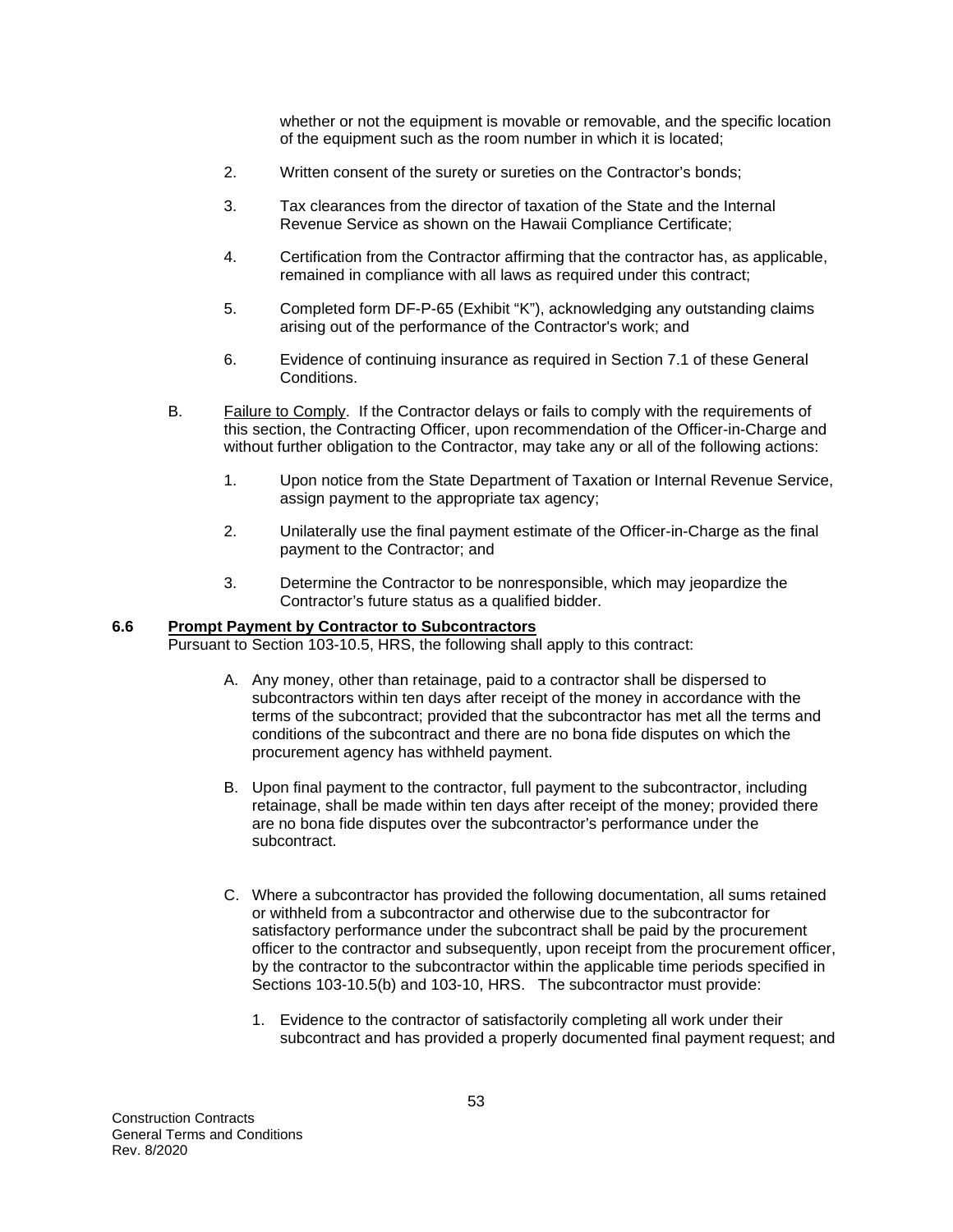- 2. An acceptable performance and payment bond for the project executed by a surety company authorized to do business in the State or the following has occurred:
	- i. A period of ninety days after the day on which the last of the labor was done or performed and the last of the material was furnished or supplied has elapsed without written notice of a claim given to contractor and the surety, as provide for in Section 103D-24, HRS; and
	- ii. The subcontractor has provided to the contractor (a) an acceptable release of retainage bond, executed by a surety company authorized to do business in the State, in an amount of not more than two times the amount being retained or withheld by the contractor; (b) any other bond acceptable to the contractor; or (c) any other form of mutually acceptable collateral.
- D. If the contractor fails to pay in accordance with this section, a penalty of one and one-half percent per month shall be imposed on the outstanding amounts due to the subcontractor. Where a contractor has violated subsection (b) three or more times within two years of the first violation, the contractor shall be referred to the contractor license board by the procurement agency under Section 444-17(14), HRS.

# **6.7 Assignment of Money**

No money receivable under the contract is transferable, or otherwise assignable, without the written consent of the Contracting Officer. The rights of the assignee to monies due or to become due to the Contractor shall be subject to Section 8.5 of these General Conditions.

# **ARTICLE 7 - INSURANCE; PERFORMANCE AND PAYMENT BONDS**

For purposes of this Article only, "BWS" and "Board of Water Supply" shall mean the Board of Water Supply, City and County of Honolulu, the City and County of Honolulu, and their respective elected and appointed officials, employees, agents, consultants, and construction managers.

## **7.1 Insurance**

- A. Required Coverage. The Contractor shall procure or cause to be procured and maintain (as provided herein), at no cost to the BWS, during the life of this contract and any extensions thereof, or until such time as action against the Contractor or subcontractor for death, injuries, losses and damages is barred by the provisions of Chapter 657, HRS, whichever is longer, the following types of insurance to cover the operations under the contract, and all other insurance that may be required under the laws, ordinances or regulations of any governmental authority:
	- 1. Workers Compensation and Employers Liability Insurance. The Contractor shall maintain workers compensation and employers liability insurance. Workers compensation coverage shall be in accordance with State statutes. Employers liability and/or commercial excess limits shall be not less than \$1,000,000 each accident or otherwise as set forth in the Special Provisions.
	- 2. Commercial General and Excess / Umbrella Liability Insurance
		- a. Contractor shall maintain commercial general liability (CGL occurrence form) and if necessary commercial excess / umbrella insurance with limits of not less than \$1,000,000 per occurrence, \$2,000,000 general aggregate, and not less than \$2,000,000 products-completed operations aggregate limit, or otherwise as set forth in the Special Provisions. If such CGL insurance contains a general aggregate limit, it shall apply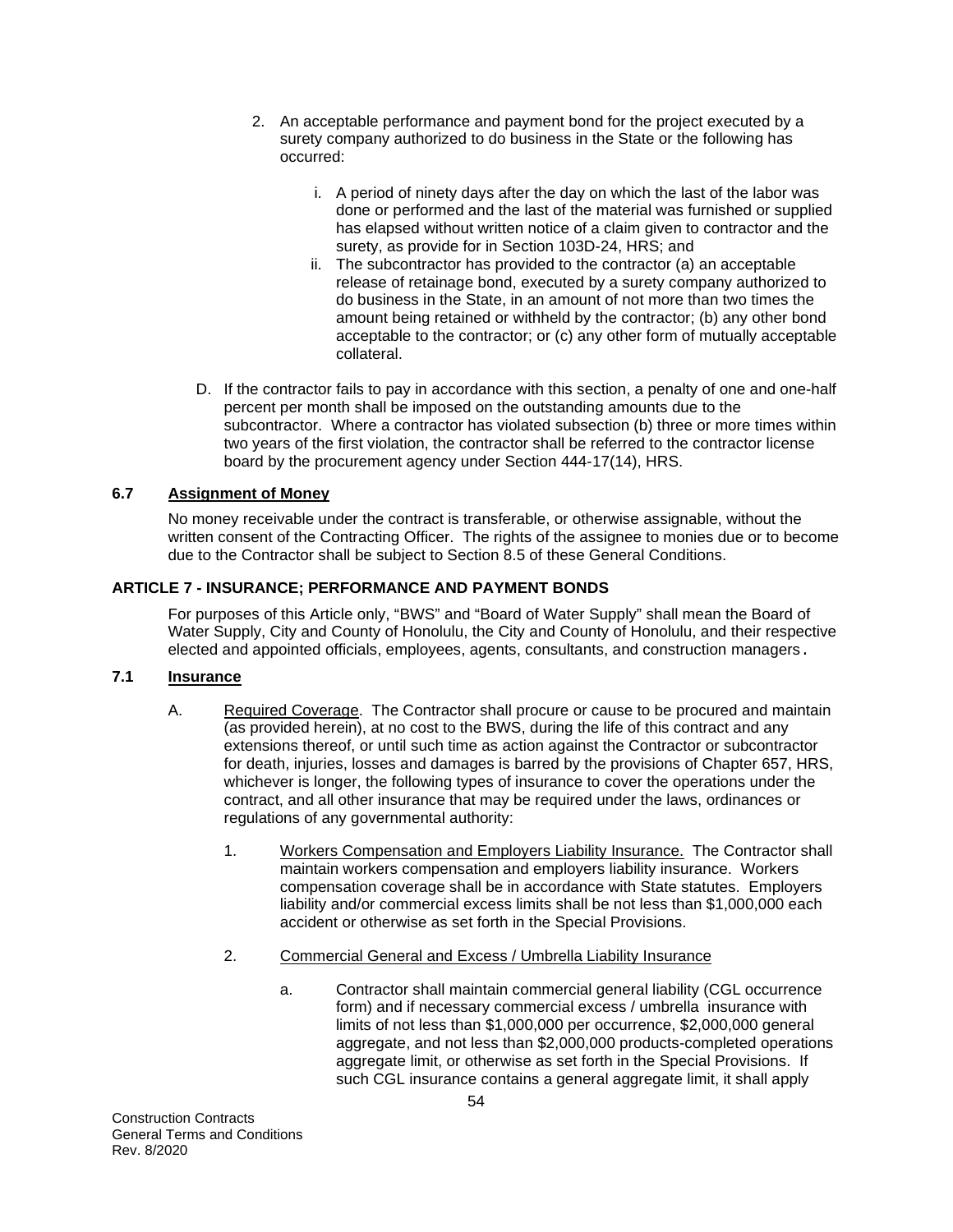separately to this location or project. CGL insurance shall be written on ISO occurrence form CG 00 01(or a substitute form providing equivalent coverage), and shall cover liability arising from premises, operations, independent contractors, products-completed operations, personal injury and advertising injury, explosion, collapse and underground property damage (XCU) and liability assumed under an insured contract (including the tort liability of another assumed in a business contract). The BWS shall be included as an additional insured under the CGL, using ISO additional insured endorsement CG 20 10 (or equivalent), and under the commercial excess / umbrella, if any. The City's and the Board of Water Supply's Design Engineers, Architects and/or Surveyors, and Construction Manager shall be included as additional insureds, using ISO additional insured endorsement (or equivalent), and under the commercial excess / umbrella, if any.

- b. Continuing Completed Operations Liability Insurance. Contractor shall maintain commercial general liability (CGL) and if necessary, commercial excess / umbrella liability insurance with limits of not less than \$1,000,000 each occurrence or otherwise as set forth in the Special Provisions for at least five (5) years following final acceptance of the work, or for such other period as specified in the special provisions. Continuing CGL insurance shall be written on ISO occurrence form (or equivalent form) and shall, at minimum, cover liability arising from products-completed operations and liability assumed under an insured contract. Continuing CGL insurance shall have a products-completed operations aggregate of at least two times its each occurrence limit. Continuing commercial excess / umbrella coverage, if any, shall include liability coverage for damages to the insured's completed work equivalent to that provided under ISO form.
- 3. Business Automobile and Excess / Umbrella Liability Insurance. Contractor shall maintain business automobile liability, or equivalent (including no-fault coverage) and if necessary, commercial excess / umbrella liability insurance with limits of not less than \$1,000,000 per accident, or otherwise as set forth in the Special Provisions. Such insurance shall cover liability arising out of any automobile (including owned, hired, and non-owned automobiles) used in the performance of this contract. Business automobile coverage shall be written on ISO form CA 00 01, CA 00 05, CA 00 12, CA 00 20,, with appropriate Hawaii endorsements, or a substitute form providing equivalent liability coverage. If necessary, the policy shall be endorsed to provide contractual liability coverage equivalent to that provided in the 1990 and later editions.
- 4. Professional Liability Insurance. If Contractor is required to perform professional design and/or engineering services, Contractor shall provide professional liability insurance covering the Contractor, any design professionals hired by Contractor, any subcontractors, and their respective employees and agents for liability arising out of errors, omissions, or negligence in the performance of professional services under the contract. Limits shall be not less than \$1,000,000 per claim, or otherwise as set forth in the Special Provisions. Such insurance shall remain in full force and effect continuously for the period of design and construction of the work, and for an additional five (5) year period following substantial completion of construction, as set forth in the Special Provisions, provided that such coverage is reasonably available at commercially affordable premiums, as mutually determined and agreed, prior to the bid.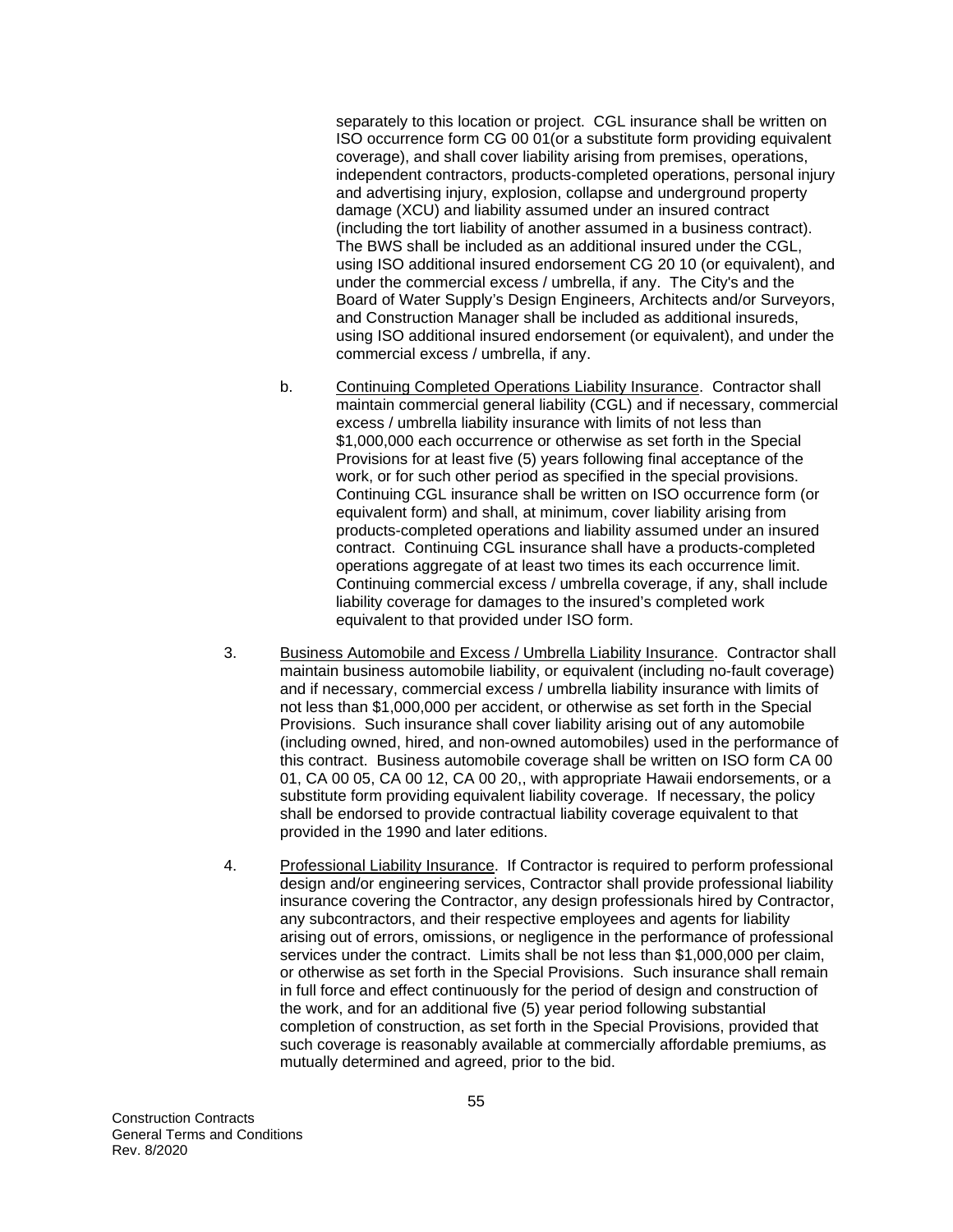- 5. Property Insurance
	- a. The Contractor shall purchase and maintain in force property or such applicable insurance on the work at the site, in an amount equal to the full replacement cost of the work, or the initial contract sum (including any subsequent modifications thereto), whichever is greater. Such property insurance shall be maintained in effect as required in the Contract documents. This insurance shall name as insureds the City, the BWS, the Contractor, and all subcontractors on the project.
	- b. Builders Risk Insurance. The Contractor shall purchase and maintain builders risk insurance covering loss or damage to covered property, which shall include site work (defined as new underground works, sidewalks, paving, excavation or site preparation and landscaping), structures or buildings, and all fixtures, materials, supplies, machinery and equipment to be used in or incidental to the work, scaffolding, falsework, fences and temporary buildings located on the site, portions of the work located away from the site but intended to be used in the site, and portions of the work in transit. This insurance shall cover all risks of physical loss or damage, excluding Earthquake, Flood, and Hurricane, and shall include coverage for reasonable compensation for architects' services and other expenses made necessary due to an insured loss, the cost of debris removal and demolition as may be legally necessary by operation of any law, ordinance, or regulation.
- 6. Earthquake, Flood, and Windstorm Insurance. If required in the special provisions, Contractor shall provide coverage against loss or damage to the work due to the perils of earthquake, flood, and/or hurricane, with limits equal to the replacement cost of the work or as close to such amount as is reasonably available, subject to the review and approval of the BWS.
- 7. Boiler and Machinery Insurance. The Contractor shall purchase and maintain Boiler and Machinery insurance if required by the Contract or by law, covering insured objects during installation and testing and until final acceptance. This insurance shall name the BWS as an insured.
- 8. Contractor/Subcontractor shall be solely responsible for any and all loss or damage to Contractor's/Subcontractor's equipment, tools and other personal property and may at their own option purchase insurance to cover such property and equipment.
- B. Partial occupancy or use of the work shall not commence until the insurance company or companies providing insurance as required have consented to such partial occupancy or use. Contractor shall take reasonable steps to obtain consent of the insurer(s), and Contractor and the BWS agree to take no action, other than upon mutual written consent, with respect to occupancy for use of the work that could lead to cancellation, lapse, or reduction of insurance.
- C. General Conditions. The following general conditions are applicable to all insurance herein required, unless otherwise specified above:
	- 1. Except for Professional Liability insurance required in Section 7.1(A)(4) of these General Conditions, Contractor waives all rights against the BWS and the City for recovery of damages to the extent such damages are covered by the insurance required herein.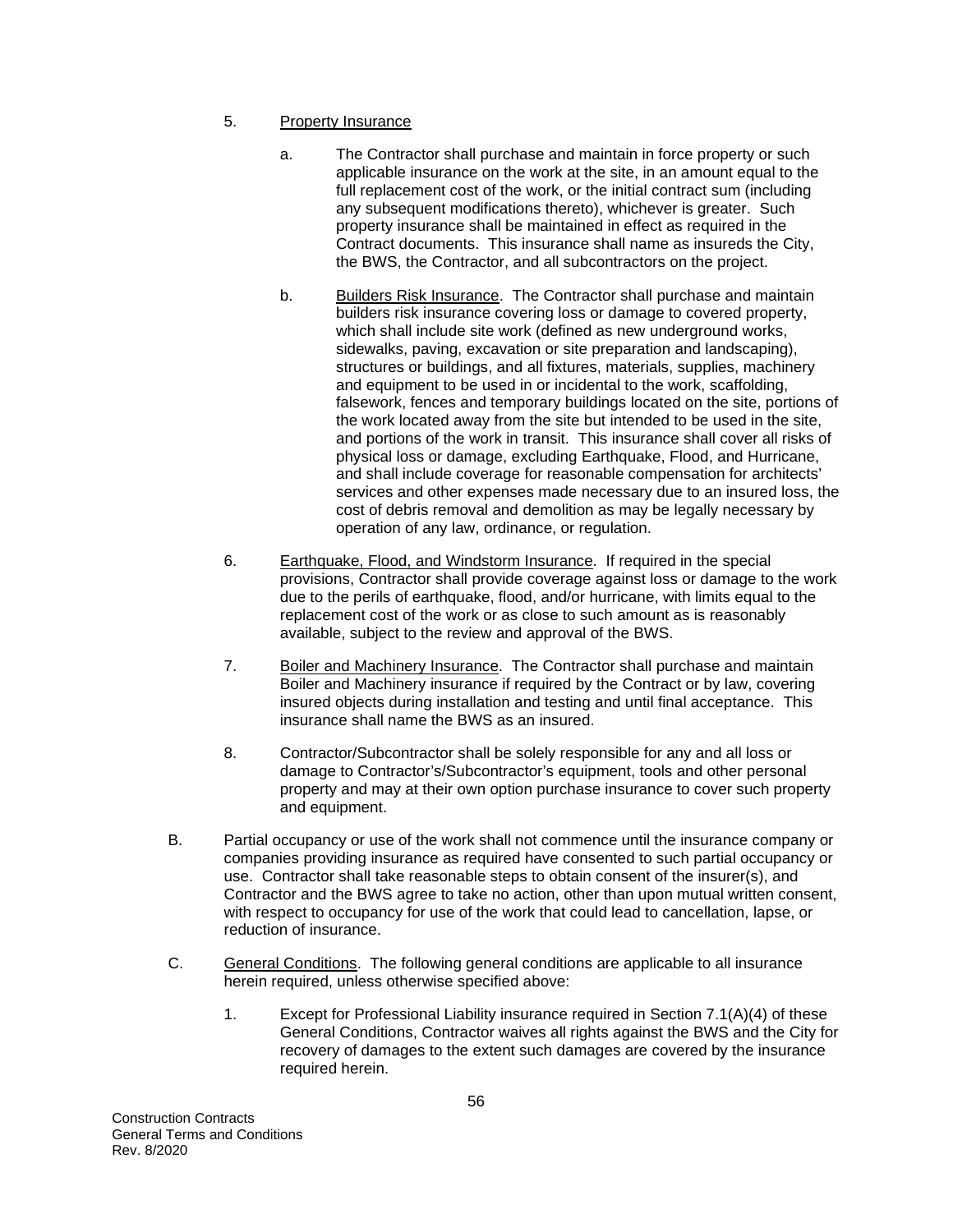- 2. All insurance required herein shall apply as primary insurance with respect to any other insurance or self-insurance programs afforded to the BWS.
- D. Subcontractors Insurance. Contractor shall either:
	- 1. Include all subcontractors as insureds under all insurance set forth in Section 7.1(A) of these General Conditions; or
	- 2. Cause each subcontractor employed by Contractor to purchase and maintain insurance of the types specified above. Contractor shall obtain and maintain evidence of each subcontractor's insurance, and if requested by the BWS, Contractor shall furnish copies of certificates of insurance evidencing coverage for each subcontractor.
- E. Cross-Liability Coverage. If Contractor's liability policies do not contain the standard ISO separation of insureds provision, or a substantially similar clause, they shall be endorsed to provide cross-liability coverage.
- F. The Contractor is responsible for paying any portion of any loss not covered because of the operation of any deductible applicable to the insurance required herein. If the BWS or the City is damaged by the failure of the Contractor to maintain insurance as required in this paragraph, then the Contractor shall bear all reasonable costs properly attributable to that failure.

## G. Evidence of Insurance

- 1. Upon execution of the contract by Contractor, Contractor shall furnish BWS with a certificate(s) of insurance, executed by a duly authorized representative of each insurer, showing compliance with insurance requirements set forth in Sections 7.1(A)(1), 7.1(A)(2), and 7.1(A)(3) of these General Conditions.
- 2. Prior to commencing the work, Contractor shall furnish the BWS with a certificate(s) of insurance, executed by a duly authorized representative of each insurer, showing compliance with the insurance required under Sections 7.1(A)(4), 7.1(A)(5), 7.1(A)(6), and 7.1(A)(7) of these General Conditions.
- 3. With respect to continuing insurance as required under Sections 7.1(A)(2)(b) and 7.1(A)(4) of these General Conditions, Contractor shall provide certificate(s) of insurance evidencing such coverage at the time of final payment, and thereafter whenever requested by the BWS.
- 4. All certificates shall provide for sixty (60) days written notice to the BWS prior to the cancellation or material change of any insurance referred to therein.
- 5. Contractor shall provide certified copies of all insurance policies required above within ten (10) days of the BWS's written request for said copies.
- 6. Failure of the BWS to demand such certificate or other evidence of full compliance with these insurance requirements or failure of the BWS to identify a deficiency from evidence that is provided shall not be construed as a waiver of Contractor's obligations to maintain such insurance.
- 7. Prior to starting the Work, the Contractor shall furnish the BWS with certificates of insurance, acceptable to the BWS evidencing that the Contractor and all subcontractors have the required insurance coverages. Each of the insurance policies (or the certificates of insurance evidencing such insurance policies in the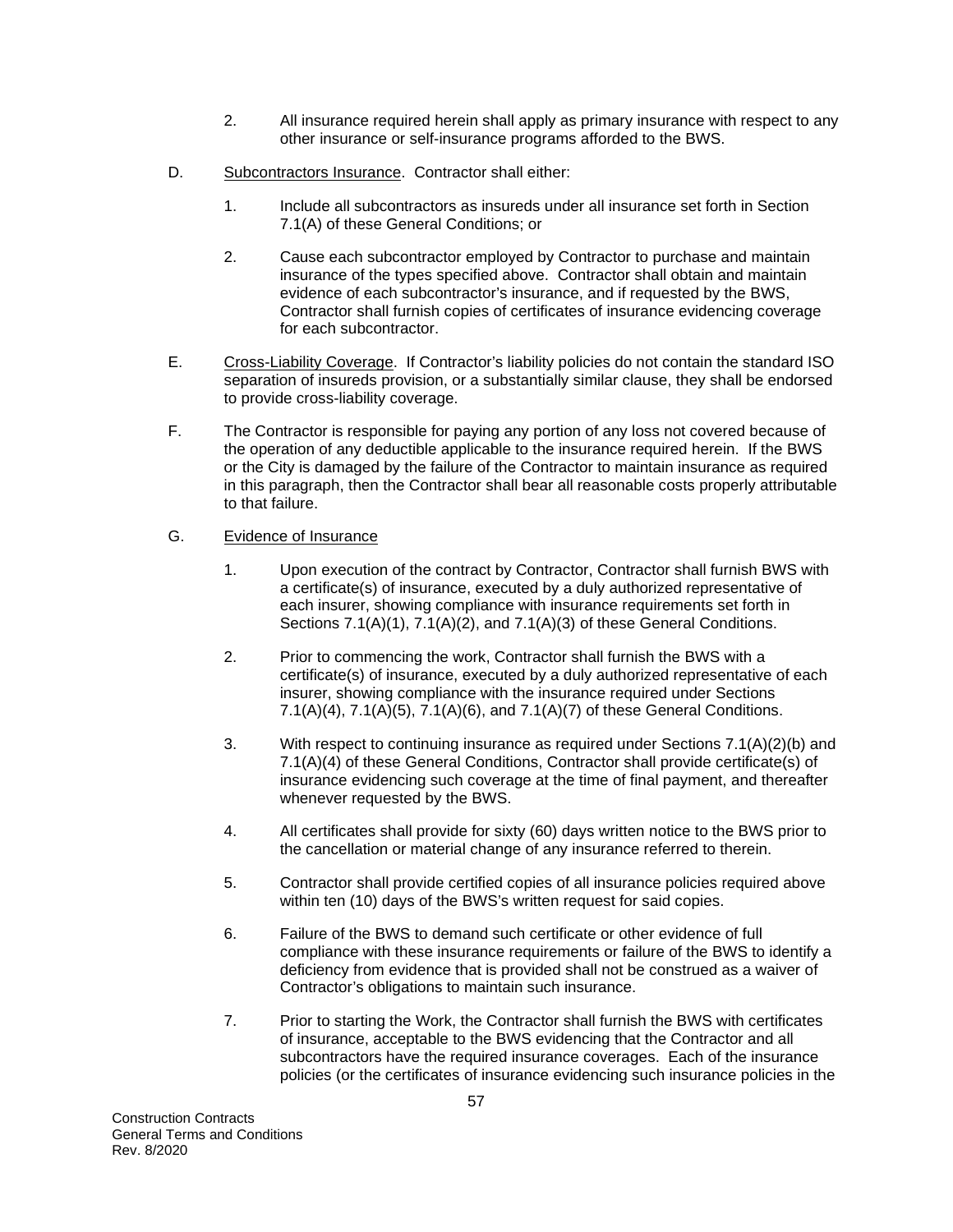event that the Contractor provides proof of insurance by means of such certificates of insurance in lieu of true and correct copies of each required insurance policy) shall provide that such policy may neither be canceled nor the coverage thereunder reduced (whether or not requested by the Contractor) except upon sixty (60) days prior written notice to the BWS of such cancellation or reduction, sent to the BWS by certified or registered mail, postage prepaid. The words "endeavor to" and "failure to mail such notice shall impose no obligation for liability…" are unacceptable. These two (2) phrases must be crossed out.

## H. Endorsements; Other Requirements

Commercial General and Excess / Umbrella Liability Insurance and Business Automobile and Excess / Umbrella Liability Insurance shall:

- 1. Name the " Board of Water Supply, City and County of Honolulu" and the "City and County of Honolulu" as additional insureds. "Board of Water Supply" shall mean the Board of Water Supply, City and County of Honolulu, its elected and appointed officials, employees, agents, consultants, and construction managers. "City and County of Honolulu" shall mean the City and County of Honolulu, its elected and appointed officials, employees, agents, consultants, and construction managers;
- 2. Show the certificate holder as the Board of Water Supply, 630 South Beretania Street, Honolulu, Hawaii, 96843; and
- 3. Include the Contract and project numbers, and name of the project.
- I. Failure to Maintain Required Insurance
	- 1. Failure to maintain the required insurance may result in termination of this Contract at the BWS's option.
	- 2. The BWS shall have the right, but not the obligation, to prohibit Contractor or any of its subcontractors from entering the project site until Contractor has provided certificates or other evidence that insurance has been placed in complete compliance with these requirements and such certificates have been approved by the BWS.
	- 3. If Contractor fails to maintain the insurance as set forth herein, the BWS shall have the right, but not the obligation, to purchase said insurance at Contractor's expense.
- J. No Representation of Coverage Adequacy. By requiring insurance herein, the BWS and the City does not represent that the coverage and limits will necessarily be adequate to protect Contractor, and such coverage and limits shall not be deemed as a limitation on Contractor's liability under the indemnities granted to the BWS and the City under this Contract.
- K. The BWS reserves the right to require additional kinds or amounts of insurance, as may be mutually agreed upon from time to time.

## **7.2 Indemnification**

A. The Contractor shall be responsible for all damages to persons or property, including work of other contractors, arising from or relating to its operations, the prosecution of the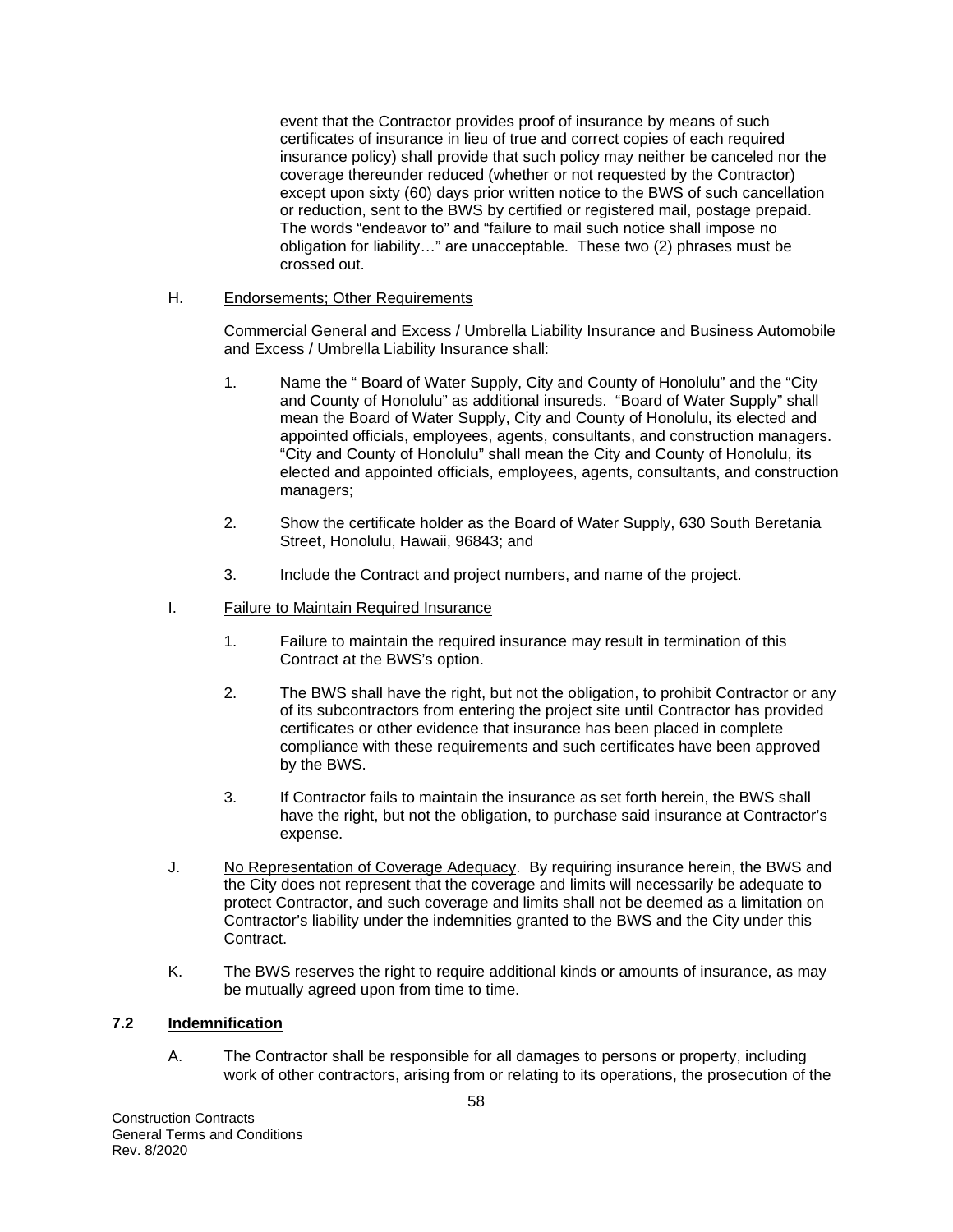assigned work, or the use of the subject premises by Contractor, its employees, agents, representatives, or subcontractors; provided, however, that the Contractor shall not be responsible for such portion of damages, if any, proximately caused by the negligence or intentional misconduct of the BWS or the City. Contractor shall indemnify and hold harmless the BWS, the City, and all of their elected and appointed officials, officers, consultants, representatives, volunteers, agents, and employees against any liability, claims, demands, or causes of action of any nature whatsoever for damages of any kind as above set forth, and agrees at Contractor's expense to defend any legal or other action brought against the BWS, the City, and their elected and appointed officials, officers, consultants, representatives, volunteers, agents, and employees founded upon any such liability, claim, demand, or cause of action, and pay any attorneys' fees incurred by the BWS, the City, and their elected and appointed officials, officers, consultants, representatives, volunteers, agents, and employees in connection therewith.

- B. Workers' Compensation Law. The Contractor shall hold harmless the BWS, the City, and all of their elected and appointed officials, officers, consultants, representatives, volunteers, agents, and employees, and the construction manager, from all suits, actions, or claims of any character brought on account of any claims or amounts arising or recovered under the Workers' Compensation Law or any other law, by-law, ordinance, order, or decree.
- C. Intellectual Property. If Contractor, in connection with the Contract, is required or desires to use any design, device, material, process, or other intellectual property in which a third party claims rights, such as copyright or patent rights, the right for such use shall be procured by Contractor from the owner of such rights or the owner's authorized designee. Contractor shall indemnify and hold harmless the BWS, the City, and all of their elected and appointed officials, officers, consultants, representatives, volunteers, agents, and employees against any liability, claims, demands, or causes of action of any nature whatsoever related to or involving the design, device, material, process, or other intellectual property, and agrees at Contractor's expense to defend any legal or other action brought against the BWS, the City, and their elected and appointed officials, officers, consultants, representatives, volunteers, agents, and employees founded upon any such liability, claim, demand, or cause of action, and pay any attorneys' fees incurred by the BWS, the City, and their elected and appointed officials, officers, consultants, representatives, volunteers, agents, and employees in connection therewith.
- D. The provisions of this Section 7.2 shall remain in full force and effect notwithstanding the expiration or early termination of the Contract.

# **7.3 Payment Guarantee**

The Contractor guarantees the payment of all just claims for materials, supplies, tools, labor, and other just claims against the Contractor or any subcontractor in connection with this Contract, and shall deliver the project free and clear of any liens. Contractor's bonds, if required, will not be released by final acceptance and payment by the BWS unless all such claims are paid or released, or so much of the monies due or to become due the Contractor under the contract as shall be considered necessary by the Contracting Officer upon recommendation by the Officer-in-Charge may be retained by the BWS. Should any suit or claim be filed against the Contractor, the BWS, upon consultation with its attorneys may retain, from any monies due to the Contractor, such amount or amounts as may be deemed necessary by the BWS, until such suits or claims have been finally settled and determined and upon satisfactory evidence of such settlement of such suits or claims the money retained shall be paid to the Contractor.

## **7.4 Contract Performance and Payment Bonds**

A. Acceptable Contract Performance and Payment Bonds. The Contractor shall provide, at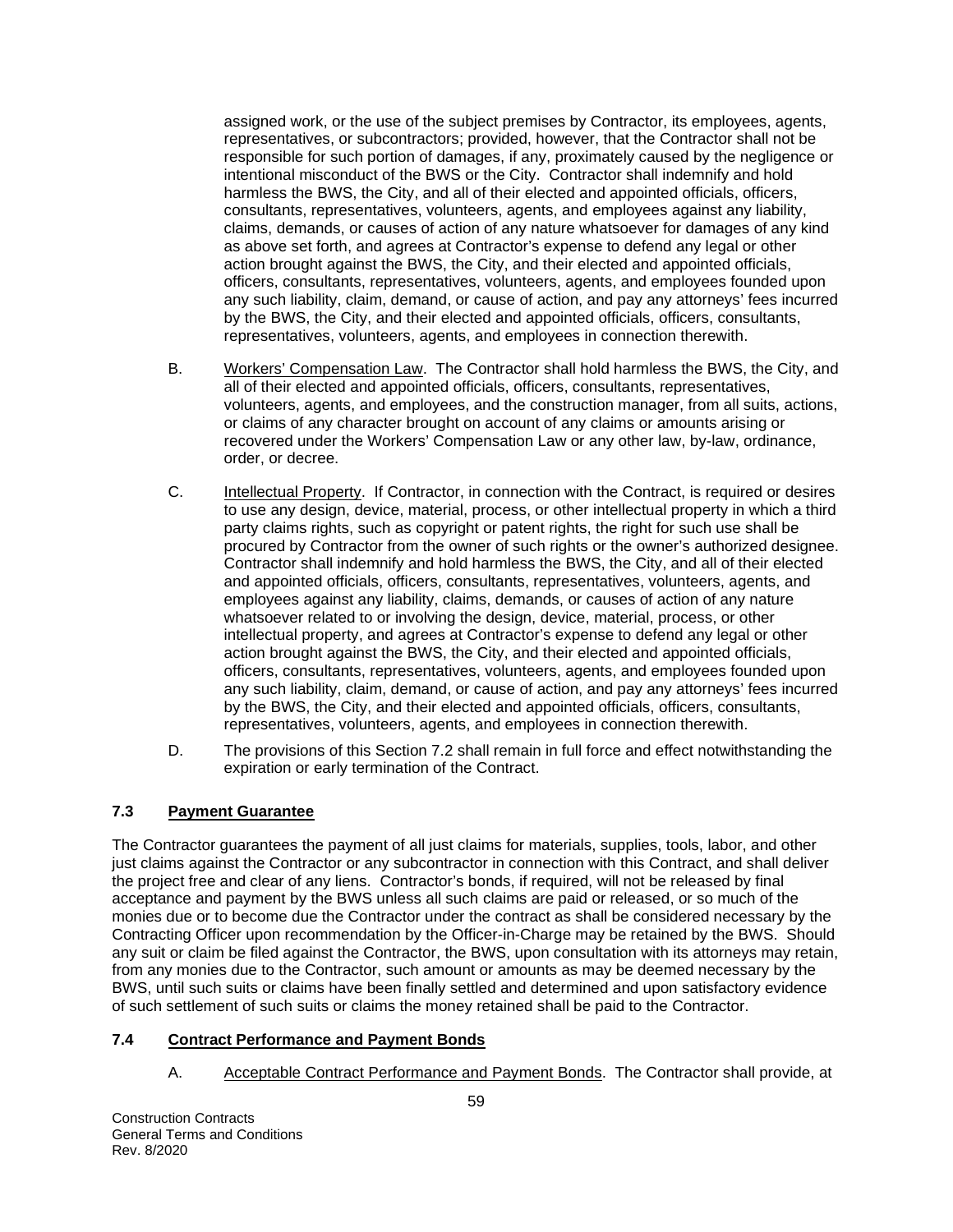no cost to the BWS, contract performance, and payment bonds. Subject to Section 7.4(E) below, acceptable contract performance and payment bonds shall be limited to:

- 1. Surety bond underwritten by a company licensed to issue bonds in the State of Hawaii;
- 2. Legal tender; or
- 3. A certificate of deposit; credit union share certificate; or cashier's, treasurer's, teller's, or official check drawn by, or a certified check accepted by, a bank, a savings institution, or credit union insured by the Federal Deposit Insurance Corporation or the National Credit Union Association, and payable at sight or unconditionally assigned to " Board of Water Supply, City and County of Honolulu".
	- a. These instruments may be utilized only to a maximum of \$100,000.
	- b. If the required security amount exceeds \$100,000, more than one instrument not exceeding \$100,000 each and issued by different financial institutions shall be accepted.
- B. When Required. Performance and payment bonds shall be required when the price of the contract is \$25,000 or more and each shall be in an amount equal to one hundred percent (100%) of the amount of the contract price. The Contractor shall deliver the performance and payment bonds to the BWS, along with the executed contract. If the Contractor fails to deliver the required performance and payment bonds, the Contractor's award shall be canceled; its bid security enforced, and the Contracting Officer may award the contract to the next lowest bidder.
- C. Bond Forms
	- 1. The Contractor shall execute the surety performance and payment bond forms provided with the Contract.
	- 2. If the Contractor intends to submit other than surety bonds, the Contractor may request of the Contracting Officer the bond form to be submitted with security other than surety bond, or the Contractor may submit the performance and payment security along with its own bond form.
- D. Payment Claims Against the Bond
	- 1. Each person who has furnished labor or material to the Contractor for the work required under the Contract for which a payment bond or a performance and payment bond is furnished under this section, and who has not been paid amounts due before the expiration of a period of ninety (90) days after the day on which the last of the labor was performed or material was furnished or supplied, for which a claim is made, may institute an action for the amount, or balance thereof, unpaid at the time of the institution of the action against the Contractor or Contractor and its sureties, on the payment bond and have his rights and claims adjudicated in the action, and judgment rendered thereon; subject to the BWS priority on the bond.

As a condition precedent to any such suit, written notice shall be given by registered or certified mail to Contractor and surety, **within ninety (90) days**  from the date on which the person did or performed the last labor or furnished or supplied the last of the material for which claim is made, stating with substantial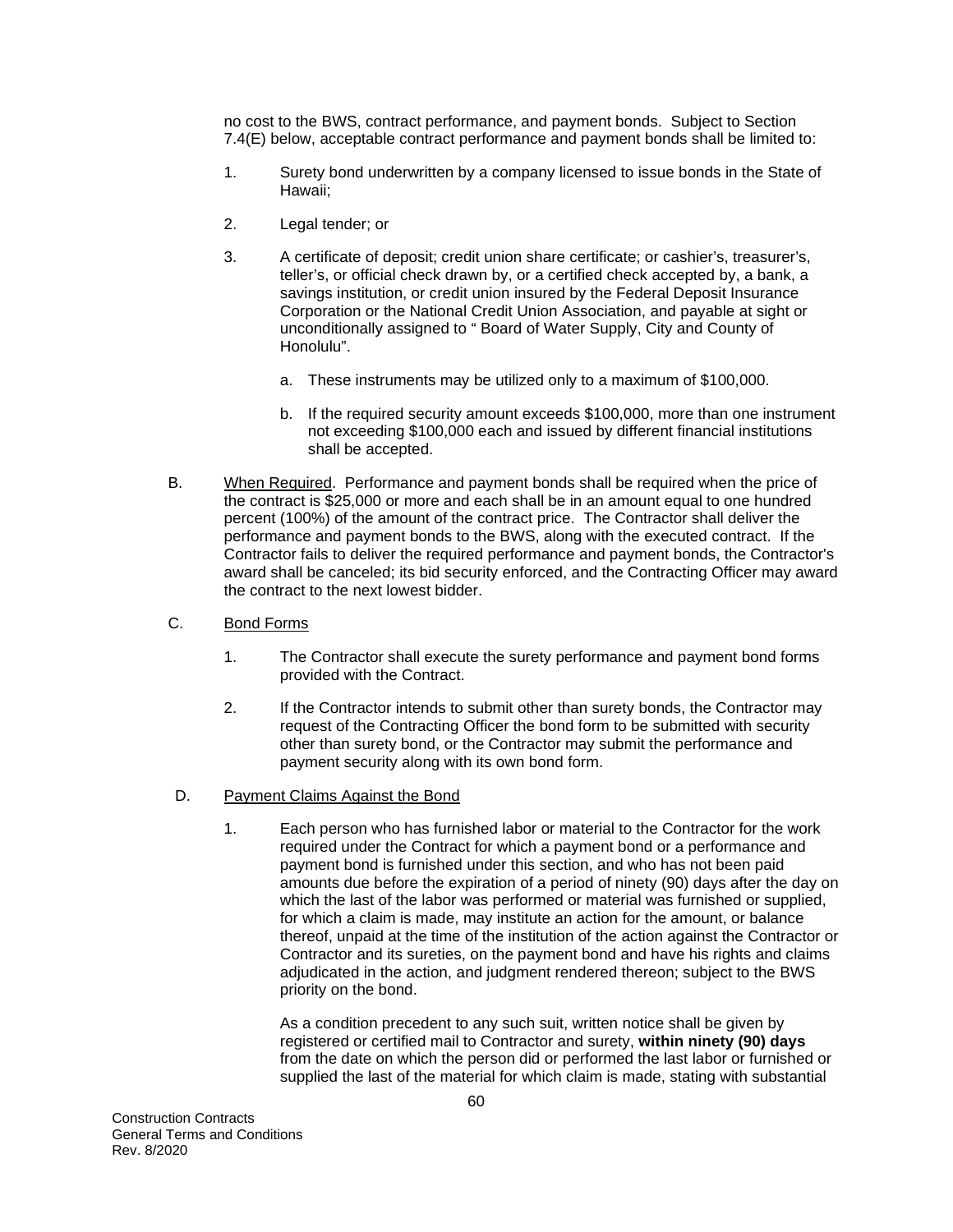accuracy the amount claimed and the name of the party to whom the material was furnished or supplied or for whom the labor was done or performed.

- 2. Every suit instituted upon a payment bond shall be brought in the circuit court of the circuit in which the project is located, but no suit shall be commenced after the expiration of one year after the day on which the last of the labor was performed or material was supplied for the work provided in the contract. The obligee named in the bond need not be joined as a party in any suit.
- 3. If the full amount of the liability of the Contractor or the Contractor and its sureties on the security is insufficient to pay the full amount of the claims, then, after paying the full amount due the BWS, the remainder shall be distributed pro rata among the claimants.
- 4. Certified copies of bonds may be requested and obtained by any person upon payment of the costs of reproduction and certification of the bonds, and postage. A certified copy of a bond shall be prima facie evidence of the contents, execution, and delivery of the original.
- E. Contracts with Federal Funds. In addition to the requirements of this section, whenever a contract is partially or fully funded with Federal funds, the surety companies shall be those listed in the latest issue of the U. S. Treasury Circular 570.

# **ARTICLE 8 - DISPUTES AND REMEDIES**

# **8.1 Suspension of Work**

- A. The Officer-in-Charge may, by written order, suspend the work, either in whole or in part for periods as the Officer-in-Charge may deem necessary for any cause, including but not limited to:
	- 1. Weather or soil conditions considered unsuitable for prosecution of the work;
	- 2. Failure on the part of the Contractor to:
		- a. Correct conditions unsafe for the general public or for the workers;
		- b. Carry out orders given by the Officer-in-Charge;
		- c. Perform the work in strict compliance with the provisions of the Contract;
		- d. Provide adequate supervision on the jobsite; or
		- e. Maintain current liability insurance coverages.
	- 3. Whenever a redesign that may affect the work is deemed necessary by the Officer-in-Charge;
	- 4. Unacceptable noise or dust arising from the construction even if it does not violate any law or regulation; or
	- 5. The convenience of the BWS.
- B. Partial and Total Suspension. Suspension of work on some but not all items of work shall be considered a "partial suspension." Suspension of work on all items shall be considered "total suspension." The period of suspension shall be computed from the date set out in the written order for work to cease until the date of the order for work to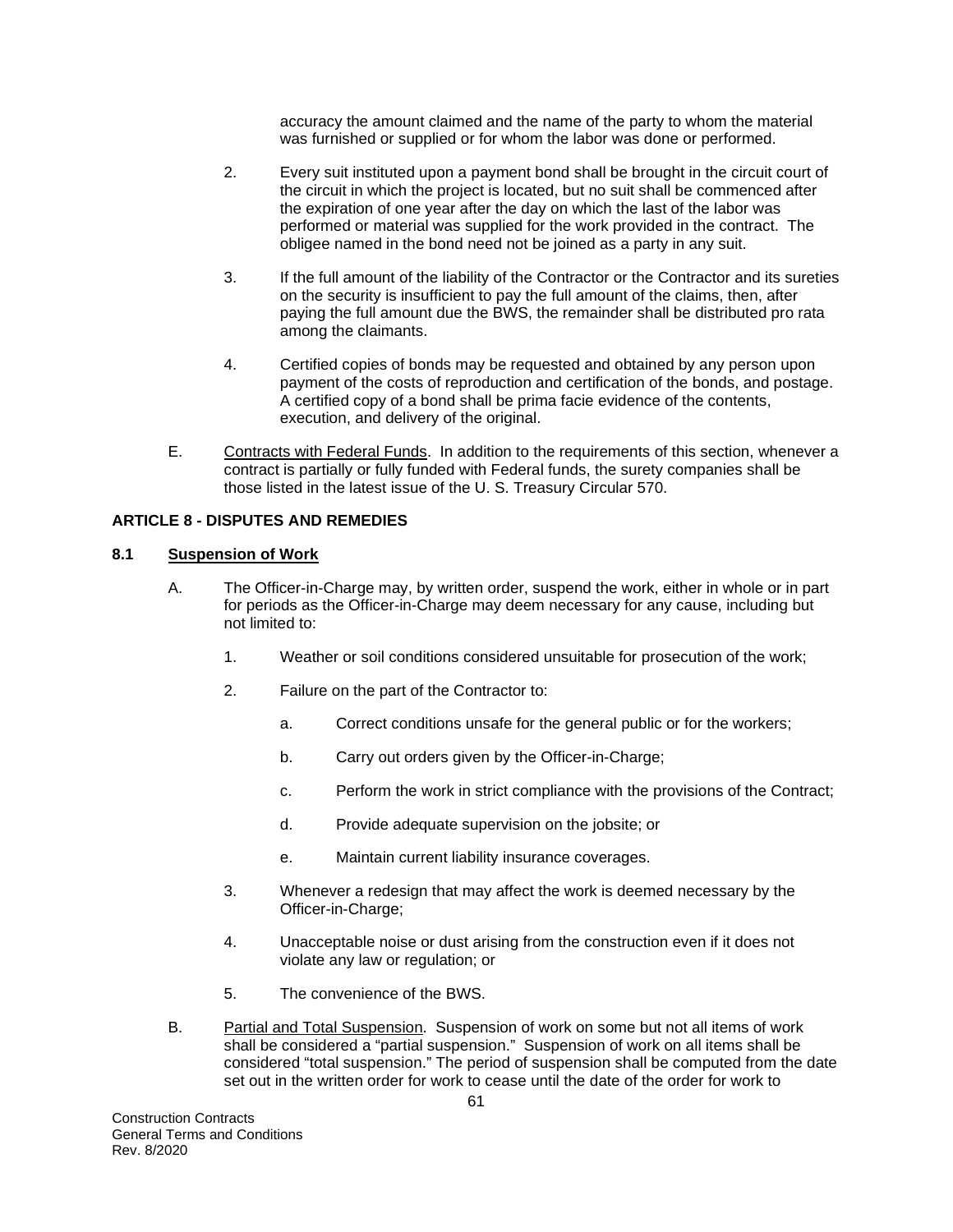resume.

- C. Reimbursement to Contractor. In the event that the Contractor is ordered by the Officerin-Charge in writing as provided herein to suspend all or part of the work under the contract in accordance with Sections 8.1(A)(3), 8.1(A)(4), or 8.1(A)(5) of these General Conditions, the Contractor may be reimbursed for actual money expended towards the project during the period of suspension. No allowance will be made for anticipated profits.
- D. Cost Adjustment. If the performance of all or part of the work is suspended for reasons beyond the control of the Contractor, an adjustment shall be made for any increase in the cost of performance of the contract (excluding profit) necessarily caused by such suspension, and the contract modified in writing accordingly. However, no adjustment under this section shall be made for any suspension:
	- 1. To the extent that performance would have been so suspended, delayed, or interrupted by any other cause, including the fault or negligence of the Contractor; or
	- 2. For which an adjustment is provided for or excluded under any other provision of the contract.
- E. Claims for Adjustment. Any adjustment in contract price made pursuant to this section shall be determined in accordance with the provisions on changes and claims for adjustment. Claims for compensation shall be filed in writing with the Contracting Officer **within thirty (30) days** after the date of the order to resume work or the claims will not be considered. Together with the claim, the Contractor shall submit substantiating documents covering the entire amount shown on the claim. The Contracting Officer shall take the claim under consideration and may make such investigations as are deemed necessary and shall be the sole judge as to the equitability of the claim. The Contracting Officer's decision shall be final.
- F. No Adjustment. No provision of this section shall entitle the Contractor to any adjustments for delays due to failure of surety, for suspensions made at the request of the Contractor, for any delay required under the Contract, or for suspensions, either partial or whole, made by the Officer-in-Charge under the provisions in Section 8.1(A)(2) of these General Conditions.
- G. Contractor's Responsibilities. In case of suspension in the performance of the work under the contract from any cause whatsoever, the Contractor, in addition to being responsible for performing the work under the Contract, shall:
	- 1. Indemnify and hold harmless the BWS and its officers and employees from liability for any injury or damage occurring during the period that the performance of the contract is suspended;
	- 2. Be responsible for all materials and equipment delivered to the site of the project, including materials and equipment for which Contractor has received partial payment;
	- 3. Properly store the materials and equipment which have been partially paid for by the BWS or which have been furnished by the BWS;
	- 4. Immediately remove all surplus materials, equipment, and rubbish, as directed by the Officer-in-Charge;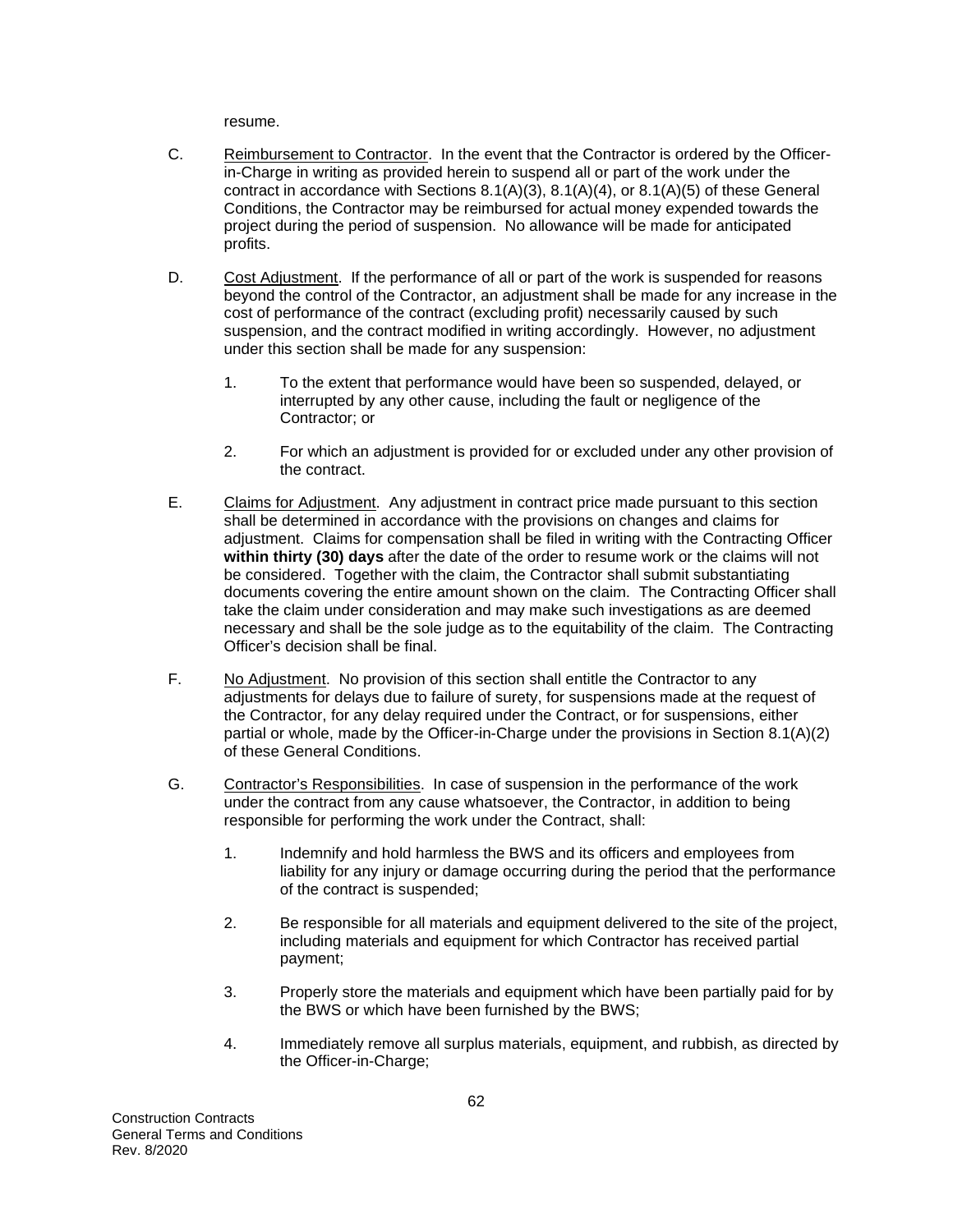- 5. If the project site is within public or private highways, roads, or streets, neatly and compactly store all materials and equipment so as not to impede traffic or interfere with the use of public utilities or facilities;
- 6. Provide suitable drainage and erect such temporary structures as are necessary to protect the project or parts of the project from damage;
- 7. Properly and continuously maintain in an acceptable growing condition all living material in newly established plantings, seedlings, and sodding furnished under this contract; and
- 8. Continue to maintain liability insurance coverages.

### **8.2 Termination for Default for Nonperformance or Delay; Damages for Delay**

A. Default. If the Contractor refuses or fails to perform the work, or any separable part thereof, with such diligence as will assure its completion within the time specified in the contract, or any agreed upon extension thereof, fails to complete said work within such time, or commits any other substantial breach of the Contract, and further fails **within seven (7) days**, or such longer time as the Officer-in-Charge may allow, after receipt of written notice from the Officer-in-Charge to commence and continue correction of the refusal or failure with diligence and promptness, the Contracting Officer may, upon recommendation by the Officer-in-Charge, by written notice to the Contractor, declare the Contractor in breach and terminate the Contractor's right to proceed with the work or the part of the work as to which there has been delay or other breach of contract. In this event the BWS may take over the work and perform the same to completion, by contract or otherwise, and may take possession of, and utilize in completing the work, the materials, appliances, and plant as may be on the site of the work and necessary therefor. Regardless of whether the Contractor's right to proceed with the work is terminated, the Contractor and the Contractor's sureties shall be liable for any damage to the BWS resulting from the Contractor's refusal or failure to complete the work within the time specified.

Causes that may be deemed by the BWS to be a default and result in Contractor's termination under the Contract include, but are not limited to, the following:

- (1) Failure to commence work within the time specified in the notice to proceed;
- (2) Failure to perform the work with sufficient workers and equipment or with sufficient materials to assure the prompt completion of said work;
- (3) Failure to comply with orders of the Officer-in-Charge;
- (4) Discontinuation of the prosecution of the work;
- (5) Failure to resume work that has been discontinued within a reasonable time after notice to resume;
- (6) Insolvency or being declared bankrupt, or committing any act of insolvency or bankruptcy;
- (7) Allowing any final judgment to stand against the Contractor unsatisfied for a period of ten (10) days;
- (8) Assignment for the benefit of creditors;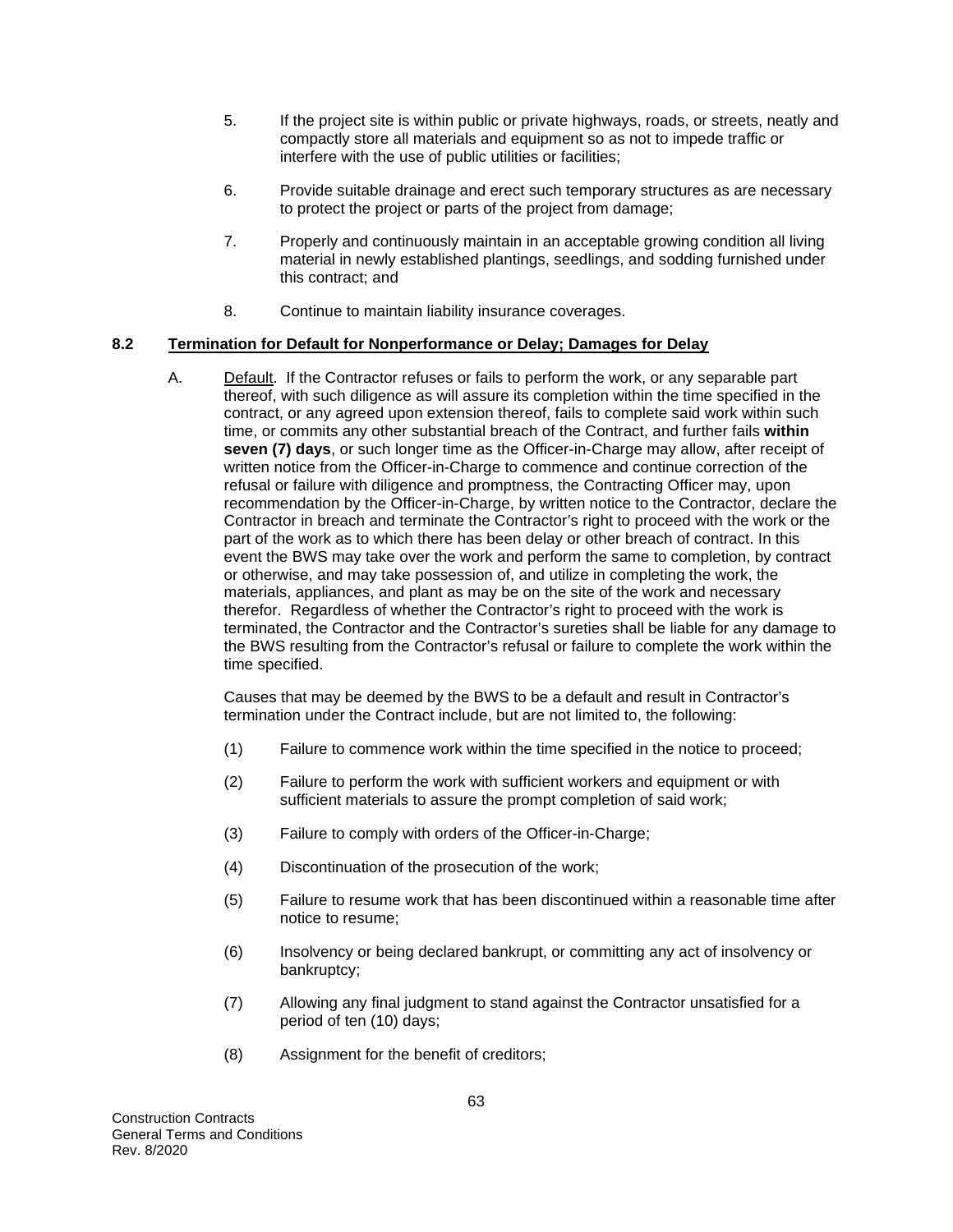- (9) Unauthorized changes in the subcontractor listing submitted with the Contractor's bid; or
- (10) Failure to correct deficiencies or to complete the Contract.
- B. Contractor's Duties. Notwithstanding termination of the Contract and subject to any directions from the BWS, the Contractor shall take timely, reasonable, and necessary action to protect and preserve property in the possession of the Contractor in which the BWS has an interest.
- C. Compensation. Payment for completed goods and services delivered and accepted by the BWS shall be at the price set forth in the Contract. Payment for the protection and preservation of property shall be in an amount agreed upon by the Contractor and the BWS.
- D. Time Extension. The Contractor's right to proceed shall not be so terminated nor shall the Contractor be charged with resulting damage if the delay in the completion of the work was not the fault of the Contractor as in Section 5.3 of these General Conditions.
- E. Liquidated Damages
	- 1. Upon Termination. If fixed and agreed liquidated damages are provided in the Contract, and if the BWS so terminates the Contractor's right to proceed, the resulting damage will consist of the liquidated damages for the time as may be required for final completion of the work.
	- 2. In Absence of Termination. If fixed and liquidated damages are provided in the Contract, and if the BWS does not terminate the Contractor's right to proceed, the resulting damage will consist of liquidated damages until the work is completed or accepted.
- F. Additional Rights and Remedies. The rights and remedies of the BWS provided in this section are in addition to any other rights and remedies provided by law or under this Contract.

# **8.3 Termination for Convenience**

- A. Termination. The Contracting Officer may, when the interests of the BWS so require, terminate the contract in whole or in part, for the convenience of the BWS. The Contracting Officer, upon recommendation by the Officer-in-Charge, shall give written notice of the termination to the Contractor specifying the part of the contract terminated and when termination becomes effective.
- B. Contractor's Obligations. The Contractor shall incur no further obligations in connection with the terminated work, and on the date set in the notice of termination the Contractor will stop work to the extent specified. The Contractor shall also terminate outstanding orders and subcontracts as they relate to the terminated work. The Contractor shall settle the liabilities and claims arising out of the termination of subcontracts and orders connected with the terminated work subject to the BWS's approval. The Officer-in-Charge may direct the Contractor to assign the Contractor's right, title, and interest under terminated orders or subcontracts to the BWS. The Contractor must still complete the work not terminated by the notice of termination and may incur obligations as necessary to do so.
- C. Right to Construction and Goods. The Officer-in-Charge may require the Contractor to transfer title and deliver to the BWS in the manner and to the extent directed by the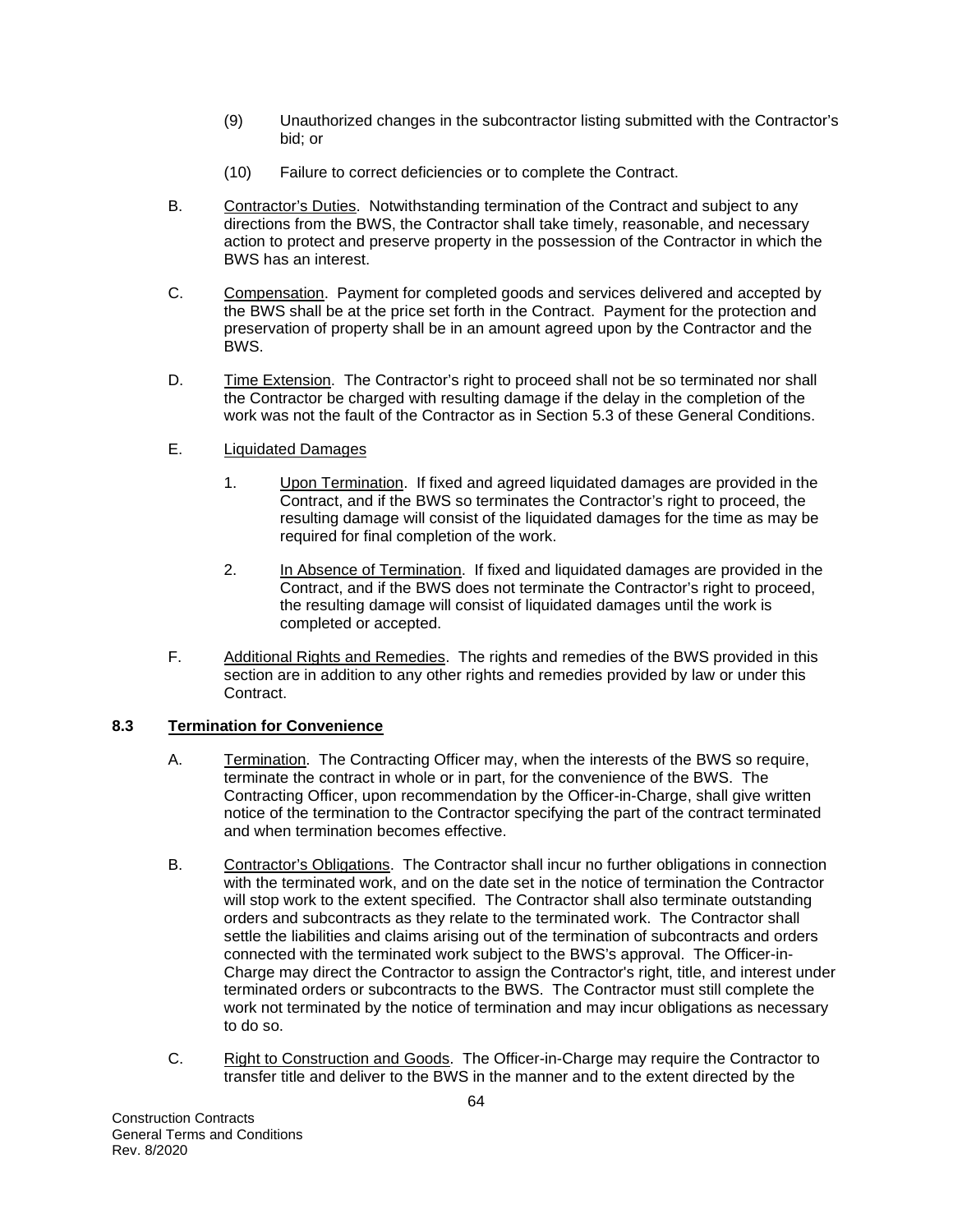Officer-in-Charge:

- 1. Any completed construction, goods, or work product; and
- 2. The partially completed construction, goods, materials, parts, tools, dies, jigs, fixtures, plans, drawings, information, and contract rights (the "Construction Material") as the Contractor has specifically produced or specially acquired for the performance of the terminated part of the Contract.
- D. The Contractor shall protect and preserve property in the possession of the Contractor in which the BWS has an interest. If the Officer-in-Charge does not exercise this right, the Contractor shall use its best efforts to sell the construction, goods, and construction materials in accordance with the standards of Section 490:2-706, HRS. Use of this paragraph in no way implies that the BWS has breached the Contract by exercise of the termination for convenience clause.
- E. Compensation
	- 1. The Contractor shall submit a termination claim specifying the amounts due because of the termination for convenience together with cost or pricing data, submitted to the extent required by the Hawaii Procurement Code and its administrative rules, bearing on such claim. If the Contractor fails to file a termination claim **within one (1) year from** the effective date of termination, the Contracting Officer may, upon recommendation of the Officer-in-Charge, pay the Contractor, if at all, an amount set in accordance with Section 8.3(E)(3)(b) of these General Conditions.
	- 2. The Officer-in-Charge and the Contractor may agree to a settlement provided the Contractor has filed a termination claim supported by cost or pricing data submitted as required and that the settlement does not exceed the total contract price plus settlement costs reduced by payments previously made by the BWS, the proceeds of any sales of construction, goods, and construction materials under Section 8.3(D) of these General Conditions, and the contract price of the work not terminated.
	- 3. Absent complete agreement under Section 8.3(E)(2) of these General Conditions, the Contracting Officer shall pay the Contractor the following amounts, provided payments under Section 8.3(E)(2) shall not duplicate payments under this subsection for the following:
		- a. The actual cost of all contract work performed prior to the effective date of the notice of termination plus a five percent (5%) markup on actual direct costs on the portion of the work (the markup shall not include anticipatory profit or consequential damages) less amounts paid or to be paid for completed portions of the work; provided, however, that if it appears that the Contractor would have sustained a loss if the entire contract would have been completed, no markup shall be allowed or included and the amount of compensation shall be reduced to reflect the anticipated rate of loss;
		- b. Subject to the prior approval of the Contracting Officer, the cost of settling and paying claims arising out of the termination of subcontracts or orders pursuant to Section 8.3(B) of these General Conditions. Subcontractors shall be entitled to a markup of no more than ten percent (10%) on direct costs incurred to the date of termination. These costs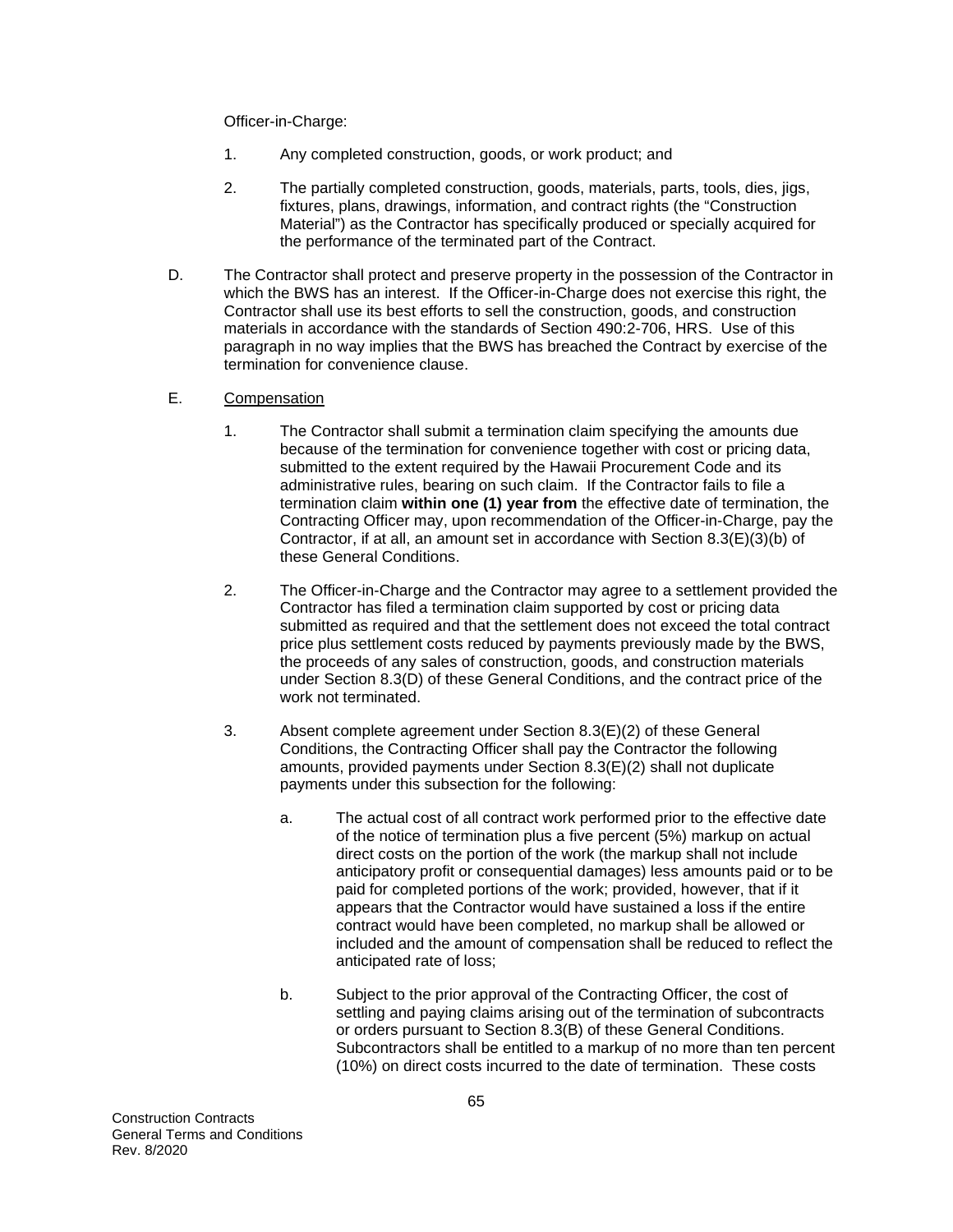must not include costs paid in accordance with Section 8.3(E)(3)(a) of these General Conditions;

- c. The reasonable settlement costs of the Contractor including accounting, legal, clerical, and other expenses reasonably necessary for the preparation of settlement claims and supporting data with respect to the terminated portion of the Contract and for the termination of subcontracts thereunder, together with reasonable storage, transportation, and other costs incurred in connection with the protection or disposition of property allocable to the terminated portion of the Contract.
- d. The total sum to be paid to the Contractor under this subsection shall not exceed the total Contract price plus the reasonable settlement costs of the Contractor reduced by the amount of payments otherwise made, the proceeds of any sales of construction, goods, and construction materials under Section 8.3(D), and the Contract price of work not terminated.
- 4. Costs claimed, agreed to, or established under Sections  $8.3(E)(2)$  and  $8.3(E)(3)$ of these General Conditions shall be in accordance with the Hawaii Procurement Code and its administrative rules.

# **8.4 Liquidated Damages**

It is mutually understood and agreed by and between the parties to the contract that time is of the essence and that in case of failure on the part of the Contractor to complete the work under contract within the time fixed or agreed upon, the BWS will be damaged thereby, and the amount of said damages, inclusive of expenses for inspection, superintendence, and necessary traveling expenses, being difficult if not impossible to ascertain and prove with certainty, it is hereby agreed that the amount of such damages shall be the amount set forth in the Contract as liquidated damages for each and every calendar day, including weekends and holidays, that the Contractor delays in finishing the work beyond the completion deadline established in the contract; and the Contractor hereby agrees to pay the said sum as liquidated damages, and not by way of penalty, to the BWS and further authorizes the BWS to deduct the amount of the damages from monies due the Contractor under the contract, computed as aforesaid. If the monies due the Contractor are insufficient or no monies are due the Contractor, the Contractor shall pay the BWS the difference or the entire amount, whichever may be the case, upon demand by the Contracting Officer.

# **8.5 Authority to Withhold Money Due or Payable**

- A. Withholding Money Due or Payable. The BWS may withhold such amounts from the money due or that becomes due under the Contract to the Contractor or to any assignee under Section 6.7 of these General Conditions, as may be necessary to:
	- 1. Protect the BWS from any liability resulting from the work performed under this Contract;
	- 2. Satisfy any obligation of the Contractor to the BWS, the City, the State Department of Taxation, or the Internal Revenue Service, including obligations not relating to the Contract as required by law, and the obligation of the Contractor to the workers, subcontractors, and suppliers who have performed labor or furnished material and equipment under the contract as the Contracting Officer deems necessary, but only with the concurrence of or instructions from the Contractor's surety; or
	- 3. Repair, restore, or compensate for any real or personal property located within the project site or in the vicinity thereof that was damaged as a result of the fault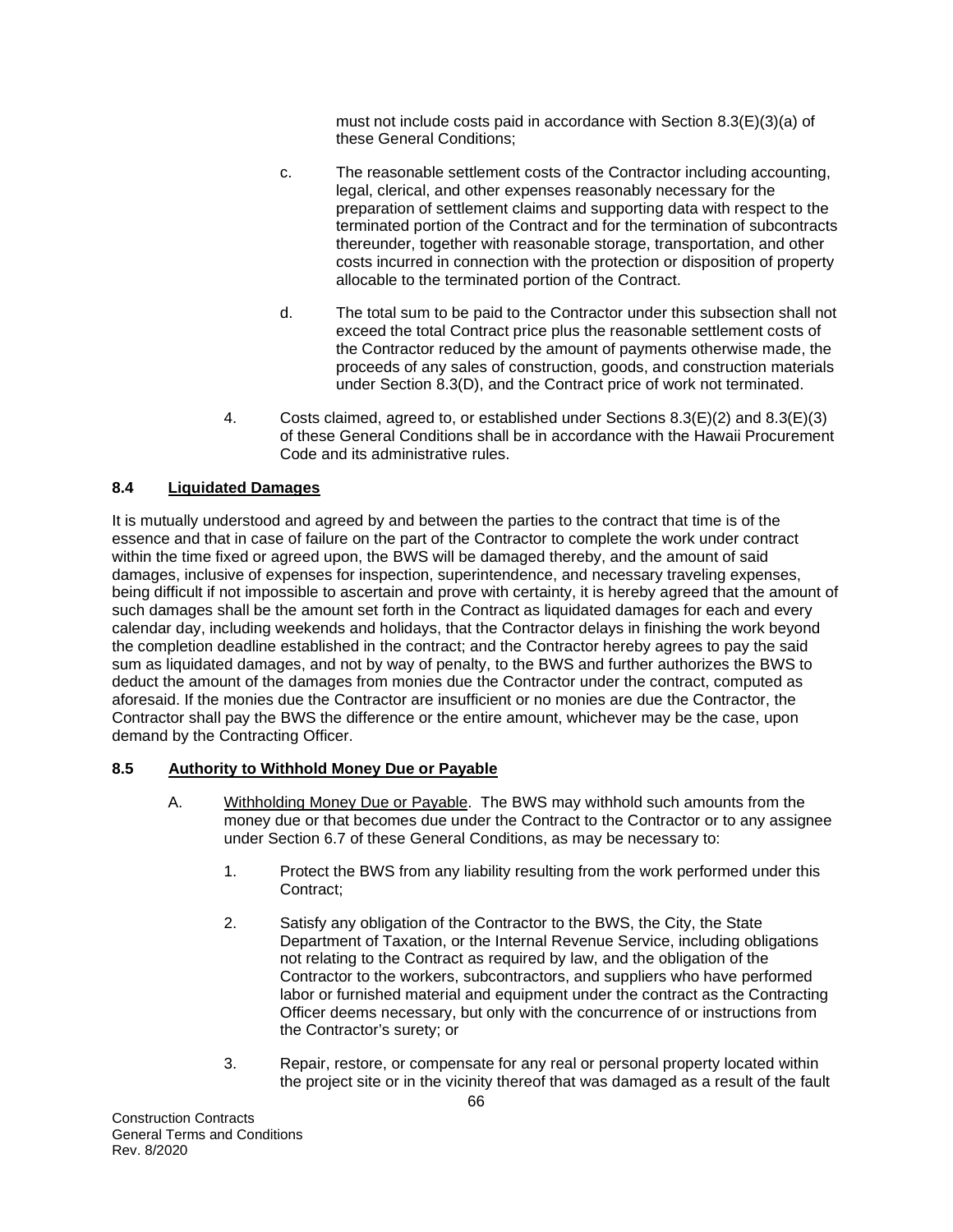or negligence of the Contractor while performing the work under this Contract.

B. Making Payment from Money Withheld. The BWS may use the amounts withheld pursuant to Section 8.5(A) of these General Conditions to make payments to protect the BWS from liability under Section 8.5(A)(1) of these General Conditions, to satisfy any obligation of the Contractor under Section 8.5(A)(2) of these General Conditions, and to repair, restore, or compensate for property under Section 8.5(A)(3) of these General Conditions; provided, however, that before making any payment for damages to property prescribed in Section 8.5(A)(3) of these General Conditions, the Officer-in-Charge shall request in writing that the Contractor undertake the repair or restoration of the damaged property or make compensation therefor. If the Contractor fails or refuses to make such repair, restoration, or compensation to the satisfaction of the Officer-in-Charge **within seven (7) days** after notification by the Officer-in-Charge, the Contracting Officer, upon recommendation of the Officer-in-Charge and upon the Contracting Officer's own findings that such recommendation is justified, may make the necessary payments.

# **8.6 Authority to Resolve Contract and Breach of Contract Controversies**

- A. Decisions of the Officer-in-Charge. Any question or dispute concerning any provision of the Contract that may arise during its performance shall initially be decided by the Officerin-Charge; provided, that decisions on questions or disputes relating to default or termination of the contract, extra cost to the BWS where the cost is more than ten percent (10%) of the original contract price or \$25,000 or more, and payment, shall be made only with the approval of the Contracting Officer.
- B. Controversies between the BWS and Contractor. All controversies between the Officerin-Charge and the Contractor which arise under, or are by virtue of, the Contract and which are not resolved by mutual agreement between the Officer-in-Charge and the Contractor, shall be decided by the Contracting Officer in writing, within the time limitations below, after receipt of a written request from the Contractor for a final decision:
	- 1. For controversies or claims not exceeding fifty thousand dollars (\$50,000): **ninety (90) calendar days** after receipt of the written request.
	- 2. For claims exceeding fifty thousand dollars (\$50,000): **ninety (90) calendar days**  after receipt of the claim; provided that if a decision is not issued within ninety calendar days, the Contracting Officer shall notify the Contractor of the time within which the Contracting Officer will make the decision. The reasonableness of this time period will depend on the size and complexity of the claim and the adequacy of the Contractor's supporting data and other relevant factors.
- C. If a decision on a controversy or a claim not exceeding fifty thousand dollars (\$50,000) is not made within ninety (90) calendar days after receipt, or if a decision is not made within the time promised for a claim in excess of fifty thousand dollars (\$50,000), the Contractor may proceed as if an adverse decision has been received.
- D. Controversies Involving BWS Claims Against the Contractor. All controversies involving claims asserted by the BWS against a Contractor, which cannot be resolved by mutual agreement, shall be the subject of a decision by the Contracting Officer or the Officer-in-Charge as applicable.
- E. Decision. The Contracting Officer shall immediately furnish a copy of the decision to the Contractor, by certified mail, return receipt requested, or by any other method that provides evidence of receipt. Any such decision shall be final and conclusive, unless fraudulent, or unless the Contractor brings an action seeking judicial review of the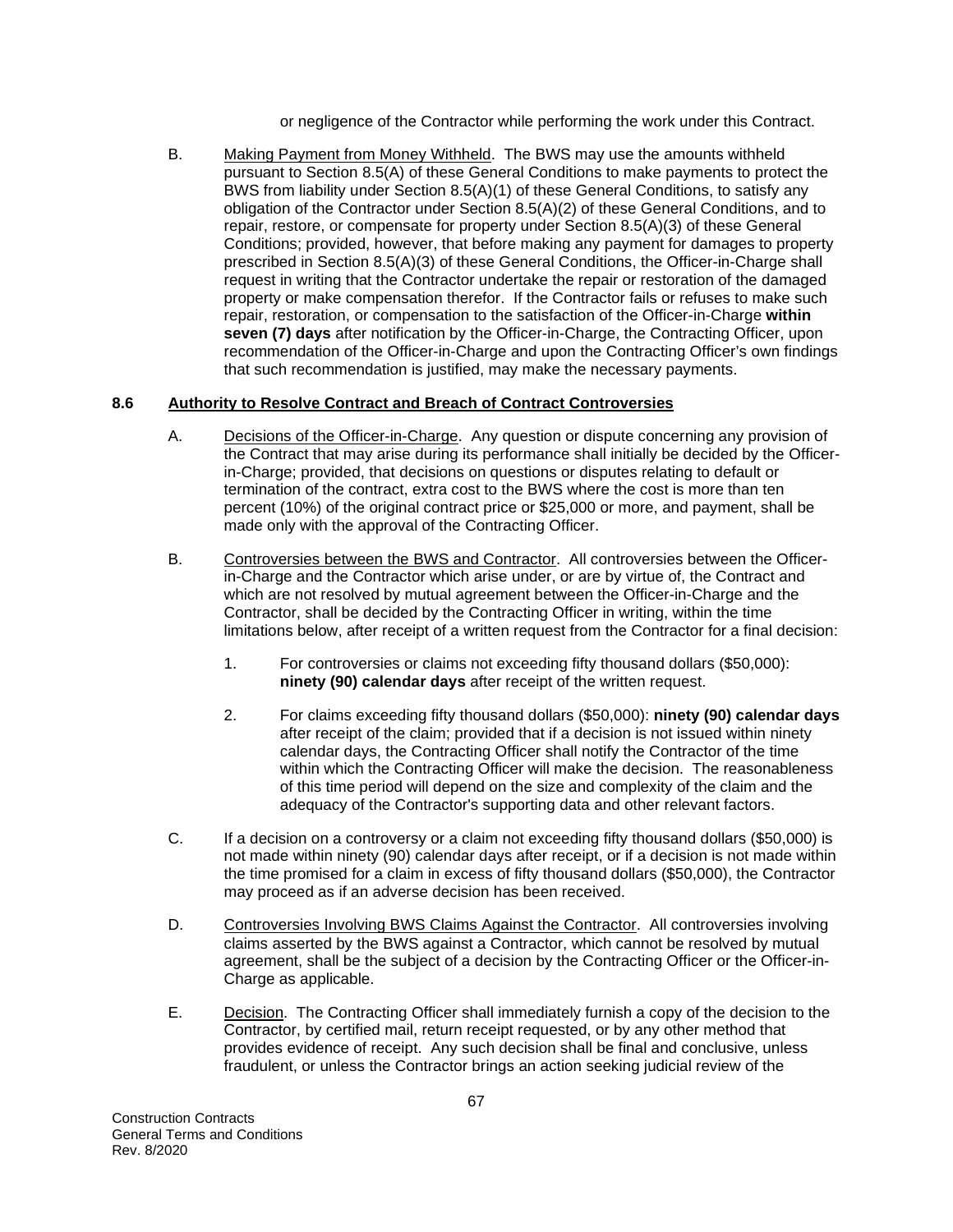decision in a Circuit Court of this State **within the six (6) months** from the date of receipt of the decision.

The Contractor shall comply with any decision of the Contracting Officer and proceed diligently with performance of the contract pending final resolution by a circuit court of this State of any controversy arising under, or by virtue of, the contract, except where there has been a material breach of contract by the BWS; provided that in any event the Contractor shall proceed diligently with the performance of the contract where the Contracting Officer has made a written determination that continuation of work under the contract is essential to the public health and safety.

- F. The amount determined payable pursuant to the decision, less any portion already paid, normally should be paid without awaiting Contractor action concerning appeal. Such payments shall be without prejudice to the rights of either party and where such payments are required to be returned by a subsequent decision, interest on such payments shall be paid at the statutory rate from the date of payment.
- G. Interest. Interest on amounts ultimately determined to be due to a Contractor or the BWS shall be payable at the statutory rate applicable to judgments against the State of Hawaii under chapter 662, Hawaii Revised Statutes (HRS), from the date the BWS receives notice of the written claim through the date of the decision or judgment, whichever is later; except that if an action is initiated in Circuit Court pursuant to Section 103D-711, HRS, interest under this section shall only be calculated until the time such action is initiated.
- H. Cost of Dispute. The Contractor shall pay to the BWS the amount of the BWS's costs to enforce the contract, including but not limited to amounts for attorneys' fees, consultants' fees, and expenses.

## **ARTICLE 9 - SEXUAL HARASSMENT**

## **9.1 General**

The Contractor must comply with the requirements of Section 1-18 of the Revised Ordinances of Honolulu (ROH) regarding sexual harassment. The Contractor shall have and enforce a policy prohibiting sexual harassment. The Contractor's sexual harassment policy must set forth the same or greater protection than those contained or required by the ordinance.

## **9.2 Applicability**

- A. ROH § 1-18 is applicable to the Contractor's business and includes:
	- 1. Prohibitions against an officer's or employee's sexual harassment of the following:
		- a. Another officer or employee of the employer;
		- b. An individual under consideration for employment with the employer; or
		- c. An individual doing business with the employer.
	- 2. A provision prohibiting a management or supervisory officer or employee from knowingly permitting a subordinate officer or employee to engage in the sexual harassment prohibited under paragraph (1) above;
	- 3. A prohibition against retaliation towards an officer, employee, or individual who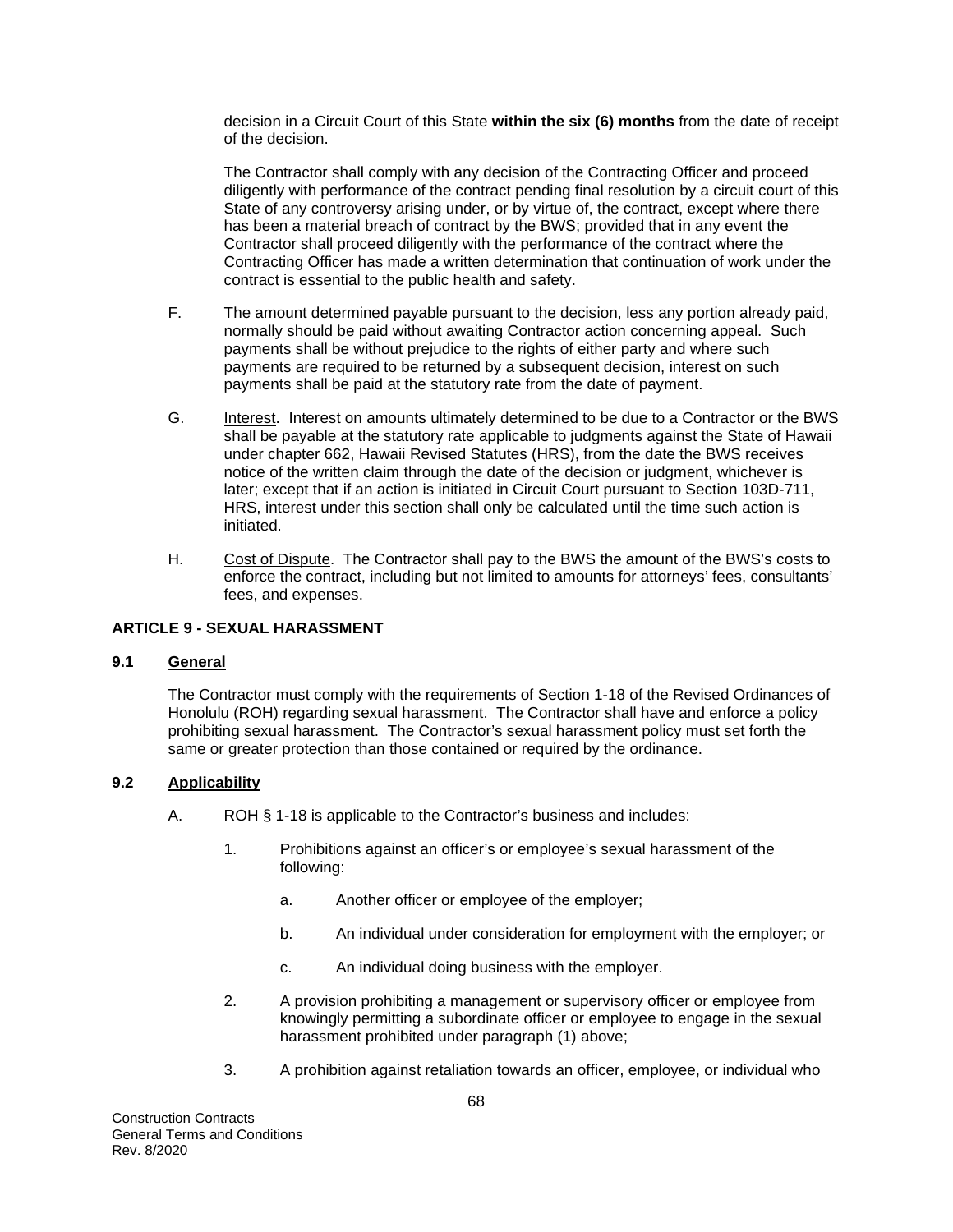has complained of sexual harassment, conducted an investigation of a complaint, or acted as a witness during an investigation of a complaint;

- 4. A prohibition against a malicious false complaint of sexual harassment by an officer, employee, or individual;
- 5. Provisions allowing an officer, employee, or individual to make a sexual harassment complaint to an appropriate management, supervisory, or personnel officer or employee;
- 6. Procedures for investigating a sexual harassment complaint in an unbiased, fair, and discreet manner with appropriate safeguards to maintain confidentiality and protection from embarrassment;
- 7. A provision requiring the use of the "reasonable person of the same gender standard" to determine if sexual harassment has occurred. Under the standard, sexual harassment shall be deemed to have occurred if the alleged offender's conduct would be considered sexual harassment from the perspective of a reasonable person of the same gender as the alleged victim. If the alleged victim is a woman, the "reasonable person of the same gender standard" shall be equivalent to, and may be called, the "reasonable woman standard";
- 8. Disciplinary actions which may be imposed on an officer or employee who committed a prohibited act; and
- 9. For an employer with at least five employees, a provision requiring the annual viewing of a video on the sexual harassment policy by each management or supervisory officer or employee.

## **9.3 Policy Term**

The policy required under this section shall be in effect for at least the duration of the Contractor's Contract with the BWS.

## **9.4 Pledge and Acceptance**

The action of the Contractor signing the Contract shall constitute the Contractor's acceptance of and pledge to comply with the provisions for the sexual harassment policy as required by ROH § 1-18.

## **ARTICLE 10 - MISCELLANEOUS**

## **10.1 Ownership Rights and Copyright**

Contractor acknowledges and agrees that all Work Product is the property of the BWS, and all ownership, right, title, and interest therein have vested and shall vest solely with the BWS and is and shall be deemed to be a "WORK MADE FOR HIRE" under United States Copyright Laws (17 U.S.C. Section 101 et seq.) and other applicable laws. To the extent that title to any such Work Product may not, by operation of law, vest in the BWS, or such works may not be considered to be work made for hire, Contractor hereby irrevocably assigns to the BWS all ownership, right, title, and interest that Contractor may have in such Work Product, without additional compensation and free of all liens and encumbrances of any type. Contractor represents and warrants to the BWS that the BWS is and shall be the exclusive owner of the Work Product and all proprietary rights relating thereto, and Contractor shall defend, indemnify, and hold harmless the BWS and its employees, officers, agents, and assignees from and against any infringement or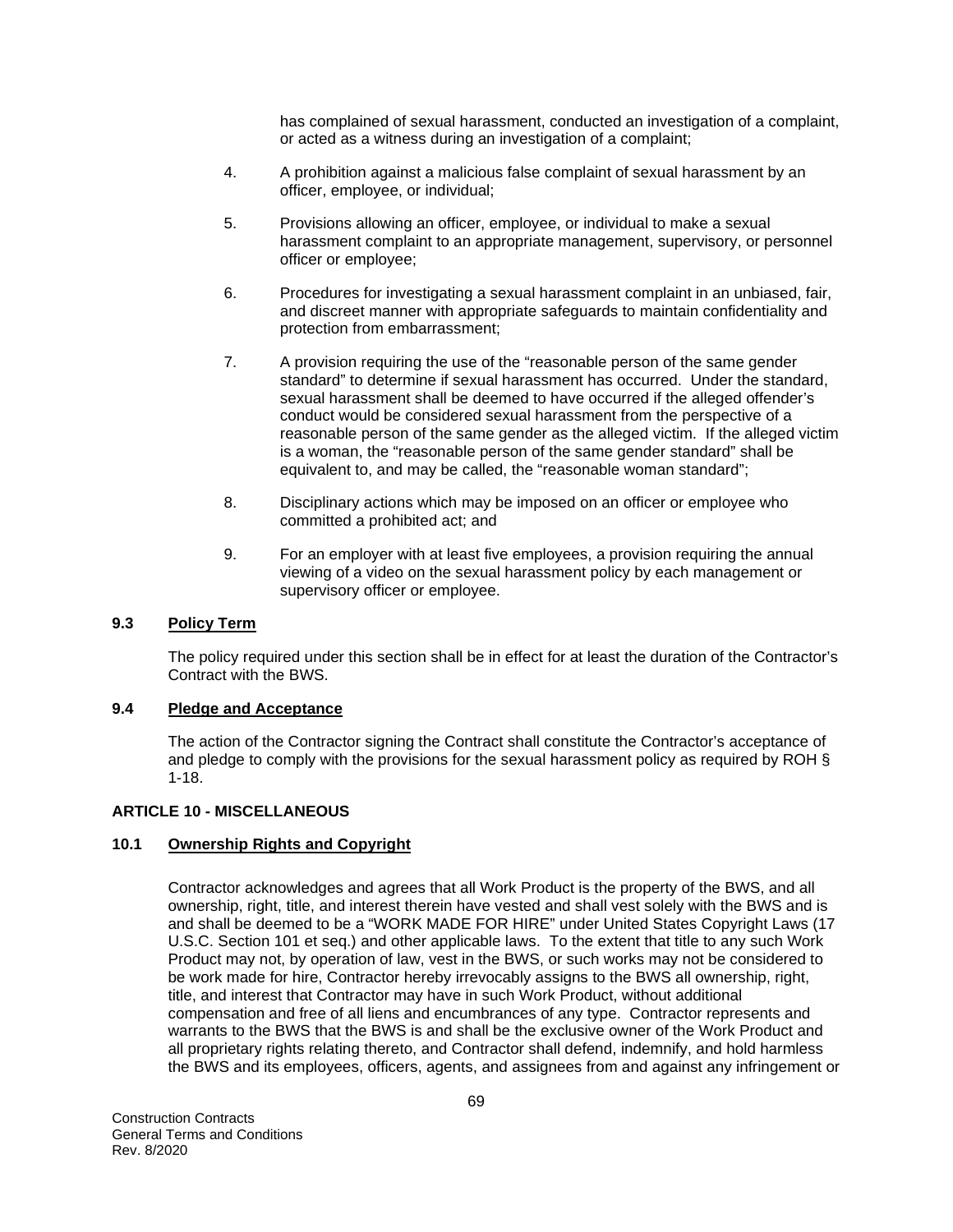claim of infringement relating thereto. Contractor will promptly disclose to the BWS all Work Product when made or developed. Contractor agrees to give the BWS or any person designated by the BWS any reasonable assistance required to perfect and enforce the BWS's rights in such Work Product, and Contractor agrees to execute and assist in the preparation of any document that the BWS may consider necessary or helpful in obtaining or maintaining any patents, copyrights, registrations, or other proprietary rights in the Work Product. Contractor shall deliver all Work Product to the BWS upon expiration or termination of the Contract.

## **10.2 Assignment of Antitrust Claims**

Contractor and BWS recognize that in actual economic practice, overcharges resulting from antitrust violations are in fact usually borne by the owner. Therefore, Contractor hereby assigns to the BWS any and all claims for such overcharges as to goods and materials purchased in connection with the order or contract, except as to overcharges which result from antitrust violations commencing after the price is established under this contract or any change order and which are not passed on to the BWS under an escalation clause. In addition, Contractor warrants and represents that each of its first tier suppliers and subcontractors shall assign any and all such claims to the BWS, subject to the same exception.

### **10.3 Campaign Contributions by State and County Contractors**

Contractors are hereby notified of the applicability of Section 11-355, HRS, which states that campaign contributions are prohibited from a State and county government contractor during the term of the contract if the contractor is paid with funds appropriated by the legislative body between the execution of the contract through the completion of the contract.

### **10.4 Governing Law and Jurisdiction**

The laws of the State of Hawaii shall govern the validity of the Contract and any of the Contract's individual terms or provisions, as well as the rights and duties of the parties to the Contract. Any action at law or in equity to enforce or interpret the provisions of the Contract shall be brought in a court of competent jurisdiction in Honolulu, Hawaii. The Contractor consents to the exercise of personal jurisdiction over Contractor by the courts of the State of Hawaii.

# **10.5 Severability**

If any term or provision of the contract is found to be illegal, unenforceable, or in violation of law, then, notwithstanding such term or provision, all other terms or provisions of the contract shall remain in full force and effect. When possible, however, the contract shall be interpreted so as to reflect the intentions of the parties as indicated by the provision or term in question.

#### **10.6 Nondiscrimination**

No person performing work under this Contract, including any subcontractor, employee, or agent of the Contractor, shall engage in any discrimination that is prohibited by any applicable federal, state, or county law. Contractor shall be an equal opportunity employer.

## **10.7 Conflicts of Interest**

The Contractor represents that neither the Contractor nor any employee or agent of the Contractor presently has any interest, and promises that no such interest, direct or indirect, shall be acquired, that would or might conflict in any manner or degree with the Contractor's performance under the Contract.

## **10.8 Confidentiality of Material**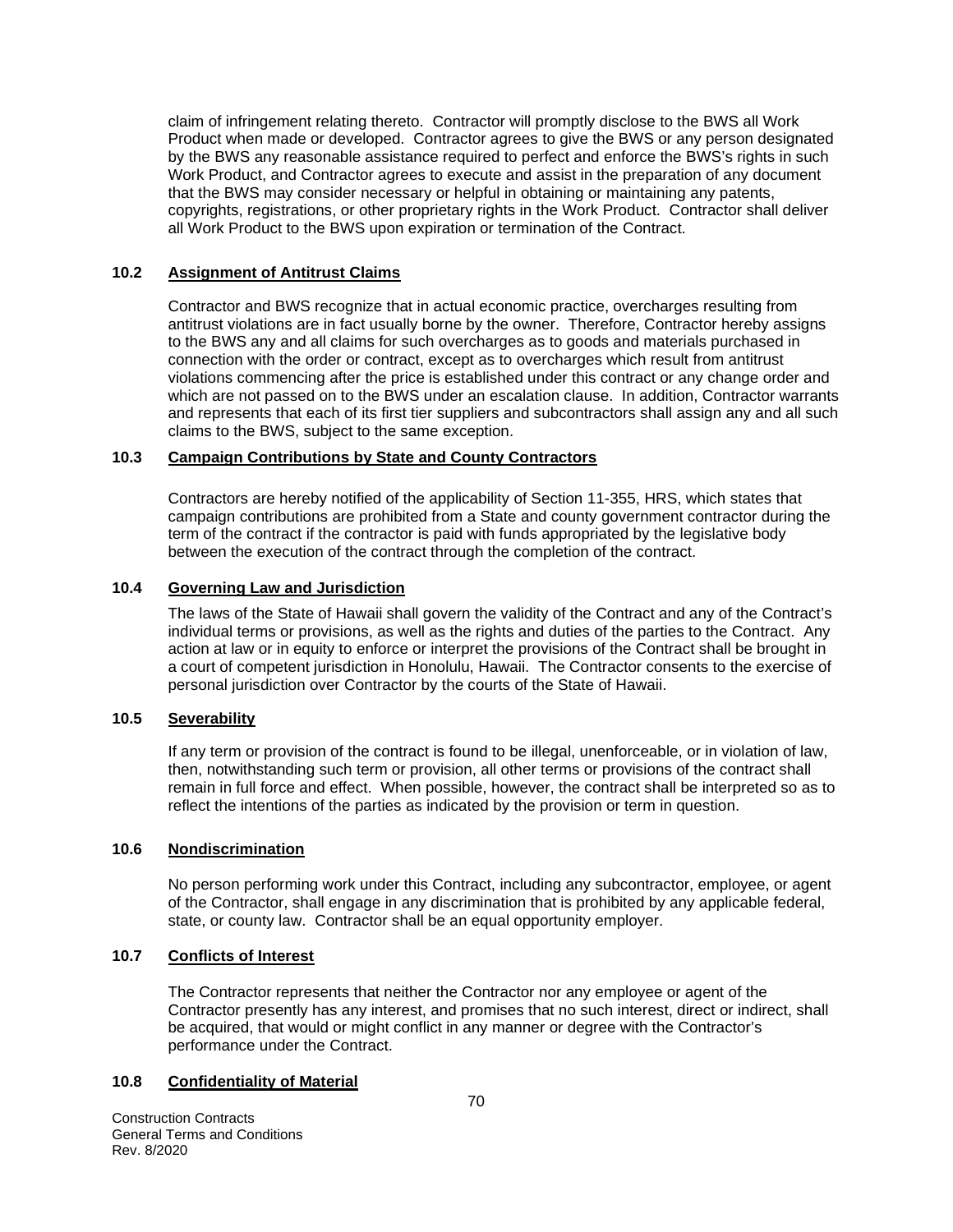- A. All material given to or made available to the Contractor by virtue of the Contract, which is identified as proprietary or confidential information, will be safeguarded by the Contractor and shall not be disclosed to any individual or organization without the prior written approval of the BWS.
- B. All information, data, or other material provided by the Contractor to the BWS shall be subject to the Uniform Information Practices Act, chapter 92F, HRS, as modified by chapter 323F, HRS.
- C. The provisions of this Section 10.8 shall remain in full force and effect notwithstanding the expiration or early termination of the Contract.

## **10.9 Confidentiality of Personal Information**

A. Definitions.

"Personal information" means an individual's first name or first initial and last name in combination with any one or more of the following data elements, when either name or data elements are not encrypted:

- 1. Social security number;
- 2. Driver's license number or Hawaii identification card number; or
- 3. Account number, credit or debit card number, access code, or password that would permit access to an individual's financial information.

Personal information does not include publicly available information that is lawfully made available to the general public from federal, BWS, or local government records.

"Technological safeguards" means the technology and the policy and procedures for use of the technology to protect and control access to personal information.

- B. Confidentiality of Material.
	- 1. All material given to or made available to the Contractor by the BWS by virtue of this Contract that is identified as personal information shall be safeguarded by the Contractor and shall not be disclosed without the prior written approval of the BWS.
	- 2. Contractor agrees not to retain, use, or disclose personal information for any purpose other than as permitted or required by this Contract.
	- 3. Contractor agrees to implement appropriate "technological safeguards" that are acceptable to the BWS to reduce the risk of unauthorized access to personal information.
	- 4. Contractor shall report to the BWS in a prompt and complete manner any security breaches involving personal information.
	- 5. Contractor agrees to mitigate, to the extent practicable, any harmful effect that is known to Contractor because of a use or disclosure of personal information by Contractor in violation of the requirements of this paragraph.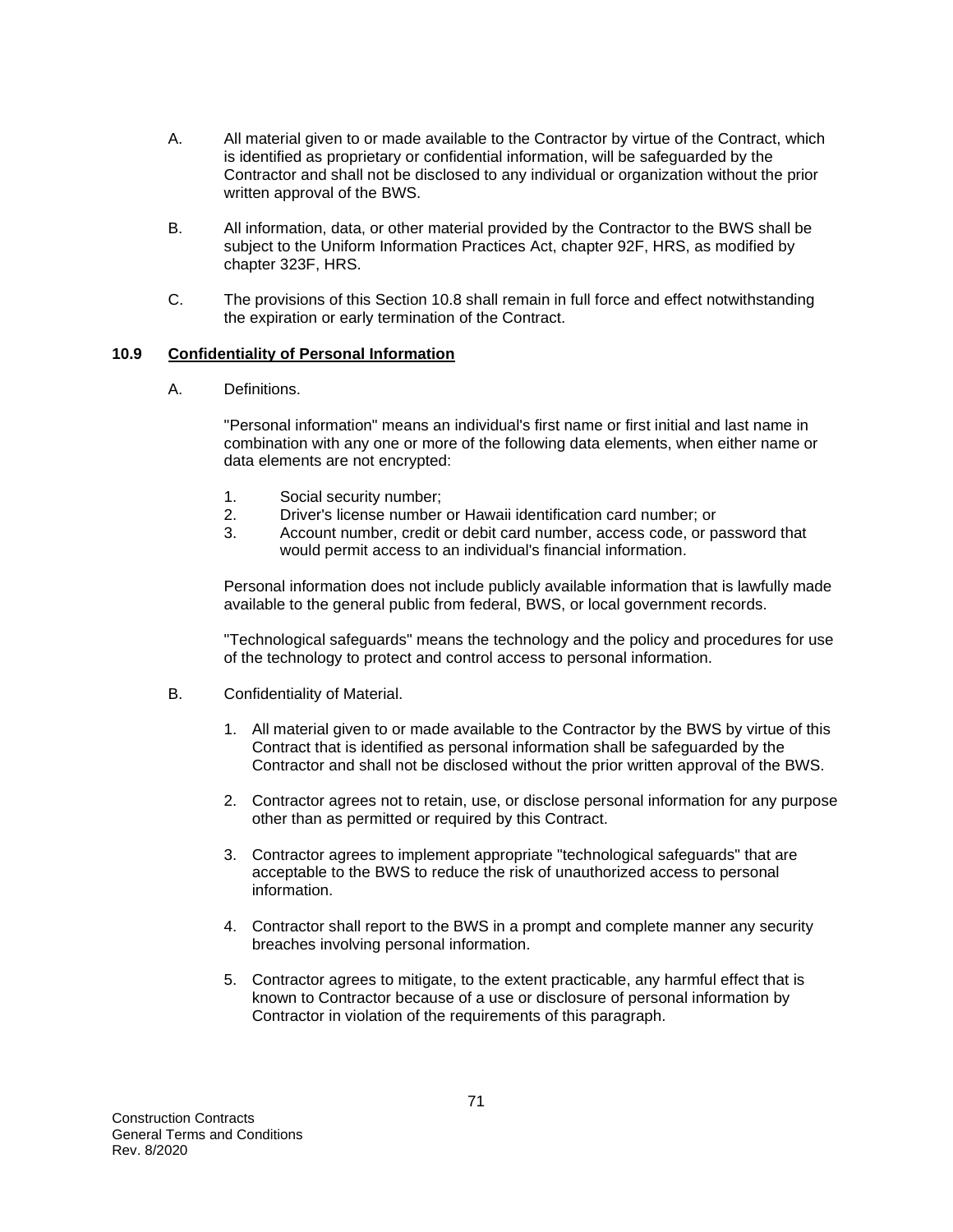- 6. Contractor shall complete and retain a log of all disclosures made of personal information received from the BWS, or personal information created or received by Contractor on behalf of the BWS.
- C. Security Awareness Training and Confidentiality Agreements.
	- 1. Contractor certifies that all of its employees who will have access to the personal information have completed training on security awareness topics relating to protecting personal information.
	- 2. Contractor certifies that confidentiality agreements have been signed by all of its employees who will have access to the personal information acknowledging that:
		- A. The personal information collected, used, or maintained by the Contractor will be treated as confidential;
		- B. Access to the personal information will be allowed only as necessary to perform the Contract; and
		- C. Use of the personal information will be restricted to uses consistent with the services subject to this Contract.
- D. Termination for Cause.

In addition to any other remedies provided for by this Contract, if the BWS learns of a material breach by Contractor of this paragraph by Contractor, the BWS may at its sole discretion:

- 1. Provide an opportunity for the Contractor to cure the breach or end the violation; or
- 2. Immediately terminate this Contract.

In either instance, the Contractor and the BWS shall follow chapter 487N, HRS, with respect to notification of a security breach of personal information.

- E. Records Retention.
	- 1. Upon any termination of this Contract, Contractor shall pursuant to chapter 487R, HRS, destroy all copies (paper or electronic c form) of personal information received from the BWS.
	- 2. The Contractor and any subcontractors shall maintain the files, books, and records, that relate to the Contract, including any personal information created or received by the Contractor on behalf of the BWS, and any cost or pricing data, for three (3) years after the date of final payment under the Contract. The personal information shall continue to be confidential and shall not be disclosed without the prior written approval of the BWS. After the three (3) year retention period has ended, the files, books, and records that contain personal information shall be destroyed pursuant to chapter 487R, HRS.

## **10.10 Publicity**

The Contractor shall not refer to the BWS, the City, or any office, agency, or officer thereof, or any BWS or City employee, or the services or goods, or both, provided under this Contract, in any of the Contractor's brochures, advertisements, or other publicity. All media inquiries and